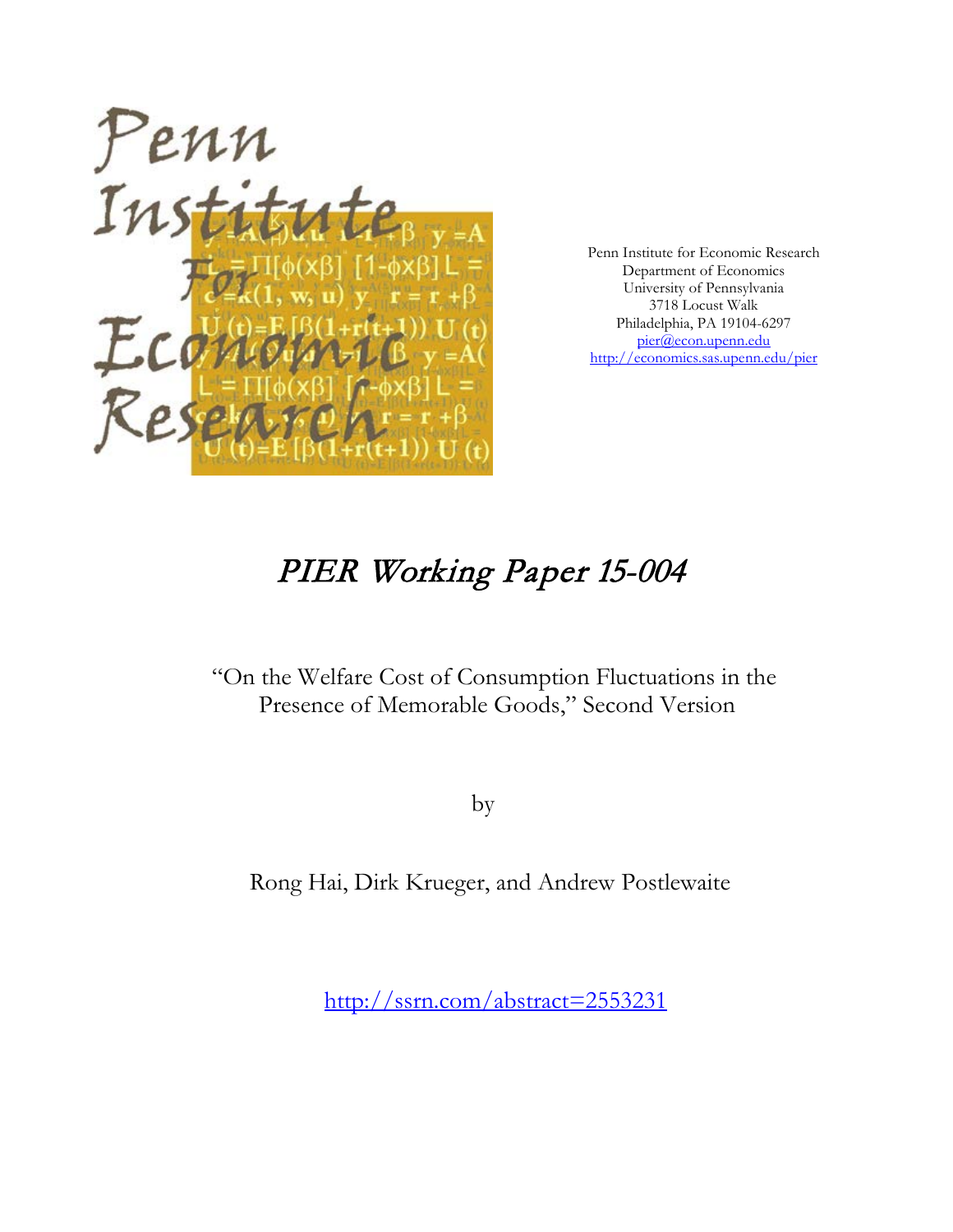# On the Welfare Cost of Consumption Fluctuations in the Presence of Memorable Goods<sup>∗</sup>

Rong Hai

Dirk Krueger

University of Chicago

University of Pennsylvania

Andrew Postlewaite University of Pennsylvania

January 14, 2015

# Abstract

We propose a new category of consumption goods, memorable goods, that generate a flow of utility after consumption. We analyze an otherwise standard consumption model that distinguishes memorable goods from other nondurable goods. Consumers optimally choose lumpy consumption of memorable goods. We empirically document differences between levels and volatilities of memorable and other goods expenditures. Memorable goods expenditures are about twice durable goods expenditures and half the volatility. The welfare cost of consumption fluctuations driven by income shocks are overstated if memorable goods are not accounted for and estimates of excess sensitivity of consumption might be due to memorable goods.

Keywords: Memorable Goods, Consumption Volatility, Welfare Cost

JEL Codes: D91, E21

<sup>∗</sup>Rong Hai: Becker Friedman Institute for Research in Economics, University of Chicago, 1155 E. 60th Street, Chicago, IL 60637, email ronghai@uchicago.edu. Dirk Krueger: Department of Economics, University of Pennsylvania, 3718 Locust Walk , Philadelphia, PA 19104, email dkrueger@ssc.upenn.edu. Andrew Postlewaite: Department of Economics, University of Pennsylvania, 3718 Locust Walk , Philadelphia, PA 19104, email apostlew@econ.upenn.edu. We thank Hanming Fang, Eric Hurst, Larry Samuelson, Nick Souleles and numerous participants of the Macro Lunch Seminar at the Economics Department, University of Pennsylvania for useful comments. We also thank Jeffrey Crilley from the Bureau of Labor Statistics for his help with CEX data. Krueger and Postlewaite thank the National Science Foundation for support.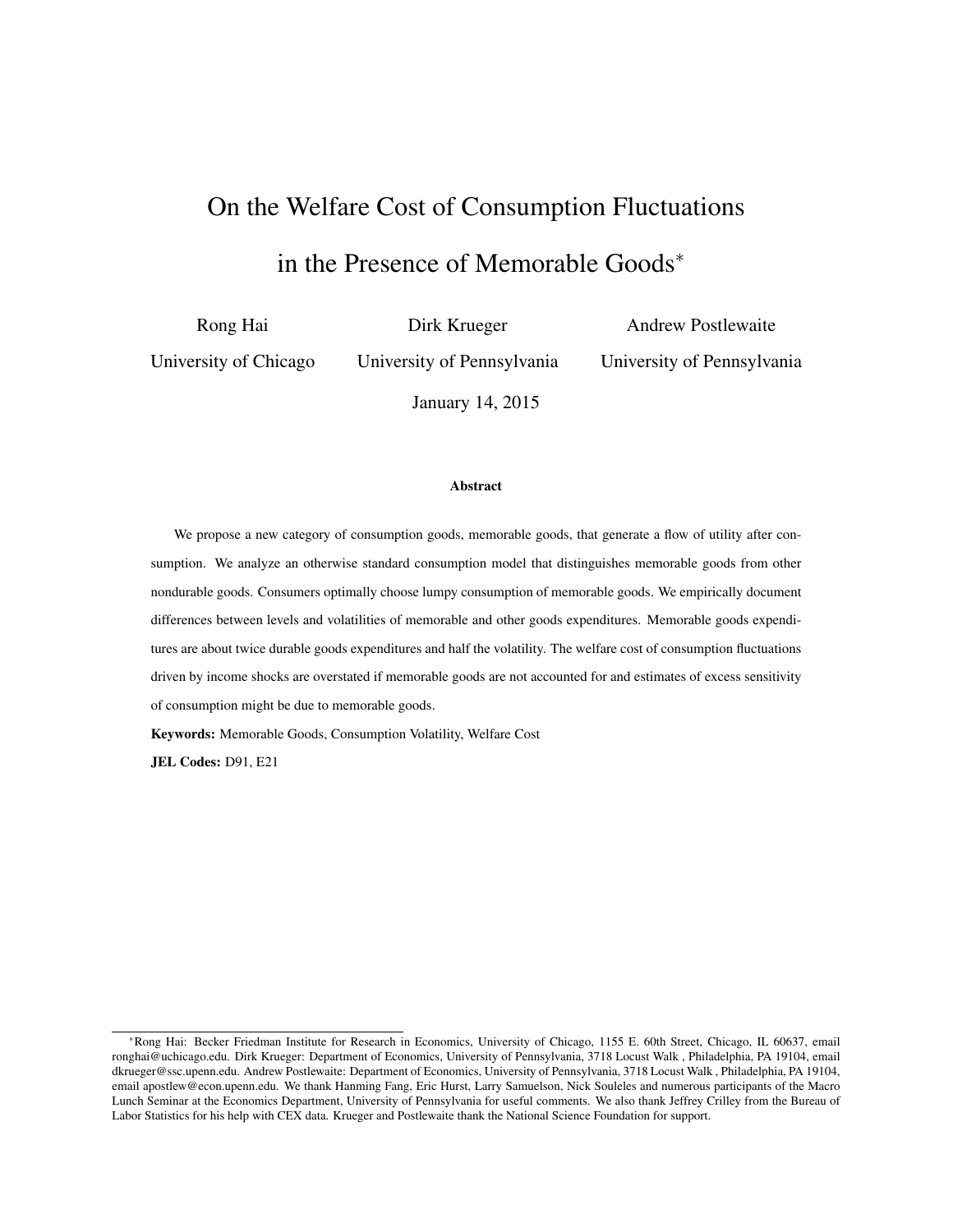*We can entertain ourselves with memories of past pleasures ...* (Adam Smith [1759])

*Much of the pleasure and pain we experience in daily life arises not from direct experience - that is, "consumption" - but from contemplation of our own past or future or from a comparison of the present against the past or future. The fact that experiences are carried forward in time through memory enables them to affect welfare at later times.* (Loewenstein and Elster [1992])

In this paper we propose to augment the canonical distinction of consumption goods into nondurable and durable goods by a third category which we call memorable goods. Conceptually, a good is *memorable* if a consumer draws utility from her past consumption experience, that is, through memory. A dinner at a three star restaurant on your anniversary will be enjoyed for months, and possibly years, afterward.<sup>1</sup> In addition to generating immediate utility, the meal contributes to a stock of memories that may depreciate over time but generate utility in the meantime.

Based on this idea we construct a novel consumption-savings model of nondurable and memorable goods. As in the example, memorable goods consumption impacts future utility through the accumulation of the stock of memory. We demonstrate that in the model households optimally choose a non-smooth consumption profile of memorable goods and that delaying current memorable goods consumption may increase life-time utility. Our model predicts that in the presence of a negative income shock households optimally postpone their memorable goods consumption and reduce the size of memorable goods expenditure spikes. Finally, we show that these expenditure patterns have important consequences for two applied questions: the welfare losses from consumption fluctuations and the excess sensitivity of consumption to expected tax rebates.

In terms of its *defining* characteristics a good is memorable (as opposed to durable) if, even though it is not physically present anymore, the consumer derives utility from its past consumption.<sup>2</sup> In order to make the concept of a memorable good empirically operational, we utilize observed purchase and consumption patterns. Traditionally, consumption goods are differentiated only according to whether or not they have a physically durable component. For a nondurable consumption good, expenditures on the good and the physical, utility-generating consumption act typically occur frequently and coincide. After the act of consumption the good is physically fully depreciated. Durable goods are typically purchased infrequently, but their utility-yielding continuous service flow lasts as long as the durable good is physically present. In contrast, the defining characteristic of a memorable good is that it can potentially create a flow of utility from the memory generated by some consumption paths. A property of a memorable good (as implied by consumers' optimal choices) is that there is often infrequent expenditure *and* infrequent physical consumption of

<sup>&</sup>lt;sup>1</sup>Work in psychology and marketing finds evidence of utility from memories. Using fMRI Speer et al.  $(2014)$  show that the same neural circuitry that responds to monetary rewards is stimulated by positive memories. They also find that participants were willing to sacrifice monetary rewards to activate positive memories. Zauberman et al. (2009) find a connection between recall of positive memories and responses to monetary rewards; participants were willing to sacrifice more tangible rewards in order to activate positive memories: "When people make decisions about experiences to consume over time, they treat their memories of previous experiences as assets to be protected."

<sup>&</sup>lt;sup>2</sup>Since memorable goods are not physically present anymore after their consumption they also cannot serve as collateral. Thus, and in stark contrast to durable goods, memorable goods may be harder to purchase on credit.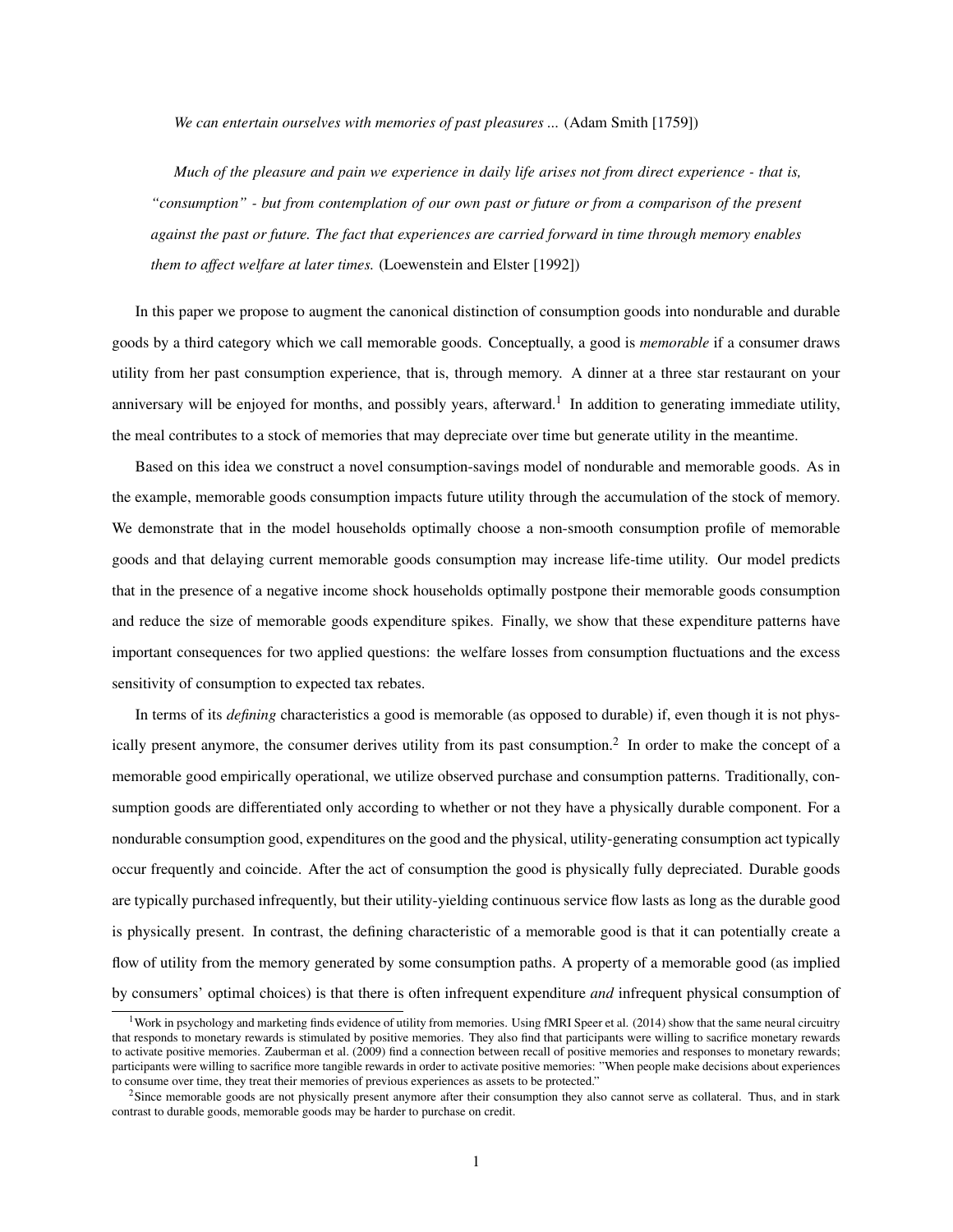the good (after which the good is physically fully depreciated), combined with the continued utility flow (via memory) from the consumed good. See Figure 1 for a representation of expenditure and consumption patterns implied by our classification. A memorable good (as opposed to nondurable good) is often *infrequently purchased and infrequently consumed*, while nondurable goods are frequently purchased and frequently consumed.<sup>3</sup> Goods we classify as memorable include dining out, food for catered affairs, trips and vacations, photographic rental and services, clothes and jewelry, and religious and welfare activities. These goods are typically classified as nondurables, see e.g., Cutler and Katz (1992) or Souleles (1999).



Figure 1: Purchase and Consumption Patterns

By introducing the concept of memorable goods, one can explain observed lumpy consumption choices without introducing indivisibilities in consumption for many nondurable consumption categories.<sup>4</sup> Examples of memorable goods include consumption on various festive events and ceremonies. In our model with memorable goods, households that have large celebrations and associated spikes in expenditures (instead of smoothing expenditures) enjoy the

<sup>&</sup>lt;sup>3</sup>For example, a luxurious dinner on a trip occurs infrequently while an ordinary dinner at home happens on a daily basis.

<sup>4</sup>For example, on Christmas in the UK, the average number of presents that children receive is eighteen. Traditional consumption theory predicts that parents should have given their children one or two gifts every month instead of giving many gifts at the same time, while our model suggests that households choose lumpy consumption expenditures in order to make this consumption experience memorable: only an extraordinary consumption experience contributes to the stock of memory from Christmas.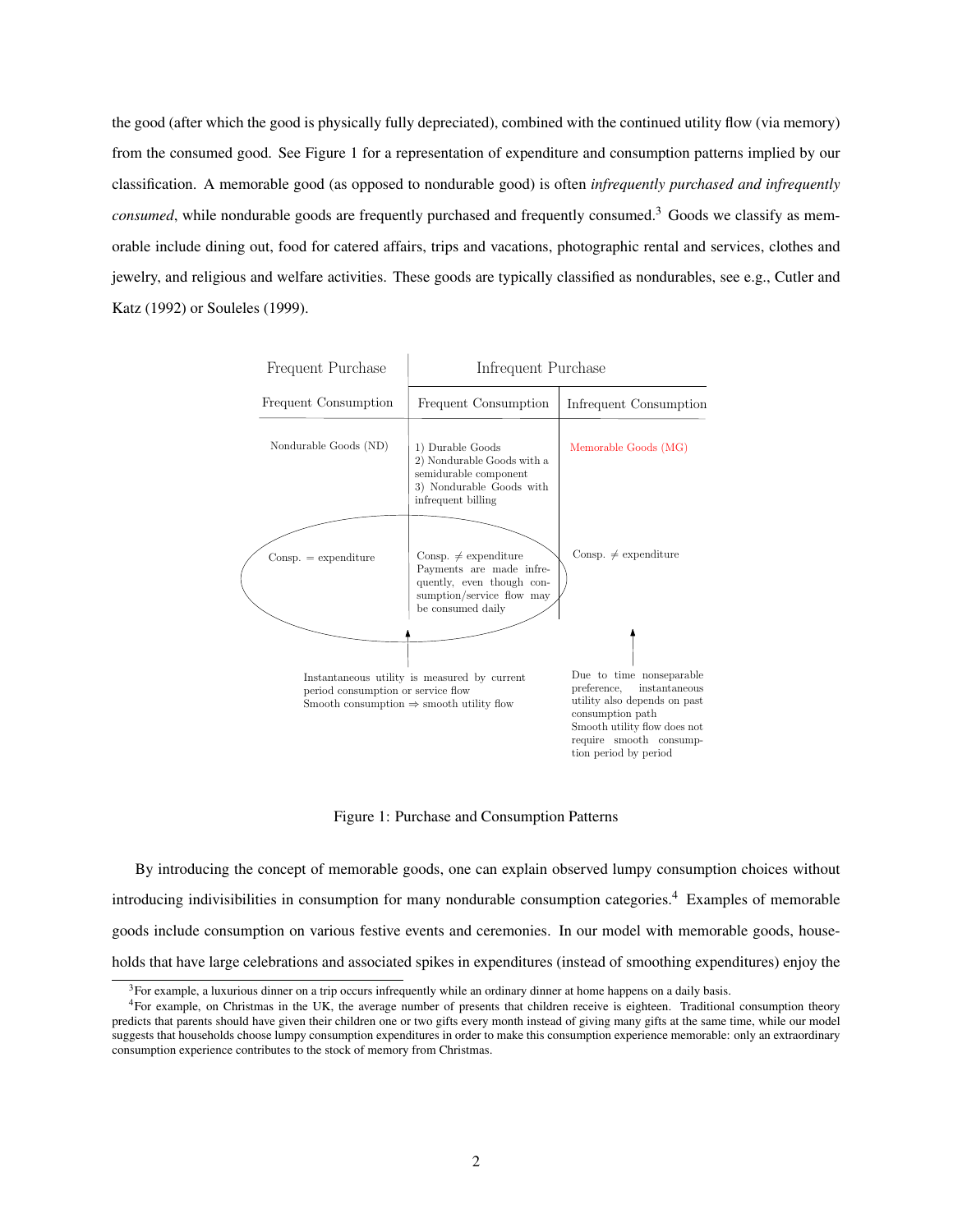memory long after the event has taken place.<sup>5,6</sup>

The above observation suggests that although memorable goods bear some resemblance to durable goods, there are fundamental differences between them. In the standard durable goods model an expenditure on a durable good generates a stream of future utilities. However, absent non-convex adjustment costs or indivisibilities durable goods don't lead to *consumption* spikes, and will not be able to accommodate some of the observable behavior that memorable goods can. For example, the flow of benefits from the purchase of a sixty inch flat screen television is the same whether this is the first television ever owned or if it is a replacement of a previous sixty inch flat screen television that just broke. The case of memorable goods as modeled here is fundamentally different: for an expenditure to be memorable it must differ substantially from past expenditure.<sup>7</sup> Thus, a necessary ingredient for a dinner at a three star restaurant to be memorable is that it is out of the ordinary. There would likely be no fond memories of the meal a month from now if one ate at this restaurant every day. Consequently, part of the appeal a meal at this restaurant is its "specialness", and one may forgo frequent visits even if the restaurant is nearby and the cost is not prohibitive. Our treatment of memorable goods as a third expenditure category therefore differs substantively from that of durable goods because whether a consumer's expenditure generates memories and thus long-lasting utility will depend on her pattern of previous consumption; *a fortiori* an expenditure that is memorable today may not be memorable next week.

Our model of memorable goods also differs fundamentally from habit formation models. The latter models strengthen the desire to smooth consumption expenditures over time.<sup>8</sup> In sharp contrast, our model with memorable goods emphasizes the memorability of "unusual" consumption and predicts infrequent and lumpy memorable good consumption expenditures. The essential difference between both models lies in the way a given stream of consumption expenditures generates a stream of period utility. In standard habit formation models, any increase in current consumption raises the habit stock and reduces future utility from a given consumption expenditure below the habit. In our model of memorable goods, only unusual current consumption expenditures add to the memory stock, but these memories generate future utility. It is this aspect of memory utility that generates the desire for spikes in consumption expenditures, rather than the additional incentives to smooth expenditures inherent in habit formation models.

It is important to note that we do not model memory *formation* explicitly. There are many fond memories that are not accompanied by unusual expenditure.<sup>9</sup> Conversely, some unusual expenditures are unlikely to generate memories that one can draw upon later. Instead we use proxies for consumption events that would plausibly generate memories.

 $5$ There are evolutionary foundations supporting the notion that agents pay special attention to out-of-the-ordinary consumption events. Rayo and Becker (2007) present evidence from biology for the importance of greater utility from sudden increases in consumption and argue that an agent will experience a high level of happiness if and only if his current experience exceeds what he achieved one period ago. See also Robson (2001), Samuelson (2004), and Robson and Samuelson (2011) for related models and biology references.

<sup>&</sup>lt;sup>6</sup>In this paper we do not discuss the possibility of "negative memories", such as the memory from a bad vacation experience. It is possible to model bad memories using regret theory, but this is beyond the scope of this paper.

<sup>7</sup> If one Googles *memorable, definition* the first thing that shows up is "...being special or unusual". The online site *thesaurus.com* includes the following synonyms for memorable: extraordinary, historic, momentous, monumental, notable, remarkable.

<sup>&</sup>lt;sup>8</sup>See, for example, Abel (1990), Campbell and Cochrane (1999), Chapman (1998), Boldrin et al. (2001), and Ljungqvist and Uhlig (2009).

<sup>&</sup>lt;sup>9</sup>One may have very warm feelings of watching on television the seventh game of the world series at age ten despite there having been no expenditure associated with the event.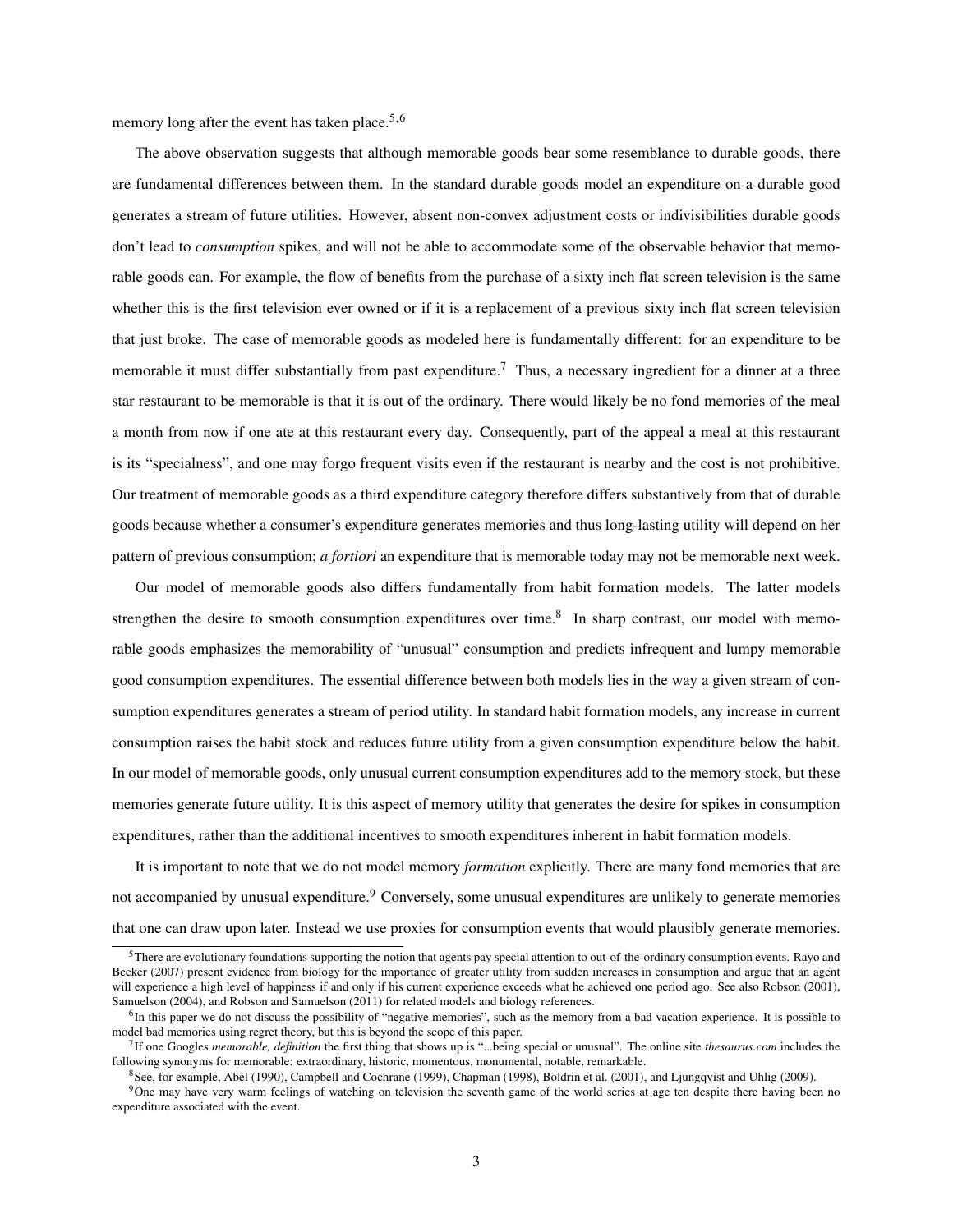We focus on consumption categories that we feel intuitively could generate memories such as vacations and special restaurant meals. We then look for consumers who spend an unusually large amount in a given period, relative to their usual consumption, and count the above-normal part of expenditure as contribution to memory by memorable good consumption.<sup>10</sup>

Based on our heuristic definition of memorable goods we turn to the CEX and classify goods into three categories (nondurable goods, durable goods and memorable goods; see Table E.I for a summary and see Tables E.II-E.IV for detailed information) and document salient features of their monthly and quarterly expenditure patterns for individual households over a 12 month time period. We show that memorable goods display more expenditure volatility than nondurable goods, and a higher incidence of zero expenditures over the observed 12 month time period across households (which we term inactivity). In contrast, memorable goods expenditures are less volatile and display a lower incidence of zero expenditures than durable goods, both on a monthly basis and on a quarterly basis. In particular, memorable goods expenditures are about twice the magnitude and display half of the volatility of the durable goods expenditure.

In our theoretical model of memory goods, households face income risk and choose expenditures on nondurable and memorable goods.<sup>11</sup> The model captures the salient empirical features of memorable consumption goods: the timing of the physical act of consumption and the utility this act generates are de-coupled, and both expenditures and physical consumption occur infrequently as part of the *optimal* household consumption plan, and in lumps when they occur. Note that the incidence of lumpy expenditures in our model is not the result of any indivisibility or non-convex adjustment cost, but rather is a deliberate choice to do something out of the ordinary that creates memory.

An immediate implication of our model is that although expenditures on memorable goods are volatile, the associated utility flow that they generate is not. This implication of the model may matter greatly for applied questions as we demonstrate through two applications. First, this property of the theory has profound consequences for the calculation of the welfare cost of consumption expenditure fluctuations because the infrequent and lumpy expenditure profile of memorable goods, as implied by the optimal choices of households, might contribute little, if anything, to the welfare losses associated with volatile consumption expenditures for risk-averse households.<sup>12</sup> When we use the model with memorable goods, in our first application, to quantify the welfare losses of consumption fluctuations induced by uninsurable idiosyncratic income risk, we find that the presence of memorable goods overstates this cost by 1.7

 $10$ We focus on specific consumption categories rather than specific instances of consumption experiences such as watching the seventh game of the world series at age ten because data on memory formation is not available and there might not be much of economic interest in such memory formation even if data were available on such events.

<sup>&</sup>lt;sup>11</sup>We abstract from durable goods in the model because incorporating them is not needed for our applications. It is conceptually straightforward to augment the model to include these goods in exactly the same way the sizable literature on consumer durables has done.

 $12$ One prominent example is the expenditure on weddings. Web sites dealing with wedding finances show that the average budget for a wedding amounts to about \$20,000, while the average household income of a newly married couple is \$55,000 annually. Many expenditures, such as those for the honeymoon, the reception site rental, outlays for photography and video services or the rehearsal dinner are commonly categorized as nondurable consumption expenditures. We suggest that due to the memorable component in wedding consumption, there is no significant welfare loss associated with the nonsmoothness of household consumption expenditures due to the incidence of a wedding.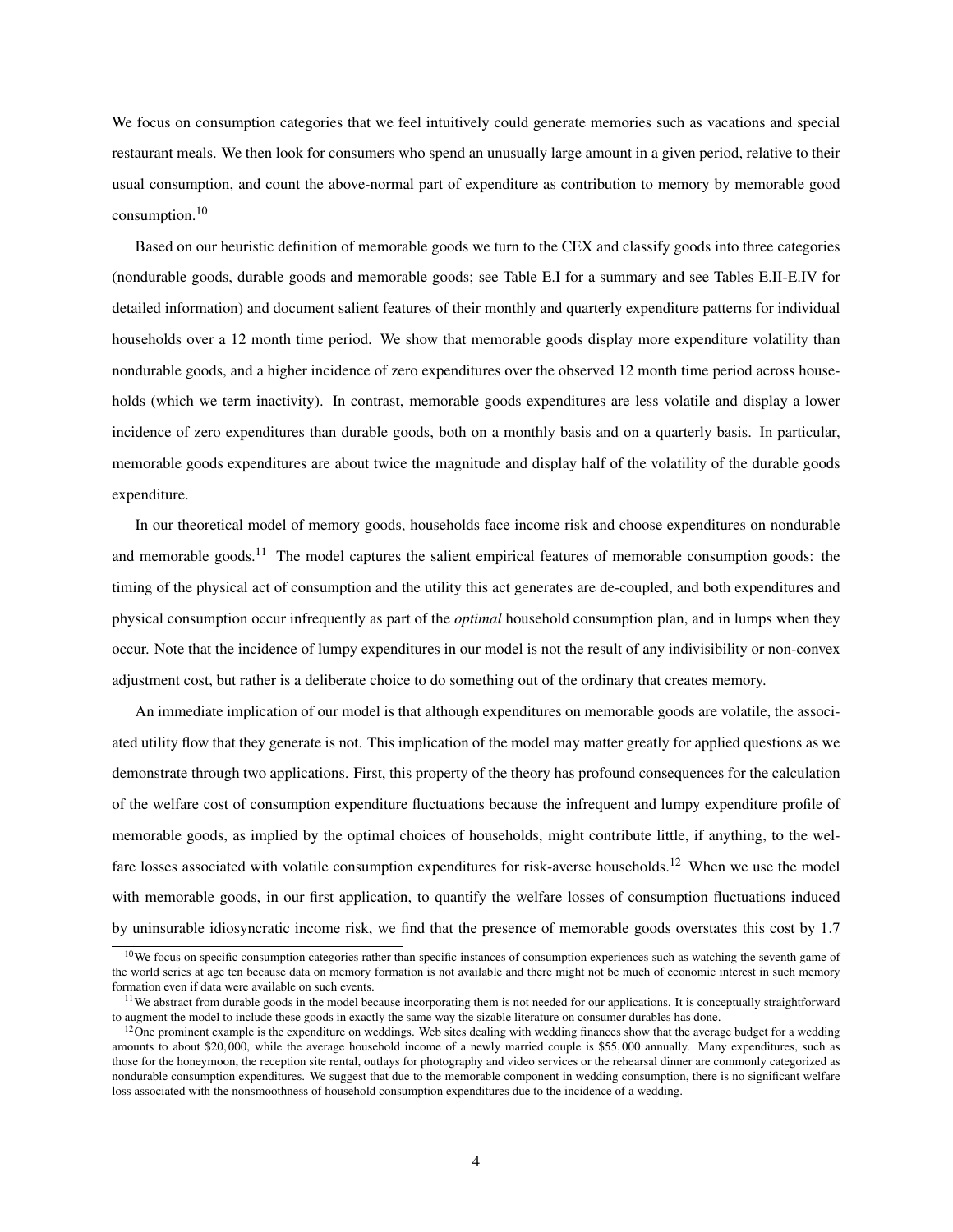percentage points, relative to the benchmark in which memorable goods are lumped together with nondurable goods, as commonly done in the literature. This finding stems directly from the facts that a) memorable goods expenditure constitutes a significant share of the sum of expenditures on both nondurable and memorable goods (about 16%), b) expenditures on memorable goods are very volatile over time, and c) according to our model this volatility in expenditures is not associated with a significant welfare loss, relative to a smooth consumption profile. Indeed, according to our model a smooth consumption expenditure profile of memorable goods is pointedly suboptimal.<sup>13</sup> Second, we show that the rejection of the permanent income hypothesis (PIH) based on the excess sensitivity of consumption to expected tax refund receipts documented in the literature (and concretely, by Souleles, 1999) might be entirely due to the presence of memorable goods. Specifically, we find that after separating memorable goods from traditionally defined nondurable goods, nondurable goods consumption does not respond to predictable federal income tax refunds, as the standard PIH theory predicts. However, as we argued above, a lumpy change in expenditures on memorable goods in response to an expected income change is fully consistent with our theoretical model, which we view as a natural extension of the standard PIH style consumption-savings model that incorporates memorable goods.

The paper is organized as follows. In the next subsection we briefly relate our work to the existing literature before turning to a description of our model in Section 2. In that section we develop our model of memorable goods and characterize its properties theoretically and numerically via simulations. Section 3 contains the results of a descriptive empirical analysis using CEX consumption data. The purpose of this section is to empirically validate the basic predictions of the theoretical model of Section 2. In the next two sections we turn to two applications of our theory. In Section 4 we analyze the welfare cost of consumption fluctuations in the presence of memorable goods, first using reduced form regressions, and then employing our structural model. In Section 5, we revisit Souleles's (1999) empirical evidence against the permanent income hypothesis when distinguishing between nondurable and memorable goods. Section 6 concludes. Details about the theoretical properties of the model, the numerical solution procedure and the CEX data used in the empirical analysis are relegated to the separate appendix.

# 0.1 Relation to the Literature

Our paper is related to several strands of the empirical and theoretical literature on household consumption and its response to income shocks. On the empirical side a recent set of papers uses disaggregate household-level data to document stylized facts about the detailed composition of consumption expenditures across different categories. For example, Aguiar and Hurst (2008) document that the behavior of total expenditures on nondurable goods over the life cycle masks substantial heterogeneity in the profiles of individual consumption sub-components.

<sup>&</sup>lt;sup>13</sup>For some memorable goods such as vacations, one might worry that there are alternative explanations for the infrequency of purchases. For example, one could think of there being a fixed cost to going to Greece, hence it may be optimal to go one time for a long period rather than make frequent trips. The existence of motivations beyond memory formation for the infrequency doesn't preclude the expenditure being memorable, however. Our basic notion is that pleasurable out-of-the-ordinary consumption adds to the stock of memory stock. The thrust of our welfare analysis would be unaffected, subject to the good generating memories as the model assumes.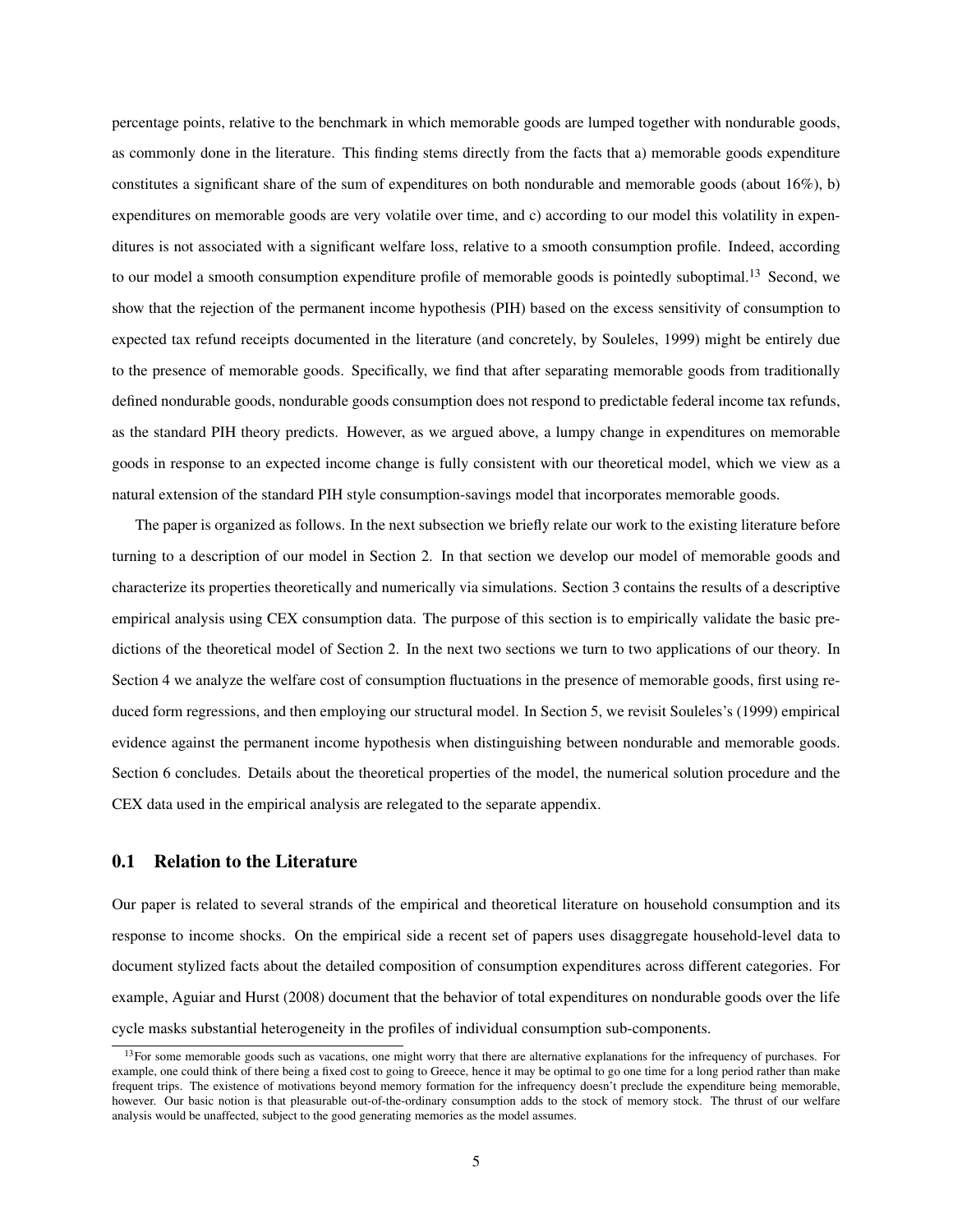On the theoretical side, our paper contributes to the literature on modeling household dynamic consumption and savings choices, by proposing and analyzing a novel consumption-savings model with memorable goods. Our paper therefore complements the large literature, starting from Friedman (1957) and Modigliani and Brumberg (1954), that models nondurable consumption choices, as well as the literature on modeling expenditures and consumption on durable goods (see e.g. Mankiw [1982]) and the work that proposes non-time-separable preferences over streams of consumption (see e.g. the habit persistence models of Abel [1990] or Campbell and Cochrane [1999] or models with recursive preferences as in Epstein and Zin [1989] or the rational addiction models of Becker and Murphy[1988]).

We build on the literature stressing individuals may care about past consumption because of the memories associated with past consumption. See, for example, the quotations of Smith (1759) and Loewenstein and Elster (1992) at the beginning. The formal incorporation of utility derived from past consumption dates (at least) back to Strotz's classic paper on dynamic consistency (Strotz [1955]). His formulation incorporated utility from past consumption to allow for "the possibility that a person is not indifferent to his consumption history but enjoys his memories of it".<sup>14</sup>

When we revisit Souleles's (1999) empirical test of the permanent income hypothesis using income tax return data, we contribute to the work that assesses the extent to which consumption responds to expected changes in income (starting with Hall [1978]) as well as income shocks.<sup>15</sup> Hamermesh (1982) notes that if agents cut back on total expenditure there will be a bigger proportional impact on luxuries. Zeldes (1989) tests the permanent income hypothesis and finds that an inability to borrow against future labor income affects the consumption of a significant portion of the population. Nelson (1994) has pointed out that many nondurable goods feature lumpy consumption and infrequent purchases. Parker (1999) finds consumers do not perfectly smooth their consumption expenditure across expected income changes; moreover, the consumption goods that have larger intertemporal elasticity of substitution respond more to predictable income changes. Souleles (1999) produces significant evidence of excess sensitivity in the response of households' nondurable consumption to their income tax refunds. Browning and Crossley (2000) show that luxuries have a high intertemporal substitution elasticity and thus are easy to postpone. Browning and Crossley (1999) show that liquidity constrained agents cut back on expenditures on small durables during a low income spell much more than would be suggested by the income elasticities of these goods in 'normal' times, while nondurable expenditures flows are much smoother than would be predicted in a model without durables. Charles and Stephens (2006) find that in bad

<sup>&</sup>lt;sup>14</sup>In Strotz (1955), individuals compare all possible life-long consumption paths, but at different points in life. In this framework the individual at some given date *t* may strictly prefer a consumption path  $c$  to path  $\hat{c}$ , when the paths  $c$  and  $\hat{c}$  are identical from *t* onward if consumption path *c* generated fond memories prior to period *t* that are absent in path ˆ*c*. Strotz's model is very general and can easily accommodate the notion of memories, but is overly general for our purposes. He puts little structure on the connection between individuals' preferences at different points in his life over life-long consumption paths. This lack of restrictions can lead to time inconsistency, which is what Strotz wanted to point to. Agents' preferences in our model fit into Strotz's framework: an agent will have well-defined preferences over any set of life-long consumption paths, and those preferences will evolve over time. At any given point in time, an agent will have preferences over consumption paths, and the preferences over future consumption will depend on previous consumption. Unlike the general case in Strotz, however, in our formulation preferences are time consistent. Thus, we separate the consequences of agents enjoying memories of past consumption from the conceptually different issue of time inconsistency. We view as one advantage of our approach that our model is a straightforward extension of standard consumption-savings models, which allows a clear understanding of the role memories play for optimal dynamic consumption decisions.

<sup>&</sup>lt;sup>15</sup>See Hall and Mishkin (1982) for a seminal contribution and Jappelli and Pistaferri (2010) for a recent survey of the literature.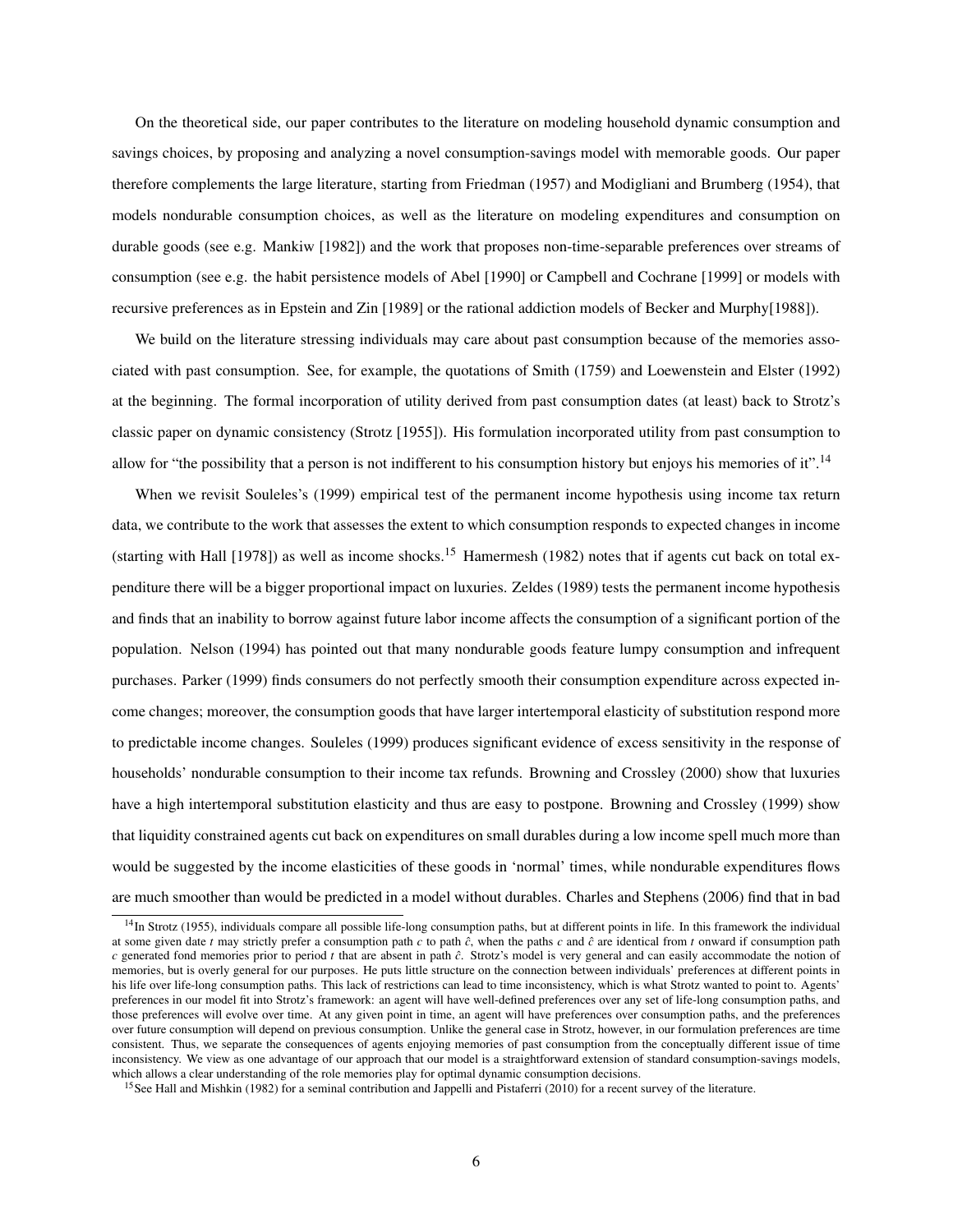economic times the lower income groups reduced the shares of their total outlays, and these downward adjustments are primarily concentrated among reductions in outlays devoted to entertainment and personal care expenditures.

Finally, our paper contributes to the literature that measures the welfare cost of consumption fluctuations. Using aggregate consumption data, Lucas (1987) calculates that the welfare gains from eliminating all aggregate consumption fluctuations is less than one-hundredth of one percent of consumption when preferences are logarithmic. However, using micro-level consumption data, the welfare losses of *idiosyncratic* consumption fluctuations are orders of magnitude larger, following the same Lucas (1987) approach. Gorbachev (2011) argues that the welfare losses of household-level nondurable consumption fluctuations equal 4.15% of annual nondurable consumption, under log preferences and using Panel Study of Income Dynamics (PSID) data on food expenditures. These results are in the same order of magnitude as the ones documented in this paper when we use CEX data and ignore memorable goods.

# 1 The Model

We now set out the consumption-savings model with memorable goods and discuss its qualitative predictions. Denote by *Cmt* and *Cnt* real contemporaneous consumption expenditures on memorable goods and nondurable goods, respectively. Households have preferences defined over contemporaneous consumption *Cmt* and *Cnt*, and the stock of memory  $M_t$  from past memorable consumption expenditures, represented by a period utility function of the form<sup>16</sup>

$$
U(C_{nt}, C_{mt}, M_t) = \xi \frac{C_{nt}^{1-\gamma}}{1-\gamma} + (1-\xi) \frac{(\alpha C_{mt} + (1-\alpha)M_t)^{1-\gamma}}{1-\gamma}.
$$
 (1)

The utility from memorable goods consumption is the weighted sum of the direct utility obtained from the act of consumption  $C_{mt}$  and the stock of memory  $M_t$  from past memorable goods consumption, with weight  $\alpha$  controlling the importance of immediate memorable goods consumption  $C_m$  relative to the stock of memory  $M_t$ . When  $\alpha = 1$ , memorable goods become standard nondurable goods. The parameter ξ governs the relative importance of nondurable goods consumption to memorable goods consumption, and  $1/\gamma$  measures the intertemporal elasticity of substitution, assumed to be the same for nondurable and memorable goods.

In addition to specifying how instantaneous utility depends on the stock of memory we need to take a stance on how it is updated over time. In order to capture the idea proposed in the introduction that only an unusual consumption experience contributes to the stock of memory, we introduce a variable,  $N_t$ , to represent the threshold value for a consumption experience to be indeed memorable. We assume that memorable goods expenditure *Cmt* only adds to the

$$
U(C_{nt}, C_{mt}, M_t) = \frac{(\xi C_{nt}^V + (1 - \xi)(\alpha C_{mt} + (1 - \alpha)M_t)^V)^{\frac{1 - \gamma}{V}}}{1 - \gamma}
$$

<sup>&</sup>lt;sup>16</sup>A more general specification relaxing the additive separability between nondurable and memorable goods is given by

with  $v \neq 1$ . The separable formulation leads to predictions that are more easily interpretable and is flexible enough to provide a good fit of the data.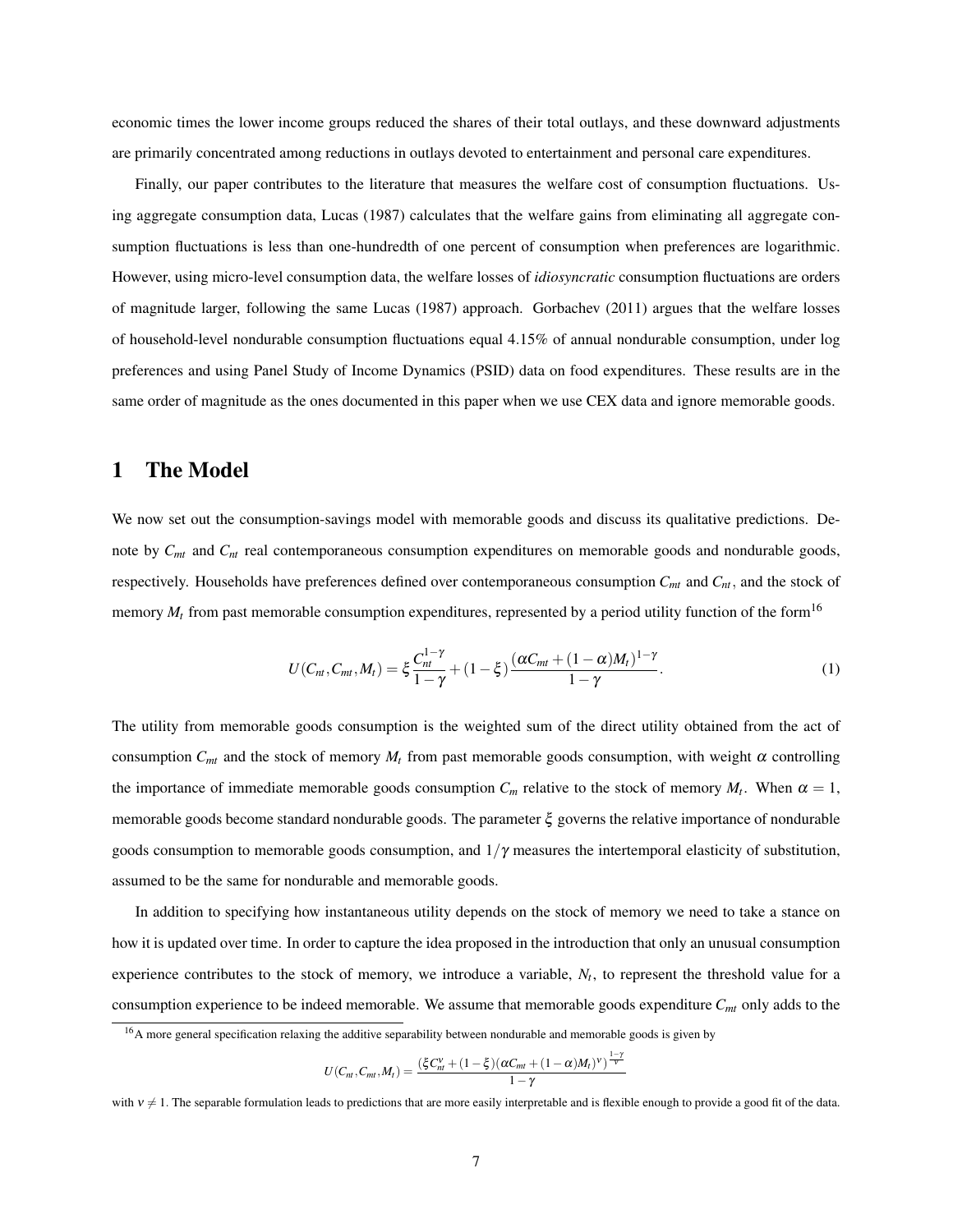stock of memory  $M_t$  if it exceeds the threshold value of being memorable  $N_t$  at time  $t$ . Specifically, the law of motion of the stock of memory  $M_t$  is characterized by

$$
M_{t+1} = (1 - \delta_m)M_t + \max\{C_{mt} - N_t, 0\}
$$
 (2)

where  $\delta_m \in [0,1]$  measures the speed with which the stock of memory depreciates.

The threshold value  $N_t$  itself could in principle depend on the individual's complete history of past consumption experiences, but we parameterize the evolution of  $N_t$  as an  $AR(1)$  process in the following parsimonious way,

$$
N_{t+1} = (1 - \rho)N_t + \rho C_{mt} \tag{3}
$$

where  $\rho \in [0,1]$  controls the weight of current memorable goods consumption on the threshold value. When  $\rho = 1$ , only the most recent immediate memorable goods consumption matters for the past consumption experience, that is,  $N_t = C_{m,t-1}$ . In contrast, when  $\rho$  is close to 0, the impact of  $C_{mt}$  on the threshold value of being memorable is small.

To illustrate the conceptual difference in the stock of memories *M* and the threshold value of being memorable *N*, we take a completely smooth consumption plan,  $C_{m,t} = \bar{C}_m$  for all *t*, as an example. In this case, the threshold value of being memorable is  $N_t = \bar{C}_m$  while the stock of memories is  $M_t = 0$ .

The standard CRRA utility function that does not differentiate between memorable goods and nondurable goods and has no memorable goods stock is a special case of our utility function with  $\xi = 1, C_t = C_{nt} + C_{mt}$  and

$$
U(C_t) = \frac{C_t^{1-\gamma}}{1-\gamma} \tag{4}
$$

Given the period utility function, the intertemporal household consumption-savings problem is completely standard. The household faces a stochastic income process  ${Y_t}$  and maximizes time zero expected lifetime utility

$$
\mathbb{E}_0 \sum_{t=0}^{\infty} \beta^t U(C_{nt}, C_{mt}, M_t) \tag{5}
$$

subject to a sequence of budget constraints

$$
C_{mt} + C_{nt} + S_{t+1} \le Y_t + (1+r)S_t \tag{6}
$$

where  $S_t$  is the beginning of the period position of riskless assets. The exogenous net return  $r$  on these assets is assumed to be constant. Furthermore, we assume that the household faces the borrowing constraint,  $S_{t+1} \geq 0$ .

For the stochastic process governing monthly income, we assume that  $Y_t$  is determined as the sum of a permanent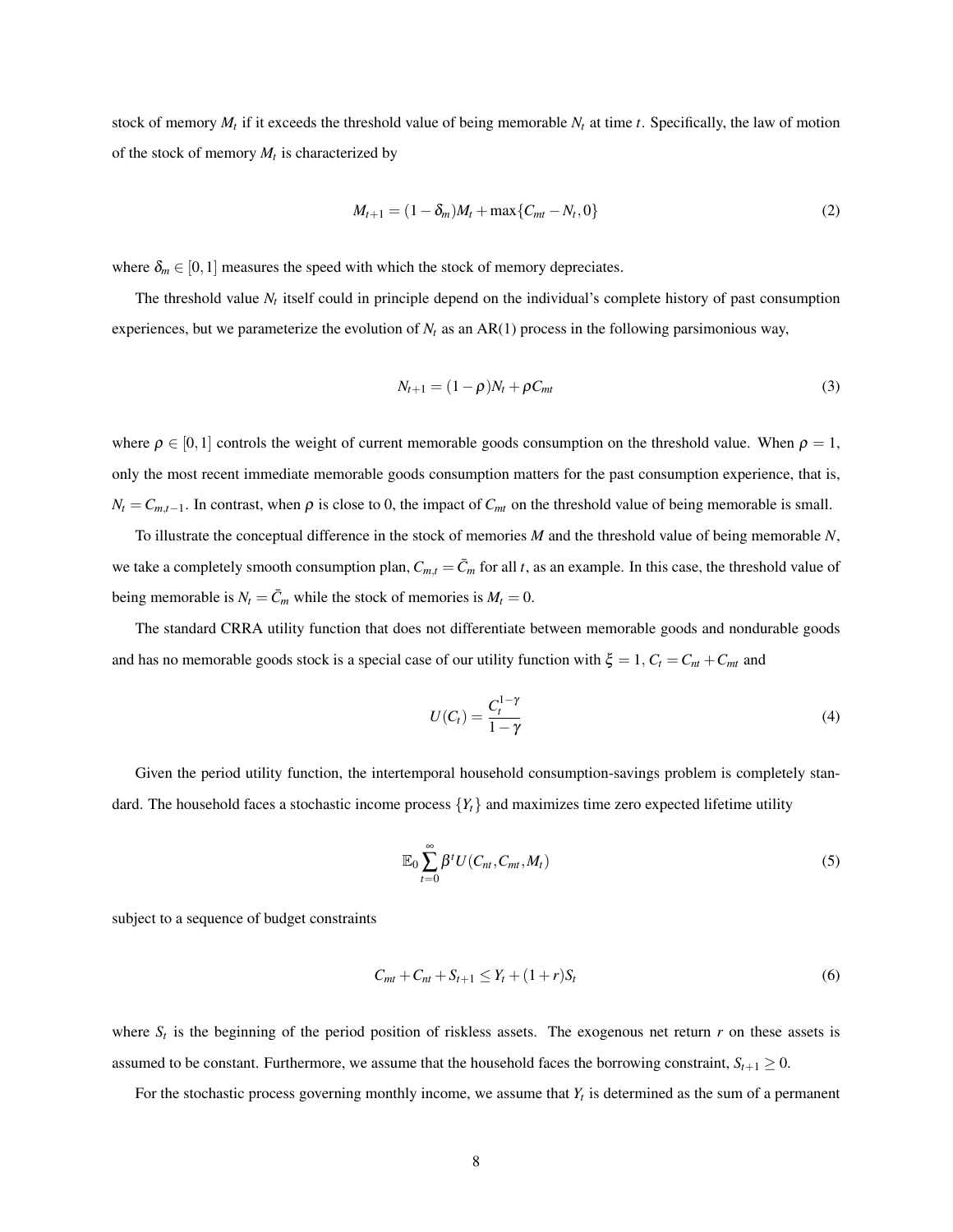component  $\bar{y}$  and an income shock  $z_t$  that follows an  $AR(1)$  process

$$
\ln Y_t = \bar{y} + z_t \tag{7}
$$

$$
z_t = \rho_z z_{t-1} + \varepsilon_t \tag{8}
$$

where  $\bar{y}$  is the average log-income of the household,  $\rho_z$  measures the persistence of the income shock, and the shock itself is distributed normally with variance  $\sigma_{\varepsilon}^2$ , that is  $\varepsilon_t \stackrel{iid}{\sim} N(0, \sigma_{\varepsilon}^2)$ . Therefore, the conditional distribution of *z<sub>t</sub>* is given by  $z_t \sim N(\rho_z z_{t-1}, \sigma_\epsilon^2)$ , and the unconditional distribution of  $z_t$  is given by  $z_t \sim N(0, \frac{\sigma_\epsilon^2}{1-\rho_z^2})$ . Moreover, the unconditional expected income is given by  $\mathbb{E}(Y_t) = \mathbb{E}(\exp(\bar{y} + z_t)) = \exp(\bar{y} + \frac{1}{2} \frac{\sigma_{\varepsilon}^2}{1 - \rho_{\varepsilon}^2})$ . In addition, we assume that  $(1+r)\beta \leq 1$ ,  $0 < \rho \leq 1$  and  $0 < \delta_m < 1$ .

The model has no analytical solution, so we need to solve it numerically. The dynamic programming problem of the household has state variables  $(M, N, S, z)$  and is given by

$$
V(M, N, S, z) = \max_{C_m, S' \ge 0} \{ U(C_n, C_m, M) + \beta \mathbb{E}[V(M', N', S', z')]z] \} s.t.
$$
\n
$$
C_n = Y + (1+r)S - C_m - S'
$$
\n
$$
M' = (1 - \delta_m)M + \max\{C_m - N, 0\}
$$
\n
$$
N' = (1 - \rho)N + \rho C_m
$$
\n
$$
\ln Y = \bar{y} + z
$$
\n
$$
z' = \rho_z z + \varepsilon.
$$
\n(9)

The main challenge is that with 4 continuous state variables (*M*,*N*,*S*,*z*) the state space is fairly large. In addition, our specification of memorable good results in a maximization that is not a convex programming problem, and the resulting policy functions (especially for *Cm*) are not continuous in the state variables, especially the memory stock *M* and the threshold of being memorable *N*. To deal with the large state space we use a Smolyak sparse grid collocation algorithm and approximate the *value function* (but not the policy functions) by a linear combination of polynomials at each grid point.<sup>17</sup> Further details on the solution algorithm are provided in Appendix B.

# 1.1 Discussion of Model Assumptions and Qualitative Features

Our model departs from traditional consumption models in the dynamics of the memory stock *M<sup>t</sup>* (Equation 2) and the endogenous evolution of threshold value  $N_t$  (Equation 3). Memorable goods consumption  $c_{mt}$  adds to the stock

<sup>&</sup>lt;sup>17</sup>See Barthelmann et al. (2000) and Malin et al. (2007) for the details of Smolyak's algorithm.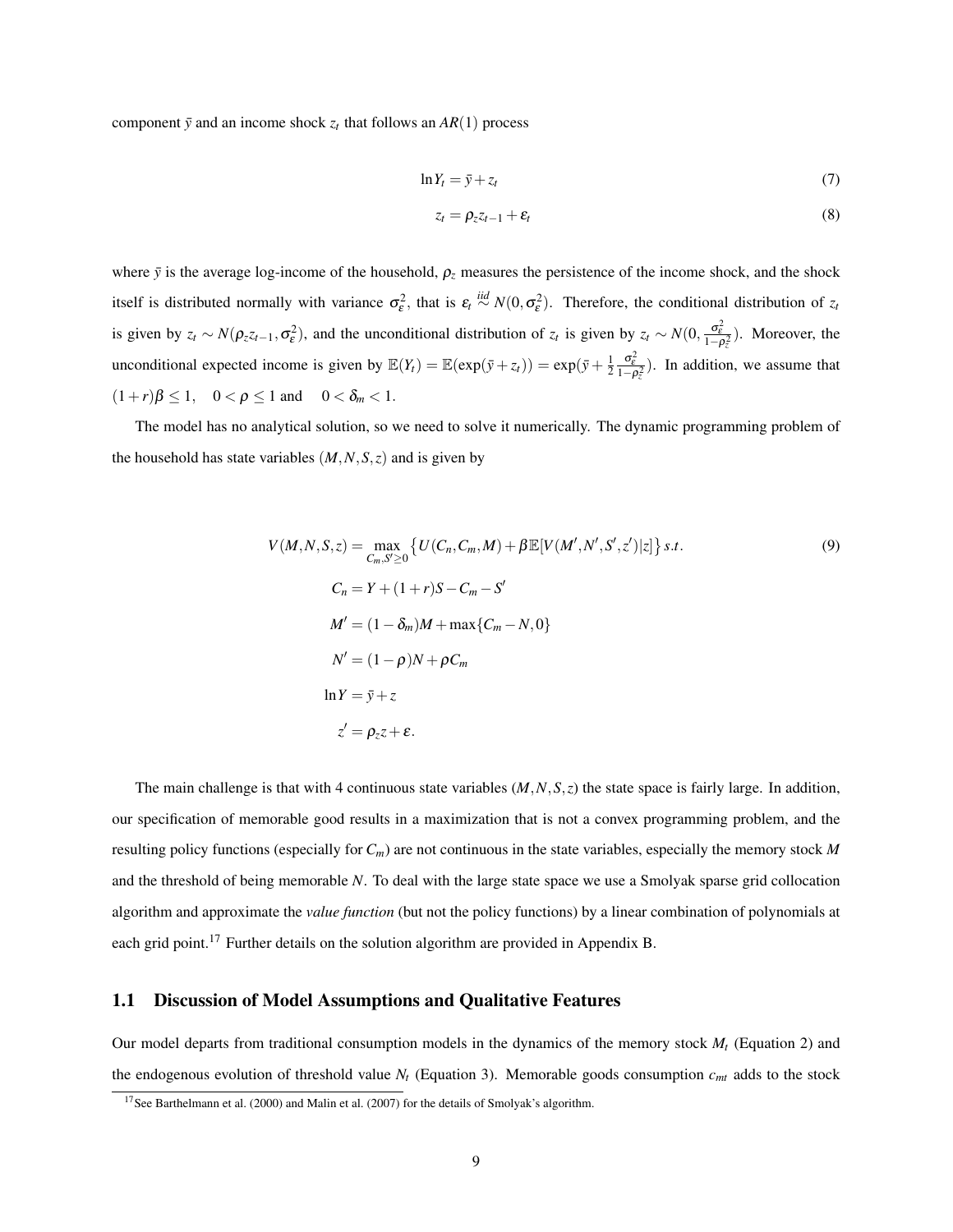of memory  $M_t$  to the extent that it exceeds an endogenous threshold  $N_t$  that is determined by past expenditures. This threshold property is the key mechanism that generates the intermittent spikes of memorable goods consumption even in the *absence* of nonconvex adjustment costs and indivisibilities.<sup>18</sup>

In order to derive insights into the qualitative features of our model it is instructive to investigate individuals' optimal consumption profile in a "frictionless" case where there is no income risk and no binding borrowing constraints, before turning to numerical simulations of the full model. Absent income risk and a binding borrowing constraint, and under the assumption of  $(1 + r)\beta = 1$ , the standard consumption-savings model without memorable goods predicts that households optimally choose a constant consumption plan. However, in the presence of memorable goods, this changes. Consider a special case where  $\rho = 1$  and the threshold value of being memorable depends only on the previous period memorable goods consumption expenditure,  $N_t = C_{m,t-1}$ . Using the first order conditions of an individual's optimization problem, we show in appendix A that a smooth consumption plan  $C_{m,t} = \overline{C}_m$  for all *t*, is never optimal, given  $M_0 > 0$ . Furthermore, for large discount factor  $β$  and moderate risk aversion coefficient  $γ$ , there exists an  $\varepsilon > 0$ , such that the consumption plan that delays current consumption  $\{\overline{C}_m - \varepsilon, \overline{C}_m + \varepsilon, \overline{C}_m, ...\}$  strictly dominates the smooth consumption plan  $C_{m,t} = \overline{C}_m$  in terms of lifetime utility.<sup>19</sup>

# 1.2 Simulation Results

When  $\rho < 1$ , the dynamics of  $C_{m,t}$  and  $S_{t+1}$  are more complicated. To gain some insights into the mechanics of the model we report its key quantitative features, obtained via simulations, in the remainder of this section. The parameters used are the same as in the quantitative welfare analysis in Section 4, and thus their calibration is discussed in detail there. We summarize the parameter choices in Table 1. The model is calibrated at a monthly frequency.

| Param.           | Interpr.              | Value        |
|------------------|-----------------------|--------------|
| $\rho_z$         | Pers. of Income Shock | 0.9900       |
| $\sigma_{\rm c}$ | Std. of Income Shock  | 0.0797       |
| $\bar{v}$        | $\mathbb{E}(y)=1$     | $-0.1598$    |
| r                | <b>Interest Rate</b>  | $4\%$ (p.a.) |
| - 1<br>1/B       | Time Discount Rate    | $7\%$ (p.a.) |
| ξ                | Weight on $C_n$ in U  | 0.7598       |
| $\alpha$         | Weight on $C_m$ in U  | 0.8836       |
| ρ                | Weight on $C_m$ in N  | 0.2881       |
| S.,              | Deprec. of Memory     | 0.0861       |

Table 1: Parameter Values for Simulation

<sup>&</sup>lt;sup>18</sup>This feature of the model also implies that a consumer may have higher utility if she postponed further expenditures to a later period since by doing so she may obtain a greater increment to her memory stock. In addition, making this consumer a gift of a memorable good in a period just prior to an unusually large memorable goods purchase may make her *worse off*; this that cannot happen in a standard model with durable goods. <sup>19</sup>The sufficient condition for such ε is the following inequality condition:  $(\alpha \overline{C}_m + (1 - \alpha)M_0)^{1-\gamma} + \beta(\alpha \overline{C}_m + (1 - \alpha)(1 - \delta)M_0)^{1-\gamma} < (\alpha \overline{C}_m +$ 

 $(1 - \alpha)M_0 - \alpha \varepsilon$ <sup>1-γ</sup> +  $\beta(\alpha \overline{C}_m + (1 - \alpha)(1 - \delta)M_0 + (\Delta + \alpha)\varepsilon)$ <sup>1-γ</sup>, where  $\Delta = 2(1 - \alpha) > 0$ .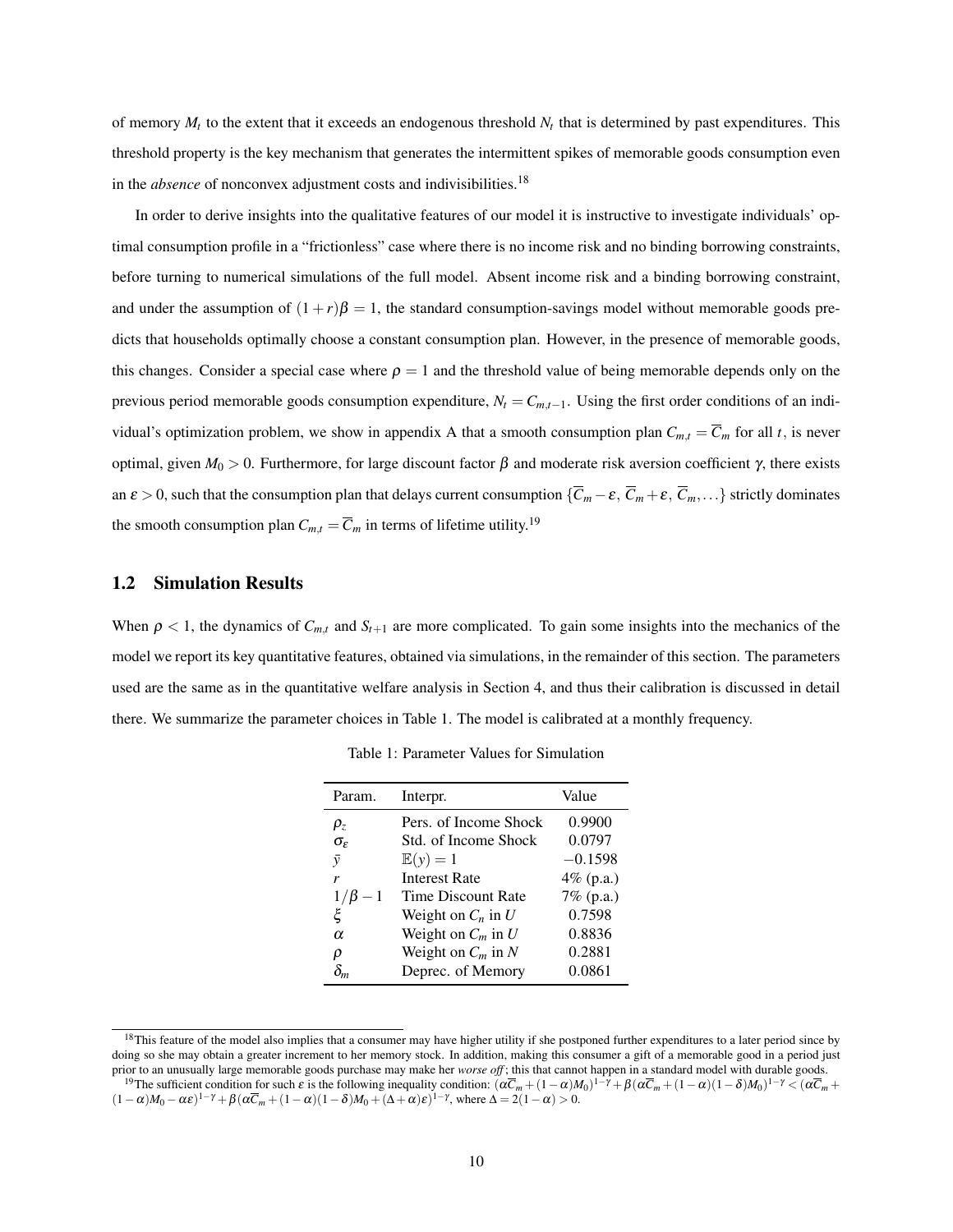In order to characterize the key qualitative features of the model we display simulated consumption and asset time paths for 24 periods (months), for three different realized paths of income shocks. In the benchmark scenario (I) we set the realization of all income shocks to be zero, that is  $\varepsilon_t = 0$  for  $t = 1, \ldots, 24$  and  $z_0 = 0$ . This thought experiment shows the consumption and savings dynamics of the model in the absence of shocks.<sup>20</sup> The second scenario (II) explores the response of the household to a negative income shock; 12 months of zero income shocks are followed by a one-time, two-standard deviation, negative income shock at period 13, and no subsequent shocks thereafter.<sup>21</sup> Finally, scenario (III) investigates whether the households' consumption-savings response to income shock features asymmetries by simulating a positive income shock symmetric to that of the negative income shock scenario (II).<sup>22</sup>

To assess the importance of binding borrowing constraints we report simulations for two sets of initial conditions, one in which the endogenous state variables  $(M, N, S)$  are set to their long run average, and one in which  $M_0 = N_0 = 0$ and  $S_0 = 0$ . Last, to understand the role of memories on households' optimal consumption-savings decisions, we report the simulated consumption and savings response in the special case when  $\alpha = 1$ . In this case, the stock of memory does not enter households' utility function, and memorable goods become standard nondurable goods.

First, turning to household behavior in the absence of *realized* income shocks (benchmark scenario), we observe from Figure 2(a) that for households with liquid wealth nondurable consumption is smooth over time (and slightly decreasing, since  $\beta(1+r) < 1$ ), whereas memorable consumption expenditures exhibit a positive spike every three months. Although the frequency and size of these spikes depends on the exact values of the parameters of the model (and especially on how fast memories depreciate measured by  $\delta_m$ , and how important current expenditures  $C_m$  are in refreshing them, measured by  $\rho$ ), the existence of spikes and periods of inactivity does not.



Figure 2: Changes in Consumption and Savings (Benchmark Scenario)

<sup>&</sup>lt;sup>20</sup>The policy functions on which these simulations are based fully take into account the stochastic structure of the model.

<sup>&</sup>lt;sup>21</sup> That is, the sequence of  $\{\epsilon_t\}_{t=1}^{24}$  is given by  $\epsilon_t = 0$  for all  $t \neq 13$ , and  $\epsilon_{13} = -2\sigma_{\epsilon} = -0.16$ . Therefore the absolute change in income at period 13 is  $\Delta Y_{13} = \exp(\bar{y}-0.16) - \exp(\bar{y}) = -0.1260$ . Recall that mean income is normalized to one.

<sup>&</sup>lt;sup>22</sup>To ensure that the increase in income in scenario III is of the same magnitude as the decrease in income in scenario II ( $\Delta Y_{13} = \exp(\bar{y} + \epsilon_{13})$  –  $\exp(\bar{y}) = 0.1260$ , we set the one-time positive income shock to be  $\varepsilon_{13} = 0.1379$ .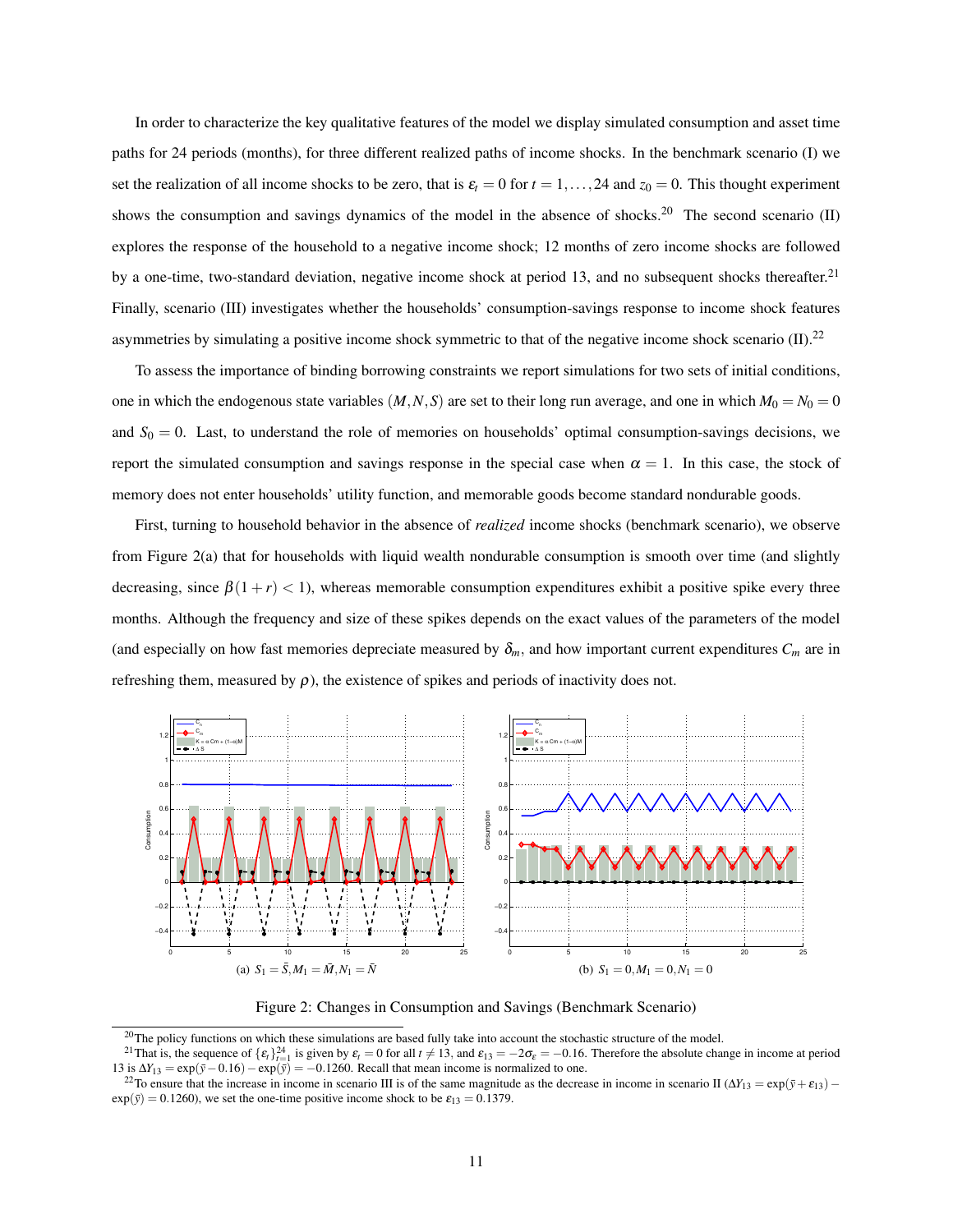Moreover, although the dynamics of nondurable consumption is largely unaffected by the presence of memorable goods for asset-rich households,  $^{23}$  the same is not true for liquidity constrained households, as Figure 2(b) demonstrates. For a household without financial wealth, it is still optimal to consume memorable goods in spikes; however, they become smaller and more frequent. For an asset-rich household, the positive spikes are two times as large as the household's 24-month average memorable goods expenditure, whereas for a household which is at or near borrowing constraint, the relative size of a positive memorable goods expenditure is significantly smaller. Interestingly, if the borrowing constraint is binding a positive spike in memorable consumption must be met by a fall in nondurable consumption (given that income is constant). Consequently nondurable consumption fluctuates as well, even in the absence of any realized income shocks, and even with utility from nondurable and memorable consumption being additively separable.<sup>24</sup>

Next we turn to household behavior in response to negative and positive income shocks (scenarios II and III, respectively). Table 2 Panel A summarizes the simulated consumption and savings response to negative and positive income shocks, and Figures 3 and 4 display the simulated time paths for consumption and savings. For comparison, Table 2 Panel B reports the simulated consumption and savings response in the special case when memorable goods are standard nondurable goods ( $\alpha = 1$ ).

There is a significant difference in the nondurable consumption response to income shocks between households at or near the borrowing constraints and those with significant positive wealth. Furthermore, this difference is asymmetric with respect to positive and negative income shocks. Households far removed from the borrowing constraint behave in a way that is typical in standard consumption-savings models without memorable goods (as shown in Figures 3(a) and 4(a)). They reduce nondurable consumption in response to a (persistent, but not permanent) negative income shock and increase it (somewhat less) when facing a positive income shock of the same magnitude.<sup>25</sup>

The presence of memorable goods has a much more significant impact on the dynamics of consumption in response to income shocks for asset-poor households. As discussed above, nondurable consumption fluctuates for these households even in the absence of shocks (see Figure 2(b)), and the occurrence of income movements modifies this behavior. To interpret the figures and the table, note that the period of the shock  $(t = 13)$  was planned to be a period of memorable goods abstention for asset-constrained households, and the subsequent period  $(t = 14)$  would display a memorable goods spike in the *absence* of a shock.

From Figure 3(b), we observe that a negative income shock leads to a delay in a memorable consumption spike by one month (to  $t = 15$ ) and a decline in the spike (compare Figure 3(b) with Figure 2(b)). A positive income

<sup>&</sup>lt;sup>23</sup>If the utility function was not separable between nondurable consumption and memorable goods this statement would not apply, since then spikes in memorable consumption would affect the marginal utility from nondurable consumption.

 $24$  Figures 7 and 8 in the appendix plot the time paths of the state variables in the benchmark scenario for asset-rich households and liquidityconstrained households respectively.

 $^{25}$ The magnitude of these changes is smaller in the model with memorable goods than in the model without them (compare panel A and panel B) since future consumption of memorable goods responds to the income shocks as well in the former model.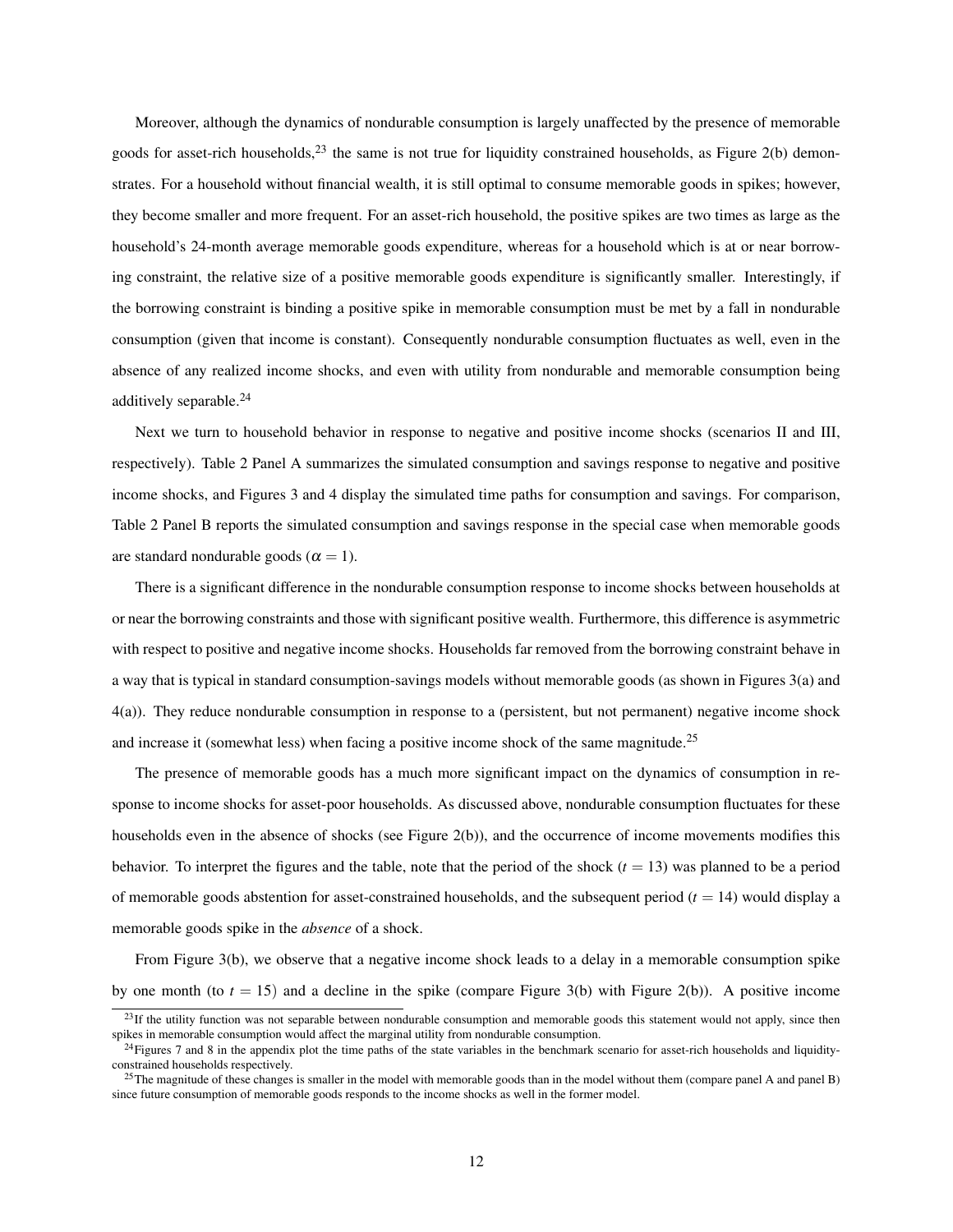| Panel A: Benchmark Model                                                                                                                                                                                     |                                |             |                                 |             |
|--------------------------------------------------------------------------------------------------------------------------------------------------------------------------------------------------------------|--------------------------------|-------------|---------------------------------|-------------|
|                                                                                                                                                                                                              | Scenario II ( $\Delta Y < 0$ ) |             | Scenario III ( $\Delta Y > 0$ ) |             |
| Variable                                                                                                                                                                                                     | not constrained                | constrained | not constrained                 | constrained |
| percent change in income $\frac{\Delta Y}{V}$                                                                                                                                                                | $-0.148$                       | $-0.148$    | 0.148                           | 0.148       |
| absolute change in income $ \Delta Y $                                                                                                                                                                       | 0.126                          | 0.126       | 0.126                           | 0.126       |
|                                                                                                                                                                                                              | $-0.450$                       | 0.366       | 0.410                           | 0.415       |
|                                                                                                                                                                                                              | 0.000                          | $-1.366$    | 4.465                           | 0.585       |
| $\frac{\Delta C_n}{ \Delta Y } \frac{\Delta C_m}{ \Delta Y } \frac{\Delta S'}{ \Delta Y } \frac{\Delta S'}{ \Delta Y } \frac{\Delta S'}{ \Delta Y } \frac{\Delta K}{ \Delta Y } \frac{\Delta K}{ \Delta Y }$ | 0.153                          | 0.000       | $-3.171$                        | 0.000       |
| $\Delta C_m$                                                                                                                                                                                                 | $-0.297$                       | $-1.000$    | 1.703                           | 1.000       |
|                                                                                                                                                                                                              | $-0.133$                       | $-1.169$    | 3.812                           | 0.555       |
| $\overline{\Delta Y}$                                                                                                                                                                                        | $-1.045$                       | $-0.388$    | 2.086                           | 0.688       |
| changes in the timing of the spike                                                                                                                                                                           | $\overline{0}$                 | $-1$        |                                 |             |

Table 2: Consumption Response to Unanticipated Income Shocks

|  |  |  | Panel B: $\alpha = 1$ (a special case: memorable goods are standard nondurable goods) |  |
|--|--|--|---------------------------------------------------------------------------------------|--|
|--|--|--|---------------------------------------------------------------------------------------|--|

|                                                                                                                                                                                                                                                | Scenario II ( $\Delta Y < 0$ ) |             | Scenario III ( $\Delta Y > 0$ ) |             |
|------------------------------------------------------------------------------------------------------------------------------------------------------------------------------------------------------------------------------------------------|--------------------------------|-------------|---------------------------------|-------------|
| Variable                                                                                                                                                                                                                                       | not constrained                | constrained | not constrained                 | constrained |
| percent change in income $\frac{\Delta Y}{V}$                                                                                                                                                                                                  | $-0.148$                       | $-0.148$    | 0.148                           | 0.148       |
| absolute change in income $ \Delta Y $                                                                                                                                                                                                         | 0.126                          | 0.126       | 0.126                           | 0.126       |
|                                                                                                                                                                                                                                                | $-0.504$                       | $-0.764$    | 0.458                           | 0.747       |
|                                                                                                                                                                                                                                                | 0.000                          | $-0.236$    | 0.269                           | 0.253       |
|                                                                                                                                                                                                                                                | $-1.578$                       | 0.000       | $-0.809$                        | 0.000       |
| $\frac{\Delta C_n}{ \Delta Y }$<br>$\frac{\Delta C_m}{ \Delta Y }$<br>$\frac{\Delta S'}{ \Delta Y }$<br>$\frac{\Delta C_n}{ \Delta Y }$<br>$\frac{\Delta K}{ \Delta Y }$<br>$\Delta C_m$<br>$\Delta S'$<br>$\overline{\Delta Y}$<br>$\Delta Y$ | $-2.083$                       | $-1.000$    | $-0.083$                        | 1.000       |
|                                                                                                                                                                                                                                                | 0.000                          | $-0.236$    | 0.269                           | 0.253       |
|                                                                                                                                                                                                                                                | $-0.393$                       | $-0.224$    | $-0.125$                        | 0.056       |
| changes in the timing of the spike                                                                                                                                                                                                             | N/A                            | N/A         | N/A                             | N/A         |

Note: Households who are not constrained start from the long run average of the state variable level  $(\bar{S}, \bar{M}, \bar{N})$ , the constrained households refer to households that start from  $(S_1 = 0, M_1 = 0, N_1 = 0)$ ; and  $K = \alpha C_m + (1 - \alpha)M$ . The first 8 rows compare the changes in consumption and savings immediately before and after the income shock. The last row compares the timing of the spike immediately after the income shock to the timing in the case with zero income shocks: -1 for a one period delay, 0 for no change, 1 for one period forward.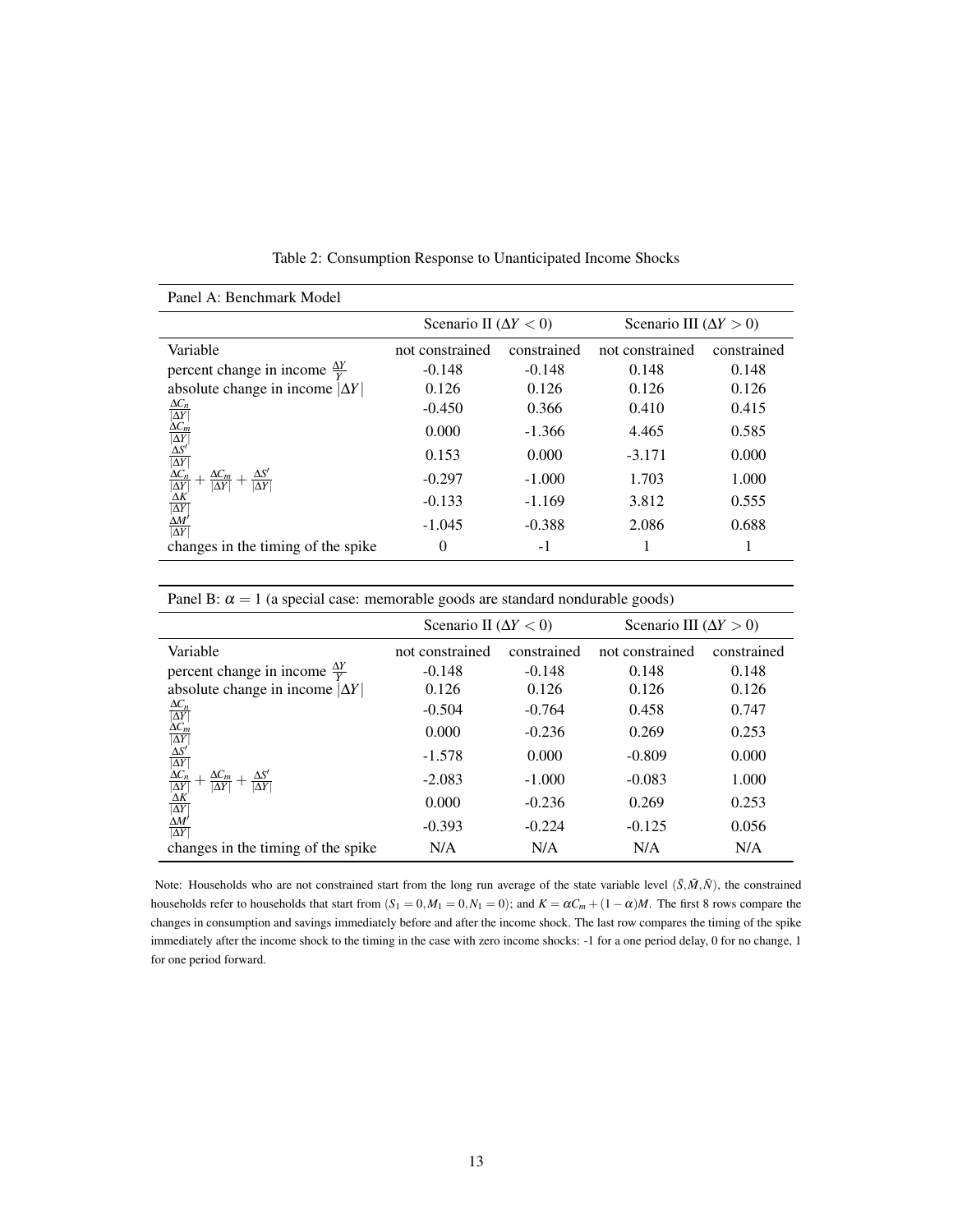shock induces an anticipation of the memorable goods spending spike by one month (to  $t = 13$ , compare Figure 4(b) with Figure 2(b)). The budget constraint for borrowing-constrained households, in conjunction with the abstention of memorable goods consumption in period  $t = 13$  then implies an *increase* in nondurable consumption in the period of the negative income shock<sup>26</sup>, although this increase is smaller than what was planned prior to the shock (see again Figure 3). In the period following the shock the fall in nondurable consumption is again smaller than "planned" as the abstention in memorable purchases is extended by one period, relative to the no-shock benchmark.

Thus a negative income shock reduces the planned increase in nondurable consumption since the current month features abstention in memorable consumption purposes (compare again Figures 3(b) to Figure 2(b) respectively). This result bears resemblance to Browning and Crossley's (1999) analysis of the role of semi-durable goods in coping with income losses. Here households let their stock of memories depreciate longer in response to a negative income shock. In this sense they access their internal "memory capital market" to smooth out the negative income shock (see Figure 9 in the appendix for the time paths of state variables in the case of a negative income shock).



Figure 3: Changes in Consumption and Savings (Scenario II: Negative Shock)

This mechanism also works in the reverse direction in that households move the purchase of memorable goods forward for a positive income shock. In the period of the shock they also respond by increasing nondurable consumption, with a spike that is smaller than in the absence of the positive income innovation. As standard PIH logic dictates nondurable consumption is persistently higher from then on and continues to fluctuate to permit memorable consumption spikes for households near the borrowing constraint.

The previous discussion suggests that the introduction of the *memory stock* into the utility function plays a key role in determining households' consumption and savings behavior. In the special case with  $\alpha = 1$ , the stock of memories does not enter households' utility functions, and memorable goods become standard nondurable goods. As seen in

 $26$ This explains the perhaps surprising sign on the nondurable consumption response to an income decline documented for the liquidityconstrained households in Table 2 (Panel (a), second column).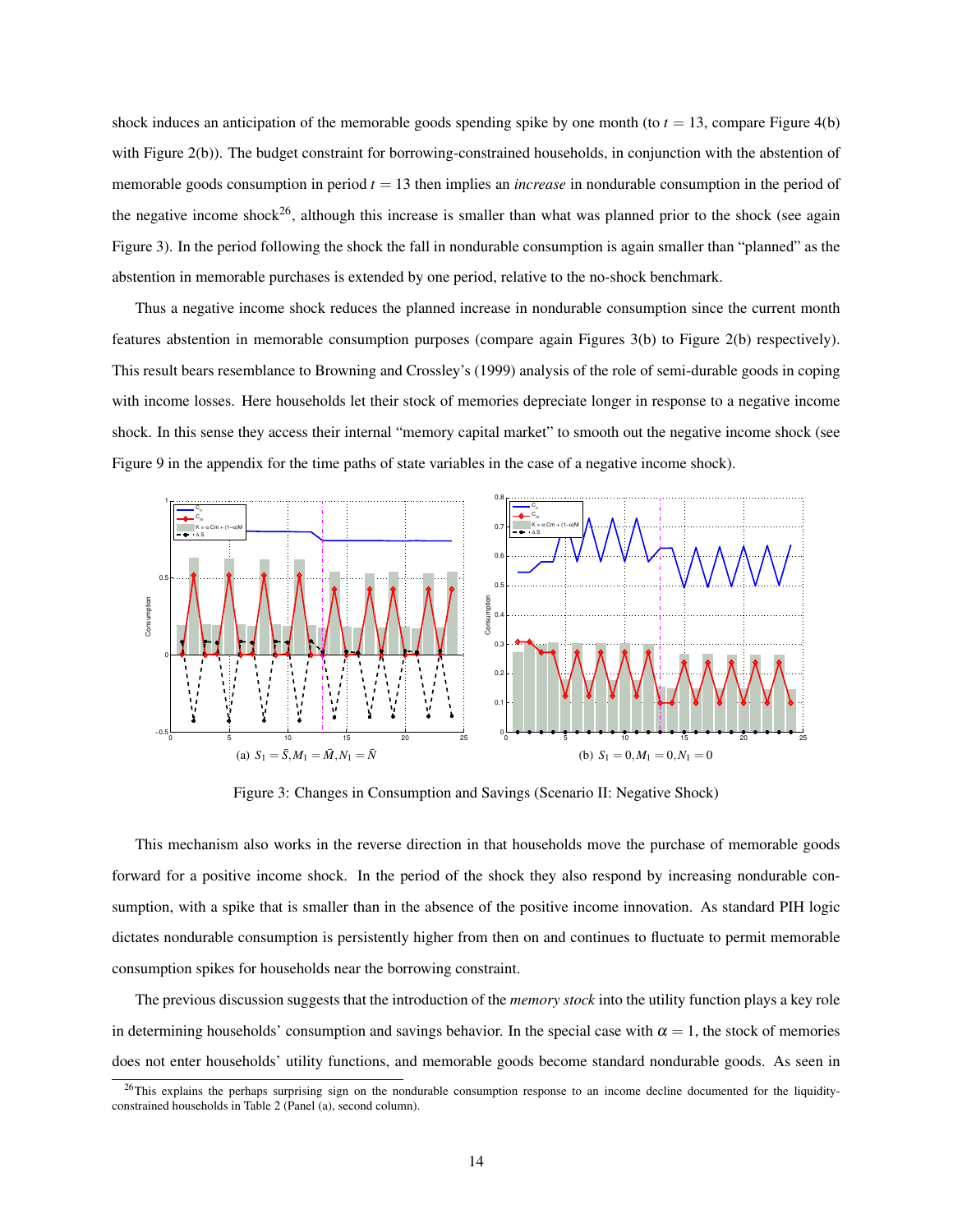

Figure 4: Changes in Consumption and Savings (Scenario III: Positive Shock)

Figures 13 to 19 in the appendix, not surprisingly households then optimally choose a smooth consumption plan both for  $C_n$  and  $C_m$  in the absence of income shocks. Both memorable consumption and nondurable goods consumption fall in response to a negative income shock and increase in response to a positive income shock.

Before using this model for an evaluation of the welfare cost of consumption fluctuations we now employ household consumption data from the CEX to document that expenditure patterns indeed differ significantly between nondurable and memorable (as well as durable) consumption goods in the way predicted by the theory. We also use these data to structurally estimate the model in Section 4 as well as to conduct the empirical analysis of the consumption response to anticipated tax rebates in Section 5 of the paper.

# 2 Data

In this section we describe the US Consumer Expenditure data (CEX) that we use for our empirical analysis.

# 2.1 Sample and Consumption Categories

### 2.1.1 Consumer Expenditure Survey (CEX)

The data is obtained from the Consumer Expenditure Survey (CEX) for the period 1980-2003.<sup>27</sup> The CEX, constructed by the Bureau of Labor Statistics (BLS) contains comprehensive measures of consumption expenditures and earnings for a large cross section of households. In addition, and crucially for our purposes, it has a limited panel dimension.<sup>28</sup>

 $27$ Starting in 2004 the CEX introduced many changes in both income and consumption expenditure variables that reduce the comparability with the data from the earlier period.

<sup>&</sup>lt;sup>28</sup>The Panel Study of Income Dynamics (PSID) has extended its coverage of consumption in recent years, but the higher frequency of observations in the CEX (as well as the longer overall sample with comprehensive consumption data) make us prefer the CEX over the PSID consumption data for this study.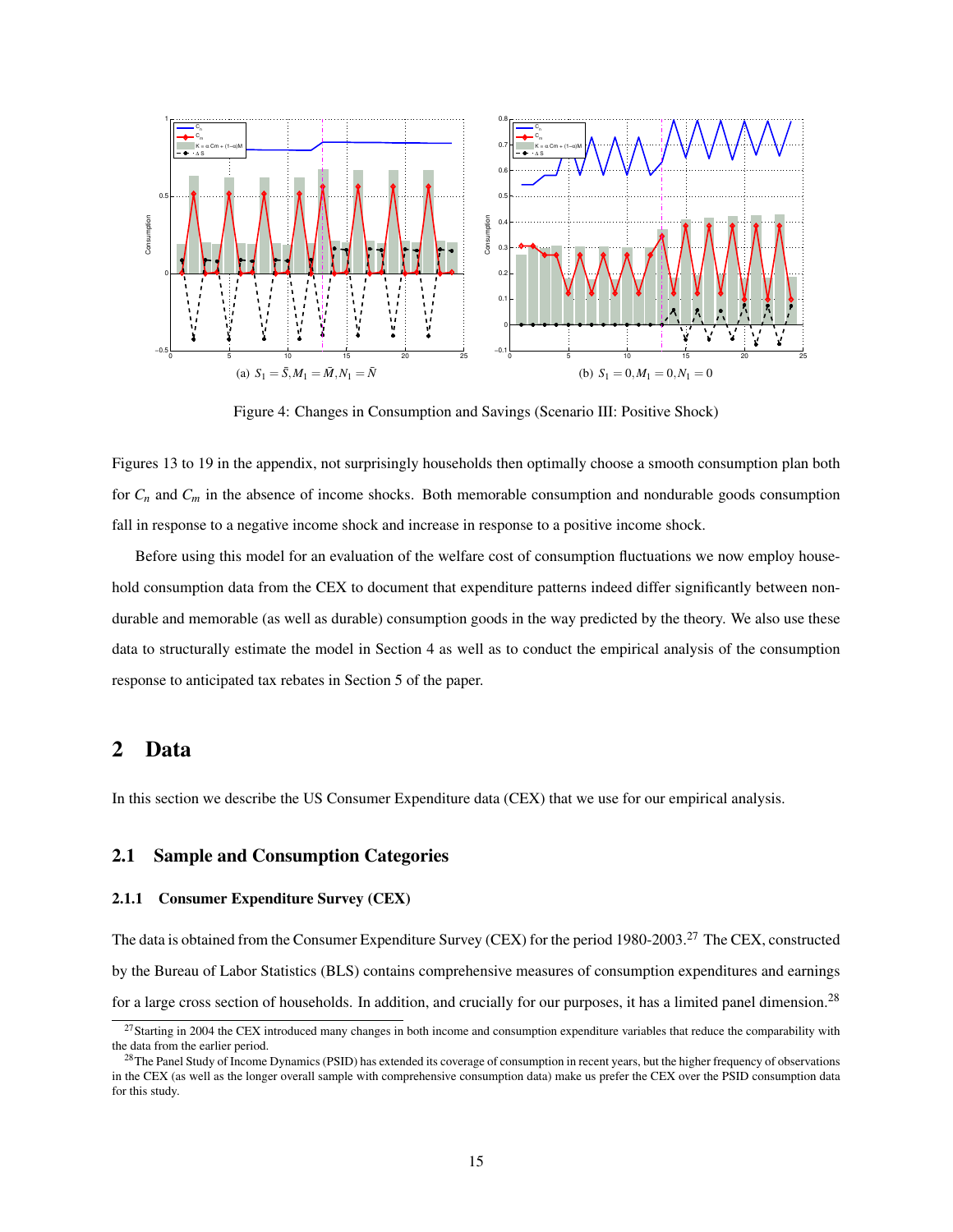The CEX is a rotating panel of households that are selected to be representative of the U.S. population. Each household is interviewed every three months over five calendar quarters, and in every quarter 20 percent of the sample is replaced by new households. In the first preliminary interview the CEX procedures are explained to the members of the household, and they are asked to keep track of their expenditures for future interviews. After this first interview, each household is subsequently interviewed for a maximum of four more times, once every three months. In each of these interviews, detailed information is collected on household consumption expenditures for the last three months. In the second and fifth interviews, demographic and income data are collected for each household, including earnings and income information for the previous 12 months.

We include in our sample only households that are classified as complete income reporters in the CEX. We also drop observations that report zero food expenditures, and those who report only food expenditures. In addition, we exclude all observations of households for which the household reference person is below 21 or above 64, and those households with negative or zero disposable income (as defined later in this section). Finally, we exclude households classified as rural, and those households who do not have consecutive 12 months of consumption expenditure reports. Our final sample consists of 28,969 households with the full 12 months of consecutive consumption expenditure observations. Table E.V and Table E.VI report selected summary statistics of our sample.

### 2.1.2 Consumption Categories

In this section we provide an empirical classification of the set of memorable goods (MG), nondurable goods (ND) and durable goods. The set of memorable goods (MG) is meant to comprise goods for which the timing of the physical act of consumption and the utility this act generates are typically de-coupled, and for which both expenditures as well as physical consumption occur infrequently. <sup>29</sup>

We categorize memorable goods (MG) as food away from home, food for catered affairs, alcohol out, nondurable expenditure on trips and vacations, clothing and shoes, jewelry and watches, photographic rental and services, and religious and welfare activities.<sup>30</sup> Nondurable expenditure on trips and vacations includes nondurable expenditure of food, alcohol, entertainment, and transportation on trips and vacations. For a complete and detailed list of memorable goods, see Table E.III. Our definition of nondurable goods (ND) encompasses most, but not all, of the goods traditionally classified as nondurable goods (Lusardi (1996), Parker (1999), Krueger and Perri (2006), Aguiar and Hurst, 2008). We include in ND food at home, food at school, meals received as pay, tobacco, alcohol at home, utility, house-

<sup>&</sup>lt;sup>29</sup>We pointed out in the introduction that the choice of which goods to include in the set of memorable goods is subjective. We emphasize that the categorization of a good as memorable does not imply that a specific consumer will necessarily have memorable consumption from this good; whether or not she does will depend on the pattern of her consumption of the good.

 $30$ Prior to 2001Q2, expenditures on religious and welfare activities were recorded only in the 5th interview, and the amounts have been divided by 12 to transform the data into a monthly expenditure in the ITAB files. Starting from 2001Q2, households are asked to report their religious and welfare expenditures made for the previous three month prior to the month of the interview in MTAB file. Thus by construction, the expenditure of religious and welfare activities are very "smooth" across the year for each individual before 2001Q2, and there is an upward "jump" before and after interview quarter 2001Q2.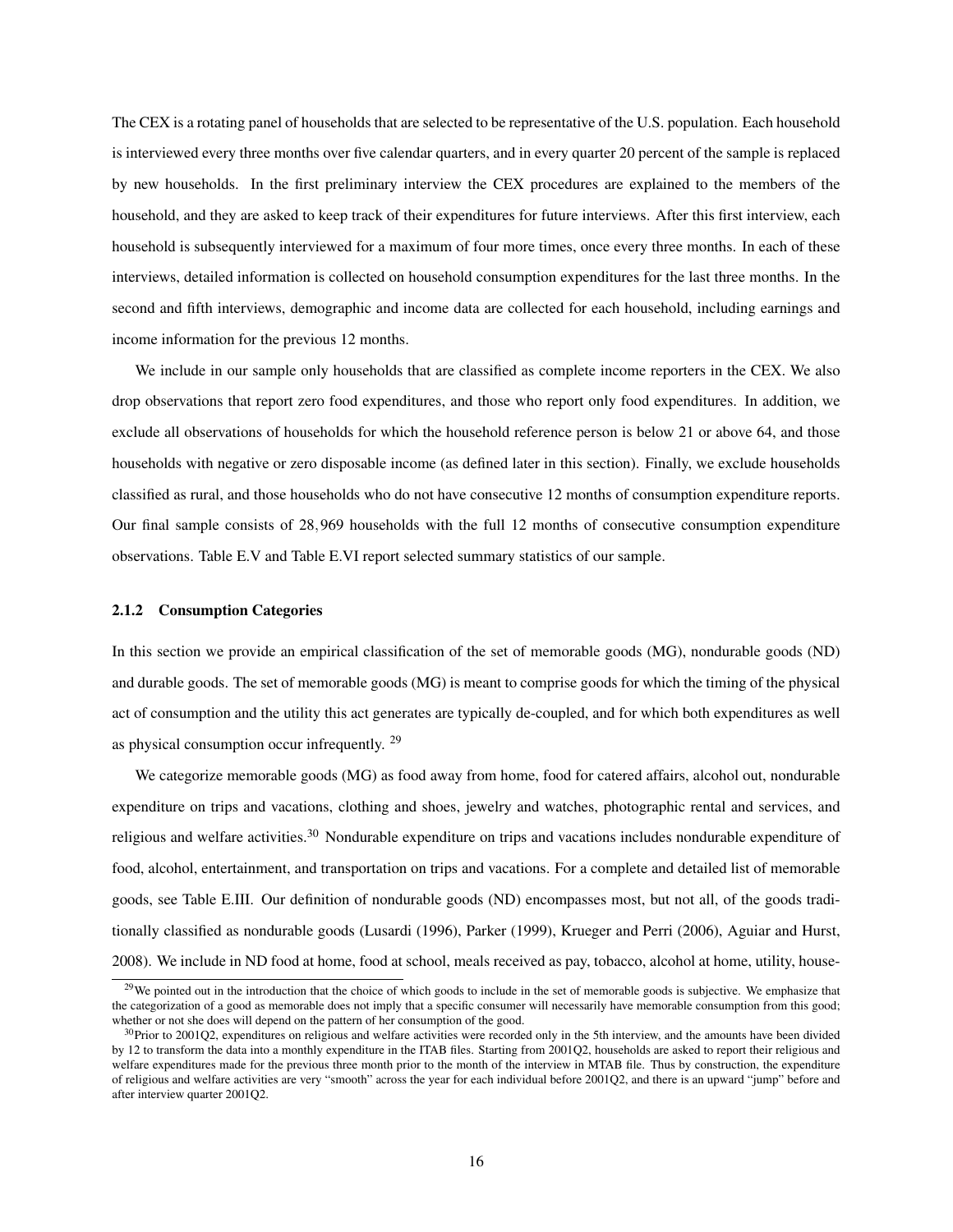hold operation, rents for the primary residence (including rental equivalent), local transportation, business services, education, and health care. For more detailed information on nondurable consumption goods, refer to Table E.II.

Finally we include in the set of durable goods furniture, motor vehicles (net outlays and car loans), and recreation equipment. The durable goods expenditure does not include expenditures on housing assets, since we have already included a measure of the service flow from housing assets (the rental equivalent) in our nondurable goods expenditure variable. More detailed information is contained in Table E.IV. Total household consumption expenditures is the sum of memorable goods, nondurable goods and durable goods.

### 2.1.3 CEX Data Frequencies

Because we are interested in how households change expenditures in different consumption categories over time, a panel dimension with a reasonably high frequency of observations is desirable. Although the CEX interview is conducted at quarterly frequency, the highest frequency for consumption data is monthly. Specifically, each expenditure reported by a household is identified by Universal Classification Code (UCC) and the month in which the expenditure occurred in CEX Monthly Expenditure (MTAB) file. The algorithm that BLS uses to construct MTAB files for each interview quarter is called the Time Adjustment (TA henceforth) process. It maps each UCC into a monthly time frame. In general, whenever the reference month information is available, the TA algorithm maps the UCC to the exact month in which the expenditure occurs (e.g. trip related expenditures, expenditures on jewelry, food for catered affairs and cars). There are many UCCs (mostly nondurables) where only quarterly information is available. The TA algorithm converts monthly expenditure by dividing quarterly expenditure by 3 (e.g. food at home).

The TA algorithm is complex. Moreover, because it is based on the very detailed UCCs, when we aggregate more than 600 UCCs into 57 consumption categories, many of these consumption categories contain "mixed" frequency information.<sup>31</sup> Based on the 2006 TA mapping algorithm,<sup>32</sup> we report the underlying frequencies of our consumption expenditure categories as an illustration (Table E.VII). We say a consumption category contains monthly information, if any of the UCCs contained in this category has information on specific expenditure month in CEX data. As we can see from Table E.VII, most of the consumption categories contains monthly information, and this is especially true for memorable goods and durable goods expenditures. In addition, as a robustness check, in Section 2.2 we conduct our empirical analysis both for data at monthly frequency (our preferred data) and for data at quarterly frequency.

# 2.2 Descriptive Analysis

Before turning to the two applications of our theory we briefly document the salient descriptive facts for expenditures on memorable goods from the data. Specifically we provide measures of volatility and the frequency and size of

<sup>&</sup>lt;sup>31</sup>The mapping between CEX UCCs and detailed consumption and income categories is available upon request.

<sup>32</sup>We thank Jeffrey Crilley from BLS for providing us with the file.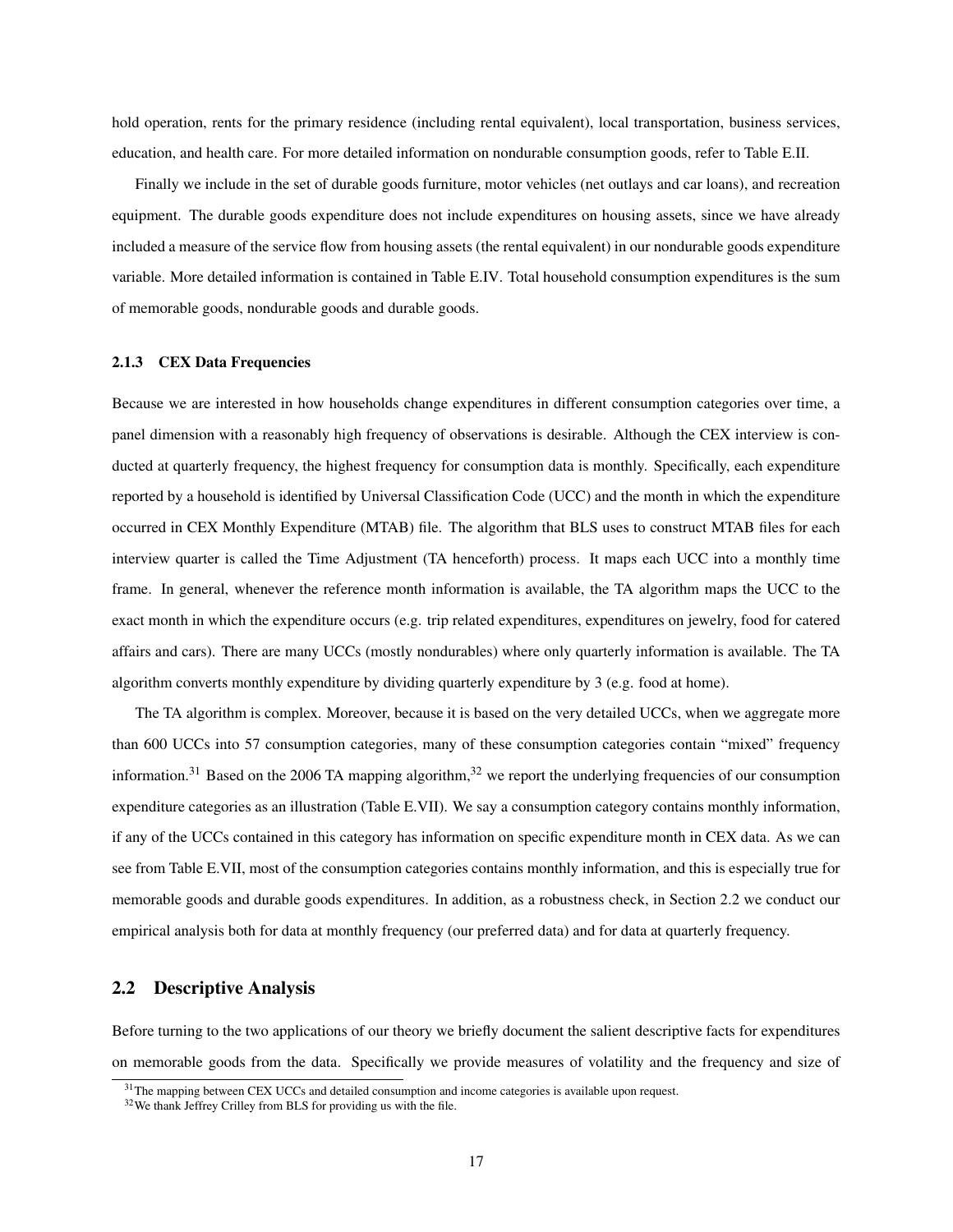spikes in consumption expenditures for different consumption categories. We will demonstrate that expenditures on memorable goods are more volatile, more infrequent and lumpy, relative to expenditures on nondurable goods. Section 2.2.1 documents the expenditure shares, volatility measures and inactivity of different consumption categories, and Section 2.2.2 displays summary measures of lumpiness of expenditures on different consumption goods.

#### 2.2.1 Consumption Expenditure Volatility

In this section, we document the extent of household-level consumption expenditure volatility associated with each of the three consumption goods categories. Specifically, monthly consumption expenditure volatility of good *i* for household *h* is measured as the standard deviation of household consumption expenditures over 12 months, divided by the household-specific 12 month average consumption expenditure.<sup>33</sup>

$$
\text{vol}_i^h = \frac{\sqrt{\sum_l (E_{i,l}^h - \bar{E}_i^h)^2}}{\bar{E}_i^h} = \frac{\text{standard deviation}_i^h}{\text{mean}_i^h}
$$
(10)

where  $E_{i,l}^h$  denotes household *h*'s expenditure on good *i* in month *l*, and  $\bar{E}_i^h$  is the average consumption expenditure for household *h* over the 12 months for that good *i*. If  $\bar{E}_i^h = 0$ , then household *h* has zero expenditure over 12 months in category *i*, and we assign vol $_i^h = 0$ .<sup>34</sup> We call a household who did not incur any expenditure on consumption good *i* over the 12-month observation period an "inactive household" for good *i*. The inactive ratio is the number of inactive households divided by the number of all households. It is a descriptive measure of the purchasing frequency associated with a particular consumption category *i*.

The first three columns of Table 3 report the average consumption share, volatility measures and the inactive ratio, for the entire sample and also for selected subsamples of households with low and with high cash at hand. Specifically, we measure cash at hand as the sum of the amount in checking and savings and disposable income. We then sort households by cash at hand and report results for those households in the bottom and the top quintiles of the cash at hand distribution. We think of the first group of households as likely to be liquidity-constrained and the latter group as very unlikely to be liquidity-constrained.

As seen in Table 3, nondurable goods constitute 77.94% of the total outlays and have the lowest average volatility. Memorable goods constitute 14.19% of the total outlays and are 3 times as volatile as nondurable goods. Durable goods expenditures account for 7.9% of total outlays, and are 7 times as volatile as those on nondurable goods. Compared to durable goods, memorable goods expenditures are about twice the magnitude and display half of the

<sup>&</sup>lt;sup>33</sup>This measure is analogous to that of Davis and Kahn (2008). They measure volatility of consumption as the absolute value of the log change in 6 month consumption expenditures for each household, and then average over households. However, because we need to allow for zero expenditures in some consumption categories for our analysis, instead of taking log changes for each household we calculate the coefficient of variation.

 $34$ Note that our volatility measure is a conservative measure of consumption volatility for memorable and durable goods with infrequent expenditures because we assign a zero volatility to households for which we do not observe any positive expenditure during the 12 month observation period (inactive households). If we drop the households who have zero expenditure throughout the 12 month periods, the measured volatility of memorable goods and durable goods expenditures would be significantly higher.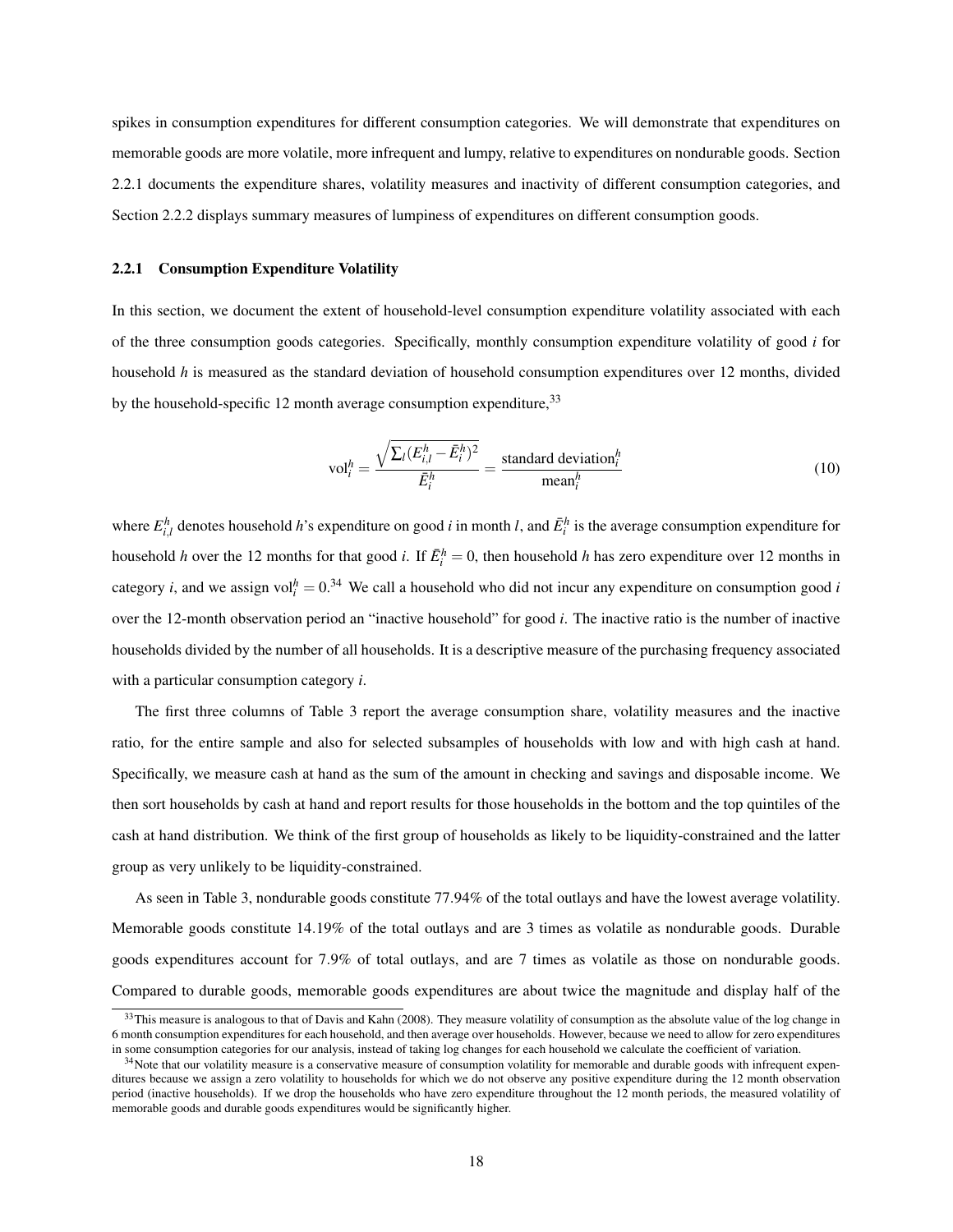|                            | Ave Share | Ave Vol | <b>Inactive Ratio</b> | Freq Spikes | Size Spikes |
|----------------------------|-----------|---------|-----------------------|-------------|-------------|
| <b>Full Sample</b>         |           |         |                       |             |             |
| Outlays                    | 1.0000    | 0.5251  | 0.0000                | 0.0853      | 2.4704      |
| <b>ND</b>                  | 0.7794    | 0.2786  | 0.0000                | 0.0471      | 1.3350      |
| Memorables                 | 0.1419    | 1.0107  | 0.0048                | 0.1930      | 0.3660      |
| <b>Durables</b>            | 0.0787    | 2.0475  | 0.0389                | 0.1687      | 0.7392      |
| Cash at Hand $\leq 20$ pct |           |         |                       |             |             |
| Outlays                    | 1.0000    | 0.4085  | 0.0000                | 0.0694      | 2.2619      |
| ND                         | 0.8617    | 0.2612  | 0.0000                | 0.0436      | 1.5073      |
| Memorables                 | 0.0923    | 1.2033  | 0.0170                | 0.1988      | 0.2625      |
| <b>Durables</b>            | 0.0460    | 2.0534  | 0.1199                | 0.1474      | 0.5137      |
| Cash at Hand $\geq 80$ pct |           |         |                       |             |             |
| Outlays                    | 1.0000    | 0.6079  | 0.0000                | 0.1041      | 2.4976      |
| ND                         | 0.7083    | 0.3197  | 0.0000                | 0.0601      | 1.2411      |
| Memorables                 | 0.1882    | 0.9360  | 0.0012                | 0.1890      | 0.4814      |
| Durables                   | 0.1035    | 2.0025  | 0.0063                | 0.1766      | 0.8740      |

Table 3: Consumption Expenditure Statistics (Monthly Frequency)

Note: Cash at hand is the sum of total amount in checking and savings and disposable income. The percentiles of cash at hand are calculated for each reference year. We say that an expenditure is a spike if the expenditure exceeds the household-level average. Average inactivity records the fraction of households who did not incur any expenditure during the 12-month reference period. The average frequency of consumption spikes is the average number of consumption expenditure spikes divided by 12. The relative size of consumption spikes is the consumption expenditure spikes normalized by household-level 12-month average outlays.

volatility. We also report the measured expenditure volatilities based on data at quarterly frequency (Table E.VIII). As one can see from tables 3 and E.VIII, the relative magnitudes of the volatility measures of these consumption goods groups do not change as we move from monthly to quarterly frequency. Quarterly memorable goods expenditures are 3 times as volatile as nondurable goods, and durable goods expenditures are 6 times as volatile as expenditures on nondurable goods. 0.48 percent of households do not have any memorable goods purchase over the 12 month periods, 3.89 percent of households do not have any durable goods purchase in the sample period. For completeness, Table E.IX and Table E.X in the appendix report the measured volatility of 57 detailed consumption goods categories based on monthly expenditures and quarterly expenditures respectively.

Comparing expenditure patterns between liquidity-constrained and asset-rich households, memorable goods constitute a much larger share of total outlays for asset-rich (18.8%) than for liquidity-constrained households (9.2%). The measured volatility of both memorable goods and durable goods is smaller for asset-rich households. 1.7% of liquidity-constrained households did not have any memorable goods expenditure during the 12 month reference periods and 0.1% of asset-rich households did not have any memorable goods consumption in the reference periods.

Our theoretical model also predicts that households optimally choose to have zero expenditure in memorable goods in certain periods (which we refer as inactive periods). To further investigate whether such expenditure patterns exist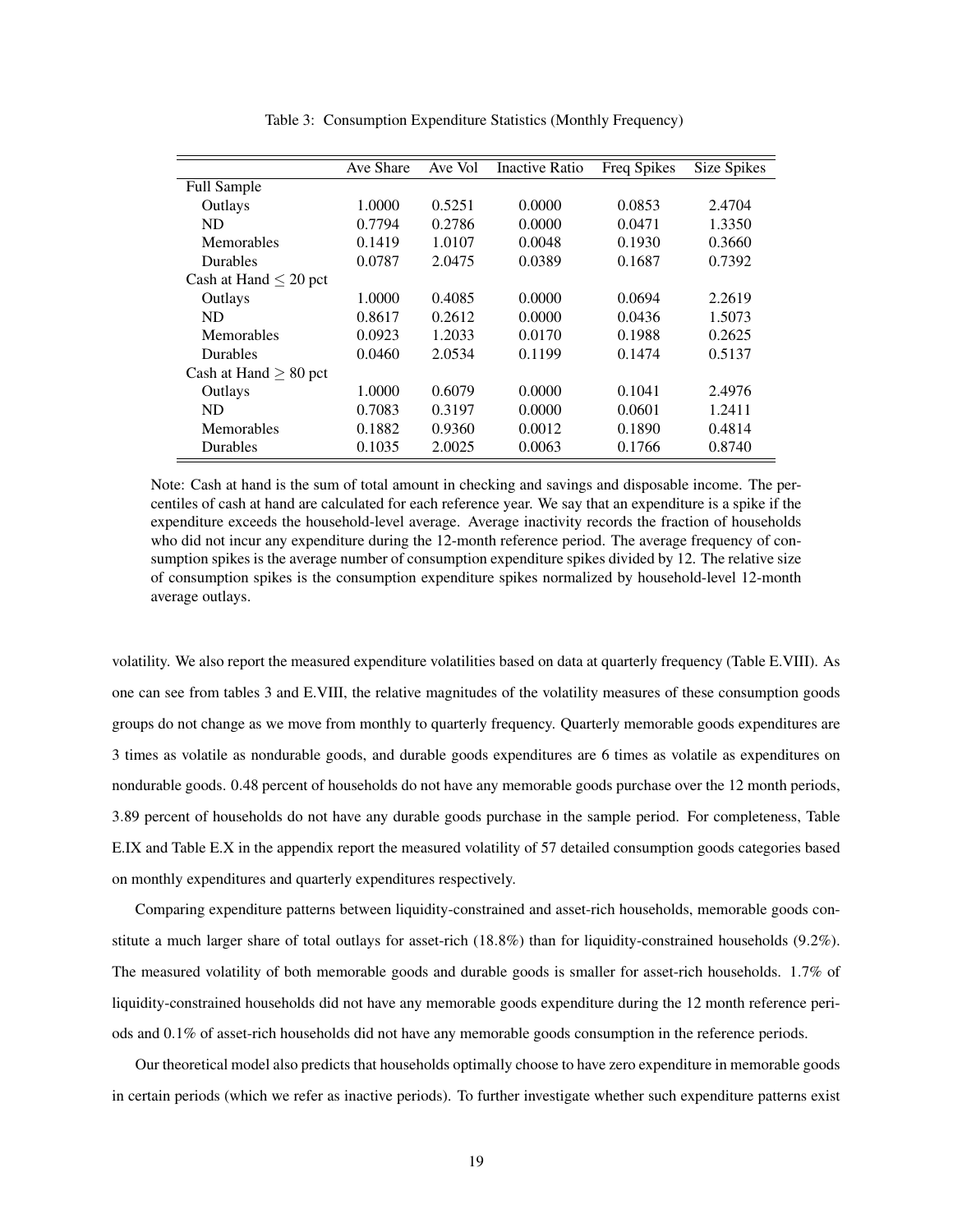in our defined memorable goods categories, we document the frequency of expenditure inactivity for the following six detailed memorable goods categories: food for catered affairs, food on trips and vacations, entertainment on trips and vacations, total expenditure on trips and vacations, clothes and shoes, jewelry and watches. We also report the inactivity patterns for two durable goods categories, new and used vehicles (net outlay), and tires, tubes, accessories and other parts, as a comparison with memorable goods. From Figure 20 we observe that indeed, memorable goods, as well as durable goods, display infrequent monthly expenditures. In fact, with the exception of the clothes and shoes categories the mode of the distribution of months of inactivity is 12, that is, most households are expenditure-inactive for a given consumption category for each of the twelve months the household spends in the sample.

## 2.2.2 Consumption Expenditure Spikes

Another salient expenditure pattern for memorable goods, as shown in our model simulation, is that when expenditures on memorable goods occur, they occur in lumps. To investigate the lumpy expenditure patterns in memorable goods expenditure, we denote by  $n_i^h \in \{0, 1, ..., 11\}$  the number of expenditure spikes of size  $\kappa \ge 1$  relative to household *i*'s mean expenditure on good *i*. Thus  $n_i^h$  is defined as:

$$
n_i^h = \sum_{l=1}^{12} \mathbf{1}\{l : E_{i,l}^h > \kappa \cdot \bar{E}_i^h\}, \quad \kappa \ge 1.
$$

For each consumption category *i* we now plot the frequency distribution of the number of expenditure spikes  $n_i^h$  of at least size  $\kappa = 1.5$  among households who report at least one positive expenditure on goods *i* within the 12-month periods. This statistic gives us a measure of expenditure lumpiness for different consumption categories. Figure 21 shows that most households have at least one consumption expenditure spike within a 12 month period for these selected memorable and durable goods, and the expenditure on these goods tends to be quite lumpy.

We also summarize frequencies of spikes and relative size of spikes for total consumption outlays, as well as separately for nondurables, memorable goods and durables in the last two columns of Tables 3 and E.VIII, for the entire sample but also for selected subsamples of households with low and with high cash at hand. We measure the average frequency of consumption spikes as the average number of consumption spikes divided by the total number of reference periods. To measure the relative size of consumption spikes, we normalize households' expenditure spikes by household-level 12-month average total consumption outlays. One prediction from our model simulations is that liquidity constrained households choose more frequent spikes of memorable goods expenditures. This is indeed the case as the fourth column of tables 3 and E.VIII show. A related prediction holds that asset rich individuals experience larger consumption spikes when they occur, which holds true in the data (see the last column of tables 3 and E.VIII).

To summarize our descriptive empirical findings, expenditures on memorable consumption goods are a significant share of a typical household's budget, and they display substantially larger fluctuations at a monthly (and quarterly)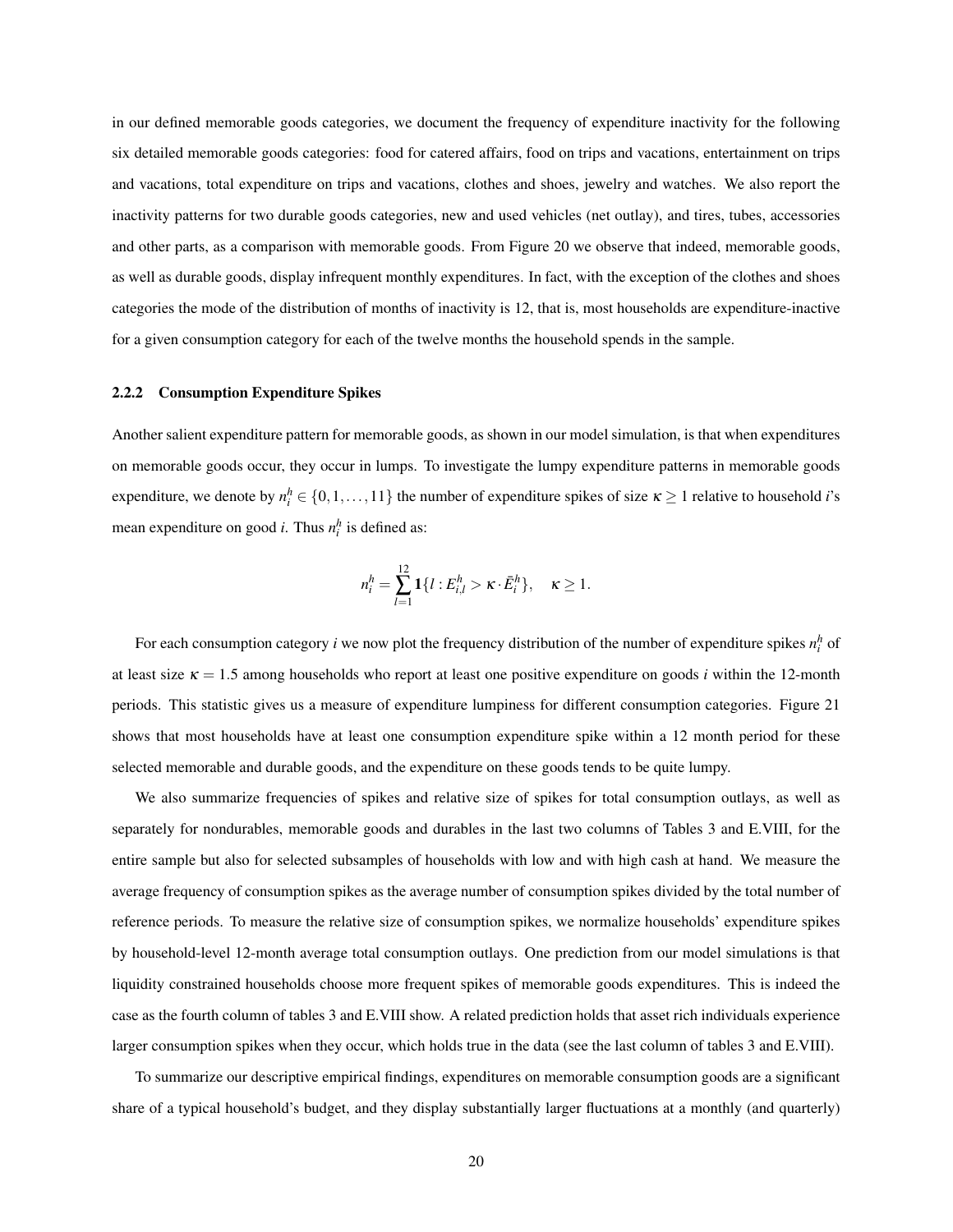frequency than nondurable consumption goods. Furthermore, memorable goods expenditures in each category spike once or twice during the year, and are otherwise characterized by a higher inactive ratio. However, as argued in Section 2 these spikes and spells of inactivity might well be optimal *even in the absence* of idiosyncratic income shocks or/and incomplete financial markets, and thus might not contribute to welfare losses from inefficient consumption fluctuations. We will now turn to a formal quantitative investigation of this point, using the CEX data described above.

# 3 Welfare Cost Analysis

One immediate implication of our model of memorable goods is that the observed large consumption expenditure fluctuations of memorable goods does not necessarily lead to welfare losses from volatile consumption. A household's underlying utility flow from memorable goods may be smoother than the per-period memorable goods consumption expenditure because of the substitutability between contemporaneous memorable goods consumption and the stock of memory accumulated in the past. The optimal consumption of memorable goods depends on both the stock of memory and the average level of recent past memorable goods consumption. Hence, households adjust their memorable goods consumption over time based on their memory stock and the average level of past memorable goods consumption. This is the case even in the absence of income risk and incomplete financial markets.

To demonstrate the potential biases of measured welfare cost associated with consumption fluctuations when the presence of memorable goods is not accounted for, we proceed in two steps. First we conduct a reduced-form analysis of the welfare cost of consumption fluctuations whose aim is to show that the bias due to incorrectly ascribing welfare losses to expenditure fluctuations of memorable consumption can be substantial. Second, we use a structurally estimated version of our consumption model developed in Section 1 to give a more precise answer, grounded in economic theory, to the question of how much the welfare losses of consumption fluctuations might be overstated by not accounting for the fact that memorable goods expenditure fluctuations are part of optimal household consumption choices, even in the absence of uninsurable shocks (to income, say) that may make consumption volatile otherwise.

# 3.1 Welfare Cost of Consumption Fluctuations: A Reduced Form Comparison

In this section, to carry out welfare analysis, we continue to assume that a typical household's flow utility function is given by equation (1) from Section 2. However, in this subsection we do not specify the *underlying source* of the consumption fluctuations that lead to welfare losses, relative to a smooth consumption profile. Instead, we directly take advantage of the empirically observed consumption expenditure data to estimate statistical consumption processes, which we then evaluate in terms of their welfare properties (relative to smooth profiles) using the utility function (1).

To do this, we need to assume a specific stochastic process for the observed consumption expenditures. The advantage of this approach is that it does not rely on specific model frictions; however, the disadvantage of this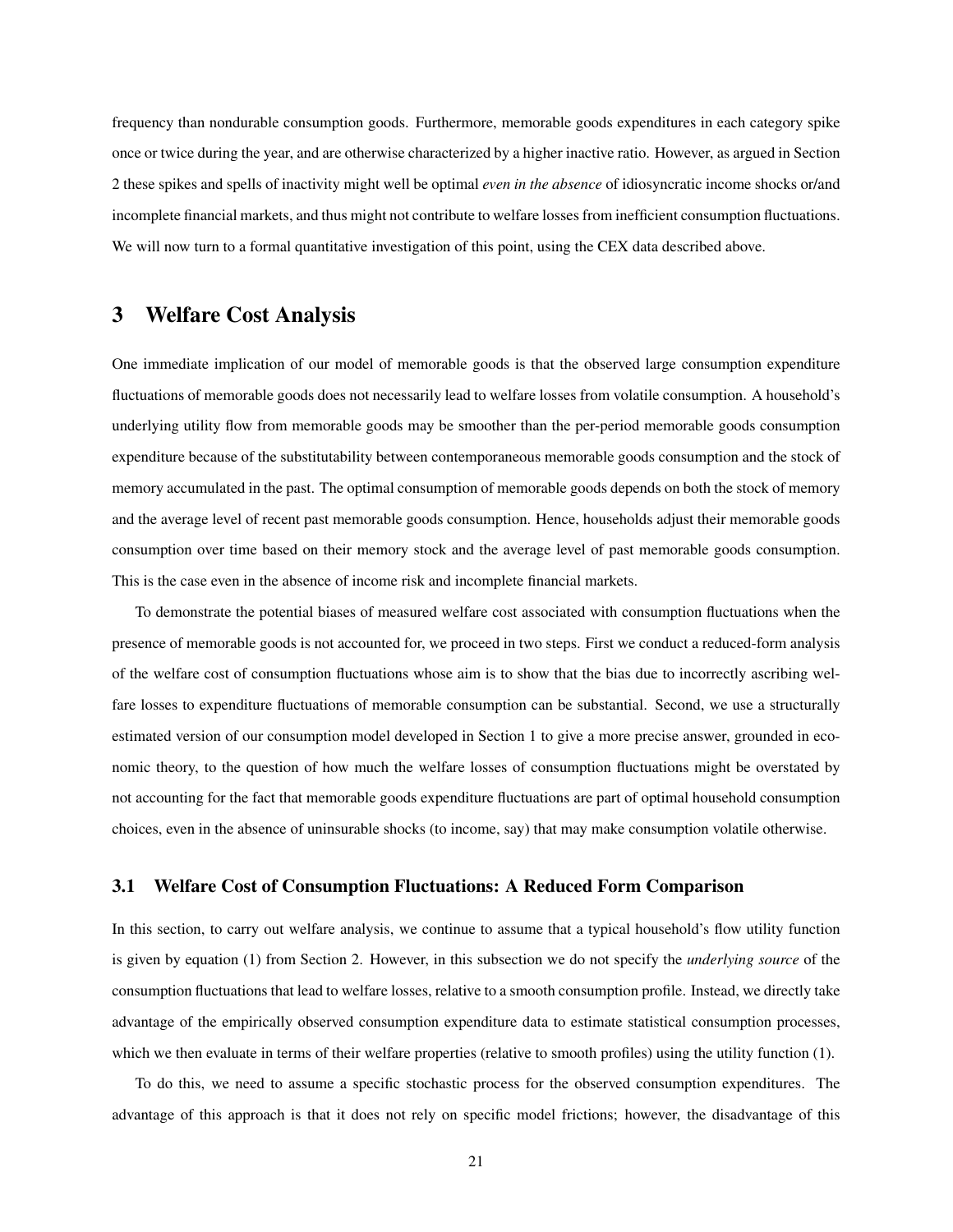approach is that without observing the stock of memory and the parameters that govern the evolution of the memory stock, we cannot calculate the welfare losses associated with memorable goods expenditure fluctuations (if there are any). Nevertheless, this approach can give us an upper bound on the possible bias in calculating welfare cost of consumption fluctuations that one gets when failing to distinguish memorable goods from nondurable goods, under the maintained assumption that the empirically estimated consumption expenditure process is specified correctly.

Suppose the empirical process for household *h*'s nondurable goods expenditures  $C_{n,t}^h$  in month *t* is described as

$$
\ln(C_{n,t}^h) = \sum_{l=2}^{12} \alpha_l d_l + \alpha_{13} \cdot year + X_{h,t} \beta + \sigma_c z_t^h, \quad z_t^h \sim N(0,1) \tag{11}
$$

$$
= P_t^h + \sigma_c z_t^h \tag{12}
$$

where  $d_l$  is a dummy variable for month *l*, the term  $\alpha_{13} \cdot year$  allows long-run yearly consumption growth, and  $X_{h,t}$ is a vector of known individual characteristics of household *h*, including education, marital status, race and sex of the reference person, family size, and regional dummies. The term  $\sigma_c$  measures the size of shocks to household consumption. Thus the process in (11) decomposes monthly consumption expenditures into a predictable component *P*<sup>*h*</sup></sup> and a consumption shock  $\sigma_c z_t^h$ .

To obtain an upper bound for the bias that is generated by ignoring the potential optimality of memorable consumption fluctuations, we now assume that there are *no* welfare losses from fluctuations in memorable consumption expenditures. As demonstrated in Section 2, such fluctuations are part of an optimal consumption plan, and we therefore implicitly assume that the empirically observed fluctuations of expenditures on memorable goods are optimal.

Following Lucas (1987), we define the *welfare cost* of nondurable goods consumption fluctuations as the percentage increase in consumption, uniform across all dates and states, required to leave the consumer indifferent between the stochastic consumption process  $\{(1+g(\sigma_c))C_t^h\}$  and the deterministic process  $\{\mathbb{E}\{C_t^h\}\} = \exp(P_t^h + \frac{1}{2}\sigma_c^2)$ . It can be shown that  $g(\sigma_c)$  is a function of the coefficient of relative risk aversion  $\gamma$  and is given by<sup>35</sup>

$$
g(\sigma_c) \approx \frac{1}{2} \gamma \sigma_c^2.
$$
 (13)

Let  $\sigma_{ND}^2$  be the variance of nondurable consumption obtained when estimating (11) with data for nondurable consumption expenditures alone. Denote by  $\sigma_{NDMG}$  as the estimated value from equation (11), with  $C_{n,t}^h$  constituting the sum of expenditures on both nondurables and memorable goods. Therefore, with σ<sub>*NDMG*</sub> corresponding to the measured volatility of nondurable goods without distinction between nondurable and memorable consumption, this is just a special case of our utility function (1) with  $\xi = 1$ .

The bias from misclassifying memorable goods predicted by this reduced-form welfare cost calculation thus de-

<sup>35</sup>The proof of this is in appendix A.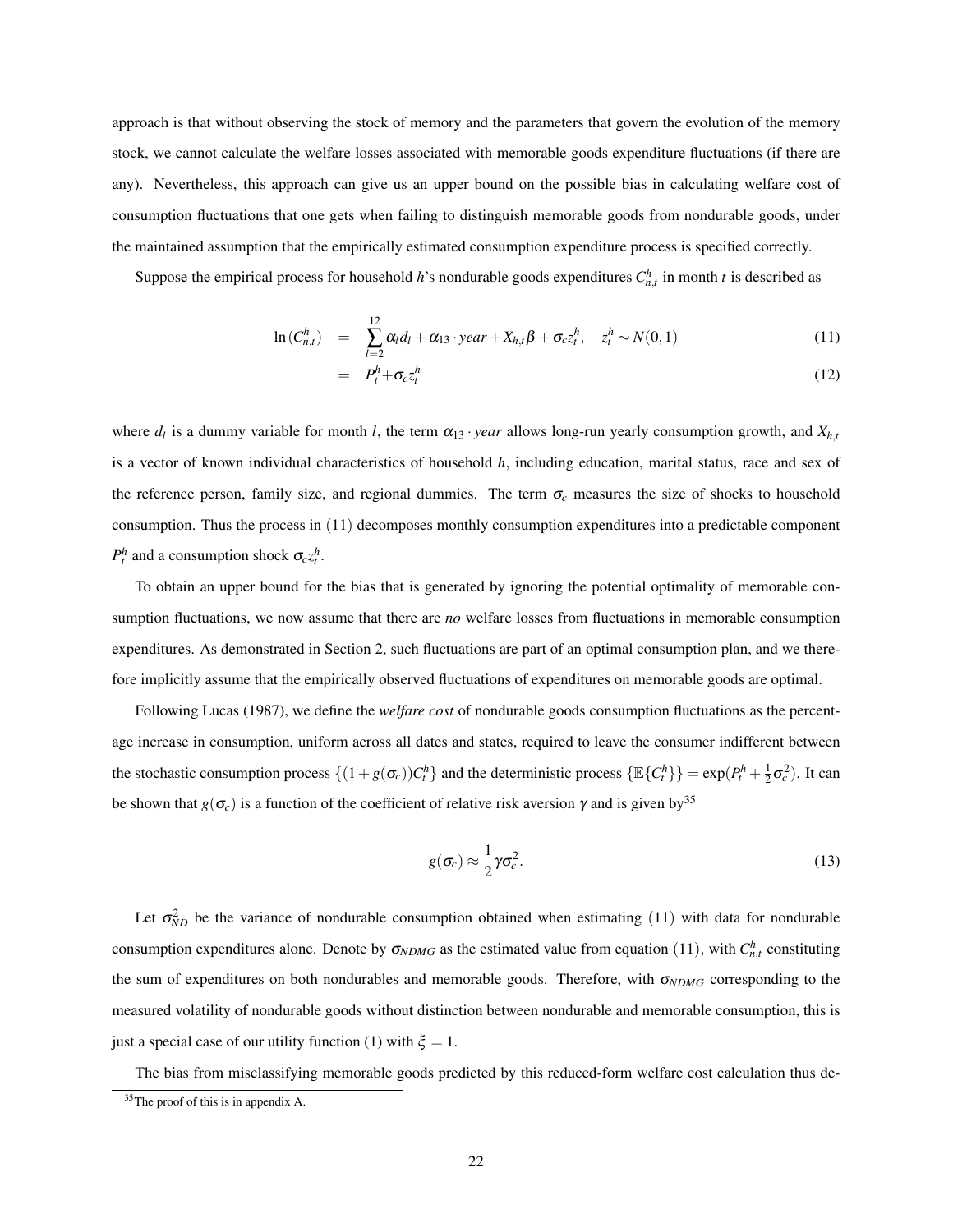pends on the relative magnitude of household-level residual consumption volatility of nondurable and memorable goods  $(\sigma_{NDMG}^2$  and  $\sigma_{ND}^2)$ , and is directly proportional to the coefficient of relative risk aversion  $\gamma$ . The estimated average consumption volatility for the combined (nondurable and memorable) consumption expenditures is  $\bar{\sigma}_{NDMG} = 0.28$ , and is  $\bar{\sigma}_{ND} = 0.25$  for nondurable consumption alone. The fact that  $\bar{\sigma}_{NDMG}$  is three percentage points larger than  $\bar{\sigma}_{ND}$ comes from the fact that the average volatility of memorable goods expenditure is  $\bar{\sigma}_{MG} = 1.01$ , significantly larger than  $\bar{\sigma}_{ND} = 0.28$ , but that, on the other hand, the expenditure share of memorable goods is only 16% of the combined expenditure, on average across households.<sup>36</sup>

The welfare cost of fluctuations in total consumption of memorable goods and nondurable goods can be calculated using equation 13. Using the estimated average household consumption volatility (0.28), the associated welfare cost of household-level consumption fluctuations is reported in Table E.XI. With logarithmic preferences the estimated welfare cost of consumption fluctuations is 3.95% of total consumption of memorable and nondurable goods, and is 3.64% of total outlays. Evidently this loss increases linearly with risk aversion  $\gamma$  as equation (13) implies.

In order to assess the extent to which the potential misclassification of memorable goods might bias the calculations above, Table E.XII reports the estimated welfare cost of household nondurable consumption alone. Not surprisingly, given the reported volatile expenditure patterns of memorable goods in Section 2.2, the estimate of  $\bar{\sigma}_{ND}$  is lower than that of  $\bar{\sigma}_{NDMG}$ . This difference has significant consequences for the welfare cost of consumption fluctuations calculations. As shown in Table E.XII the welfare cost falls considerably. Again with logarithmic preferences they now amount to 3.19% of nondurable goods consumption and only 2.49% of total outlays. Compared to the case where the distinction between memorable goods and nondurable goods is ignored, the estimated welfare cost is reduced by about 32% in terms of total outlays on account of the presence of memorable goods. We stress again that we interpret this number as an *upper bound* on the bias in the welfare cost calculations.<sup>37</sup>

# 3.2 Welfare Cost of Consumption Fluctuations: A Structural Approach

The previous section stipulated an empirical consumption process and used an empirical estimate of consumption volatility and a utility function, to determine the welfare cost of these consumption fluctuations. We did not take a stance on what underlying shocks might induce these fluctuations and made rather stark assumptions about the degree to which they might be optimal (not at all for nondurable consumption, perfectly optimal for memorable consumption).

In our structural model the only source of suboptimal consumption fluctuations stems from uninsurable idiosyncratic *labor income* risk; recall that households could only self-insure through building up and drawing down their

<sup>&</sup>lt;sup>36</sup>Note that the same argument also applies to durable goods (although we are obviously not the first ones to point it out for durable goods). Thus our quantitative conclusions are not necessarily invalidated even if we mis-classify some durable goods as memorable goods in our analysis.

 $37$ We also calculate volatility and the welfare cost under a different categorization, adopting a more conservative approach of what constitutes memorable goods. For that we now group clothes & shoes, and jewelry & watches into nondurable goods (as opposed to memorable goods) and call the resulting aggregate "ND Plus". The estimated consumption volatility is 0.27 and the associated welfare cost is displayed in Table E.XIII. With this classification the (upper bound for the) bias for the welfare cost of consumption fluctuations amounts about 17% (the welfare cost falls from from 3.64 to 3.02 as a percent of total outlays).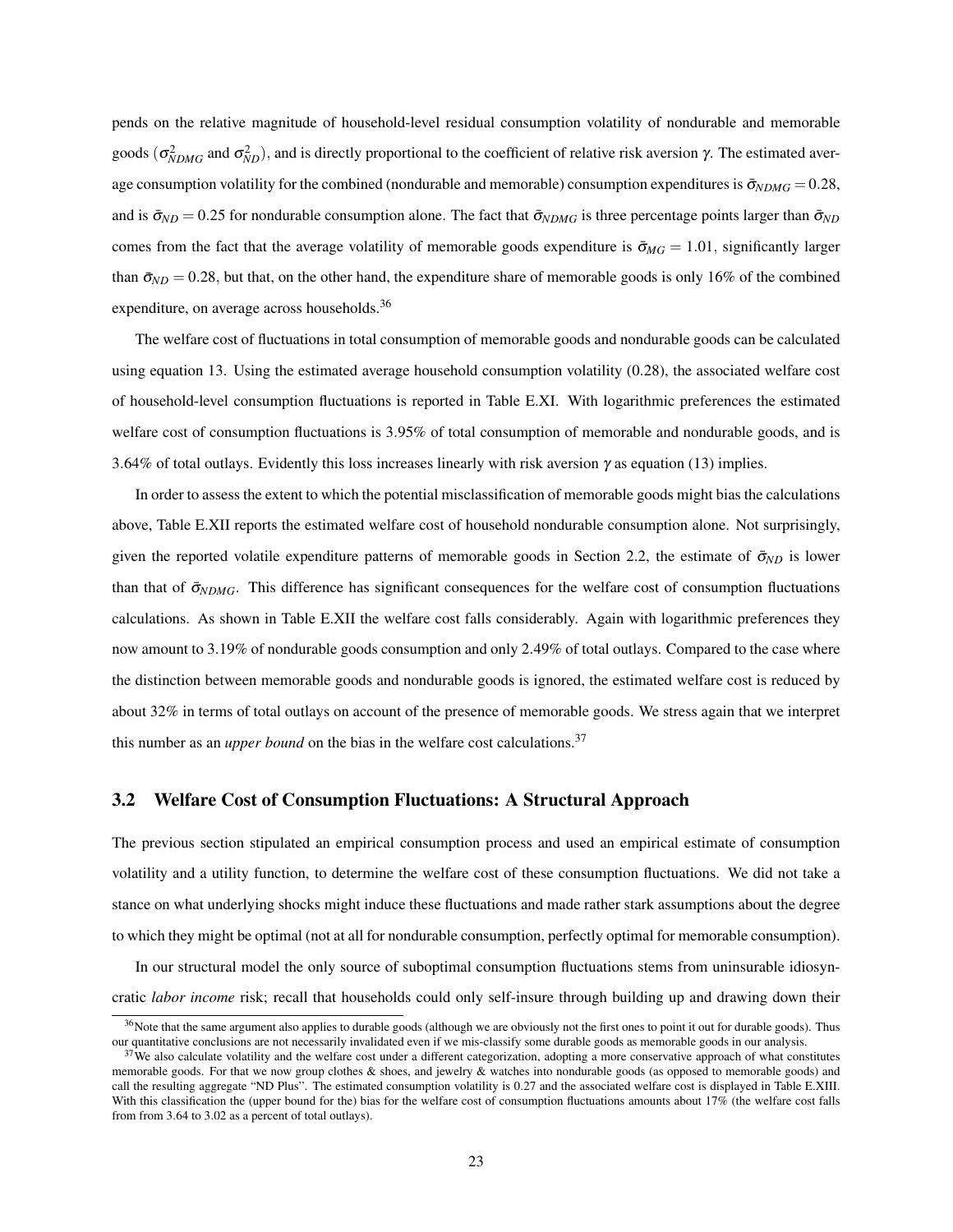balance of risk free assets.<sup>38</sup> We now ask, in the context of our structural model, how large are the welfare losses from consumption fluctuations induced by idiosyncratic income shocks, and how these losses are affected by explicitly modeling memorable goods. To do this, we compare (both in the model with, and in the model without memorable goods) household welfare in two scenarios: one in which households in the model face a stochastic income process and one in which households receive deterministic incomes with the same mean as in the stochastic world. In order to implement these calculations we first have to parameterize our structural model, which we do through a combination of calibration and structural estimation. We describe this procedure next. We need a fully parameterized version of our model to carry out the welfare cost of income shock-induced consumption fluctuations calculations, but we also view it as informative to provide structural estimates especially of those preference parameters associated with memorable goods consumption for which there is little evidence in the existing literature.

#### 3.2.1 Externally Calibrated Parameters

|  | Table 4: Externally Calibrated Parameters |
|--|-------------------------------------------|
|--|-------------------------------------------|

| Parameters             | Interpretation                     | Value     | Target                                                  |
|------------------------|------------------------------------|-----------|---------------------------------------------------------|
| $\rho_z$               | Persistence of log income process  | 0.9900    |                                                         |
| $\sigma_{\varepsilon}$ | Volatility of log income process   | 0.0797    | Covariance of $\ln Y_t$ and $\ln Y_{t-12} = 0.28$ (CEX) |
|                        | Average log income                 | $-0.1598$ | $E(Y) = 1$ (Normalization)                              |
|                        | Monthly real interest rate         | $0.33\%$  | Annual real interest rate 4%                            |
| $\gamma$               | Relative risk aversion coefficient | 1.0       | Log Utility as Benchmark                                |

We first calibrate a subset of the parameters as follows. In line with the frequency of our CEX data a model period is one month. We specify the monthly income process to be highly persistent<sup>39</sup> and set  $\rho$ <sub>z</sub> = 0.9900. We set the standard deviation of the log income process to be  $\sigma_{\epsilon} = 0.0797$  so that the covariance of current income and last year's income matches CEX data.<sup>40</sup> We normalize the deterministic component of log income to  $\bar{y} = -0.1598$  so that the unconditional expectation of an individual's monthly income is normalized to 1. We use an annual real interest rate of 4%, and thus the monthly real interest rate in our model is set to be 0.33%. In our benchmark parameterization we assume a log utility function,  $\gamma = 1$ . The parameter values from the outside sources are reported in Table 4.

# 3.2.2 Internal Calibration Results

Internal calibration is by simulated method of moments (SMM). The average distance between five CEX data sample moments and simulated model moments is minimized with respect to the five model parameters  $(\beta, \xi, \alpha, \delta_m, \rho_n)$ .

<sup>38</sup>In Lucas' (1987) representative agent endowment economy household income and consumption fluctuations are identical.

<sup>&</sup>lt;sup>39</sup>Our value implies an annual persistence of labor income of 0.89 which is at the lower end of the spectrum of the empirical estimates, see e.g. Guvenen (2009). Note that less persistent labor income shocks are easier to insure through precautionary saving, and thus the welfare costs from these shocks are bound to be lower that fluctuations with even higher persistence.

<sup>&</sup>lt;sup>40</sup>Under the assumption of our income process,  $cov(lnY_{t-12}, lnY_t) = \rho_z^{12} var(lnY_t) = \frac{\rho_z^{12}}{1-\rho_z} \sigma_{\epsilon}$ .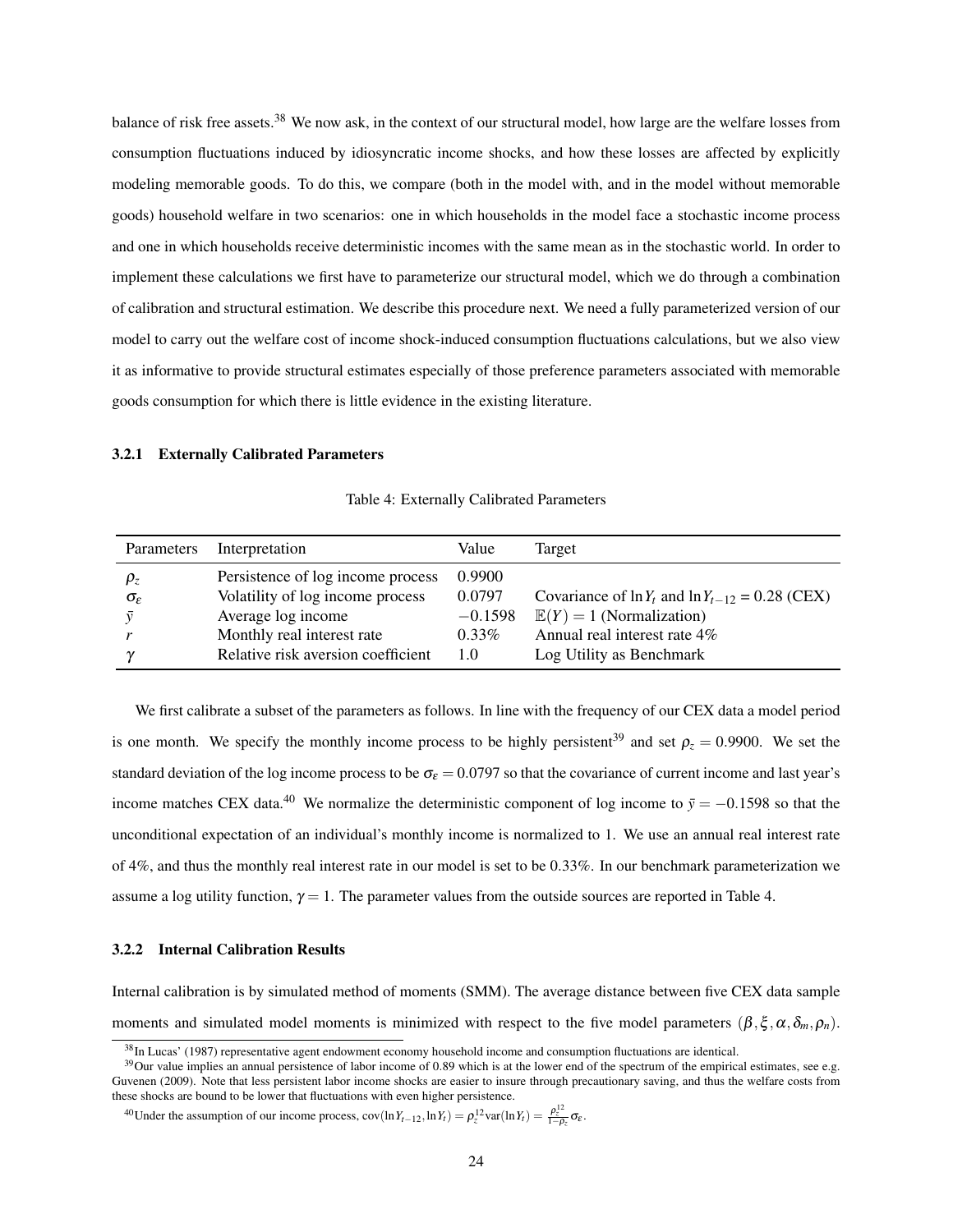Notice that the five parameters specify the preferences for and the law of motion associated with memorable goods. The five moments we use consist of the (liquid) asset to income ratio, the average expenditure share of ND out of total consumption expenditures (*ND*+*MG*), and the average volatilities of ND, of memorable, and of total expenditures.

The internal calibrated values of model parameters  $(\beta, \xi, \alpha, \delta_m, \rho)$  are reported in Table 5. The relative importance of nondurable goods is fairly large,  $\xi = 0.7598$ , relative to the weight  $1 - \xi = 0.2402$  on memorable goods. Although immediate memorable consumption  $C_m$  constitutes the most important component of the utility flow from memorable goods consumption ( $\alpha = 0.8836$ ), the memory stock  $M_t$  is also significant. The weight of current memorable goods consumption on future memory threshold *N* is moderate ( $\rho = 0.2881$ ). Last, after one year 2/3 of the memorable shock is depreciated, absent spending, and thus only  $1/3 = (1 - .0861)^{12}$  remains. We also report the values of targeted moments and the simulated moments under the parameter estimates $41$  in Table 6.

Table 5: Internal Calibrated Parameters

Table 6: Model Fit

|    | Interpretation             | Value  | <b>Targeted Moments</b>                | Data | Model |
|----|----------------------------|--------|----------------------------------------|------|-------|
|    | Subjective discount factor | 0.9944 | Median Liquid Assets/Annual Income     | 0.25 | 0.26  |
|    | Weight on $C_n$ in $U$     | 0.7598 | Average Share of ND/(ND+Memorable)     | 0.84 | 0.83  |
| α  | Weight on $C_m$ in U       | 0.8836 | Average Freq of Memorable Goods Spikes | 0.19 | 0.27  |
|    | Weight on $C_m$ in N       | 0.2881 | Average Volatility of (ND+Memorable)   | 0.31 | 0.25  |
| бm | Deprec. of Memory          | 0.0861 | Average Volatility of Memorable        | 1.01 | 1.16  |

#### 3.2.3 Welfare Cost Calculation

Equipped with the structurally estimated model we now can calculate the welfare losses from uninsurable income shocks, both in the presence and absence of memorable goods. Denoting by Φ the normal cdf with zero mean and variance  $\sigma_{\varepsilon}^2$ , we can rewrite the household's value function, equation 9) as:

$$
V(M, N, S, z) = \max_{C_n, C_m, S' \ge 0} \left\{ \xi \frac{C_n^{1-\gamma}}{1-\gamma} + (1-\xi) \frac{(\alpha C_m + (1-\alpha)M)^{1-\gamma}}{1-\gamma} + \beta \int V(M', N', S', \rho_z z + \varepsilon') d\Phi(\varepsilon') \right\} s.t.
$$

$$
C_n = Y + (1+r)S - C_m - S'
$$
\n(14)

$$
M' = (1 - \delta_m)M + \max\{C_m - N, 0\}
$$
\n(15)

$$
N' = (1 - \rho)N + \rho C_m \tag{16}
$$

$$
\ln Y = \bar{y} + z. \tag{17}
$$

This dynamic programming problem yields value and policy functions  $V(M, N, S, z)$ ,  $C_n(M, N, S, z)$ ,  $C_m(M, N, S, z)$ ,

<sup>&</sup>lt;sup>41</sup> Although the fit of the moments is satisfactory, it is not perfect, due to the inability of the model to generate, jointly, sufficiently volatile nondurable consumption and sufficiently smooth memorable consumption expenditures in the model, relative to the data. Note, however, that household consumption in the CEX is likely measured with substantial error which might overstate the empirical expenditure volatility for a given household over a twelve month interval.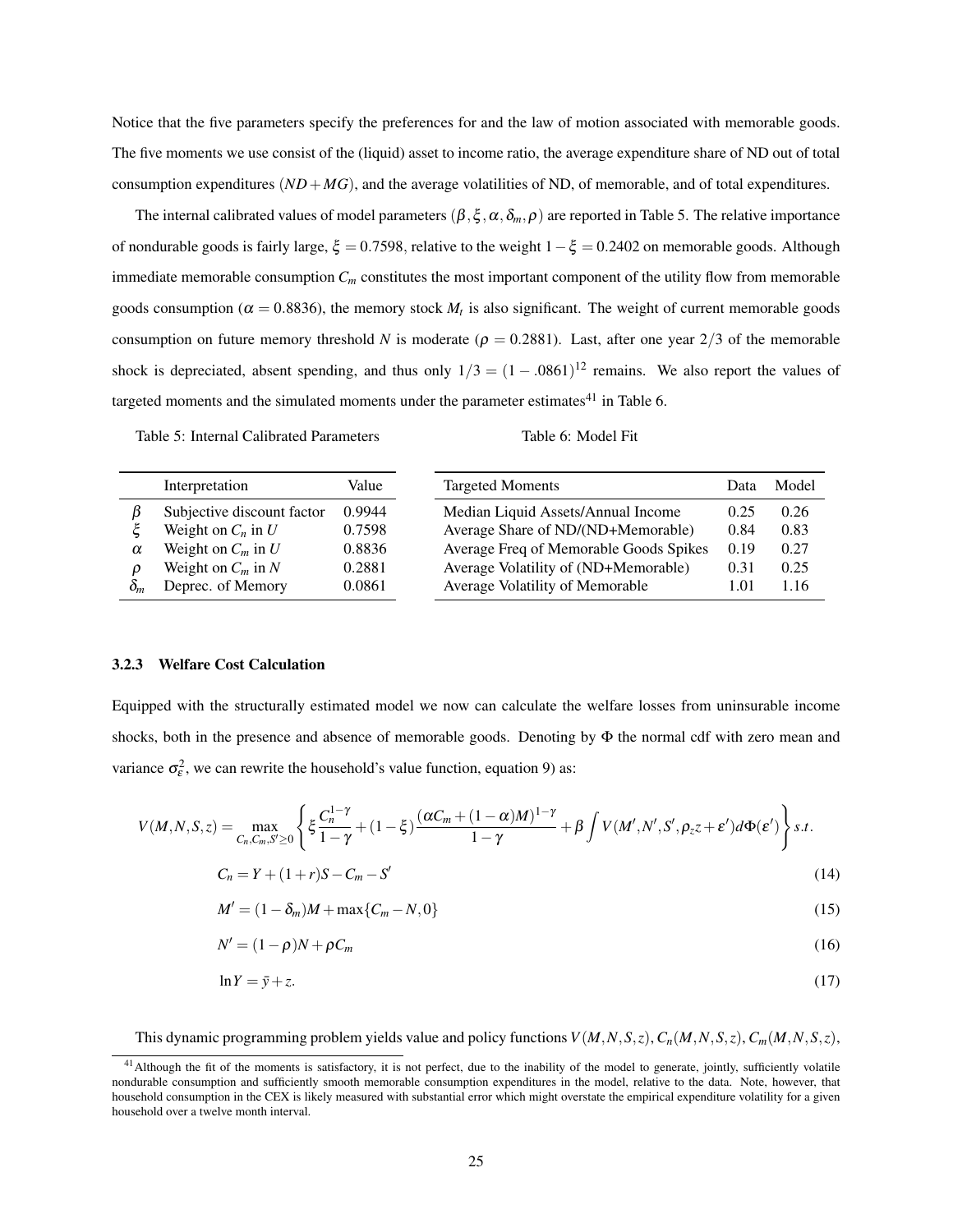$S'(M,N,S,z)$ . Similarly, define the dynamic programming problem for a household facing no income risk as

$$
\bar{V}(M,N,S) = \max_{C_n,C_m,S'} \left\{ \xi \frac{C_n^{1-\gamma}}{1-\gamma} + (1-\xi) \frac{(\alpha C_m + (1-\alpha)M)^{1-\gamma}}{1-\gamma} + \beta \bar{V}(M',N',S') \right\}
$$

subject to equations  $(14)$  to  $(16)$ , and with income

$$
\ln Y = \bar{y} + \sigma_{\varepsilon}^2 [2(1 - \rho_z^2)]^{-1}.
$$
 (18)

The last equation ensures that the household faces the same expected income as with income risk. Denote value and policy functions from this dynamic program as  $\bar{V}(M,N,S)$ ,  $\bar{C}_n(M,N,S)$ ,  $\bar{C}_m(M,N,S)$ ,  $\bar{S}'(M,N,S)$ . Further define

$$
W(S,z) = \max_{C_n, S' \ge 0} \left\{ \frac{C_n^{1-\gamma}}{1-\gamma} + \beta \int W(S', \rho_z z + \varepsilon') d\Phi(\varepsilon') \right\}
$$

subject to equation (14) and (17) as the dynamic programming problem in the presence of income risk, but *absent* memorable goods, with value and policy functions  $W(S, z)$ ,  $C_n^W(S, z)$ ,  $S^{W'}(S, z)$ . Finally, in the absence of both income risk and memorable goods the dynamic program reads as

$$
\bar{W}(S) = \max_{C_n, S' \ge 0} \left\{ \frac{C_n^{1-\gamma}}{1-\gamma} + \beta \bar{W}(S') \right\}
$$

subject to equation (14) and (18), with associated value and policy functions  $\bar{W}(S), \bar{C}_n^W(S), \bar{S}^{W}(S)$ .

For each state (*M*,*N*,*S*), we define the welfare cost of consumption fluctuations induced by uninsurable income shock as the permanent percent reduction in consumption that would make a household living in a world without income risk indifferent to living in a world with income risk. As Appendix A shows, that these numbers can be calculated from the value functions alone:

$$
g(M, N, S) = \left[\frac{V(M, N, S, z = 0)}{\bar{V}(M, N, S)}\right]^{\frac{1}{1 - \gamma}} - 1
$$
\n
$$
g^{W}(S) = \left(\frac{W(S, z = 0)}{\bar{W}(S)}\right)^{\frac{1}{1 - \gamma}} - 1
$$
\n(19)

where  $\bar{V}(M,N,S;g)$  is lifetime utility in the no-risk economy with memorable goods, but with nondurable and memorable consumption scaled up by a factor *g* at all future dates. The function  $\bar{W}(S;g)$  has a similar interpretation.<sup>42</sup>

<sup>&</sup>lt;sup>42</sup>For  $\gamma = 1$ , a similar derivation yields

 $g(M, N, S)$  = exp[ $(1 - \beta)(V(M, N, S, z = 0) - \bar{V}(M, N, S))$ ] - 1  $g^W(S)$  = exp[(1- $\beta$ )(*W*(*S*,*z* = 0) –  $\bar{W}(S)$ )] – 1.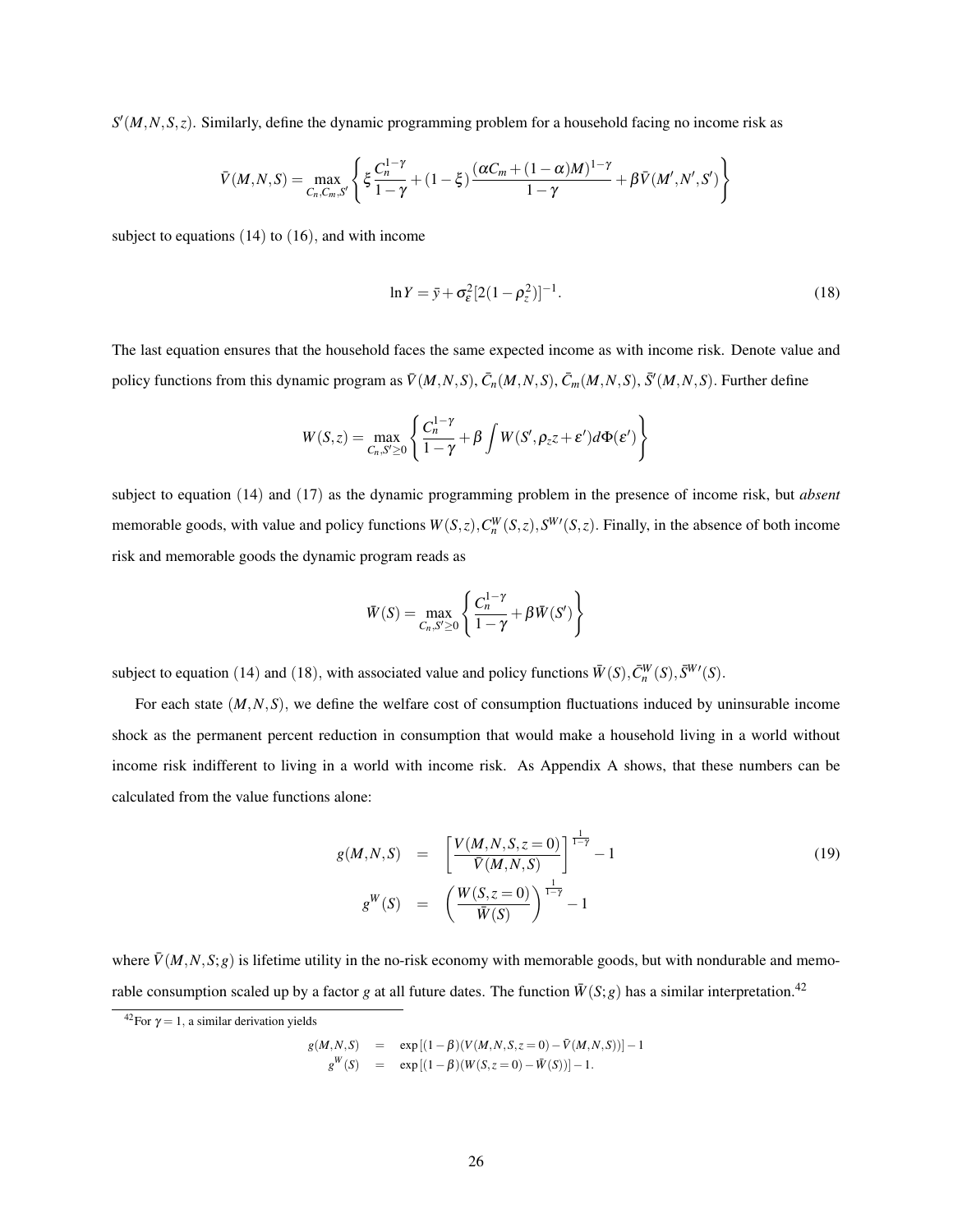#### Table 7: Aggregate Welfare Cost

|                   | Interpretation                       | <b>Estimated Value</b> |
|-------------------|--------------------------------------|------------------------|
| $\bar{g}$         | Welfare cost with memorable goods    | $-11.9\%$              |
| $\bar{\varrho}^W$ | Welfare cost without memorable goods | $-13.6\%$              |

By construction, the welfare cost function  $g(M, N, S)$  in the model with memorable goods depends on the state variables *M*, *N* and *S*. Let  $F(M, N, S)$  denote the invariant marginal distribution over state variables  $(M, N, S)$  in the model with memorable goods and income risk. Similarly, let *F <sup>W</sup>* (*S*) denote the invariant marginal distribution over wealth in the model with income risk but without memorable goods. Therefore,

$$
F(M, N, S) = \int_{z} H(M, N, S, z) d\Phi^{z}(z)
$$

$$
F^{W}(S) = \int_{z} H^{W}(S, z) d\Phi^{z}(z)
$$

where  $H(M, N, S, z)$  and  $H^W(S, z)$  are the invariant distributions over the states in models with memorable goods and without memorable goods respectively,  $\Phi^z$  is the normal cdf with zero mean and variance  $\sigma_{\epsilon}^2/(1-\rho^2)$ . We can then calculate two aggregate welfare cost measures as follows:

$$
\bar{g} = \int_{M,N,S} g(M,N,S)dF(M,N,S)
$$

$$
\bar{g}^{W} = \int_{S} g^{W}(S)dF^{W}(S).
$$

The difference between the welfare costs calculated in the two cases,  $\bar{g}^W - \bar{g}$ , is then our measure of the overstatement of the welfare cost of consumption fluctuations that stem from ignoring memorable goods.

Table 7 reports the estimated aggregate welfare cost measures  $\bar{g}$  and  $\bar{g}^W$  from the structurally estimated model. The reduction in the welfare cost of consumption fluctuations amounts to a significant 1.7 percentage points, or to approximately 13% of the overall welfare cost in the absence of memorable goods. To further interpret this result, Figure 5 compares the welfare cost in the model with memorable goods with the welfare cost in the model without memorable goods at each asset level (*S*) averaged across states *M* and *N*. We observe that the magnitude of the welfare costs of consumption fluctuations, is significantly smaller in the model with memorable goods than in the model without memorable goods, at *each* asset level. Note that the average asset level is lower in the model with memorable goods, because the memorable goods stock is used as an alternative asset to smooth adverse income shocks.<sup>43</sup>

<sup>&</sup>lt;sup>43</sup>In the presence of income risk and borrowing constraints, both the models with memorable and without memorable goods have a non-degenerate invariant distribution over their respective state variables. In the model with uninsurable income risk but without memorable goods, asset accumu-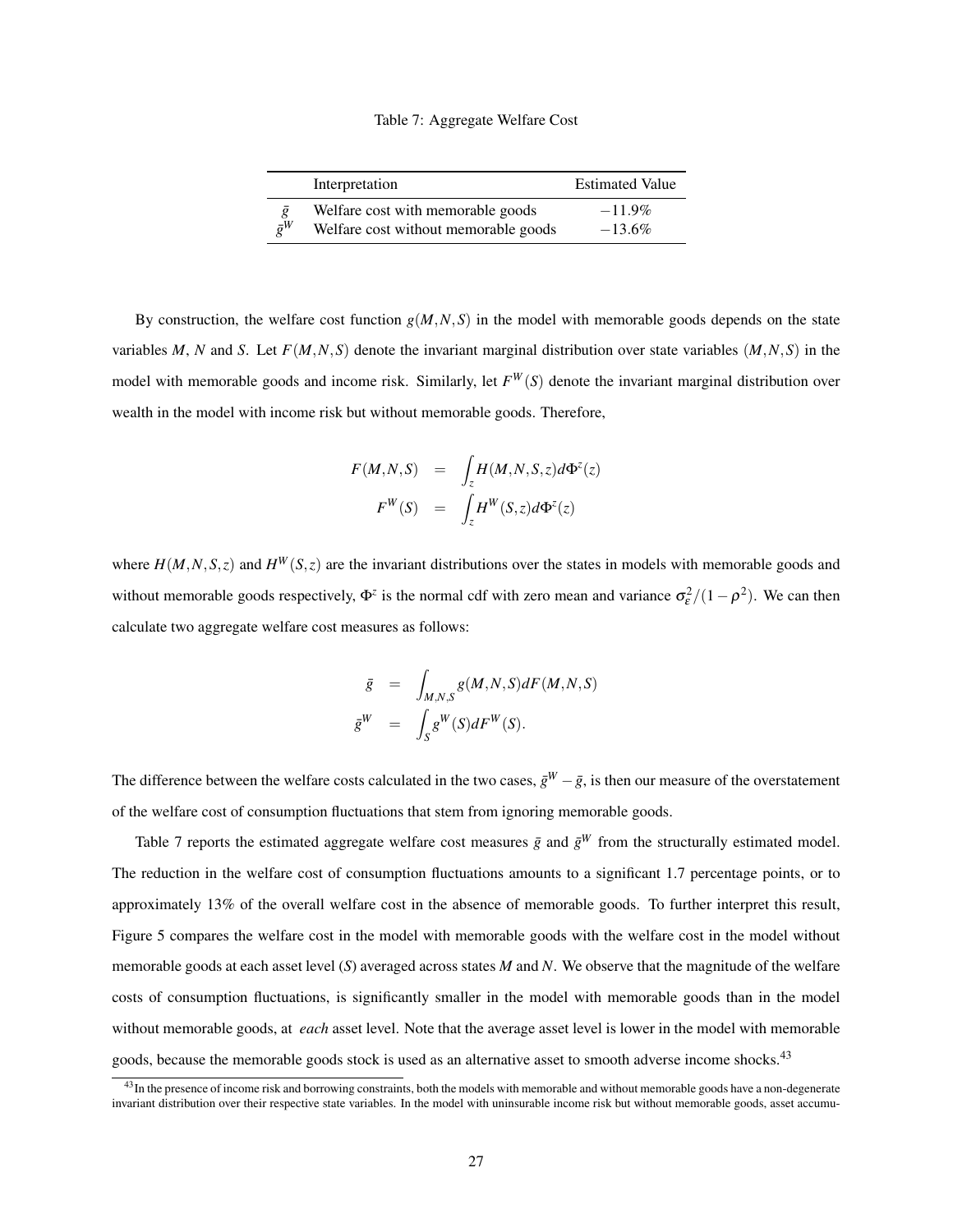

Figure 5: Welfare Cost Comparison

# 4 Revisiting an Excess Sensitivity Test of Consumption

In the previous section we demonstrated that accounting for and explicitly modeling memorable consumption goods may significantly change our quantitative assessment of the welfare cost of consumption fluctuations induced by uninsurable income shocks. Now we provide a second application from the empirical consumption literature that is sensitive to the exclusion of memorable consumption. The standard consumption-savings model predicts that, absent borrowing constraints, consumption should not respond to predictable changes in income. If it does, consumption exhibits excess sensitivity (to predictable income changes).

Our goal here is not to rewrite the huge empirical literature on excess sensitivity of consumption. We simply want to demonstrate that one important piece of evidence for excess sensitivity stemming from the consumption response to predictable federal income tax refunds, as documented in the important paper by Souleles (1999), could be entirely due to the response of memorable consumption expenditures to these tax refunds. In our empirical analysis we indeed find that nondurable consumption, *not* including memorable consumption expenditures, does not exhibit any excess sensitivity with respect to predictable income tax refunds.

lation is the only option available for households to smooth consumption and insure against income risk. However, in the model with memorable goods, under a moderate depreciation rate ( $\delta_m = 0.0861$ ), memorable goods serve as an alternative buffer to insure against income shocks. When faced with negative income shocks households access their internal capital market by delaying expenditure spikes of memorable goods and letting the stock of memories depreciate. In the model with income shocks but no memorable goods, the average savings rate is 11.88; in the model with income shocks and memorable goods, the average savings rate is 11.13.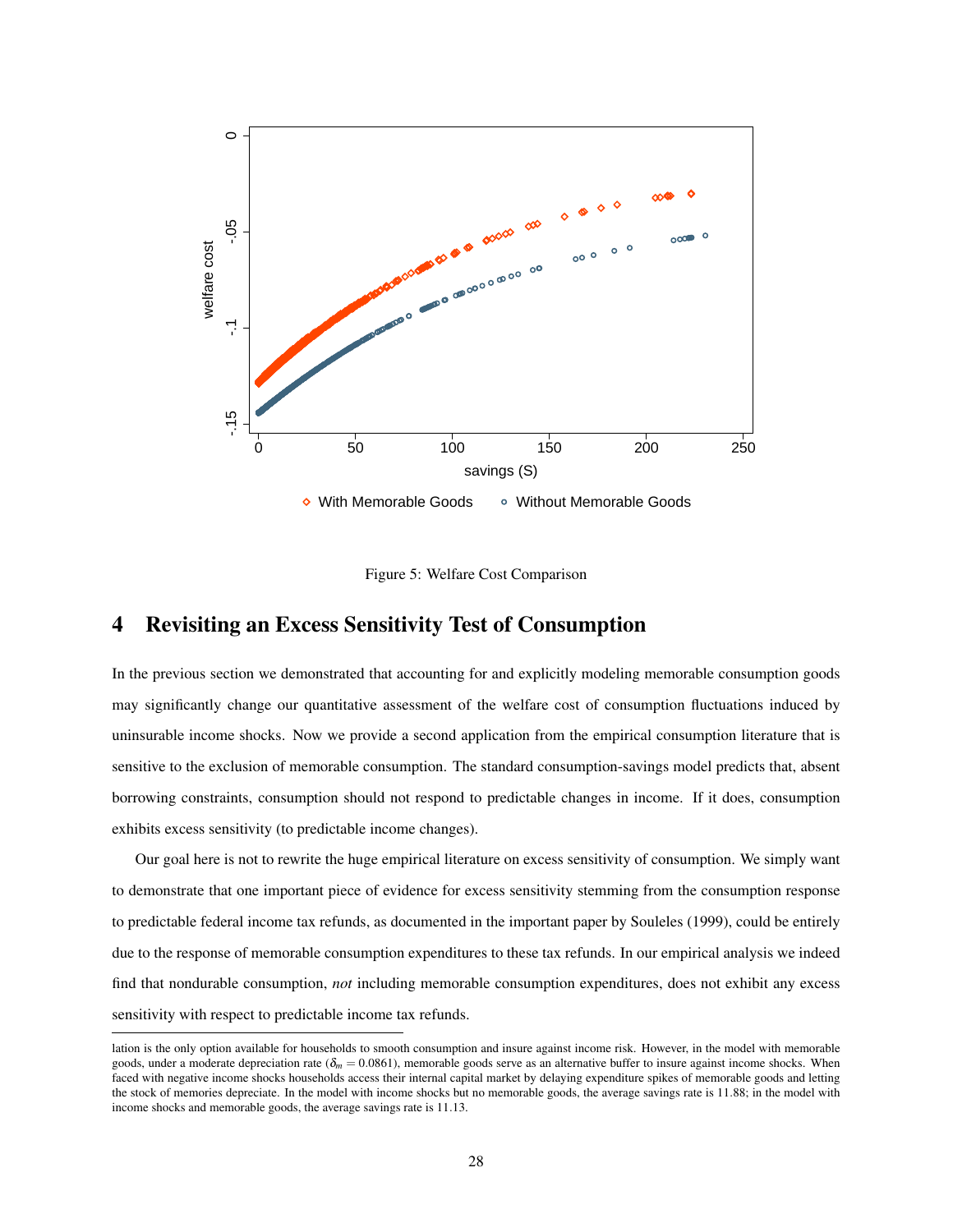# 4.1 Implications of Model for Consumption Responses to Expected Income Changes

Prior to conducting our empirical analysis we briefly want to demonstrate that the model with memorable goods is consistent with the observation of excess sensitivity of consumption to expected income changes. Suppose the household learns the stochastic part *z* of her income  $T + 1$  periods in advance, with  $T \ge 0$ . Now the current information set includes current income *z* and future incomes in the *T* periods ahead, and the state space of the dynamic programming problem includes  $(z, z_{+1}, z_{+2}, \ldots, z_{+T})$  and the program reads as

$$
V(M, N, S, z, z_{+1}, z_{+2},..., z_{+T}) = \max_{C_m, S' \ge 0} \{ U(C_n, C_m, M) + \beta \mathbb{E}_{\hat{\mathcal{E}}'}[V(M', N', S', z', z'_{+1}, z'_{+2},..., z'_{+T})] \} s.t.
$$
  
\n
$$
z' = z_{+1}
$$
  
\n
$$
z'_{+1} = z_{+2}
$$
  
\n
$$
\vdots
$$
  
\n
$$
z'_{+T-1} = z_{+T}
$$
  
\n
$$
z'_{+T} = \rho z_{+T} + \hat{\mathcal{E}}'
$$

and subject to (14)-(17). In order to characterize the consumption response when there is prior knowledge of income shocks, we present simulated consumption and asset responses over a 24-month period when households learn their stochastic income two periods in advance (an empirically plausible assumption for the tax rebate application below, given that a period is one month). The realized path of the positive income shocks considered here is the same as in the numerical scenario (III) in Section 1.2, and the specific household has a nontrivial amount of initial assets.<sup>44</sup> In the left panel of figure 6 we plot simulated the consumption and savings path in the absence of income shocks (to provide a benchmark especially for the memorable consumption dynamics), and in the right panel we display the same paths in case of an income shock in period 13 (the vertical dashed line) anticipated two periods in advance (in period 11).

The key observations are two-fold. First, *nondurable* consumption expenditures respond to the income shock as soon as the information about it is received (in period 11). In the period in which the income shock (in our application, the tax refund) is actually received (period 13) nondurable consumption displays no further response. This is of course what standard permanent income theory predicts: there is no excess nondurable consumption sensitivity to an expected (in period 13) income increase. Second, the situation is distinctly different for memorable consumption expenditures: the receipt of extra income in period 13 induces an expenditure spike, and crucially, one that would not have happened in the absence of the anticipated (by period 13) income increase, as the comparison of the right with the left panel indicates. These results demonstrate that excess sensitivity of memorable consumption expenditures, but the absence of such excess sensitivity of nondurable consumption expenditures is exactly what our model predicts. In the next

<sup>&</sup>lt;sup>44</sup>The initial savings  $\bar{S} = 2.3$ .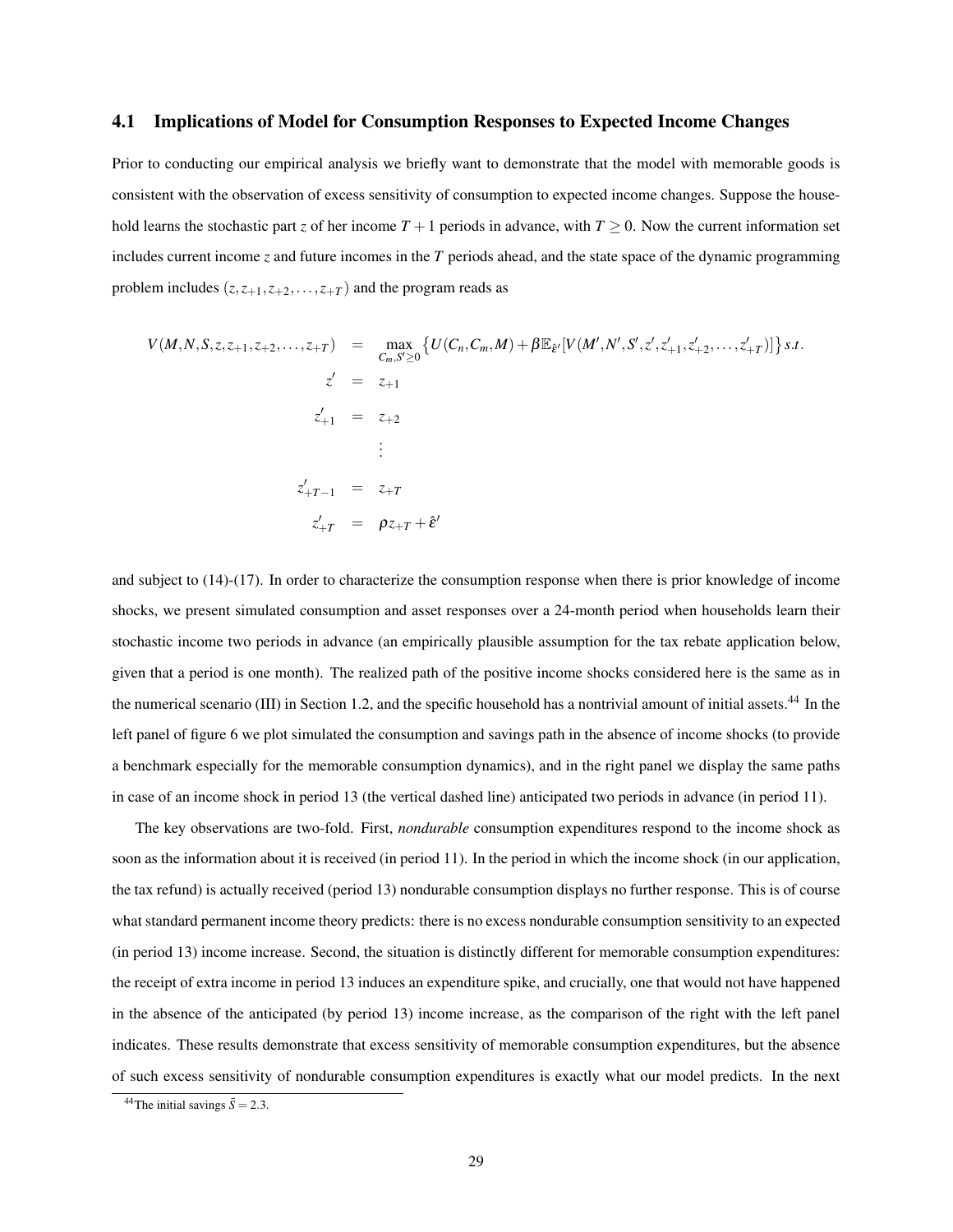

section we argue that the empirical evidence from tax refund data displays precisely this pattern.<sup>45</sup>

Figure 6: Changes in Consumption and Savings (Learning 2 Periods in Advance)

# 4.2 Empirical Test Using CEX Tax-Refund Data

The idea of consumption excess sensitivity tests is to investigate whether consumption expenditures respond to predictable changes in disposable income. According to the standard intertemporal consumption-savings model with rational expectation it should not, absent binding borrowing constraints. The basic test for excess sensitivity of nondurable consumption to predictable income changes can then be conducted by estimating the following specification:

$$
C_{n,t+1} - C_{n,t} = \beta_0 + \sum_i \beta_{1,i} X_{i,t} + \beta_2 \Delta Y_t
$$
\n(20)

where  $X_{i,t}$  is a set of household characteristics and  $\Delta Y_t$  is a change of income between period *t* and  $t+1$  that is predictable at time *t*. In Appendix A we show how this equation can be derived from a linearization of the Euler equation for nondurable consumption expenditures.<sup>46</sup> Thus, absent binding borrowing constraints, the standard consumptionsavings model based on the permanent income hypothesis implies that nondurable consumption changes should not be sensitive to predictable income changes, or  $\beta_2 = 0$ . However, for memorable goods consumption  $C_{m,t}$ , even in the absence of borrowing constraints, expenditures on memorable goods *Cm*,*t*+<sup>1</sup> may still respond to predictable income

 $45$ For households with zero wealth, our model (as well as the standard model) will exhibit excess sensitivity of both nondurable and memorable consumption expenditures, and for very wealthy households the expected income change will leave expenditures of both categories unchanged.

<sup>46</sup>See Parker and Preston (2005) and Parker (1999) for similar analyses.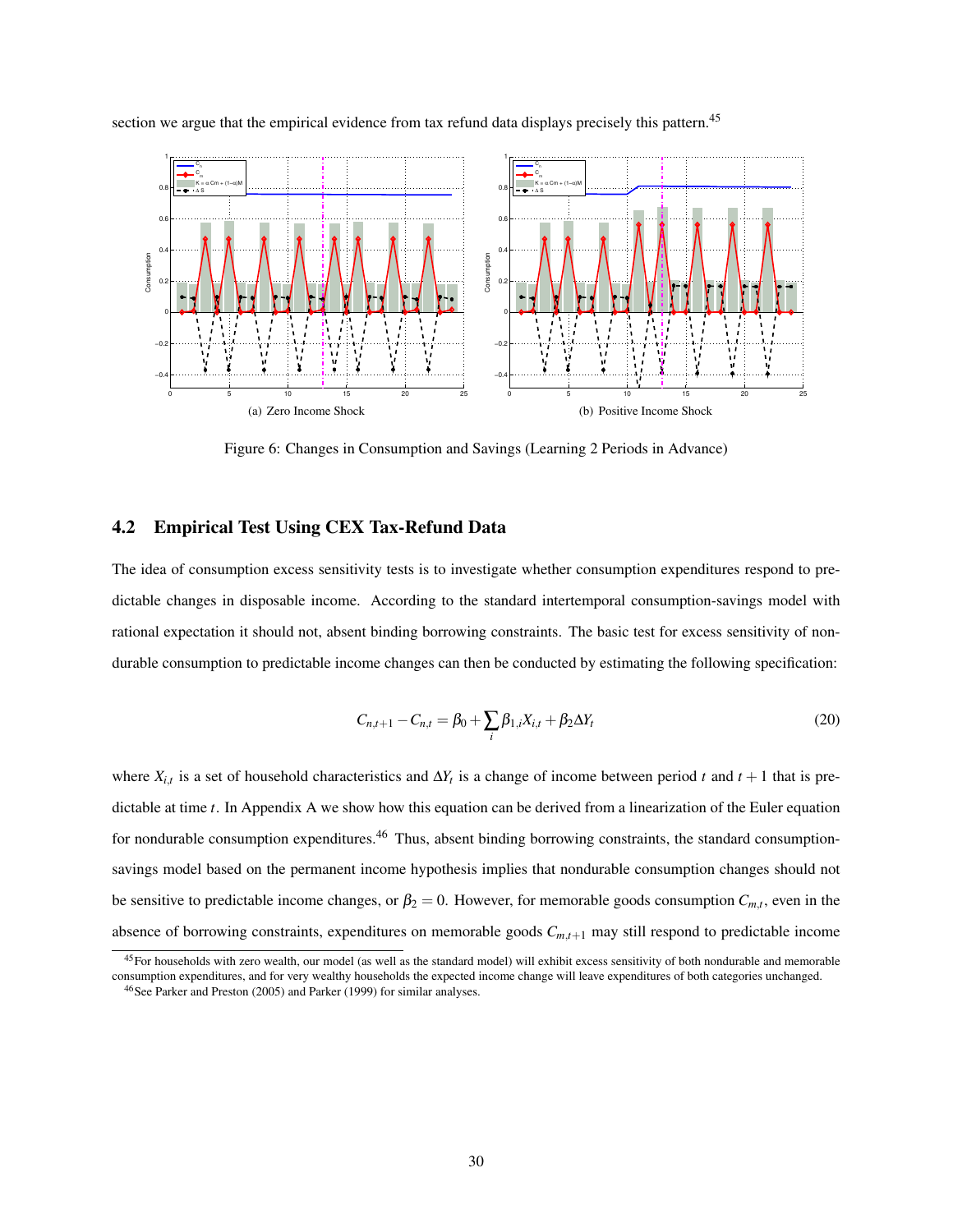changes, since typically  $\Delta Y_t$  is correlated with  $C_{m,t}$  in our model,<sup>47</sup> it does *not* predict that  $\tilde{\beta}_2 = 0$  in the regression<sup>48</sup>:

$$
C_{m,t+1} - C_{m,t} = \tilde{\beta}_0 + \sum_i \tilde{\beta}_{1,i} X_{i,t} + \tilde{\beta}_2 \Delta Y_t.
$$
 (21)

## 4.2.1 Data and Sample Selection

To insure comparability with Souleles (1999) our empirical strategy, as well as crucial sample selection choices and variable definitions, follows his as much as possible. The data used in this section are drawn from the CEX surveys from 1980 to 1991, which covers exactly the same time period as in Souleles (1999). Our definition of nondurable and memorable goods is the same as in previous sections. Furthermore we define strictly nondurable goods (Strictly ND) as all nondurable goods, but excluding health, education and reading. Finally we define strictly memorable goods as memorable goods excluding clothes and jewelry. Thus our definition of nondurable and memorable goods combined is equivalent to Souleles (1999)'s nondurable goods (ND+MG), and our definition of strictly nondurable and strictly memorable goods combined equals Souleles (1999)'s definition of strictly nondurable goods (Strictly (ND+MG)).<sup>49</sup>

The sample was selected in a way that closely follows the selection criteria provided in Souleles (1999).<sup>50</sup> The CEX asks about tax refunds twice, in a household's first and final interview. Each time what is recorded is the value of federal tax refunds received by the households in the 12 months before the interview month. Thus the refund variable in the CEX has a reference period of 12 months. About 80 percent of the refunds were mailed in March, April and May during the years  $1980-1991$ ,<sup>51</sup> and thus following Souleles (1999), we deflate refunds by the average of the monthly CPI for all items averaged over March, April, and May. All nominal variables were deflated to 1982-1984 dollars.

## 4.2.2 Empirical Specification and Estimation

Souleles (1999) provides evidence for excess sensitivity in consumption by estimating two regressions, both of which we will revisit here. The first specification to be estimated is (based on the general idea of excess sensitivity tests exposited in equation 20):

$$
C_{t,II}^{h} - C_{t,I}^{h} = \sum_{t} \beta_{0t} * \text{year}_{t}^{h} + \beta_{1}' X_{t}^{h} + \beta_{2} * \text{refund}_{t}^{h} + u_{t}^{h}.
$$
 (22)

<sup>&</sup>lt;sup>47</sup>The same is true if  $\Delta Y_t$  is correlated with the Lagrange multiplier attached to the law of motion for memorable goods; see (33) in the appendix. <sup>48</sup>A linear approximation of the Euler equation for memorable consumption goods expenditure is derived in appendix A that displays the explicit form on which this regession equation is based.

 $49$ The major components of strictly nondurables, defined in Souleles (1999), are food; household operations, including monthly utilities and small-scale rentals; apparel services and rentals; transportation fuel and services; personal services; and entertainment services and high-frequency fees. We further break down the above consumption groups into two consumption categories: strictly nondurable and strictly memorable goods by introducing memorable goods.

 $50A$  household was dropped from the sample if there were multiple consumer units in the household, or if the household lived in student housing or the head of household was a farmer; a household quarter was dropped if the household lacked basic food expenditure for any month of the quarter, or if any food was received as pay in the quarter. A household quarter is dropped if the age of household head increased by more than one or decreased moving into next quarter. The sample was restricted to households with heads aged 24-64. Finally, a household is dropped if the income report is incomplete or any of the income or financial records are invalid. We thank Nick Souleles for sharing the data appendix of Souleles (1999).

<sup>&</sup>lt;sup>51</sup>Refer to Table 2 in Souleles (1999).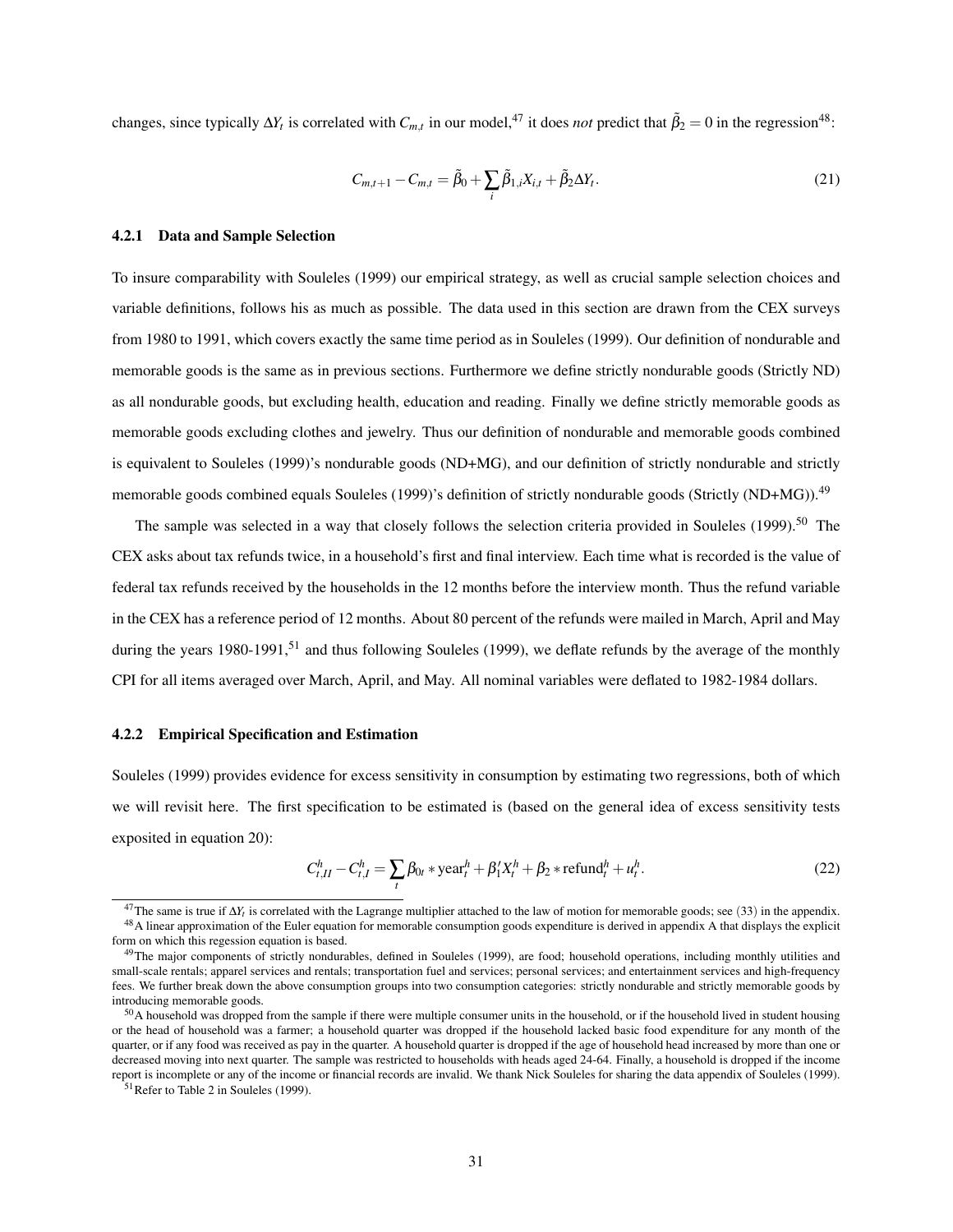The dependent variable  $C_{t,II}^h - C_{t,I}^h$  is the change in a given household *h*'s real consumption expenditures (in levels) between quarter I (January through March) and quarter II (April through June) of a given year *t*. The variable year*<sup>h</sup> t* is the year dummy that is included to control for aggregate shocks and interest rates across time. The variable refund*<sup>h</sup> t* measures the tax refund received by household *h* in year *t*. As discussed in Appendix A, with  $\beta_2 = 0$  equation (22) can be derived as a linearized version of the standard household consumption Euler equation; no linearization is necessary if the period utility function is quadratic. The vector  $X_t^h$  contains demographic variables (the age of the household head and changes in the number of adults and in the number of children) and is included in the regression to control for basic changes in household preferences.

The refund variable in the CEX, refund<sup>h</sup>, has a reference period of 12 months. To make sure that the refund reference period covers the consumption change period (quarter I and quarter II of year *t*), we restrict the interview month of the final interview to be either January or July-December, so that the the key regressor refund<sup>h</sup>, which records the real value of refunds (in levels) that household *h* received in the past 12 months before the final interview, covers the first two quarters of year *t* (when about 90 percent of the refunds are received).<sup>52</sup> This sample restriction ensures that the regressor refund<sup>*h*</sup> is predetermined, and thus under the permanent income hypothesis  $\beta_2$  should be zero.

An alternative to the standard frictionless intertemporal consumption model in which households might not display excess smoothness is a model proposed by Campbell and Mankiw (1990) and adopted by Souleles (1999) in which households simply consume a fraction  $\mu$  of their tax refunds, upon the receipt of the refund check. The number  $\mu$ can then be interpreted as the marginal propensity to consume (MPC) out of tax refunds. One could estimate  $\mu$  by  $t$  replacing  $β_2$  ∗refund<sup>*h*</sup> in equation (22) with  $μ$  ∗∆refund<sup>*h*</sup>, where ∆refund<sup>*h*</sup> = refund<sup>*h*</sup><sub>*t,II*</sub> − refund<sup>*h*</sup><sub>*t,I*</sub>, the value of refunds received in quarter II of year *t* minus the value of refunds received in quarter I of year *t*. The CEX however, does not record refunds at quarterly frequency. Therefore following Souleles (1999), we use the information on the distribution of aggregate refund disbursement to account for the difference between refund<sup>*h*</sup> and ∆refund<sup>*h*</sup>.

Specifically, we calculate an 'attenuation factor'  $\pi$  from the distribution of aggregate refund disbursements:  $\pi_t^h$  $p_h^{t,II} - p_h^{t,II}$  $p_h^{t,I}$ , where  $p_h^{t,II}$  ${}_{h}^{t,II}(p_h^{t,1})$  $h_h^{t,1}$ ) is the proportion of the refunds disbursed during *h*'s refund reference period that was disbursed in particular in quarter *I* (quarter II) of year *t*. Multiplying the regressor refund*<sup>h</sup> <sup>t</sup>* by these factors to correct for the probability that some of refunds have been received in the second quarter of the reference year instead of first, essentially, we use approximation  $\Delta(\text{refund}_t^h) \approx \text{refund}_t^h * \pi_t^h$ . The attenuation factors used in this paper are taken directly from Souleles (1999) and are reported in Table 9. The equation for estimating the MPC  $\mu$  is then given by,

$$
C_{t,II}^h - C_{t,I}^h = \sum_t \beta_{0t} * \text{year}_t^h + \beta_1' X_t^h + \beta_2 * \text{refund}_t^h * \pi_t^h + u_t^h. \tag{23}
$$

 $52$ With this sample restriction, our final sample size is larger than that of Souleles (1999) because we use monthly reference periods whereas Souleles (1999) uses quarterly reference periods. For example, a consumption record that covers from Dec. 1996 to Feb. 1997, is dropped from Souleles (1999) because it does not exactly cover the calendar quarter I, whereas in our sample, we use 12 months consumption data to construct the consumption record in quarter I and quarter II.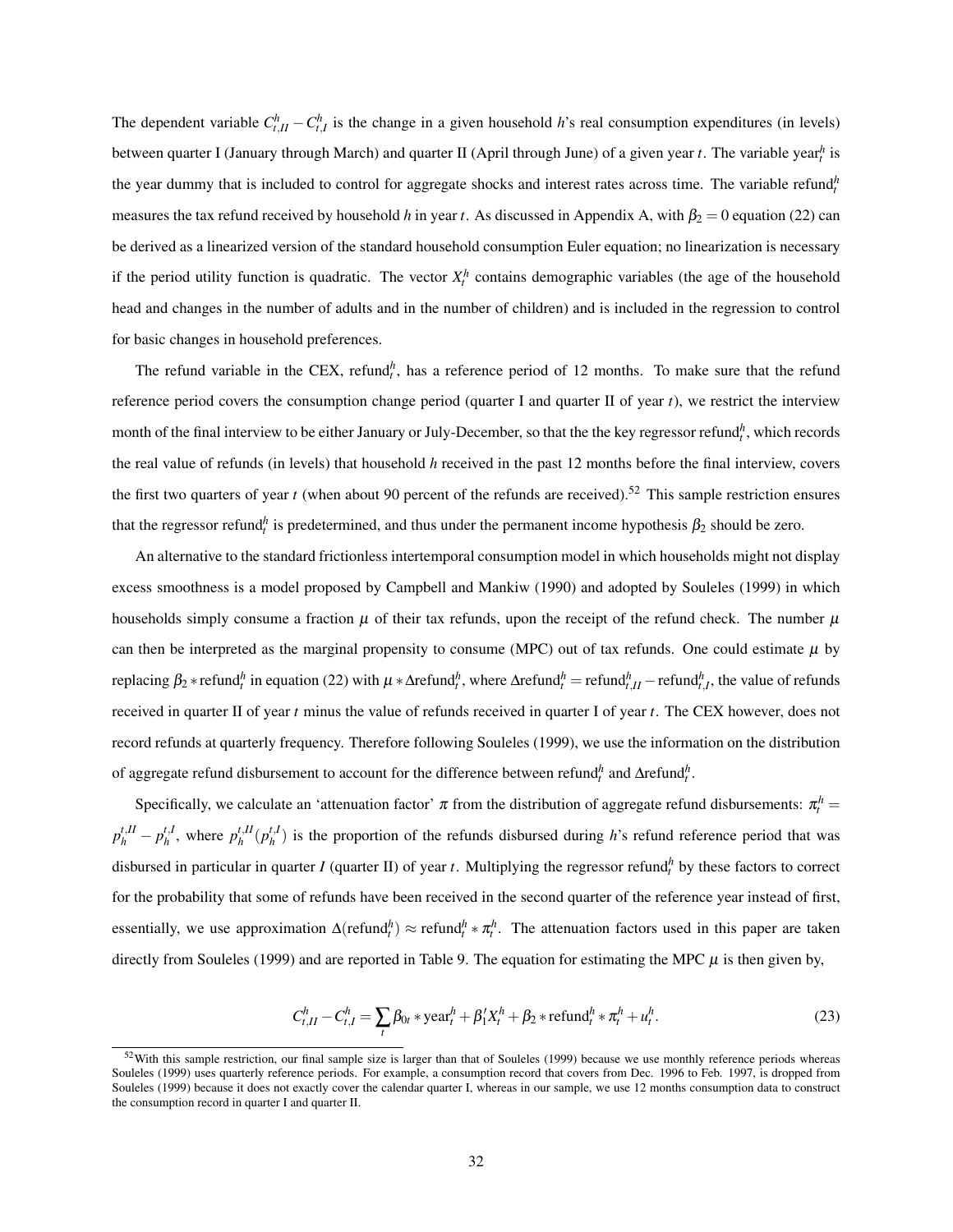#### 4.2.3 Results

Equation (22) is estimated by ordinary least squares (OLS), with standard errors corrected for heteroskedasticity. The estimation is undertaken including households that report no refund. A statistically significant and positive coefficient  $\beta_2$  indicates, using the terminology of the literature, that consumption is excessively sensitive to changes in after-tax incomes (due to the tax rebates) that could have been anticipated by households. The results are reported in Table 8. As comparison, we also report the results from Souleles (1999) for the same consumption categories in Table 8.

Table 8 first displays the impact of federal income tax refunds on consumption categories for which memorable goods and nondurable goods are not differentiated from each other. For consumption defined as the sum of strictly nondurable and memorable goods (corresponding to the definition of strictly nondurable consumption used in Souleles [1999]), the coefficient of the refund variable refund<sup>h</sup> is 0.023 and is statistically significant. However, once we exclude memorable goods from this consumption measure, the excess sensitivity of nondurable consumption to tax refunds becomes economically small and statistically insignificant:  $\beta_2$  equals 0.007 and 0.001 for strictly nondurable and nondurable consumption goods (but now *excluding* memorable goods), respectively. Furthermore, we find that the coefficient on the refund variable for memorable goods and durable goods is both economically and statistically significant, 0.023 and 0.134 respectively. Thus the excess sensitivity of strictly nondurable consumption expenditure found in Souleles (1999) can entirely be attributed to the response of memorable consumption expenditure.

The OLS estimation results of equations (23) are reported in Table 9, with the standard errors corrected for heteroskedasticity. We first report the estimated MPC for consumption categories that do not differentiate between nondurable and memorable goods, but rather lump them together. We then display results if memorable goods are treated as a separate consumption category. The MPC of strictly nondurable consumption, including memorable goods, is positive and significant, as Souleles (1999) finds. However, once memorable goods are excluded from the definition of nondurable goods, the MPC of both strictly nondurable and nondurable goods again becomes economically modest and statistically insignificant ( $\beta_2$  is estimated as 0.036 and 0.028 respectively). Moreover, as before memorable goods and durable goods display a large and significantly positive MPC (0.081 and 0.467 respectively) out of the tax refunds.

### 4.2.4 Robustness Check

In the previous section we conducted the excess sensitivity test and marginal propensity test for different consumption categories following Souleles (1999). These tests were also conducted for *strictly* nondurable and *strictly* memorable goods that do not include expenditures on health, education, reading, clothes, and jewelry. Our definition of nondurable and memorable goods combined is equivalent to Souleles (1999)'s nondurable goods, and our definition of strictly nondurable and strictly memorable goods combined equals Souleles (1999)'s definition of strictly nondurable goods. Items such as clothes and jewelry are classified as nondurable goods in Souleles (1999). We include these goods in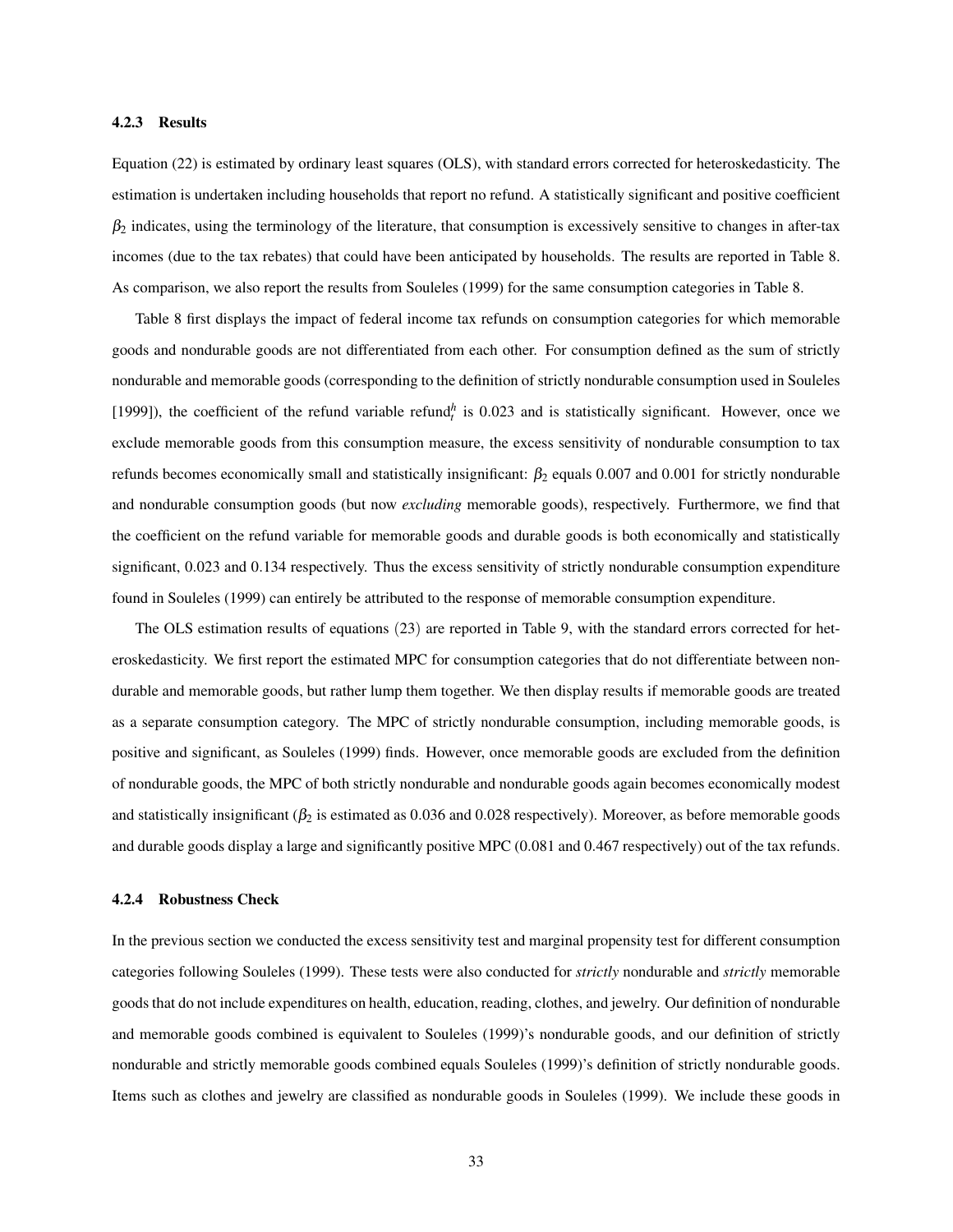|                            |                    | Strictly (ND+MG)                                                                                                                                                                                                                                                             |                    | ND+MG                                                        |                    | Total consumption      | Strictly ND         | $\Xi$                | МG                 | Durables                                                                                                                              |
|----------------------------|--------------------|------------------------------------------------------------------------------------------------------------------------------------------------------------------------------------------------------------------------------------------------------------------------------|--------------------|--------------------------------------------------------------|--------------------|------------------------|---------------------|----------------------|--------------------|---------------------------------------------------------------------------------------------------------------------------------------|
|                            | Souleles<br>(1999) | Our Sample                                                                                                                                                                                                                                                                   | Souleles<br>(1999) | Our Sample                                                   | Souleles<br>(1999) | Our Sample             |                     |                      |                    |                                                                                                                                       |
| Refund                     | $0.024**$          | $0.023*$                                                                                                                                                                                                                                                                     | 0.025              | 0.024                                                        | $0.184**$          | $0.158**$              | 0.007               | $\overline{0.001}$   | $0.023^\ast$       | $0.134**$<br>$(0.065)$                                                                                                                |
|                            | (0.012)            | (0.014)                                                                                                                                                                                                                                                                      | (0.018)            | (0.017)                                                      | (0.067)            | (0.065)                | (0.011)             | (0.014)              | (0.012)            |                                                                                                                                       |
| Age                        | 1.12               | 1.211                                                                                                                                                                                                                                                                        | 1.43               | 1.873                                                        | 2.07               | 2.147                  | 0.050               | 0.746                | 1.127              | 0.273                                                                                                                                 |
|                            | (0.77)             | (1.056)                                                                                                                                                                                                                                                                      | (1.21)             | (1.224)                                                      | (3.43)             | (3.011)                | (0.845)             | (0.980)              | (0.713)            | (2.725)                                                                                                                               |
| d(adults)                  | $164.4**$          | $102.798**$                                                                                                                                                                                                                                                                  | $145.7*$           | $13.054**$                                                   | $323.9**$          | 293.923**              | 84.005**            | 76.374**             | 36.680             | $180.870*$                                                                                                                            |
|                            | (45.7)             | (35.970)                                                                                                                                                                                                                                                                     | (62.4)             | (43.115)                                                     | (134.9)            | (107.969)              | (28.570)            | (34.799)             | (27.324)           | (96.328)                                                                                                                              |
| d(kids)                    | (45.5)<br>51.9     | (37.009)<br>65.685*                                                                                                                                                                                                                                                          | 14.3<br>(103.6)    | $101.207***$<br>(48.981)                                     | (207.6)<br>116.2   | 339.047**<br>(140.693) | 57.758*<br>(32.795) | 82.735**<br>(41.167) | (26.267)<br>18.473 | (126.651)<br>237.839*                                                                                                                 |
| <b>Observations</b>        | 7622               | 9399                                                                                                                                                                                                                                                                         | 7525               | 9399                                                         | 7525               | 9399                   | 9399                | 9399                 | 9399               | 9399                                                                                                                                  |
|                            |                    | We define strictly memorable goods (Strictly MG) as memorable goods excluding clothes and jewelry, and we define strictly nondurable goods (Strictly ND) as our nondurable goods excluding health.<br>education and reading. Our definition of consumption categories        |                    |                                                              |                    |                        |                     |                      |                    | is consistent with Souleles (1999). Specifically, our definition of nondurable and memorable goods combined is equivalent to Souleles |
|                            |                    | (1999)'s nondurable goods (ND+MG), and our definition of strictly nondurable and strictly memorable goods combined equals Souleles (1999)'s definition of strictly nondurable goods (Strictly (ND+MG)).<br>Coefficients on time dummies are not reported. The sample include |                    |                                                              |                    |                        |                     |                      |                    |                                                                                                                                       |
|                            |                    | Heteroskedasticity-corrected standard errors are in parentheses.                                                                                                                                                                                                             |                    | les the households not receiving refunds (the control group) |                    |                        |                     |                      |                    |                                                                                                                                       |
| $p < 0.10$ , ** $p < 0.05$ |                    |                                                                                                                                                                                                                                                                              |                    |                                                              |                    |                        |                     |                      |                    |                                                                                                                                       |

Table 8: Excess Sensitivity Tests Table 8: Excess Sensitivity Tests

This table shows results for the excess sensitivity of consumption to tax refund by estimating the following regression model:  $C_{i,I}^h = \sum_i \beta_{0t} * \text{year}_i^h + \beta_1' X_i^h +$ This table shows results for the excess sensitivity of consumption to tax refund by estimating the following regression model:  $C_{i,I}^h = C_{i,I}^h = \sum_i \beta_{0i} * \text{year}^h + \beta_1' X_i^h +$  $\beta_2$  \* refund $t^h + u^h_t$ , where  $C^U - C^U$  is the change in consumption between the first and second quarters.  $\beta_2 * \text{refund}_t^h + u_t^h$ , where  $C^I - C^I$  is the change in consumption between the first and second quarters.

*p* < 0.10, ∗∗ *p* < 0.05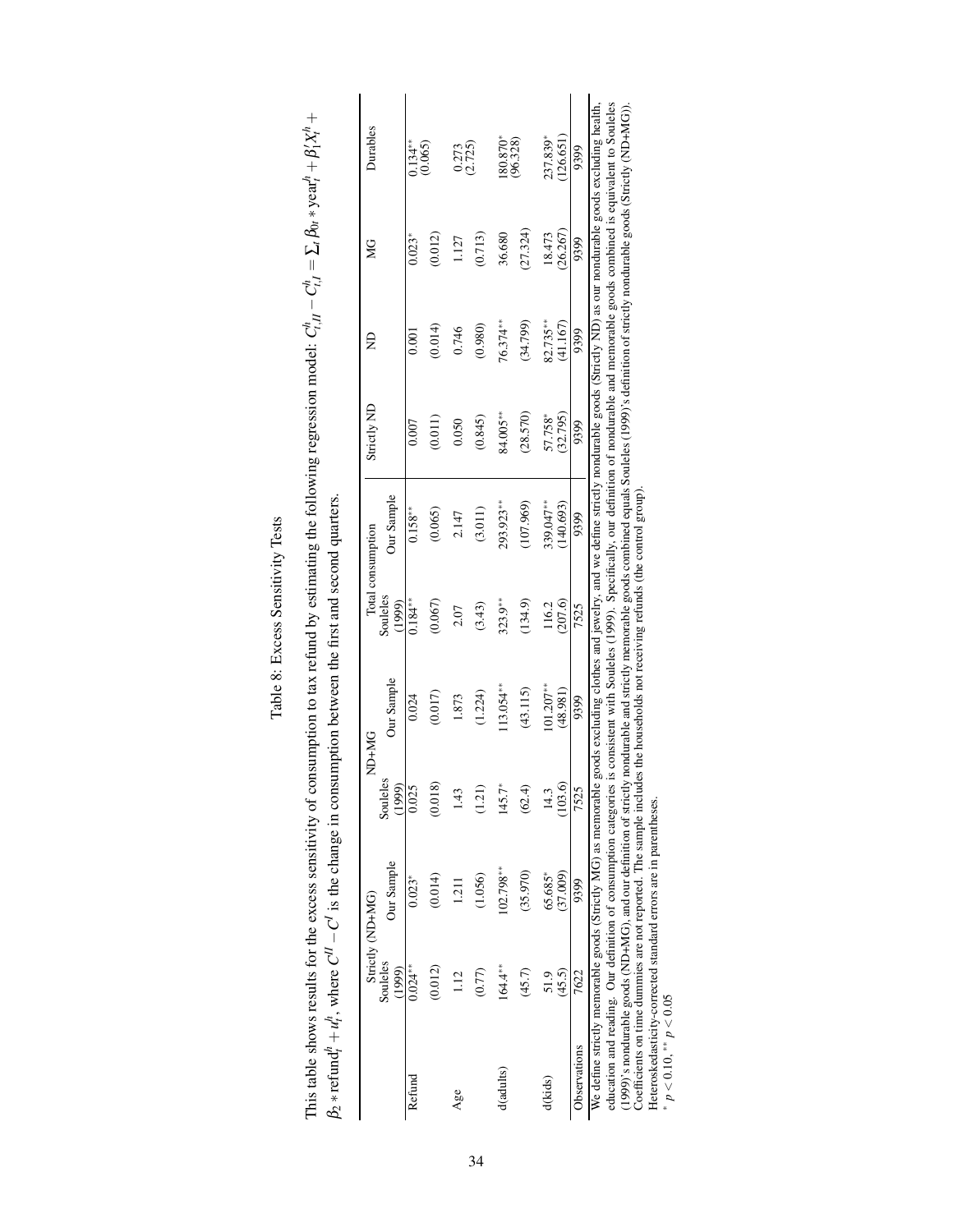| i<br>i<br>China<br>Ō         |
|------------------------------|
| I                            |
| ኑ<br>$\frac{1}{2}$<br>ı<br>ļ |
| ١                            |
| i                            |
|                              |
| l                            |

This table shows results for the marginal propensity to consume by estimating the following model:  $C_{i,I}^h - C_{i,I}^h = \sum_i \beta_{0i} * \text{year}_i + \beta_i' X_i^h + \beta_2 * \text{refund}_i^h * \pi_i^h + u_i^h$ , This table shows results for the marginal propensity to consume by estimating the following model:  $C_{i,I}^h - C_{i,I}^h = \sum_{i} \beta_{0i} * \text{year}_i + \beta_1' X_i^h + \beta_2 * \text{refund}_i^h * \pi_i^h + u_i^h$ , where  $C^{II} - C^{I}$  is the change in consumption between the first and second quarters. where *CII* −*CI* is the change in consumption between the first and second quarters.

|                                             | Strictly (ND+MG)   |                                                                        | Total             | consumption            |                        | Total consumption-Strictly (ND+MG)                                                                                                                | Strictly ND                                   | g                                             | ŽЮ                     | Durables               |
|---------------------------------------------|--------------------|------------------------------------------------------------------------|-------------------|------------------------|------------------------|---------------------------------------------------------------------------------------------------------------------------------------------------|-----------------------------------------------|-----------------------------------------------|------------------------|------------------------|
|                                             | Souleles<br>(6661) | Our Sample                                                             | Souleles<br>1999) | Our Sample             | Souleles<br>(1999)     | Our Sample                                                                                                                                        |                                               |                                               |                        |                        |
| Refund* $\pi$                               | $0.093***$         | $0.094**$                                                              | $0.640**$         |                        | $0.537**$              |                                                                                                                                                   |                                               |                                               | $0.081***$             |                        |
|                                             | (0.037)            | 0.046                                                                  | 0.224             | $0.577**$<br>$(0.216)$ | (0.225)                | $0.482**$<br>(0.209)                                                                                                                              | $\begin{array}{c} 0.036 \\ 0.038 \end{array}$ | $0.028$<br>$(0.043)$                          | (0.037)                | $0.467**$<br>$(0.211)$ |
| <b>Deservations</b>                         | 7622               | 9399                                                                   | 7525              | 9399                   | 7525                   | 9399                                                                                                                                              | 9399                                          | 9399                                          | 9399                   | 9399                   |
|                                             |                    |                                                                        |                   |                        |                        |                                                                                                                                                   |                                               |                                               |                        |                        |
| Refund <sup>*</sup> $\pi$ <sub>2</sub> week | $0.045**$          | $0.044*$                                                               | $0.344**$         |                        |                        |                                                                                                                                                   |                                               |                                               |                        |                        |
|                                             | (0.021)            | (0.025)                                                                | 0.116)            | $0.301**$<br>$(0.114)$ | $0.294**$<br>$(0.122)$ | $0.257**$<br>(0.114)                                                                                                                              | $\frac{0.015}{0.020}$                         | $\begin{array}{c} 0.006 \\ 0.023 \end{array}$ | $0.041$ *<br>$(0.022)$ | $0.253**$<br>(0.115)   |
| <b>Deservations</b>                         | 7622               | 9399                                                                   | 7525              | 9399                   | 7525                   | 9399                                                                                                                                              | 9399                                          | 9399                                          | 9399                   | 9399                   |
|                                             |                    | be affering factors $\pi$ and $\pi$ ,  represent the probability the r |                   |                        |                        | efind came in April-line minus the probability the refind came in January-March as described in the text $\pi$ , $\ldots$ , allows for a two-week |                                               |                                               |                        |                        |

 $\pi_2$ <sub>wek</sub> the respective averages are: 0.42, 0.45, 0.45, 0.47, 0.56, 0.60, 0.73, 0.57, 0.57, 0.56, 0.56, 0.50, 0.50, 0.50, 0.50,  $\pi_2$ <sub>wek</sub> were computed allowing for a two-week delay after the disbursement of refunds. The autenuation actions a and az<sub>week</sub> represent the probability the refund called in April-Dum million the probability the relation called in animally-viated, as described in the text. Az<sub>week</sub> aniws for a wo-week<br>delay b The attenuation factors  $\pi$  and  $\pi_2$  week represent the probability the refund came in April-June minus the probability the refund came in January-March, as described in the text.  $\pi_2$  week allows for a two-week delay before the refund is received and spent. The average of the  $\pi$ 's across households by year, for 1980-1991 respectively, are: 0.13, 0.16, 0.36, 0.34, 0.32, 0.28, 0.28, 0.15, 0.16. For  $\pi_{2}$ <sub>wek</sub> the respective averages are: 0.42, 0.45, 0.45, 0.45, 0.56, 0.60, 0.73, 0.57, 0.57, 0.57, 0.50, 0.50, 0.50, 0.50, 0.55, 0.55, 0.50, 0.50, 0.50, 0.50, 0.50, 0.50, 0.50, 0.50, 0.50, 0.50, 0.50, 0.50, 0.50, 0.50, conservatively accommodate any delay while refund checks were in the mail and before households cashed them.

education and reading. Our definition of consumption categories is consistent with Souleles (1999). Specifically, our definition of nondurable and memorable goods combined is equivalent to Souleles<br>(1999)'s nondurable good conservatively accommodate any delay while refund checks were in the mail and before households cashed them.<br>We define strictly memorable goods (Strictly MG) as memorable goods excluding clothes and jewelry, and we define We define strictly memorable goods (Strictly MG) as memorable goods excluding clothes and jewelry, and we define strictly nondurable goods (Strictly ND) as our nondurable goods excluding health, education and reading. Our definition of consumption at elements on the souleles is consistent with Souleles is consistent with Souleles (1999). Specifically, our definition of nondurable and memorable goods combined is eq (1999)'s nondurable goods (ND+MG), and our definition of strictly nondurable and strictly memorable goods combined equals Souleles (1999)'s definition of strictly nondurable goods (Strictly (ND+MG)). Coefficients on time dummies and demographic variables are not reported. The sample includes the households not receiving refunds (the control group).

Heteroskedasticity-corrected standard errors are in parentheses. Heteroskedasticity-corrected standard errors are in parentheses.  $p < 0.10, ** p < 0.05$ *p* < 0.10, ∗∗ *p* < 0.05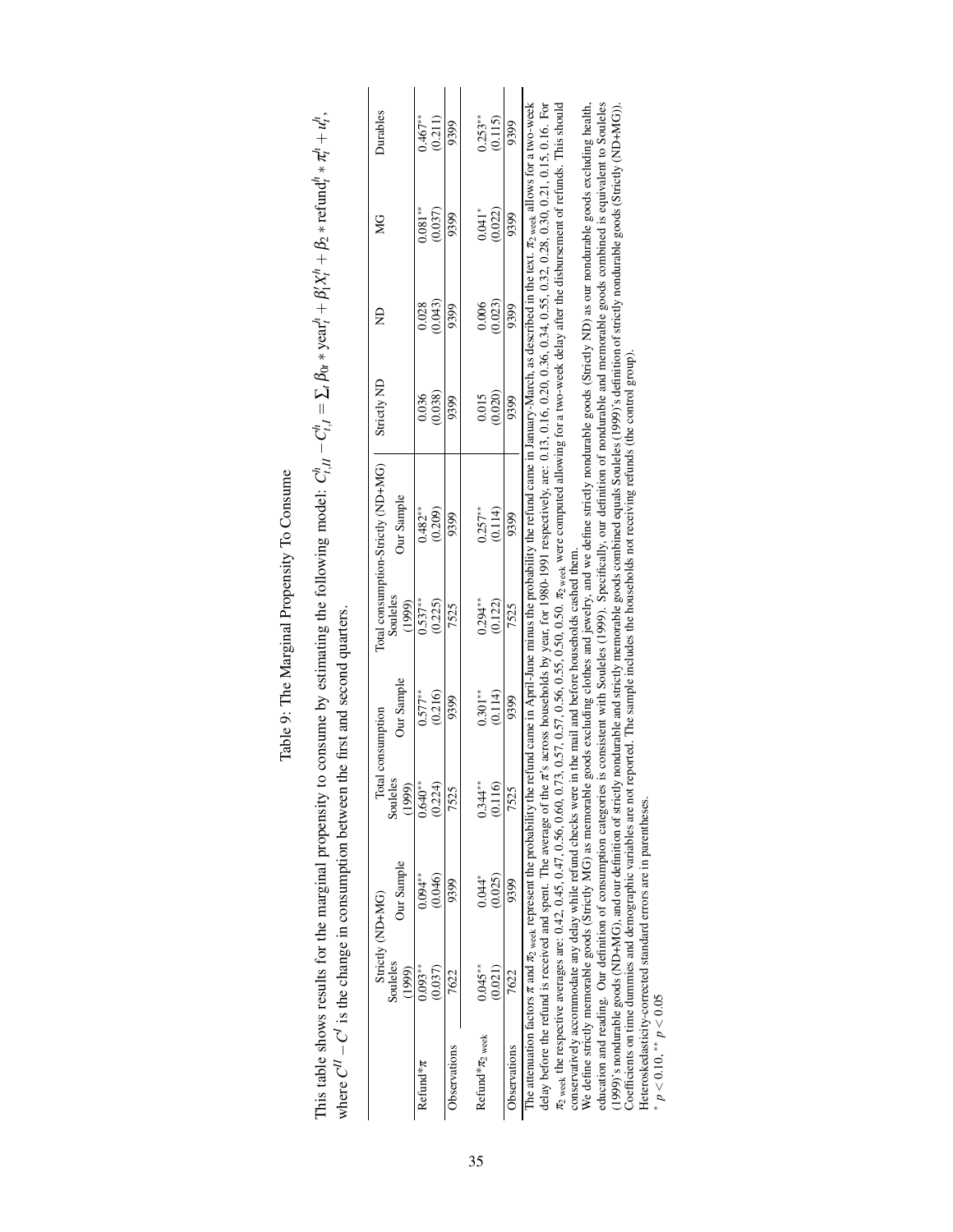|                                             | MG        | Strictly MG | Strictly MG Subcategory 1 | Strictly MG Subcategory 2 |
|---------------------------------------------|-----------|-------------|---------------------------|---------------------------|
| Refund                                      | $0.023*$  | $0.017**$   | $0.017**$                 | $0.013**$                 |
|                                             | (0.012)   | (0.005)     | (0.005)                   | (0.005)                   |
| Refund <sup>*</sup> $\pi$                   | $0.081**$ | $0.050**$   | $0.051**$                 | $0.036**$                 |
|                                             | (0.037)   | (0.018)     | (0.018)                   | (0.017)                   |
| Refund <sup>*</sup> $\pi$ <sub>2</sub> week | $0.041*$  | $0.030**$   | $0.031**$                 | $0.023**$                 |
|                                             | (0.022)   | (0.009)     | (0.009)                   | (0.009)                   |
| <b>Observations</b>                         | 9399      | 9399        | 9399                      | 9399                      |

## Table 10: Robustness Check: Excess Sensitivity and Marginal Propensity To Consume

Strictly MG is MG excluding Clothing, Shoes, Jewelry and Watches.

Strictly MG subcategory 1 is defined as Strictly MG excluding Alcohol Out and Alcohol on Trips.

Strictly MG subcategory 2 is defined as Strictly MG subcategory 1 excluding Religious and Welfare Activities.

Standard errors in parentheses

∗ *p* < 0.10, ∗∗ *p* < 0.05

our memorable goods classification (instead of our nondurable goods category) because they can potentially generate memories, although the memory generation itself depends on one's own past consumption experience.<sup>53</sup>

One might worry, however, that the detected excess sensitivity in memorable goods consumption is mainly driven by income-elastic luxury goods or semi-durable goods that are included in our broadly defined memorable goods category. To address this concern, in this section we conduct a robustness check by excluding these goods from our memorable goods category. Ait-Sahalia et al. (2004) defines luxury goods consumption based on luxury goods manufacturers sales such as Tiffany sales, as well as charitable giving. We therefore exclude the following consumption goods from our memorable goods category: clothing and shoes, jewelry and watches, religious and welfare activities (charitable giving), and alcohol. We then repeat our empirical analysis and report the results in Table 10. As shown in Table 10, although the magnitudes of the consumption response of these subcategories of memorable goods are reduced, the qualitative results remain: the response of memorable goods consumption to expected income change is positive and significant. Note that our analysis here provides a plausible lower bound as many of the expenditures in the excluded categories may not be luxury goods.

To summarize, our results show that nondurable goods, memorable goods, and durable goods may have distinct responses to income tax refunds. After excluding memorable goods from the traditionally defined nondurable goods category, nondurable goods consumption does not respond to income tax refunds in an economically and statistically significantly way, whereas memorable goods consumption responds to these refunds in a fairly sizeable way. Last, durable goods consumption displays the most pronounced response.

<sup>53</sup> For example, consider a pair of Prada shoes and Dom Pérignon champagne. If consumed, both generate long-lasting memories for an average consumer, because such consumption is out of ordinary for her. However, for a Hollywood star actress whose wardrobe is filled with designer branded shoes, a pair of Prada shoes, still a memorable good, does not generate memory for her. However, if she only purchases Dom Perignon ´ champagne for special occasions, the consumption of Dom Perignon champagne generates memories that can impact her future utility. ´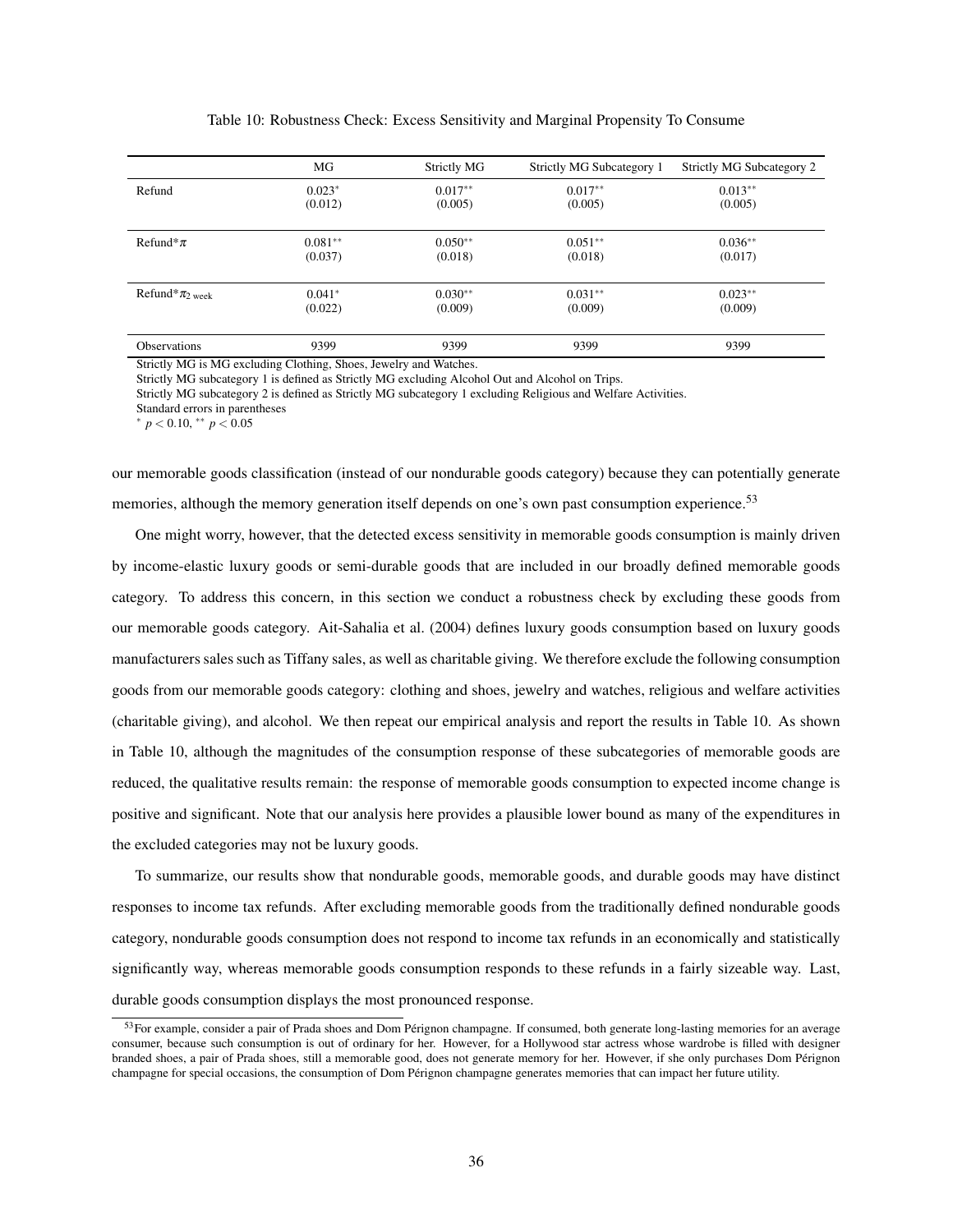# 5 Conclusion

In this paper we propose a novel consumption model that augments the canonical categorization of consumption goods into nondurable and durable goods by a third category which we call memorable goods. Memorable goods consumption impacts future utility through the accumulation process of memory stock. We show that households optimally choose a non-smooth consumption profile of memorable goods. We then estimate the welfare costs associated with consumption fluctuations, and find that relative to the benchmark model, in which all nondurable consumption is lumped together, an explicit distinction and modeling of memorable goods reduces the estimated welfare costs significantly. We further argue that the rejection of the PIH based on the excess sensitivity of consumption to predictable income changes documented in the literature might be entirely due to the presence of memorable goods.

With the development of our theory we hope to have laid the foundations for other applied work, beyond the two applications presented in this paper, using the concept of memorable goods. For example, it is sometimes suggested that people under-save for retirement, as evidenced by a decline in consumption when they are old. To the extent that early-life consumption includes goods with long-lasting memories, models that ignore such memory formation will overstate the decline in utility accompanying decreased consumption later in the life cycle. Breaking the direct link between consumption expenditures (on memorable goods) and the marginal utility of consumption from such expenditures may also have additional implications for asset prices, which we plan to explore in future work.

Finally, as pointed out in the introduction, we restrict attention to positive memories in this work. However, it seems obvious that out-of-the-ordinary negative experiences can result in unpleasant memories, the consequences of which affect future welfare. While positive memories can generate expenditures that seem anomalous from the perspective of the standard model (e.g. infrequent expenditure spikes), negative memories would more likely be linked to avoiding or postponing certain expenditures. Although it is outside the scope of this paper, we think that an analysis of the impact of negative memories on consumption-savings dynamics is an interesting research area to pursue.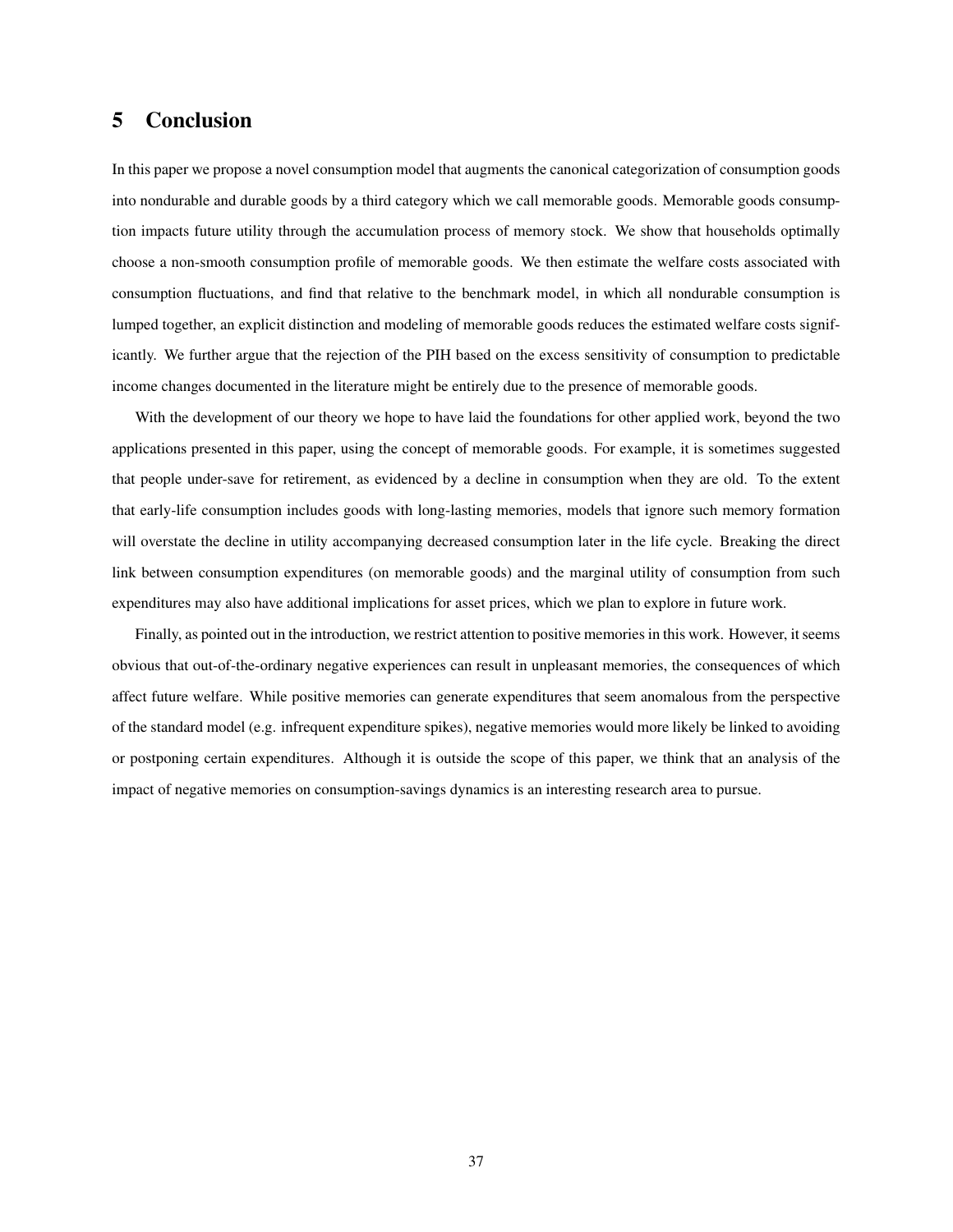# References

- Abel, Andrew B., "Asset Prices under Habit Formation and Catching up with the Joneses," *The American Economic Review*, 1990, *80* (2), 38–42.
- Aguiar, Mark and Erik Hurst, "Deconstructing Lifecycle Expenditure," March 2008.
- Ait-Sahalia, Yacine, Jonathan A. Parker, and Motohiro Yogo, "Luxury Goods and the Equity Premium," *The Journal of Finance*, 2004, *59* (6), 2959–3004.
- Barthelmann, Volker, Erich Novak, and Klaus Ritter, "High dimensional polynomial interpolation on sparse grids," *Advances in Computational Mathematics*, 2000, *12*, 273–288.
- Becker, Gary S. and Kevin M. Murphy, "A Theory of Rational Addiction," *Journal of Political Economy*, 1988, *96* (4), pp. 675–700.
- Boldrin, Michele, Lawrence J. Christiano, and Jonas D. M. Fisher, "Habit Persistence, Asset Returns, and the Business Cycle," *American Economic Review*, 2001, *91* (1), 149–166.
- Browning, Martin and Thomas F. Crossley, "Shocks, Stocks and Socks: Consumption Smoothing and the Replacement of Durables During an Unemployment Spell," 1999.
- and , "Luxuries Are Easier to Postpone: A Proof," *Journal of Political Economy*, October 2000, *108* (5), 1022– 1026.
- Campbell, John Y. and John Cochrane, "Force of Habit: A Consumption-Based Explanation of Aggregate Stock Market Behavior," *Journal of Political Economy*, April 1999, *107* (2), 205–251.
- $\Box$  and N. Gregory Mankiw, "Consumption, Income, and Interest Rates: Reinterpreting the Time Series Evidence," May 1990.
- Chapman, David A., "Habit Formation and Aggregate Consumption," *Econometrica*, 1998, *66* (5), pp. 1223–1230.
- Charles, Kerwin Kofi and Melvin Stephens, "The Level and Composition of Consumption Over the Business Cycle: The Role of "Quasi-Fixed" Expenditures," July 2006.
- Cutler, David M and Lawrence F Katz, "Rising Inequality? Changes in the Distribution of Income and Consumption in the 1980's," *American Economic Review*, May 1992, *82* (2), 546–51.
- Davis, Steven J. and James A. Kahn, "Interpreting the Great Moderation: Changes in the Volatility of Economic Activity at the Macro and Micro Levels," *Journal of Economic Perspectives*, Fall 2008, *22* (4), 155–80.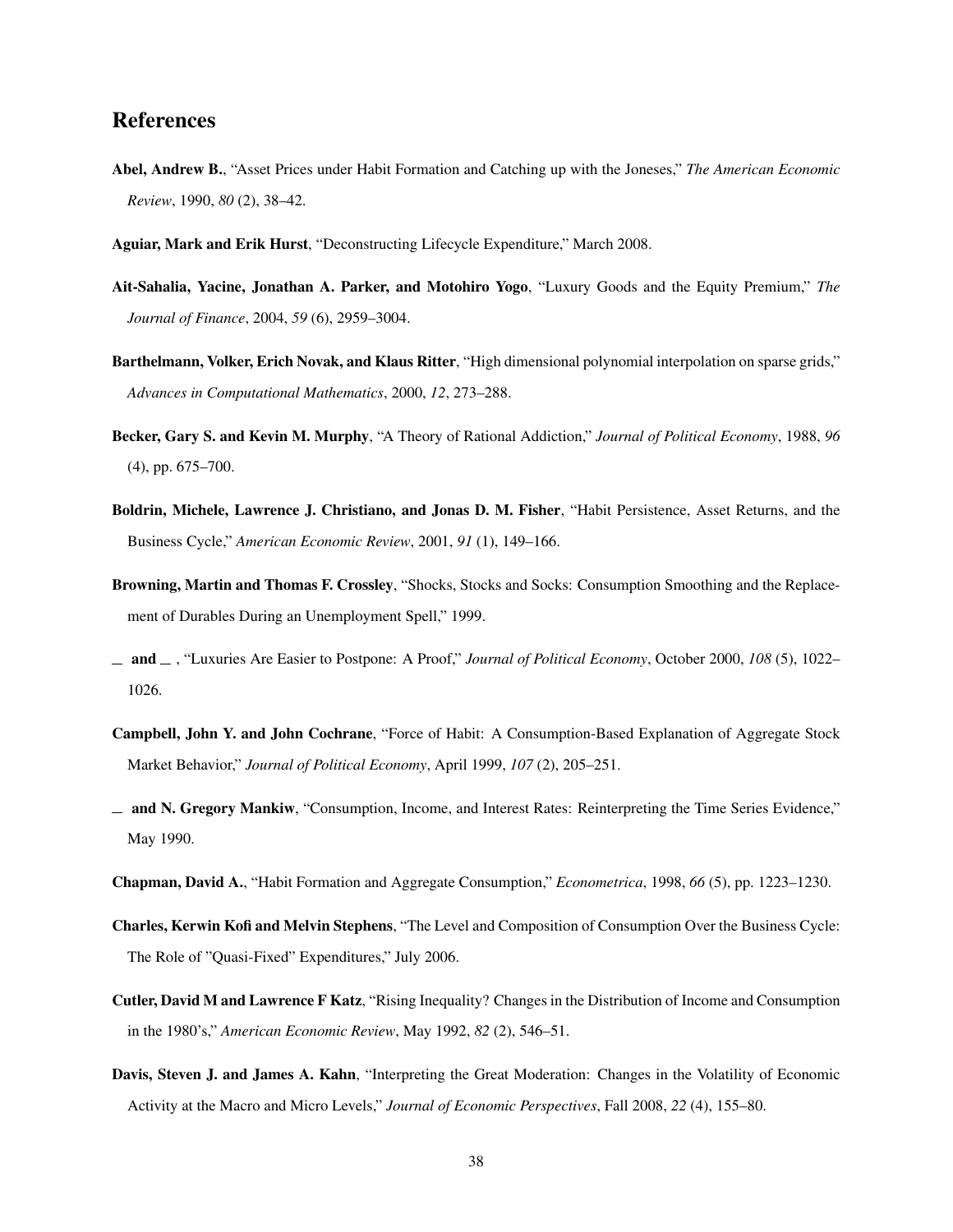- Epstein, Larry G. and Stanley E. Zin, "Substitution, Risk Aversion, and the Temporal Behavior of Consumption and Asset Returns: A Theoretical Framework," *Econometrica*, 1989, *57* (4), pp. 937–969.
- Friedman, Milton, *A Theory of the Consumption Function*, Princeton University Press, 1957.
- Gorbachev, Olga, "Did Household Consumption Become More Volatile?," *American Economic Review*, September 2011, *101* (5), 2248–70.
- Guvenen, Fatih, "An Empirical Investigation of Labor Income Processes," *Review of Economic Dynamics*, January 2009, *12* (1), 58–79.
- Hall, Robert E., "Stochastic Implications of the Life Cycle-Permanent Income Hypothesis: Theory and Evidence," *Journal of Political Economy*, 1978, *86* (6), pp. 971–987.
- Hall, Robert E and Frederic S Mishkin, "The Sensitivity of Consumption to Transitory Income: Estimates from Panel Data on Households," *Econometrica*, March 1982, *50* (2), 461–81.
- Hamermesh, Daniel S., "Social Insurance and Consumption: An Empirical Inquiry," *The American Economic Review*, 1982, *72* (1), 101–113.
- Jappelli, Tullio and Luigi Pistaferri, "The Consumption Response to Income Changes," *Annual Review of Economics*, 09 2010, *2* (1), 479–506.
- Krueger, Dirk and Fabrizio Perri, "Does Income Inequality Lead to Consumption Inequality? Evidence and Theory," *Review of Economic Studies*, 01 2006, *73* (1), 163–193.
- Ljungqvist, Lars and Harald Uhlig, "Optimal Endowment Destruction under Campbell-Cochrane Habit Formation," NBER Working Papers 14772, National Bureau of Economic Research, Inc March 2009.
- Loewenstein, George and Jon Elster, *Choice Over Time*, New York, NY: Sage Publications, 1992.

Lucas, Robert E., *Models of business cycles*, Blackwell Publishers, 1987.

- Lusardi, Annamaria, "Permanent Income, Current Income, and Consumption: Evidence from Two Panel Data Sets," *Journal of Business & Economic Statistics*, 1996, *14* (1), 81–90.
- Malin, Benjamin, Dirk Krueger, and Felix Kubler, "Computing Stochastic Dynamic Economic Models with a Large Number of State Variables: A Description and Application of a Smolyak-Collocation Method," October 2007, (13517).
- Mankiw, N.Gregory, "Hall's consumption hypothesis and durable goods," *Journal of Monetary Economics*, 1982, *10*  $(3), 417 - 425.$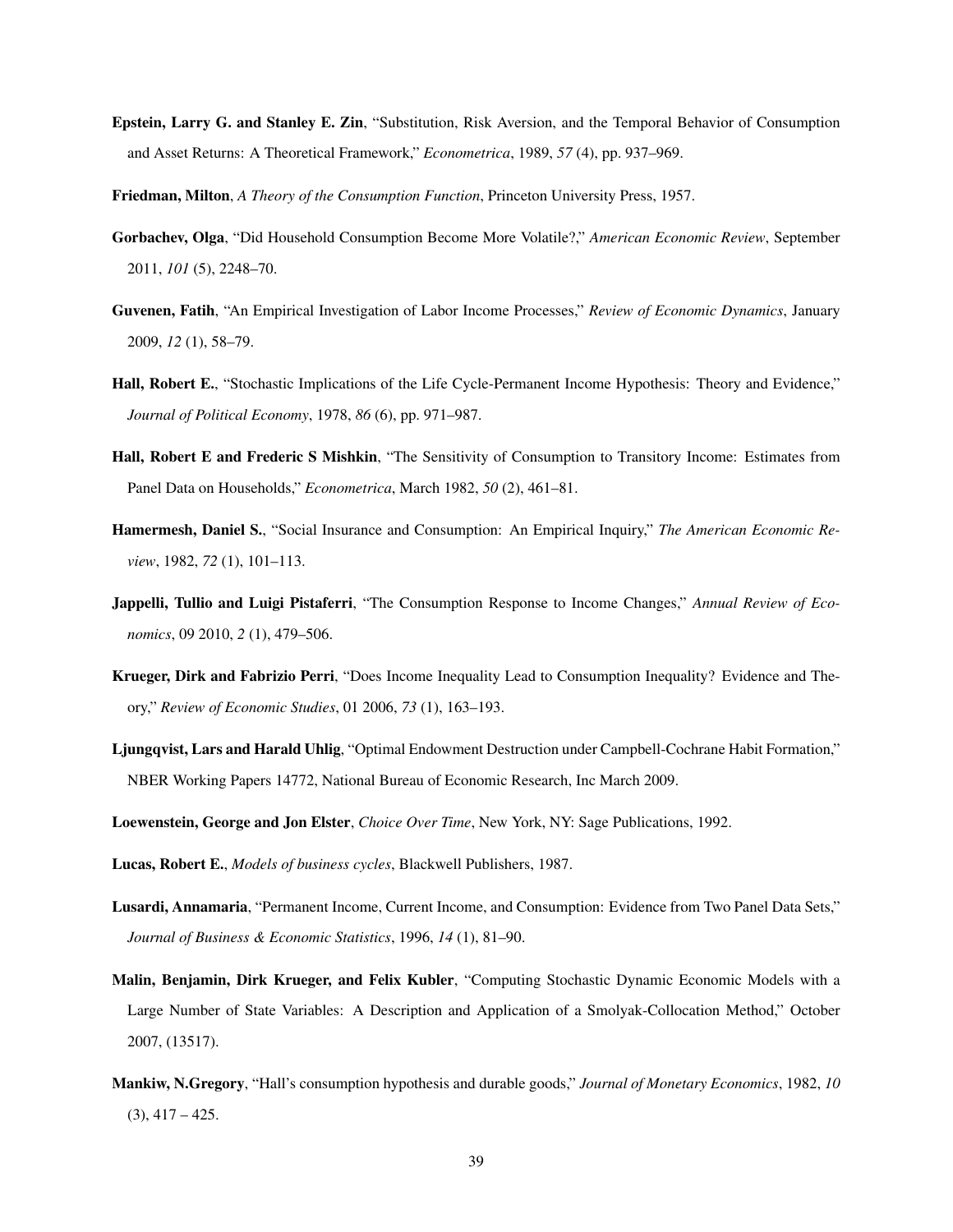- Modigliani, Franco and Richard Brumberg, "Utility Analysis and the Consumption Function: An Interpretation of Cross-Section Data," 1954.
- Nelson, Julie A., "On Testing for Full Insurance using Consumer Expenditure Survey Data," *The Journal of Political Economy*, 1994, *102* (2), 384–394.
- Parker, Jonathan A., "The Reaction of Household Consumption to Predictable Changes in Social Security Taxes," *The American Economic Review*, 1999, *89* (4), 959–973.
- and Bruce Preston, "Precautionary Saving and Consumption Fluctuations," *American Economic Review*, 2005, *95* (4), 1119–1143.
- Rayo, Luis and Gary S. Becker, "Evolutionary Efficiency and Happiness," *Journal of Political Economy*, 2007, *115*, 302–337.
- Robson, Arthur and Larry Samuelson, "The evolution of decision and experienced utilities," *Theoretical Economics*, 2011, *6* (3), 311–339.
- Robson, Arthur J., "The Biological Basis of Economic Behavior," *Journal of Economic Literature*, 2001, *39* (1), pp. 11–33.
- Samuelson, Larry, "Information-Based Relative Consumption Effects," *Econometrica*, 2004, *72* (1), pp. 93–118.
- Smith, Adam, *The Theory of Moral Sentiments*, Printed for A. Millar, in the Strand; and A. Kincaid and J. Bell, in Edinburgh, 1759.
- Souleles, Nicholas S., "The Response of Household Consumption to Income Tax Refunds," *The American Economic Review*, 1999, *89* (4), 947–958.
- Speer, Megan E., Jamil P. Bhanji, and Mauricio R. Delgado, "Savoring the past: Positive memories evoke value representations in the striatum," *mimeo*, no date.
- Strotz, Robert. H., "Myopia and Inconsistency in Dynamic Utility Maximization," *The Review of Economic Studies*, 1955, *23* (3), pp. 165–180.
- Zauberman, Gal, Rebecca K. Ratner, and B. Kyu Kim, "Memories as Assets: Strategic Memory Protection in Choice over Time," *Journal of Consumer Research*, February 2009, *35* (5), 715–728.
- Zeldes, Stephen P, "Consumption and Liquidity Constraints: An Empirical Investigation," *Journal of Political Economy*, April 1989, *97* (2), 305–46.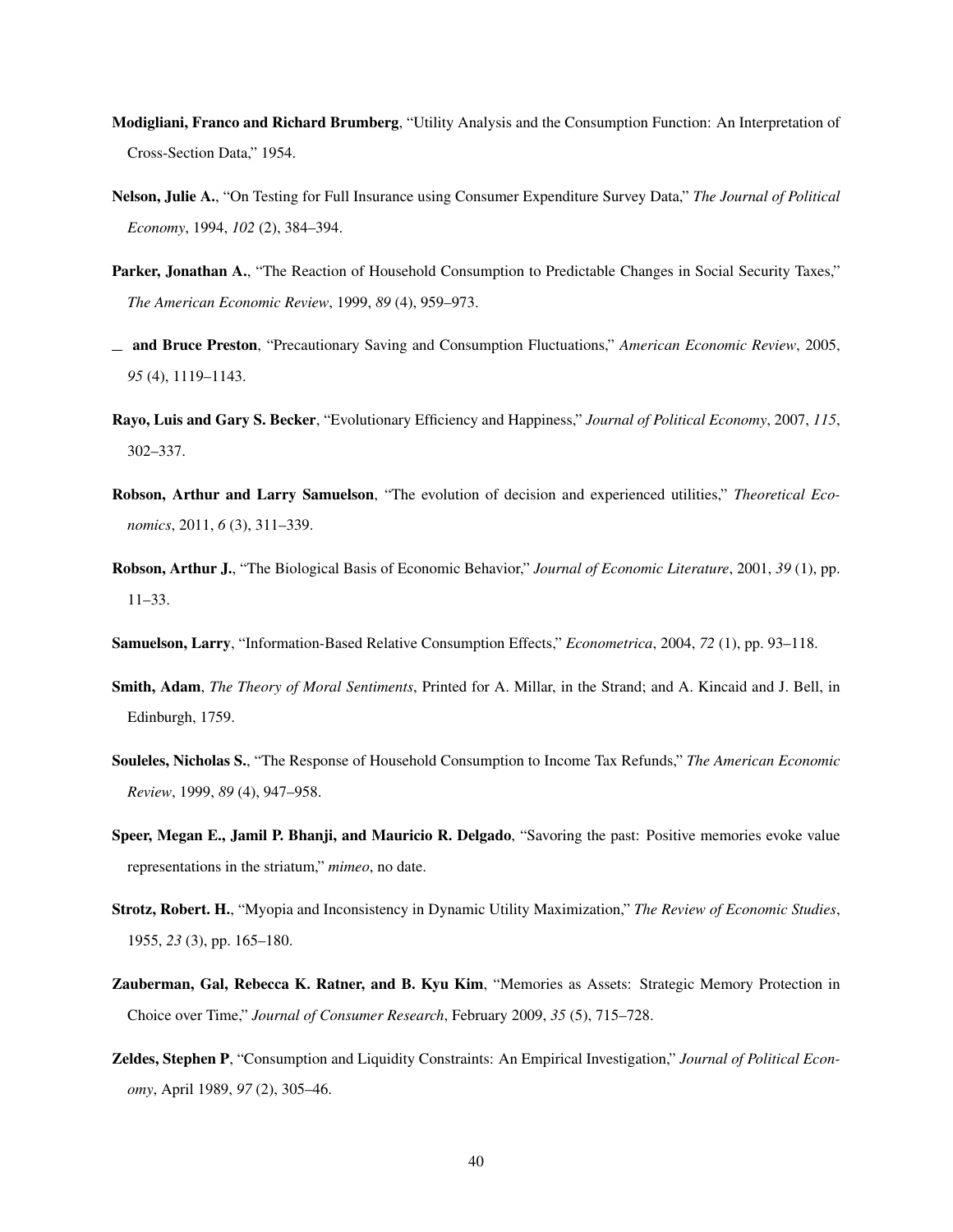# Appendix: For Review and Online Publication Only

# A Derivations

Derivation of Euler Equations. The household's maximization problem is given by

$$
V(M, N, S, z) = \max_{C_m, S'} \{ U(C_n, C_m, M) + \beta \mathbb{E} V(M', N', S', z') | z \}
$$
  
s.t.  

$$
C_n = Y + (1+r)S - C_m - S'
$$
  

$$
M' = (1 - \delta_m)M + \max\{C_m - N, 0\}
$$
  

$$
N' = (1 - \rho)N + \rho C_m
$$
  

$$
S' \geq 0
$$
  

$$
\ln Y = \bar{y} + z
$$
  

$$
z' = \rho_z z + \epsilon.
$$

We could rewrite the household's maximization problem as

$$
V(M, N, S, z) = \max_{N', S'} \{ U(C_n, (N' - (1 - \rho)N)/\rho, M) + \beta \mathbb{E}V(M', N', S', z') | z \}
$$
  
s.t.  

$$
C_n = Y + (1 + r)S - S' - \frac{1}{\rho}(N' - (1 - \rho)N)
$$
  

$$
M' = (1 - \delta_m)M + \frac{1}{\rho} \max\{N' - N, 0\}
$$
  

$$
S' \geq 0
$$
  

$$
\ln Y = \bar{y} + z
$$
  

$$
z' = \rho_z z + \epsilon.
$$

The first order conditions imply that the following two equations must hold at optimum,

$$
\frac{\partial U}{\partial C_n}(C_n, C_m, M) = \beta \mathbb{E} \frac{\partial V}{\partial S}(M', N', S', z') + \lambda_{S'}
$$
\n
$$
\frac{\partial U}{\partial C_n}(C_n, C_m, M) - \frac{\partial U}{\partial C_m}(C_n, C_m, M) = \mathbf{1}_{C_m > N} \cdot \beta \mathbb{E} \frac{\partial V}{\partial M}(M', N', S', z') + \rho \beta \mathbb{E} \frac{\partial V}{\partial N}(M', N', S', z')
$$

where  $C_n = Y + (1+r)S - C_m - S'$ ,  $\lambda_{S'}$  is the Lagrange multiplier associated with the borrowing constraint  $S' \ge 0$ , and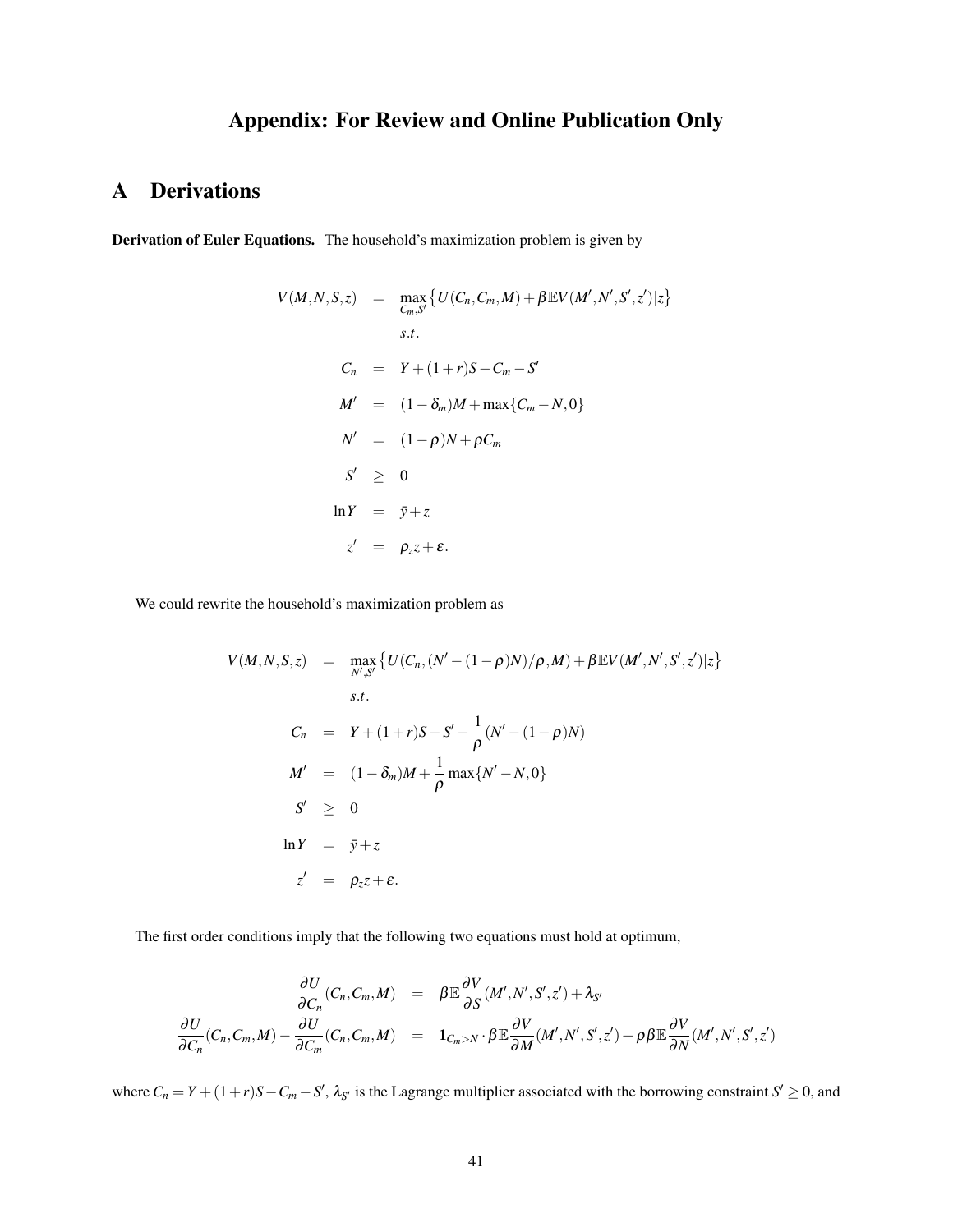$1_{C_m>N}$  is an indicator function that equals to 1 if and only if  $C_m > N$ .

The envelope theorem implies that the following conditions hold at the optimum,

$$
\frac{\partial V}{\partial M}(M,N,S,z) = \frac{\partial U}{\partial M}(C_n,C_m,M) + (1-\delta_m)\beta \mathbb{E} \frac{\partial V}{\partial M}(M',N',S',z')
$$
\n
$$
\frac{\partial V}{\partial N}(M,N,S,z) = \frac{1-\rho}{\rho} \frac{\partial U}{\partial C_n}(C_n,C_m,M) - \frac{1-\rho}{\rho} \frac{\partial U}{\partial C_m}(C_n,C_m,M) - \mathbf{1}_{C_m>N} \cdot \beta \mathbb{E} \frac{\partial V}{\partial M}(M',N',S',z')
$$
\n
$$
\frac{\partial V}{\partial S}(M,N,S,z) = (1+r)\frac{\partial U}{\partial C_n}(C_n,C_m,M).
$$

The Euler equation for the optimal consumption path of nondurable goods  $C_n$  is standard,

$$
\frac{\partial U}{\partial C_n}(C_n, C_m, M) - (1+r)\beta \mathbb{E} \frac{\partial U}{\partial C_n}(C'_n, C'_m, M') = \lambda_{S'}
$$

where  $\lambda_{S'}$  is the Lagrange multiplier associated with the borrowing constraint  $S' \geq 0$ .

Under our utility specification, the Euler equation of  $C_{n,t}$  is given by the following equation

$$
C_{n,t}^{-\gamma} - (1+r)\beta \mathbb{E}_{t} C_{n,t+1}^{-\gamma} = \frac{\lambda_{S_{t+1}}}{\xi}.
$$

The optimal consumption path of memorable goods *C<sup>m</sup>* rely on not only the borrowing constraint and the interest rate but also the memory stock *M* and the past experience level of memorable goods consumption *N*,

$$
\frac{\partial U}{\partial C_n}(C_n, C_m, M) - \frac{\partial U}{\partial C_m}(C_n, C_m, M)
$$
\n
$$
= (1 - \rho) \beta \mathbb{E}(\frac{\partial U}{\partial C_n}(C'_n, C'_m, M') - \frac{\partial U}{\partial C_m}(C'_n, C'_m, M'))
$$
\n
$$
+ \mathbf{1}_{C_m > N} \cdot \beta \mathbb{E} \frac{\partial V}{\partial M}(M', N', S', z') - \rho \beta^2 \mathbb{E}(\mathbf{1}_{C'_m > N'} \cdot \mathbb{E} \frac{\partial V}{\partial M}(M'', N'', S'', z'')).
$$

Under our current utility specification, the above equation can be rewritten as

$$
\alpha(1-\xi)(1-\rho)\beta \mathbb{E}_{t}((\alpha C_{m,t+1}+(1-\alpha)M_{t+1})^{-\gamma})-\alpha(1-\xi)(\alpha C_{m,t}+(1-\alpha)M_{t})^{-\gamma}
$$
\n
$$
= \xi(1-\rho)\beta \mathbb{E}_{t}C_{n,t+1}^{-\gamma}-\xi C_{n,t}^{-\gamma}
$$
\n
$$
+1_{C_{m,t}>N_{t}} \cdot \beta \mathbb{E}_{t} \frac{\partial V}{\partial M}(M_{t+1},N_{t+1},S_{t+1},z_{t+1})-\rho \beta^{2} \mathbb{E}_{t}(1_{C_{m,t+1}>N_{t+1}} \cdot \mathbb{E} \frac{\partial V}{\partial M}(M_{t+2},N_{t+2},S_{t+2},z_{t+2})).
$$

 $\blacksquare$ 

**Proof that**  $C_{m,t} = \overline{C}_m$  is suboptimal. The Euler equation for the optimal consumption path of nondurable goods  $C_n$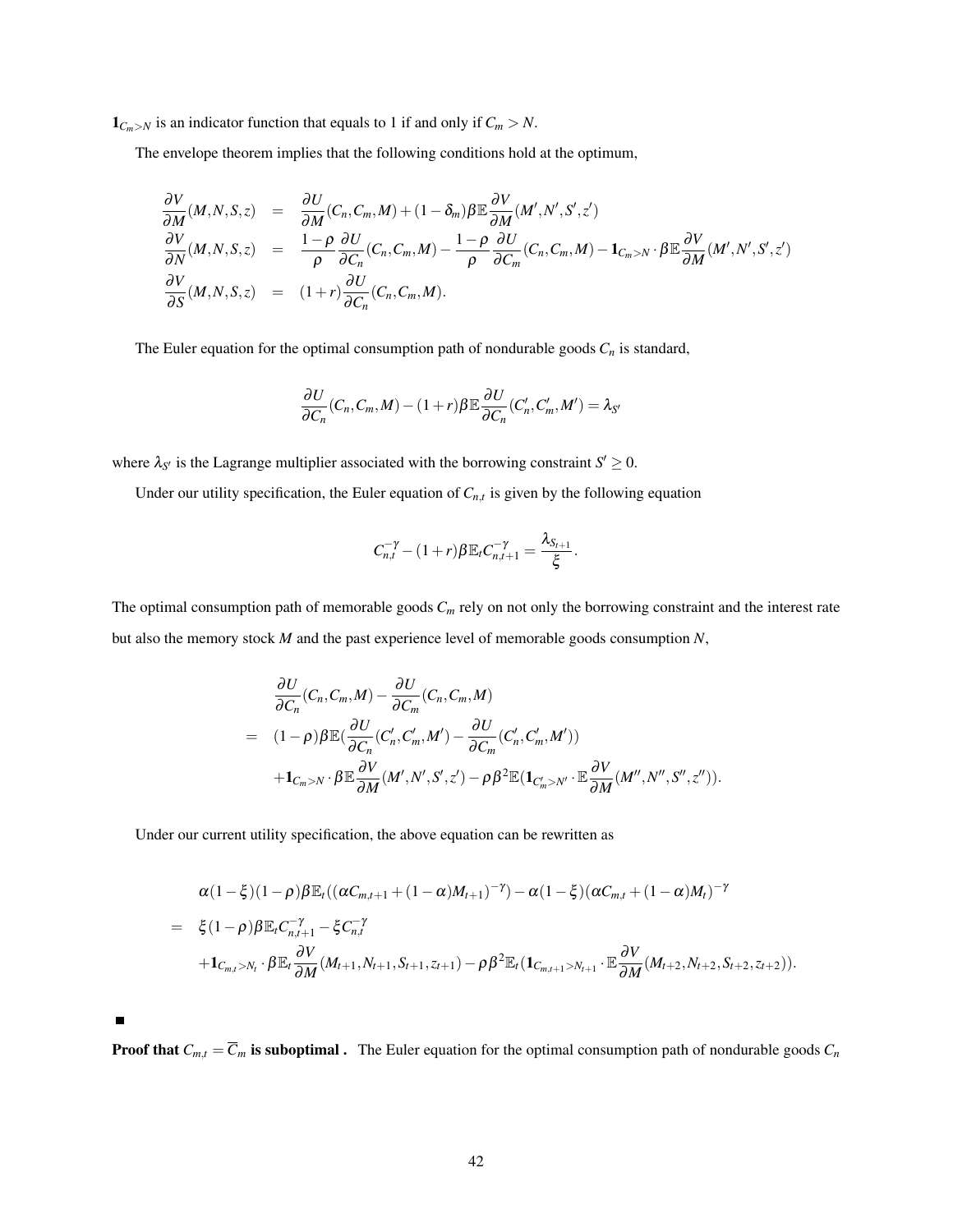is standard, and is given by the following equation

$$
C_{n,t}^{-\gamma} - (1+r)\beta \mathbb{E}_t C_{n,t+1}^{-\gamma} = \frac{\lambda_{S_{t+1}}}{\xi} \tag{24}
$$

where  $\lambda_{S_{t+1}}$  is the Lagrange multiplier associated with the borrowing constraint  $S_{t+1} \geq 0$ . Thus the dynamics of nondurable consumption is affected by the presence of memorable goods only through the impact of the latter on the binding patterns of the borrowing constraint. We will show below that for households far away from the constraints, the nondurable consumption dynamics and response to income shock are substantially identical to that of the standard consumption-savings model<sup>54</sup>, the same is not true for households with little or no financial wealth.

The optimal consumption choice for memorable goods consumption *C<sup>m</sup>* depends strongly on the current period stock of memories *M* and the average level of past memorable goods consumption *N*. The first order condition for *Cm*,*<sup>t</sup>* is

$$
\alpha(1-\xi)(1-\rho)\beta \mathbb{E}_{t}((\alpha C_{m,t+1}+(1-\alpha)M_{t+1})^{-\gamma})-\alpha(1-\xi)(\alpha C_{m,t}+(1-\alpha)M_{t})^{-\gamma}
$$
\n
$$
= \xi(1-\rho)\beta \mathbb{E}_{t}C_{n,t+1}^{-\gamma}-\xi C_{n,t}^{-\gamma}
$$
\n
$$
+1_{C_{m,t}>N_{t}} \cdot \beta \mathbb{E}_{t} \frac{\partial V}{\partial M}(M_{t+1},N_{t+1},S_{t+1},z_{t+1})-\rho\beta^{2} \mathbb{E}_{t}(1_{C_{m,t+1}>N_{t+1}} \cdot \mathbb{E} \frac{\partial V}{\partial M}(M_{t+2},N_{t+2},S_{t+2},z_{t+2}))
$$

where the dynamics of marginal value of  $M_t$  and  $N_t$  along the optimal consumption path are given by the following two equations

$$
\frac{\partial V}{\partial M}(M,N,S,z) = \frac{\partial U}{\partial M}(C_n,C_m,M) + (1-\delta_m)\beta \mathbb{E} \frac{\partial V}{\partial M}(M',N',S',z') \n\frac{\partial V}{\partial N}(M,N,S,z) = \frac{1-\rho}{\rho} \frac{\partial U}{\partial C_n}(C_n,C_m,M) - \frac{1-\rho}{\rho} \frac{\partial U}{\partial C_m}(C_n,C_m,M) - \mathbf{1}_{C_m>N} \cdot \beta \mathbb{E} \frac{\partial V}{\partial M}(M',N',S',z').
$$

To show that  $\forall \overline{C}_m \geq 0$ , a consumption plan  $C_{m,t} = \overline{C}_m$  for all *t* is never optimal, it is sufficient to prove that  $C_{m,t} = \overline{C}_m$  does not satisfy the optimality condition derived from the dynamic programming problem.

First, notice that when  $\rho = 1$ ,

$$
\frac{\partial V}{\partial N}(M_t,N_t,S_t,z_t)=-\mathbf{1}_{C_{m,t}>N_t}\cdot\beta\mathbb{E}\frac{\partial V}{\partial M}(M_{t+1},N_{t+1},S_{t+1},z_{t+1}).
$$

When there is no income uncertainty and no borrowing constraint, and  $(1 + r)\beta = 1$ , the optimal consumption <sup>54</sup>And of course in the frictionless case when there is no income uncertainty and no borrowing constraint, and if  $(1+r)\beta = 1$ , the household's optimal consumption profile satisfies  $C_{n,t}^* = \overline{C}_n$  for some  $\overline{C}_n > 0$ .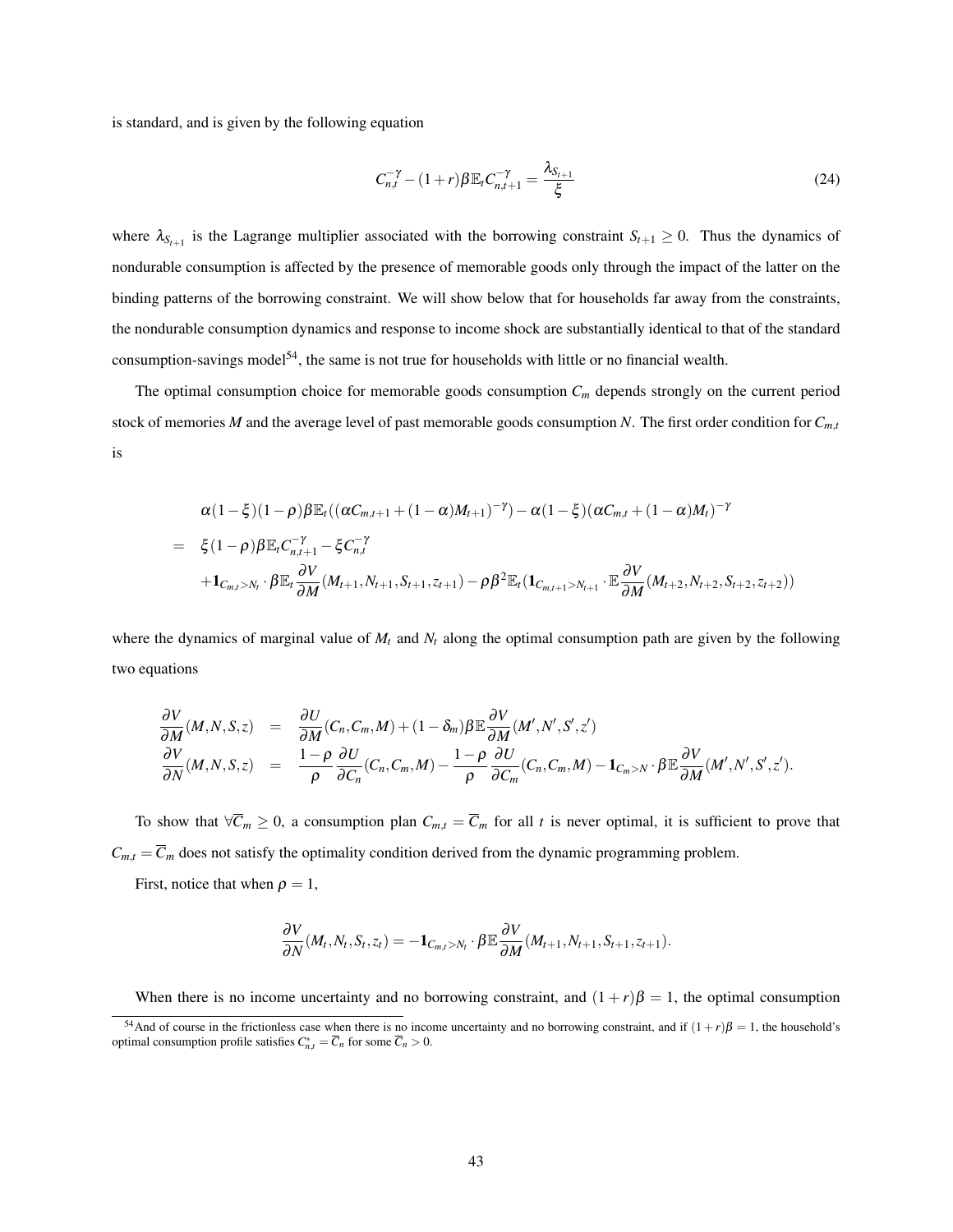profile must satisfies the following equation,

$$
\xi C_{n,t}^{-\gamma} - \alpha (1 - \xi) (\alpha C_{m,t} + (1 - \alpha) M_t)^{-\gamma}
$$
\n
$$
= \mathbf{1}_{C_{m,t} > N_t} \cdot \beta \mathbb{E}_t \frac{\partial V}{\partial M} (M_{t+1}, N_{t+1}, S_{t+1}, z_{t+1}) - \beta^2 \mathbb{E}_t (\mathbf{1}_{C_{m,t+1} > N_{t+1}} \cdot \mathbb{E} \frac{\partial V}{\partial M} (M_{t+2}, N_{t+2}, S_{t+2}, z_{t+2})).
$$

Because  $\rho = 1$ , under the smooth consumption plan  $C_{m,t} = \overline{C}_m$  for all *t*,  $N_t = \overline{C}_m$  for  $t \ge 1$ . Thus the optimality principle implies the following condition must be true for all *t*

$$
\xi C_{n,t}^{-\gamma} - \alpha (1 - \xi) (\alpha C_{m,t} + (1 - \alpha) M_t)^{-\gamma} = 0.
$$

The Euler equation of  $C_{n,t}$  implies that  $C_{n,t}^{-\gamma} = C_{n,t+1}^{-\gamma}$ , therefore the above condition implies that at optimum ( $\alpha C_{m,t}$  +  $(1 - \alpha)M_t$ <sup> $-γ$ </sup> must be constant. However, under the smooth consumption plan  $C_{m,t} = \overline{C}_m$ ,  $M_{t+1} = (1 - \delta_m)M_t < M_t$ . Thus a consumption plan  $C_{m,t} = \overline{C}_m$ ,  $\forall \overline{C}_m \geq 0$ , for all *t* is never optimal.

**Derivation of Equation 13.** The welfare cost of consumption fluctuations,  $g(\sigma_c)$ , is implicitly defined by the following equation,

$$
\mathbb{E}\frac{\left((1+g(\sigma_c))C_{n,t}^h\right)^{1-\gamma}}{1-\gamma}=\frac{\left(\mathbb{E}(C_{n,t}^h)\right)^{1-\gamma}}{1-\gamma}.
$$
\n(25)

Because

$$
\mathbb{E}\{U((1+g(\sigma_c))C_{t,l}^h)\} = \frac{(1+g(\sigma_c))^{1-\gamma}}{1-\gamma}\mathbb{E}\{\exp((1-\gamma)P_{t,l}^h + (1-\gamma)\sigma_c z_{t,l}^h)\}
$$
  

$$
= \frac{\exp((1-\gamma)P_{t,l}^h)}{1-\gamma}(1+g(\sigma_c))^{1-\gamma}\exp(\frac{1}{2}(1-\gamma)^2\sigma_c^2)
$$

and  $U(\mathbb{E}\{C_{t,l}^h\}) = \frac{1}{1-\gamma} \exp((1-\gamma)P_{t,l}^h + \frac{1}{2}(1-\gamma)\sigma_c^2), g(\sigma_c)$  satisfies

$$
(1+g(\sigma_c))^{1-\gamma} \exp(\frac{1}{2}(1-\gamma)^2 \sigma_c^2) = \exp(\frac{1}{2}(1-\gamma)\sigma_c^2).
$$

Thus

$$
\ln(1+g(\sigma_c))=\frac{1}{2}\gamma\sigma_c^2,
$$

but since  $ln(1+g(\sigma_c)) \approx g(\sigma_c)$  when  $g_i$  is small, then the welfare cost function associated with  $\sigma_{ic}$  is given by,

$$
g(\sigma_c) \approx \frac{1}{2} \gamma \sigma_c^2.
$$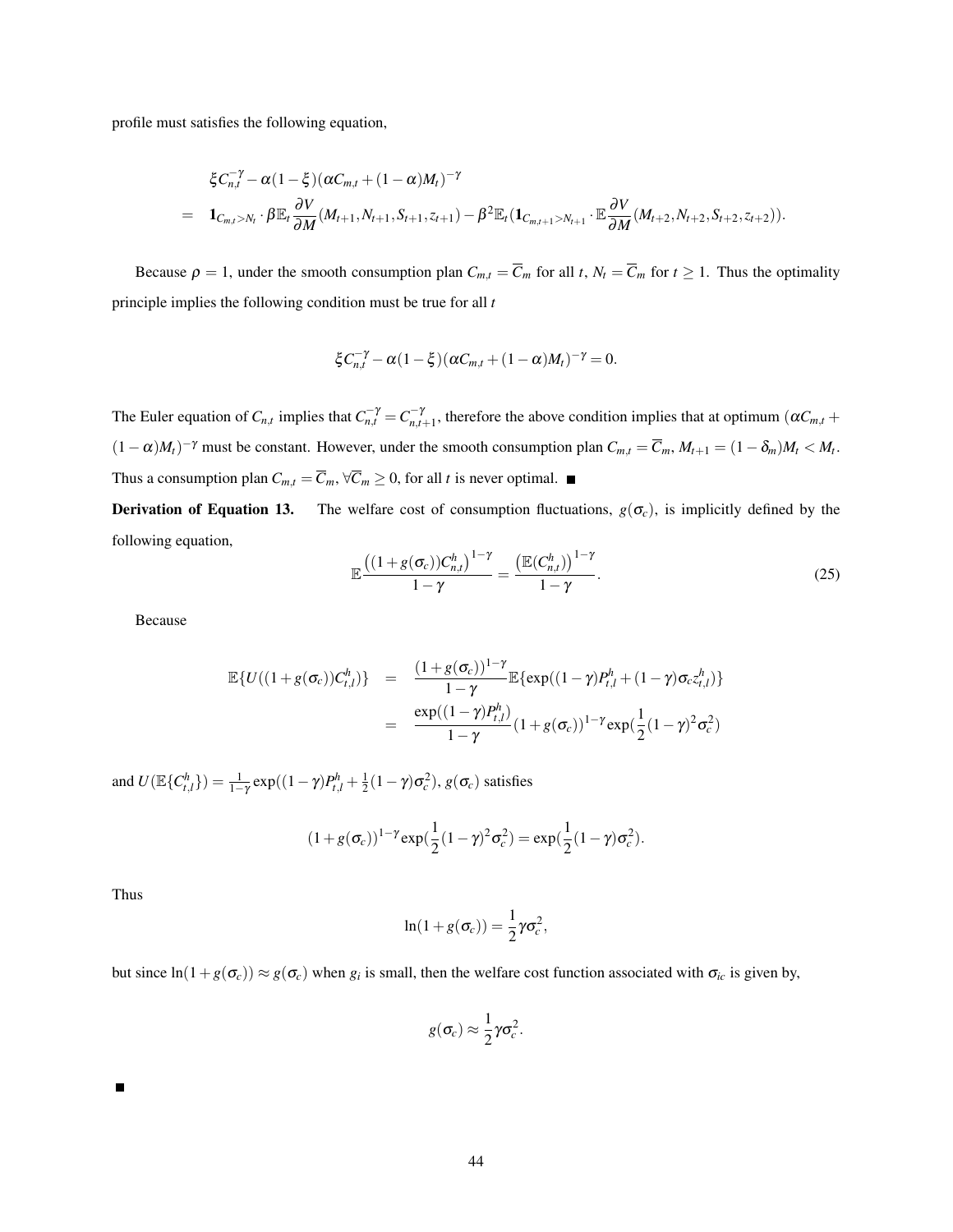Derivation of Equation 19. Define as

$$
\bar{V}(M,N,S;g) = \xi \frac{\left[ (1+g)\bar{C}_n(M,N,S) \right]^{1-\gamma}}{1-\gamma} + (1-\xi) \frac{(\alpha(1+g)\bar{C}_m(M,N,S) + (1-\alpha)(1+g)M)^{1-\gamma}}{1-\gamma} + \beta \bar{V}(M',\bar{N}'(M,N,S),\bar{S}'(M,N,S);g).
$$

Note that

$$
\bar{V}(M,N,S;g) = (1+g)^{1-\gamma}\bar{V}(M,N,S;g=0) = (1+g)^{1-\gamma}\bar{V}(M,N,S).
$$
\n(26)

As for  $\bar{V}$ , we can define  $\bar{W}(S;g)$  by

$$
\bar{W}(S;g) = \frac{((1+g)\bar{C}_n^W(S))^{1-\gamma}}{1-\gamma} + \beta \bar{W}(\bar{S}^{W'}(S);g).
$$

Note that

 $\blacksquare$ 

$$
\bar{W}(S;g) = (1+g)^{1-\gamma}\bar{W}(S;g=0) = (1+g)^{1-\gamma}\bar{W}(S).
$$
\n(27)

For  $\gamma = 1$ , a similar calculation yields

$$
\bar{V}(M, N, S; g) = \frac{\log(1+g)}{1-\beta} + \bar{V}(M, N, S; g = 0) = \frac{\log(1+g)}{1-\beta} + \bar{V}(M, N, S)
$$

$$
\bar{W}(S; g) = \frac{\log(1+g)}{1-\beta} + \bar{W}(S; g = 0) = \frac{\log(1+g)}{1-\beta} + \bar{W}(S).
$$

The welfare cost of consumption fluctuations for a household in state  $(M, N, S)$  is then defined (in the model with and without memorable goods, respectively) as the solution to

$$
\overline{V}(M,N,S;g(M,N,S)) = V(M,N,S,z=0)
$$

$$
\overline{W}(S;g^W(S)) = W(S,z=0)
$$

where setting  $z = 0$  in the model with risk again assures that households have the same income today and same expected income from tomorrow on in both worlds. Solving for  $g(M, N, S)$  and  $g^W(S)$  gives, exploiting equations (26) and (27),

$$
g(M, N, S) = \left[\frac{V(M, N, S, z = 0)}{\bar{V}(M, N, S)}\right]^{\frac{1}{1 - \gamma}} - 1
$$
  

$$
g^{W}(S) = \left(\frac{W(S, z = 0)}{\bar{W}(S)}\right)^{\frac{1}{1 - \gamma}} - 1.
$$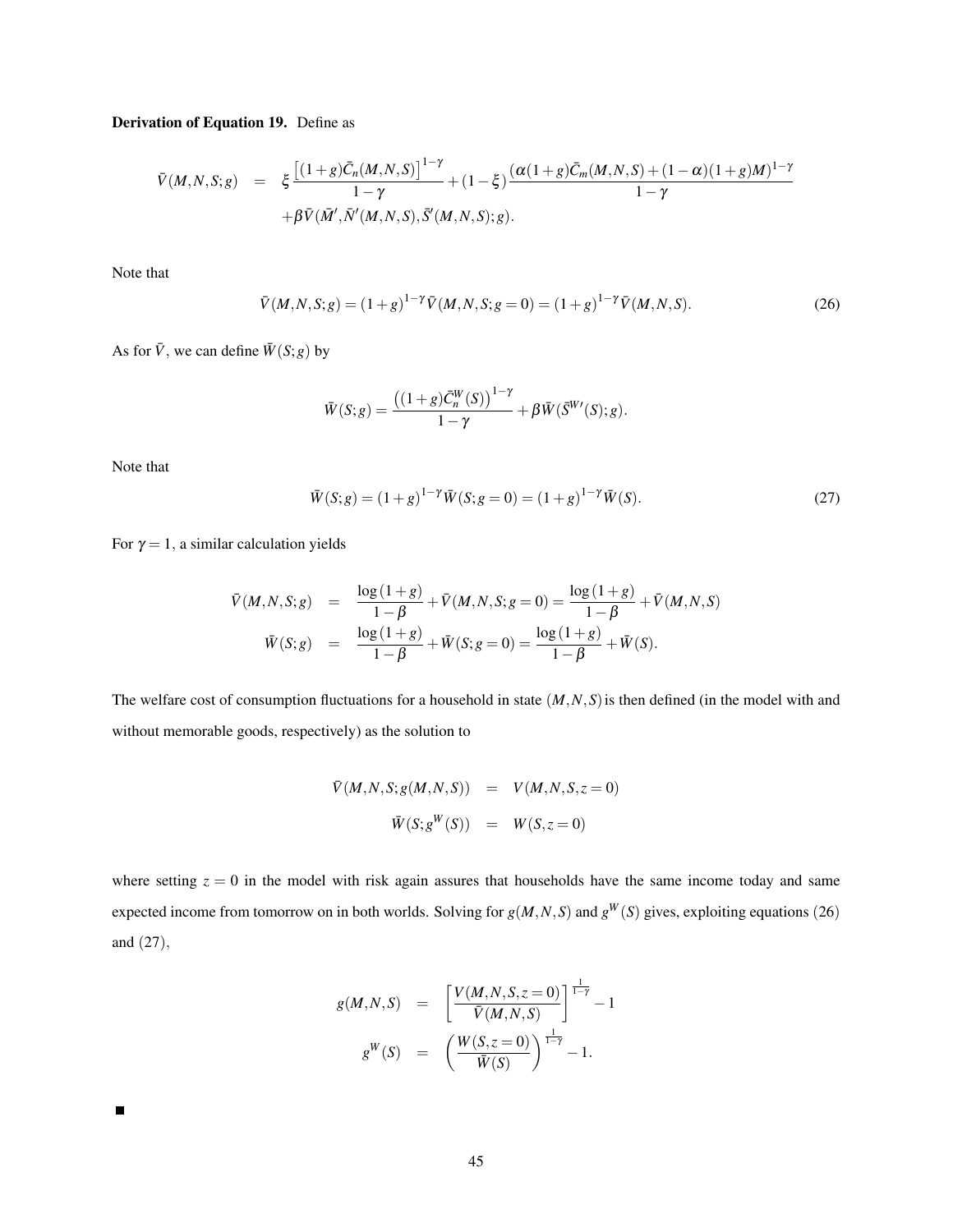## Derivation of Euler Equations. Define

$$
\lambda_{n,t} = \frac{\lambda_{S_{t+1}}}{\xi(1+r)\beta \mathbb{E}_{t}C_{n,t+1}^{-\gamma}}\n\n= \frac{\left( (1 - \frac{(1-\rho)}{1+r})\xi C_{n,t}^{-\gamma} - \xi \frac{(1-\rho)}{1+r}\lambda_{S_{t+1}} - \mathbf{1}_{C_{m,t} > N_t} \cdot \beta \mathbb{E}_{t} \frac{\partial V}{\partial M}(M_{t+1}, N_{t+1}, S_{t+1}, Z_{t+1}) \right)}{\rho \beta^2 \mathbb{E}_{t} (\mathbf{1}_{C_{m,t+1} > N_{t+1}} \cdot \mathbb{E} \frac{\partial V}{\partial M}(M_{t+2}, N_{t+2}, S_{t+2}, Z_{t+2}))}\n\n= \frac{\left( \frac{(1-\rho)}{1+r} \right)^2 \xi C_{n,t}^{-\gamma}}{\alpha(1-\xi)(1-\rho) \beta \mathbb{E}_{t} ((\alpha C_{m,t+1} + (1-\alpha)M_{t+1})^{-\gamma})}
$$

Then the Euler equations for optimal consumption choices can be rewritten as

$$
\mathbb{E}_{t} \frac{(1+r)\beta C_{n,t+1}^{-\gamma}}{C_{n,t}^{-\gamma}} (1+\lambda_{n,t}) = 1
$$
 (28)

$$
\mathbb{E}_{t} \frac{(1-\rho)\beta \mathbb{E}_{t}((\alpha C_{m,t+1}+(1-\alpha)M_{t+1})^{-\gamma})}{(\alpha C_{m,t}+(1-\alpha)M_{t})^{-\gamma}}(1+\lambda_{m,t}) = 1.
$$
\n(29)

Rational expectations implies that at optimum the following equation must be true<sup>55</sup>:

$$
\frac{(1+r)\beta C_{n,t+1}^{-\gamma}}{C_{n,t}^{-\gamma}}(1+\lambda_{n,t})=1+e_{n,t+1}
$$
\n(30)

$$
\frac{(1-\rho)\beta[(\alpha C_{m,t+1}+(1-\alpha)M_{t+1})^{-\gamma}]}{(\alpha C_{m,t}+(1-\alpha)M_t)^{-\gamma}}(1+\lambda_{m,t})=1+e_{m,t+1}
$$
\n(31)

where  $e_{n,t+1}$  and  $e_{m,t+1}$  can be interpreted as the expectation error, and by construction  $e_{n,t+1}$  and  $e_{m,t+1}$  are uncorrelated with information known at time *t*. Taking logs on both side and taking a linear approximation<sup>56</sup> of equation 30, we obtain the linearized Euler equation for nondurable consumption:

$$
C_{n,t+1} - C_{n,t} = \frac{1}{\tilde{\gamma}} [\log((1-\rho)\beta) + \log(1+\lambda_{n,t}) - \log(1+e_{n,t+1}))].
$$
\n(32)

Note that when the borrowing constraint is not binding at period  $t$  ( $\lambda_{S_{t+1}} = 0$ )  $\lambda_{n,t} = 0$ .

Doing the same with equation 31 yields

$$
C_{m,t+1} - C_{m,t} = \frac{1}{\alpha \gamma'} [log((1-\rho)\beta) + log(1+\lambda_{m,t}) - log(1+e_{n,t+1}))] - \frac{1-\alpha}{\alpha} (M_{t+1} - M_t)
$$

and plugging in the law of motion for *Mt*+<sup>1</sup> delivers the linearized Euler equation for memorable consumption expen-

<sup>&</sup>lt;sup>55</sup>See Parker and Preston (2005) and Parker (1999) for similar analyses for nondurable goods expenditure.

<sup>56</sup>The linear approximation used here is  $\log y_{t+1} - \log y_t = (y_{t+1} - y_t)/\bar{y}$  for some  $\bar{y}$ .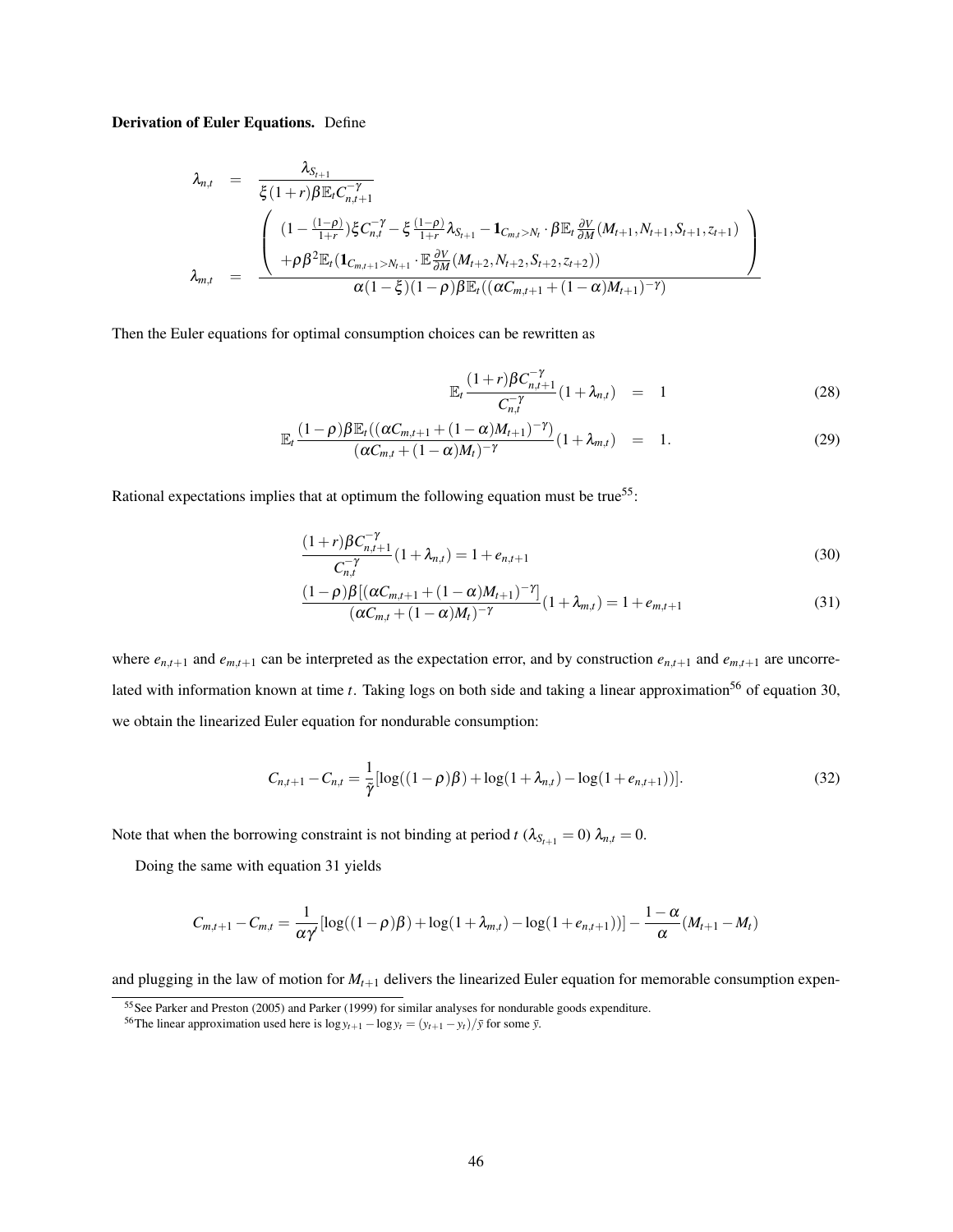ditures:

$$
C_{m,t+1} - C_{m,t} = \frac{1}{\alpha \gamma} \left[ \log((1-\rho)\beta) + \log(1+\lambda_{m,t}) - \log(1+e_{n,t+1})) \right] - \frac{1-\alpha}{\alpha} \left( -\delta_m M_t + \max\{C_{m,t} - N_t, 0\} \right) \tag{33}
$$

In these equations the constants  $\tilde{\gamma}$ ,  $\hat{\gamma}$  are products of the risk aversion coefficient  $\gamma$  and approximation constants.

# B Model Solution Algorithm

The model solution algorithm is as follows:

**Step 1.** Guess an initial value of value function  $V^{(0)}$  at each grid point of the state space, use OLS regression to calculate the Smolyak coefficients associated with value function  $V^{(0)}$ .

**Step 2.** At each state space grid point, value function at the *i*-th iteration,  $V^{(i)}$ , is maximized by searching memorable goods consumption *C<sup>m</sup>* over a discrete grid

$$
V^{(i)}(M, N, S, z) = \max_{C_m \in \text{Grid of } C_m} \{W^{(i)}(M, N, S, z, C_m)\}\
$$

where  $W^{(i)}(M, N, S, z, C_m)$  is the value function associated with memorable goods consumption  $C_m$  for given state space variables (*M*,*N*,*S*,*z*), i.e.,

$$
W^{(i)}(M,N,S,z,C_m) = \max_{S'} \left\{ U(C_n,C_m,M) + \beta \mathbb{E}[V^{(i-1)}(M',N',S',z')]z] \right\}.
$$

The solution of optimal savings  $S^*$  associated with memorable goods consumption  $C_m$  is characterized by the following equation

$$
-\frac{\partial U(Y+(1+r)S-C_m-S^{**},C_m,M)}{\partial C_n}+\beta \frac{\partial \mathbb{E}[V^{(i-1)}(M',N',S'^*,z')|z]}{\partial S'}=0
$$

and  $S'^{*} = 0$  if  $-\frac{\partial U(Y+(1+r)S-C_{m},C_{m},M)}{\partial C_{n}} + \beta \frac{\partial \mathbb{E}[V^{(i-1)}(M',N',0,z')]z]}{\partial S'} \leq 0.$ 

For  $(M', N', S', z')$  outside the state space grid, the value of value function  $V^{(i-1)}(M', N', S', z')$  is calculated via interpolation using Smolyak coefficients. Furthermore,  $\mathbb{E}[V^{(i-1)}(M',N',S'^*,z')|z]$  is calculated using quadratic rule numerical integration method.

**Step 3.** Update Smolyak coefficients associated with value function  $V^{(i)}$ .

Step 4. Repeat Step 2 to 3 until the value of value function at each state space grid point and associated Smolyak coefficients converge.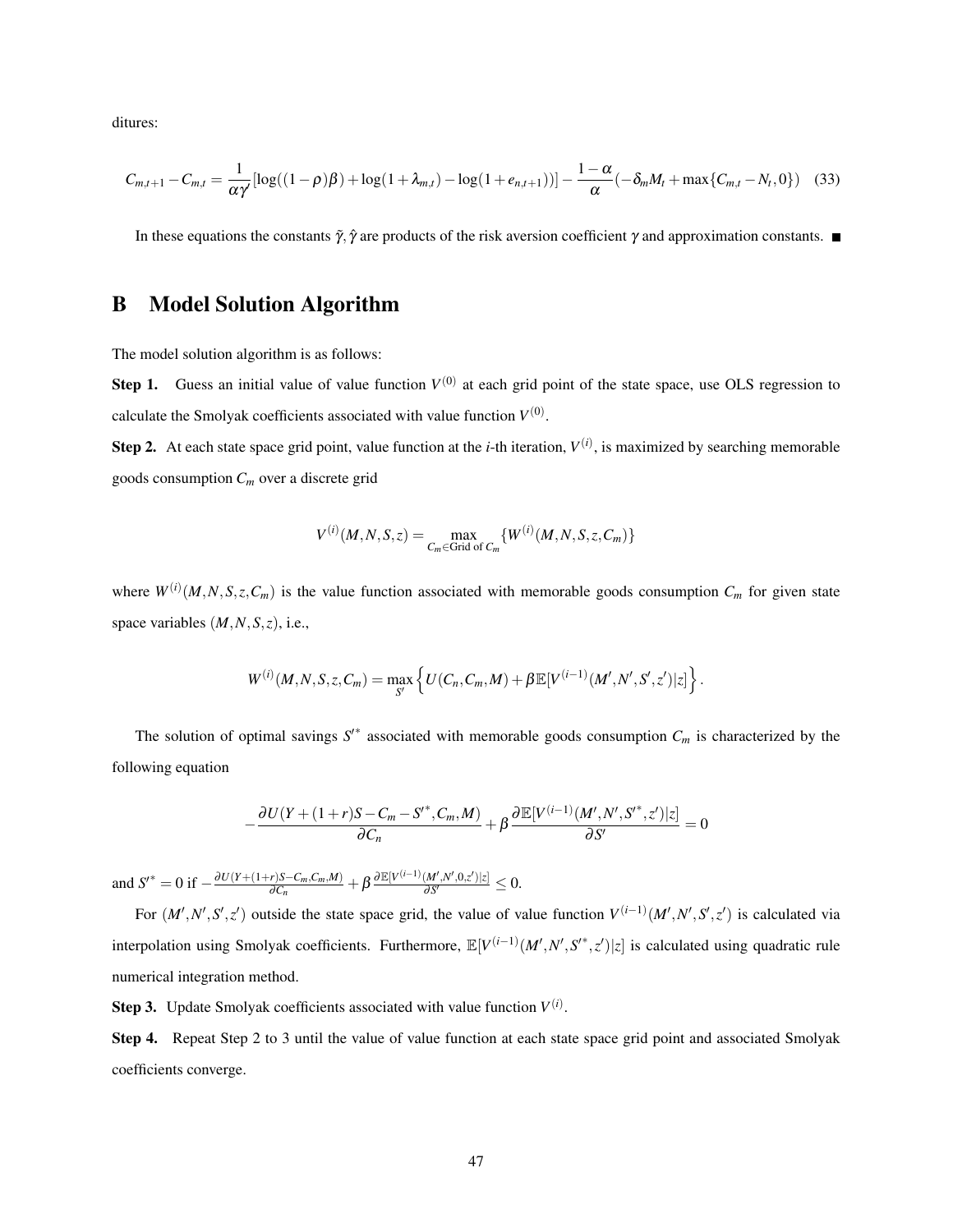# C Computation of Stationary Distribution

Our model predicts that there is a cross-sectional stationary distribution of state variables. There is no analytical solution to the household's consumption-savings problem, so we characterize the cross-sectional distribution of (*M<sup>t</sup>* ,*N<sup>t</sup>* ,*St* ,*zt*) numerically using Markov chain Monte Carlo (MCMC) simulation method. Specifically our procedure is as follows:

**Step 1:** At period  $t = 0$ , we randomly simulate state variables  $(M_0, N_0, S_0)$  for each household  $h \in \{1, ..., H\}$  from an arbitrary initial distribution  $F^{(0)}(M, N, S)$ , and draw  $z_0$  from the distribution  $N(0, \sigma^2/(1-\rho^2))$  for each household. **Step 2:** At period  $t = 0$ , for given state variables  $(M_t, N_t, S_t, z_t)$ , households optimally make their current memorable goods consumption  $C_{m,t}^*$  and period  $t+1$  savings decisions  $S_{t+1}^*$ . Households' period  $t+1$  state variables  $M_{t+1}^*$  and  $N_{t+1}^*$  are updated according to Equations 2 and 3 respectively. Households' period  $t+1$  income shock  $z_{t+1}$  is randomly drawn according to the conditional distribution  $N(\rho_z z_t, \sigma^2)$ . The updated state variables  $(M^*_{t+1}, M^*_{t+1}, M^*_{t+1})$  for *H* households yield the numerical distribution  $F^{(1)}(M, N, S)$ .

Step 3: Check if whether distribution  $F^{(1)}(M,N,S)$  converges to  $F^{(0)}(M,N,S)$  by checking whether the mean and variance of the state variable *M*,*N*,*S* are the same under these two distributions. If the distribution is not converged, then repeat step 2 for  $t = 2, \ldots$ 

# D Data

# D.1 Income Categories

We define disposable income as income before tax minus reported federal, state and local income taxes payments, property tax not reported elsewhere and other tax (net of tax refunds), deductions for social security and pension plans. Household income before tax includes wages and salaries, net business income, net farm income, rents income, dividend income, interest income, pension income, social security and railroad retirement income, supplemental security income, unemployment compensation, workers' compensation and veterans benefits, welfare received, scholarship, food stamps, contributions received from others with alimony/child support, meals received as pay, rent received as pay, and lump sum receipts and lump sum child support payment.

# E Tables and Figures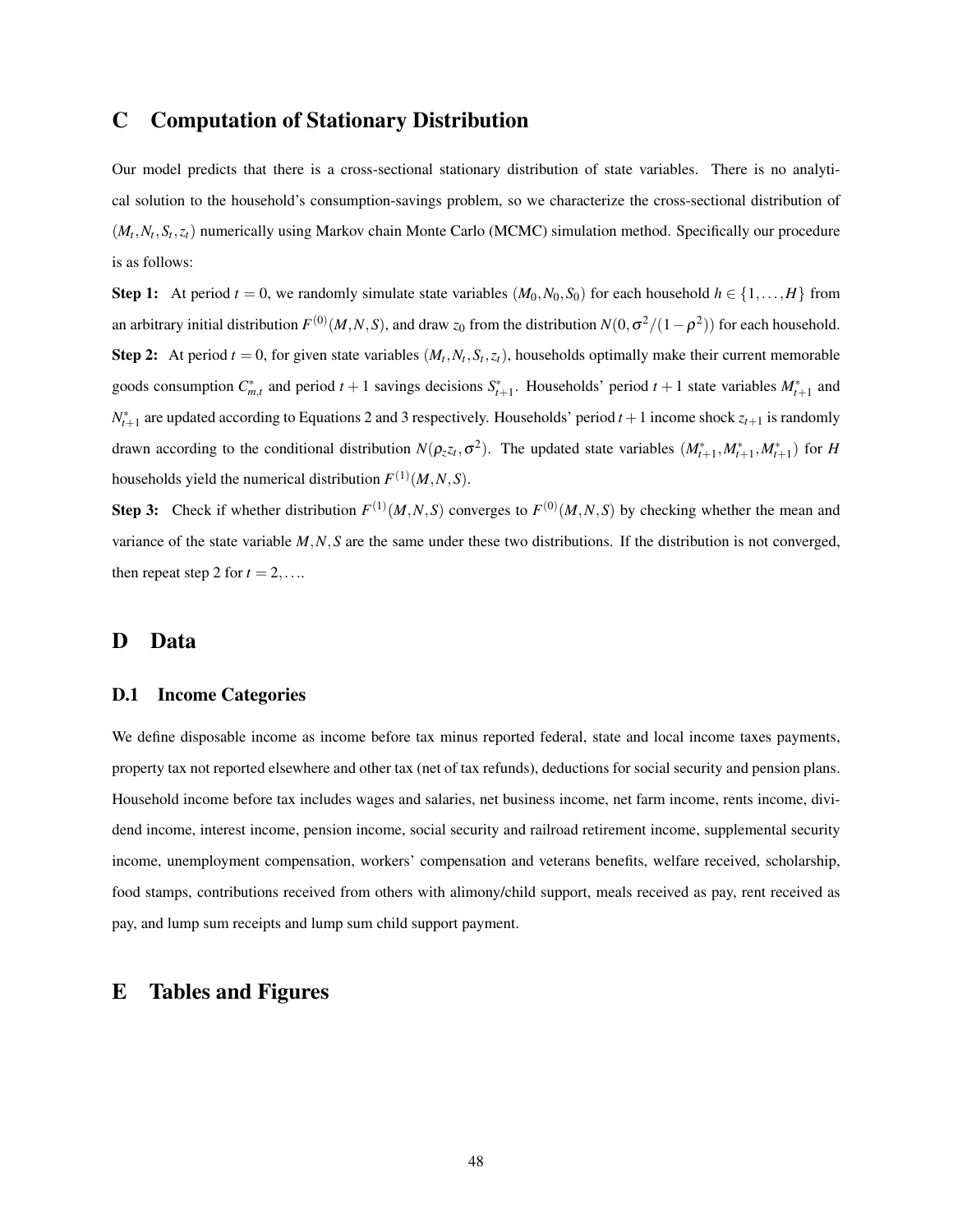| Frequent Purchase                                     | Infrequent Purchase                                    |                                                        |
|-------------------------------------------------------|--------------------------------------------------------|--------------------------------------------------------|
| Frequent Consumption                                  | Frequent Consumption                                   | Infrequent Consumption                                 |
| Nondurable Goods                                      | Durable Goods                                          | Memorable Goods                                        |
| Food At Home                                          | Durable Household Furnishing and Equipment             | Food Away from Home Excl. on Trips                     |
| Food at School                                        | New and Used Motor Vehicles (Net Outlay)               | Food for Catered Affairs                               |
| Meals Received as Pay                                 | Tires, Tubes, Accessories, and Other parts             | Food on Trips/Vacations                                |
| <b>Tobacco Products</b>                               | Recreation and Sports Equipment                        | Alcohol Out Excl. on Trips/Vacations                   |
| Alcohol Home                                          |                                                        | Alcohol on Trips                                       |
| Personal Care Services                                | Nondurable Goods with a semidurable component          | Lodging on Trips/Vacations                             |
| Tenant-Occupied Nonfarm Dwelling - Rent               | College Tuition and Fees                               | Entertainment Fees and Admissions on Trips/Vacations   |
| Rental Equivalence of Owned Home                      | Nursery, Elementary, and Other School Tuition and Fees | Other Entertainment Services and Rental on Trips       |
| Rent Received as Pay                                  | Educational books and supplies                         | Vehicle Maintenance, Rental etc on Trips/Vacations     |
| Lodging at School                                     | Prescription Drugs (Net Outlay)                        | Gasoline and Oil on Trips/Vacations                    |
| Electricity                                           | Medical Supplies (Net Outlay)                          | Public Transportation on Trips/Vacations Excl. Airline |
| Gas                                                   | Medical Services (Net Outlay)                          | Airline Fares                                          |
| Water and other sanitary services                     |                                                        | Photographic Services and Rental                       |
| Fuel Oil and Coal                                     | Nondurable Goods with infrequent billing               | Religious and Welfare Activities                       |
| Telephone Service                                     | Vehicle Registration                                   | Clothing and Shoes                                     |
| Domestic Service                                      | Life and other Personal Insurance                      | Jewelry and Watches                                    |
| Other Household Operation                             | Health Insurance                                       |                                                        |
| Vehicle Maintenance, Rental etc                       | Auto Insurance                                         |                                                        |
| Gasoline and Oil                                      | Maintenance, Insurance etc - Owned Housing             |                                                        |
| Local Public Transportation                           |                                                        |                                                        |
| Reading                                               |                                                        |                                                        |
| Entertainment Fees and Admissions                     |                                                        |                                                        |
| Other Entertainment Services and Rental               |                                                        |                                                        |
| Clothing Services, including watch and jewelry repair |                                                        |                                                        |
| <b>Business Services</b>                              |                                                        |                                                        |
| Lotteries and Pari-mutuel Losses                      |                                                        |                                                        |

 $\overline{\mathsf{I}}$ 

Table E.I: Purchase and Consumption Patterns of Detailed Consumption Categories Table E.I: Purchase and Consumption Patterns of Detailed Consumption Categories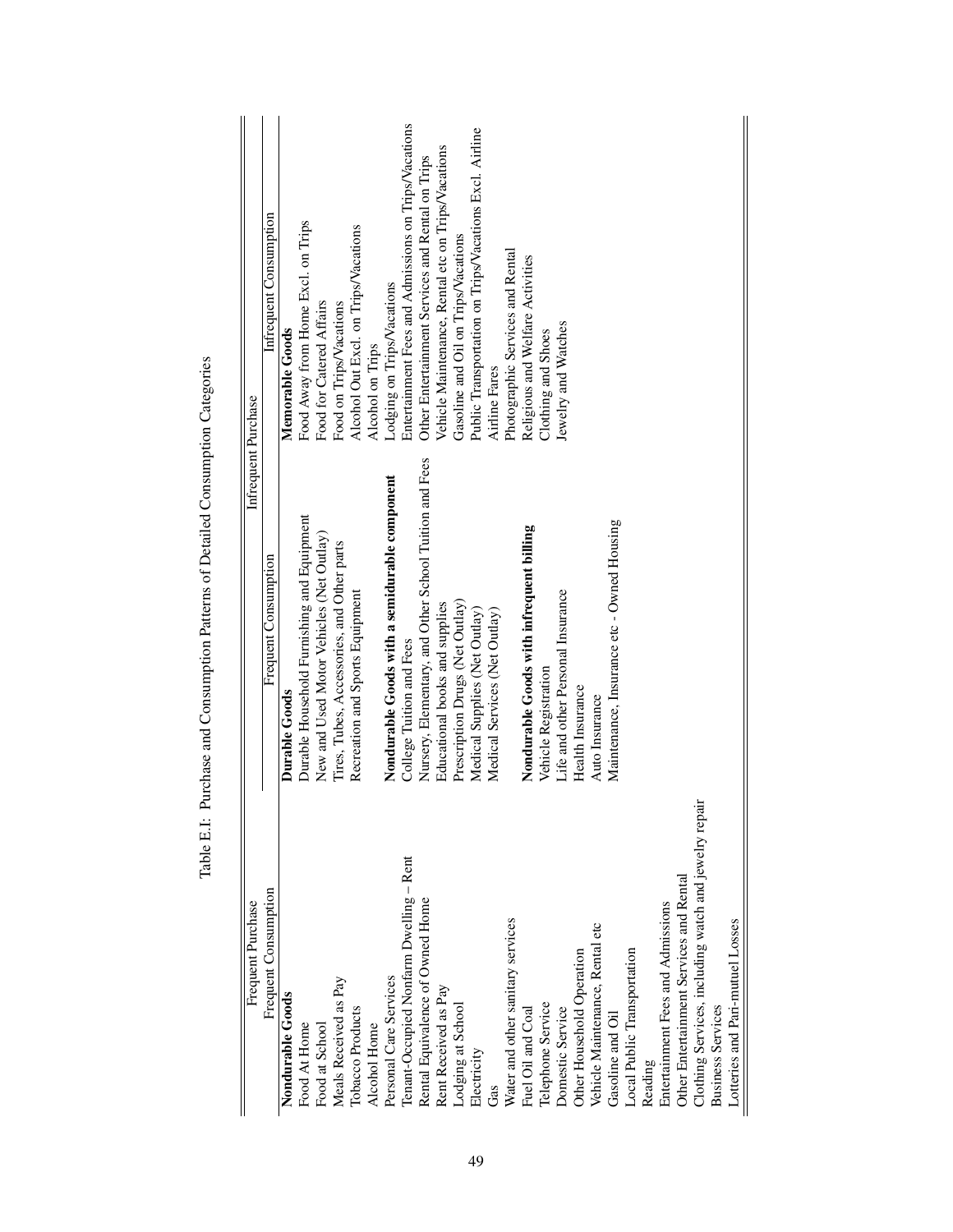# Table E.II: Nondurable Goods

| Number     | Categories                                             | CPI used to deflate                          | <b>CPI</b>       |
|------------|--------------------------------------------------------|----------------------------------------------|------------------|
| 1          | Food At Home                                           | Food at home                                 | SAF11            |
| $\sqrt{2}$ | Food at School                                         | Food away from home                          | <b>SEFV</b>      |
| 3          | Meals Received as Pay                                  | Food away from home                          | <b>SEFV</b>      |
| 4          | <b>Tobacco Products</b>                                | Tobacco and smoking products                 | <b>SEGA</b>      |
| 5          | Alcohol Home                                           | Alcoholic beverages at home                  | <b>SEFW</b>      |
| 6          | <b>Personal Care Services</b>                          | Personal care services                       | <b>SEGC</b>      |
| 7          | Maintenance, Insurance etc - Owned Housing             | Shelter                                      | SAH1             |
| 8          | Tenant-Occupied Nonfarm Dwelling - Rent                | Rent of primary residence                    | <b>SEHA</b>      |
| 9          | Rental Equivalence of Owned Home                       | Owners' equivalent rent of primary residence | <b>SEHC</b>      |
| 10         | Rent Received as Pay                                   | Lodging away from home                       | <b>SEHB</b>      |
| 11         | Lodging at School                                      | Lodging away from home                       | <b>SEHB</b>      |
| 12         | Electricity                                            | Electricity                                  | SEHF01           |
| 13         | Gas                                                    | Utility (piped) gas service                  | SEHF02           |
| 14         | Water and other sanitary services                      | Water, sewer and trash collection services   | <b>SEHG</b>      |
| 15         | Fuel Oil and Coal                                      | Fuel oil and other fuels                     | <b>SEHE</b>      |
| 16         | Telephone Service                                      | Telephone services                           | <b>SEED</b>      |
| 17         | Domestic Service                                       | Household operations                         | <b>SEHP</b>      |
| 18         | Other Household Operation                              | Household operations                         | <b>SEHP</b>      |
| 19         | Vehicle Registration                                   | Motor vehicle fees                           | <b>SETF</b>      |
| 20         | Vehicle Maintenance, Rental etc                        | Transportation services                      | SAS4             |
| 21         | Gasoline and Oil                                       | Motor fuel                                   | <b>SETB</b>      |
| 22         | Auto Insurance                                         | Motor vehicle insurance                      | <b>SETE</b>      |
| 23         | Local Public Transportation                            | Intracity transportation                     | SETG03           |
| 24         | Reading                                                | Recreational reading materials               | <b>SERG</b>      |
| 25         | <b>Entertainment Fees and Admissions</b>               | Recreation services                          | <b>SERF</b>      |
| 26         | Other Entertainment Services and Rental                | Recreation                                   | <b>SAR</b>       |
| 27         | Clothing Services, including watch and jewlry repair   | Miscellaneous personal services              | <b>SEGD</b>      |
| 28         | <b>Business Services</b>                               | Miscellaneous personal services              | <b>SEGD</b>      |
| 29         | Lotteries and Pari-mutuel Losses                       | Miscellaneous personal services              | <b>SEGD</b>      |
| 30         | Life and other Personal Insurance                      | All items                                    | SA <sub>0</sub>  |
| 31         | Prescription Drugs (Net Outlay)                        | All items                                    | SA <sub>0</sub>  |
| 32         | Medical Supplies (Net Outlay)                          | Medical care commodities                     | SAM1             |
| 33         | Medical Services (Net Outlay)                          | Medical care services                        | SAM <sub>2</sub> |
| 34         | <b>Health Insurance</b>                                | Medical care                                 | <b>SAM</b>       |
| 35         | College Tuition and Fees                               | College tuition and fees                     | SEEB01           |
| 36         | Nursery, Elementary, and Other School Tuition and Fees | Tuition, other school fees, and childcare    | <b>SEEB</b>      |
| 37         | Educational books and supplies                         | Educational books and supplies               | <b>SEEA</b>      |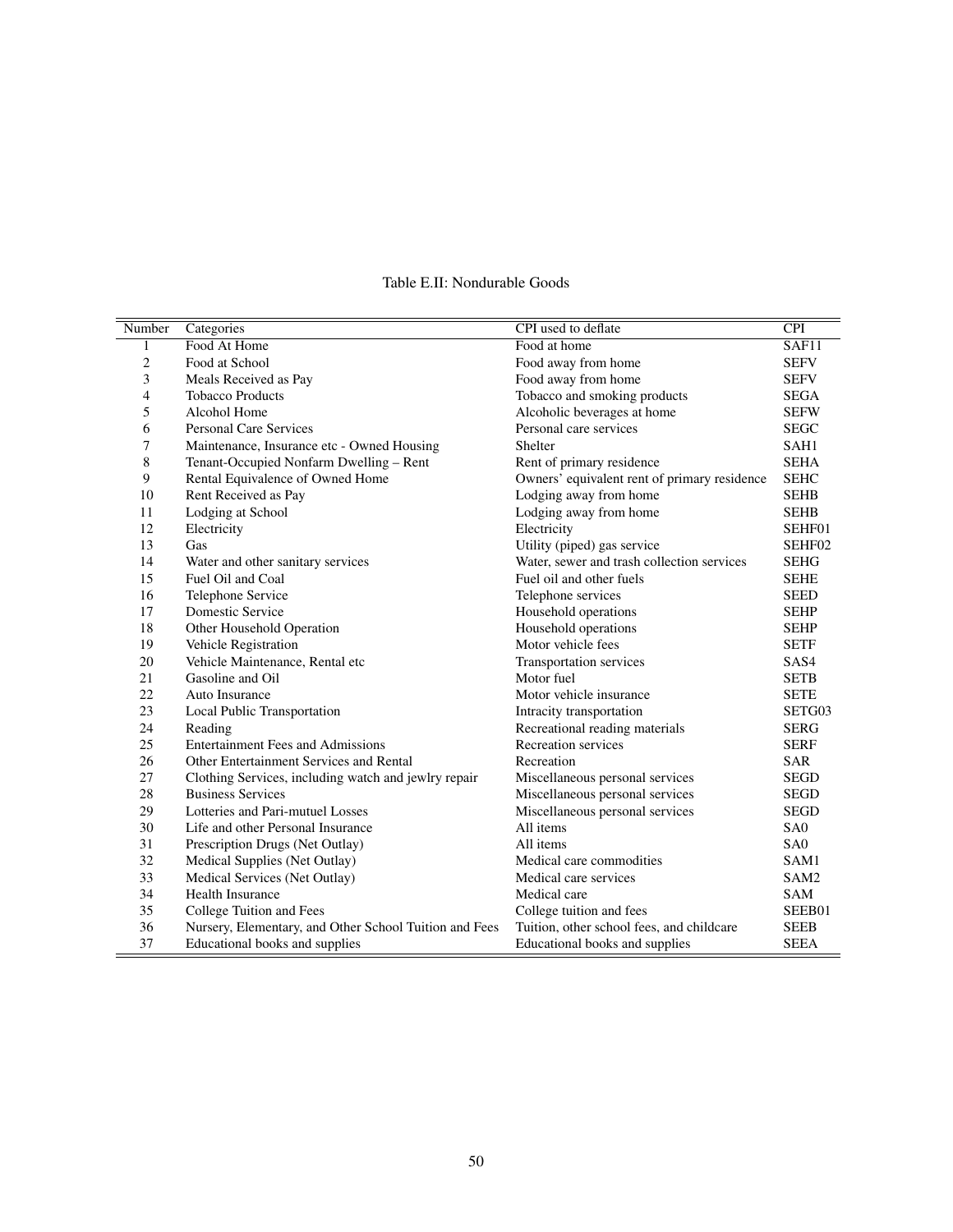# Table E.III: Memorable Goods

| Number | Categories                                             | CPI used to deflate                | <b>CPI</b>                     |
|--------|--------------------------------------------------------|------------------------------------|--------------------------------|
|        | Food Away from Home Excl. on Trips                     | Food away from home                | <b>SEFV</b>                    |
| 2      | Food for Catered Affairs                               | Food away from home                | <b>SEFV</b>                    |
| 3      | Food on Trips/Vacations                                | Food away from home                | <b>SEFV</b>                    |
| 4      | Alcohol Out Excl. on Trips/Vacations                   | Alcoholic beverages away from home | <b>SEFX</b>                    |
| 5      | Alcohol on Trips                                       | Alcoholic beverages away from home | <b>SEFX</b>                    |
| 6      | Lodging on Trips/Vacations                             | Lodging away from home             | <b>SEHB</b>                    |
|        | Entertainment Fees and Admissions on Trips/Vacations   | Recreation services                | <b>SERF</b>                    |
| 8      | Other Entertainment Services and Rental on Trips       | Recreation                         | <b>SAR</b>                     |
| 9      | Vehicle Maintenance, Rental etc on Trips/Vacations     | Transportation services            | SAS4                           |
| 10     | Gasoline and Oil on Trips/Vacations                    | Motor fuel                         | <b>SETB</b>                    |
| 11     | Public Transportation on Trips/Vacations Excl. Airline | Other intercity transportation     | SETG02                         |
| 12     | <b>Airline Fares</b>                                   | Airline fare                       | SETG01                         |
| 13     | Photographic Services and Rental                       | Photographers and film processing  | SERD <sub>02</sub>             |
| 14     | Religious and Welfare Activities                       | All items                          | SA0                            |
| 15     | Clothing and Shoes                                     | Apparel                            | SAA                            |
| 16     | Jewelry and Watches                                    | Jewelry and watches                | SEAG <sup><math>a</math></sup> |

*<sup>a</sup>*The BLS CPI for Jewelry and watches starts from December 1997. We extend it back to January 1986 using the CPI for Apparel (SAA).

## Table E.IV: Durable Goods

| Number | Categories                                                    | CPI used to deflate                  | <b>CPI</b>  |
|--------|---------------------------------------------------------------|--------------------------------------|-------------|
|        | Durable Household Furnishing and Equipment                    | Household furnishings and operations | SAH3        |
|        | New and Used Motor Vehicles (Net Outlay <sup><i>a</i></sup> ) | New and used motor vehicles          | $SETA^b$    |
| 3      | Tires, Tubes, Accessories, and Other parts                    | Motor vehicle parts and equipment    | <b>SETC</b> |
| 4      | Recreation and Sports Equipment                               | Recreation                           | <b>SAR</b>  |

*<sup>a</sup>*This is based on the EXPN variable QTRADEX in the OVB file which is the "Amount paid for vehicle after trade-in allowance minus amount of cost paid by employer". It includes loans taken out. It represents the total final cost to the consumer of buying the car not just the down payment they make when purchasing the vehicle. In this case, it essentially means the total amount committed to new and used motor vehicles by the consumer not just the immediate out of pocket expenditure.

*b*The BLS CPI for New and used motor vehicles starts from January 1993. We extend it back to January 1986 using the CPI for New Vehicles (SETA01).

|  |  |  | Table E.V: Average Monthly Income and Consumption Expenditures - Sample |  |
|--|--|--|-------------------------------------------------------------------------|--|
|  |  |  |                                                                         |  |

|      |         |         | Disp Income Total Outlays ND+Memorables ND Memorables Durables |        |        |        |
|------|---------|---------|----------------------------------------------------------------|--------|--------|--------|
| mean | 1972.32 | 1484.61 | 1193.87                                                        | 965.68 | 228.19 | 290.74 |

Note: Averages are weighted using average CU replicate weights. Average CU weight is derived by summing the weight of each CU (FINLWT21) across four quarters and then dividing by 4.

All consumption expenditures are deflated by their corresponding CPIs (please see table E.II, table E.III, and table E.IV). Income categories are deflated by monthly CPI for all urban consumers and all items. All the deflators are not seasonally adjusted and they are based on 1982-1984.

Disposable Income = Income before Tax - Income Taxes - Pension and Social Security Deductions.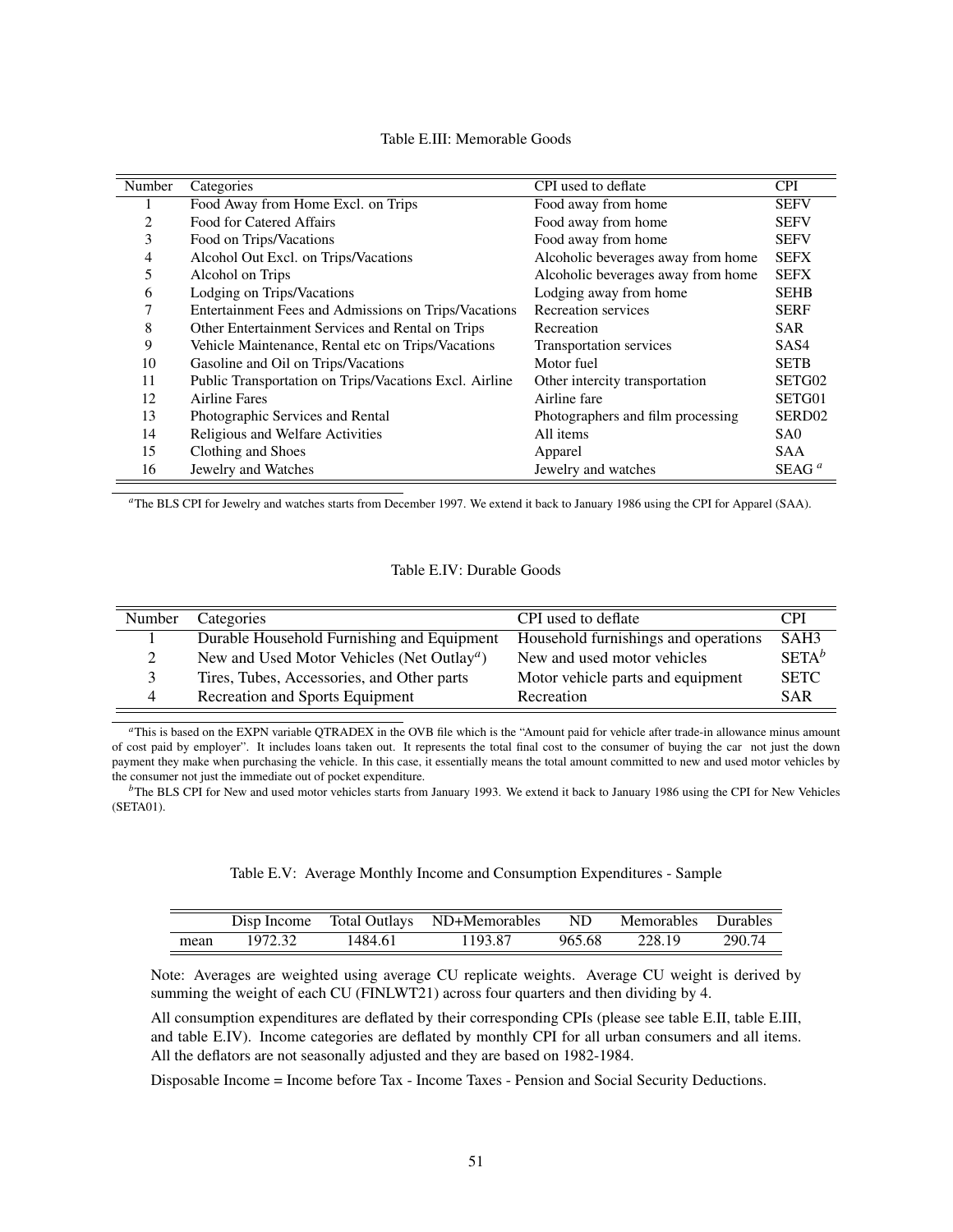Table E.VI: Average Demographic Characteristics - Sample

|      |       |      |      |      | Age of Head Male Head White Head Married High School Above Family Size |  |
|------|-------|------|------|------|------------------------------------------------------------------------|--|
| mean | 41.14 | 0.65 | 0.84 | 0.59 | 0.85                                                                   |  |

Note: Averages are weighted using average CU replicate weights. Average CU weight is derived by summing the weight of each CU (FINLWT21) across four quarters and then dividing by 4.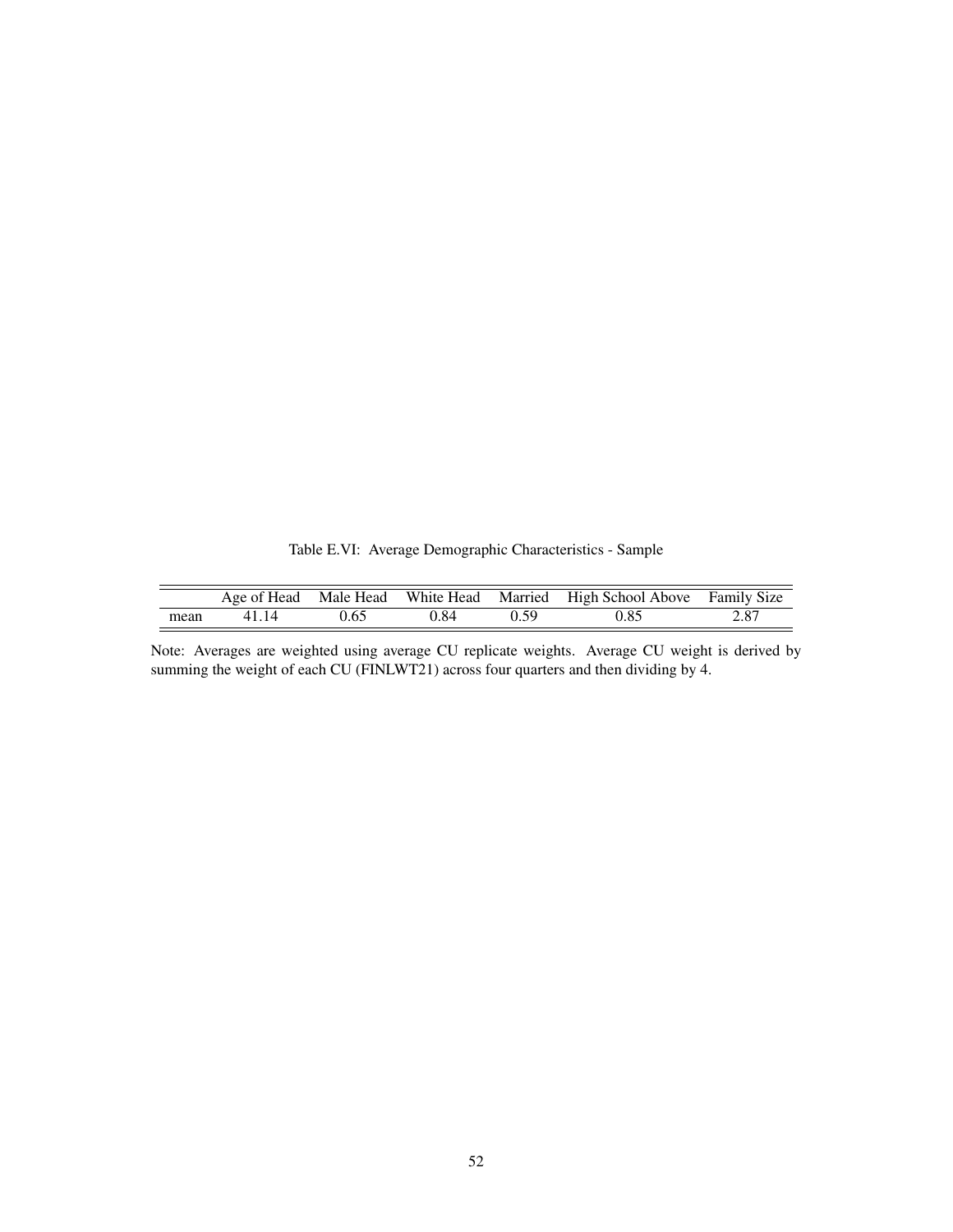|                 | Nondurable Goods                                            |           |                 | Memorable Goods                                        |                       |
|-----------------|-------------------------------------------------------------|-----------|-----------------|--------------------------------------------------------|-----------------------|
| Number          | Categories                                                  | Frequency | Number          | Categories                                             | Frequency             |
|                 | Food At Home                                                | Quarterly |                 | Food Away from Home Excl. on Trips                     | Quarterly             |
|                 | Food at School                                              | Monthly   | $\sim$          | Food for Catered Affairs                               | Monthly               |
|                 | Meals Received as Pay                                       | Quarterly | $\sim$          | Food on Trips/Vacations                                | Monthly               |
|                 | <b>Tobacco Products</b>                                     | Quarterly | 4               | Alcohol Out Excl. on Trips/Vacations                   | Quarterly             |
|                 | Alcohol Home                                                | Quarterly | n               | Alcohol on Trips                                       | Monthly               |
| r               | Personal Care Services                                      | Quarterly | ७               | odging on Trips/Vacations                              | Monthly               |
|                 | σā<br>Maintenance, Insurance etc - Owned Housi              | Monthly   |                 | Entertainment Fees and Admissions on Trips/Vacations   | Monthly               |
|                 | Tenant-Occupied Nonfarm Dwelling - Rent                     | Monthly   | $\infty$        | Other Entertainment Services and Rental on Trips       | Monthly               |
|                 | Rental Equivalence of Owned Home                            | Annually  | $\circ$         | Vehicle Maintenance, Rental etc on Trips/Vacations     | Monthly               |
|                 | Rent Received as Pay                                        | Quarterly | $\Xi$           | Gasoline and Oil on Trips/Vacations                    | Monthly               |
|                 | Lodging at School                                           | Monthly   | Ξ               | Public Transportation on Trips/Vacations Excl. Airline | Monthly               |
|                 | Electricity                                                 | Monthly   | $\overline{c}$  | <b>Airline Fares</b>                                   | Monthly               |
|                 | Gas                                                         | Monthly   | $\mathbf{r}$    | Photographic Services and Rental                       | Monthly               |
|                 | Water and other sanitary services                           | Monthly   | $\overline{4}$  | Religious and Welfare Activities                       | Monthly               |
|                 | Fuel Oil and Coal                                           | Monthly   | $\overline{15}$ | Clothing and Shoes                                     | Monthly               |
|                 | Telephone Service                                           | Monthly   | $\frac{1}{2}$   | Jewelry and Watches                                    | Monthly               |
|                 | Domestic Service                                            | Monthly   |                 |                                                        |                       |
|                 | Other Household Operation                                   | Monthly   |                 |                                                        |                       |
| ఇ               | Vehicle Registration                                        | Monthly   |                 | Durable Goods                                          |                       |
| $\Omega$        | Vehicle Maintenance, Rental etc                             | Monthly   | Number          | Categories                                             | Informative Frequency |
| $\overline{c}$  | Gasoline and Oil                                            | Monthly   |                 | Durable Household Furnishing and Equipment             | Monthly               |
| 22              | Auto Insurance                                              | Monthly   |                 | New and Used Motor Vehicles (Net Outlay)               | Monthly               |
| 23              | Local Public Transportation                                 | Monthly   | $\sim$ $\sim$   | Tires, Tubes, Accessories, and Other parts             | Monthly               |
| $\frac{4}{3}$   | Reading                                                     | Monthly   | $\overline{4}$  | Recreation and Sports Equipment                        | Monthly               |
| 25              | Entertainment Fees and Admissions                           | Monthly   |                 |                                                        |                       |
| 26              | Other Entertainment Services and Rental                     | Monthly   |                 |                                                        |                       |
| 27              | Clothing Services, including watch and jewlry repair        | Monthly   |                 |                                                        |                       |
| 28              | <b>Business Services</b>                                    | Monthly   |                 |                                                        |                       |
| 29              | Lotteries and Pari-mutuel Losses                            | Monthly   |                 |                                                        |                       |
| $30\,$          | Life and other Personal Insurance                           | Monthly   |                 |                                                        |                       |
| $\overline{31}$ | Prescription Drugs (Net Outlay)                             | Monthly   |                 |                                                        |                       |
| 32              | Medical Supplies (Net Outlay)                               | Monthly   |                 |                                                        |                       |
|                 | Medical Services (Net Outlay)                               | Monthly   |                 |                                                        |                       |
| 34              | Health Insurance                                            | Monthly   |                 |                                                        |                       |
| 35              | College Tuition and Fees                                    | Monthly   |                 |                                                        |                       |
| 36              | tion and Fees<br>Nursery, Elementary, and Other School Tuit | Monthly   |                 |                                                        |                       |
| 57              | Educational books and supplies                              | Monthly   |                 |                                                        |                       |
|                 |                                                             |           |                 |                                                        |                       |

Table E.VII: Underlying Frequencies of CEX Expenditure Categories Table E.VII: Underlying Frequencies of CEX Expenditure Categories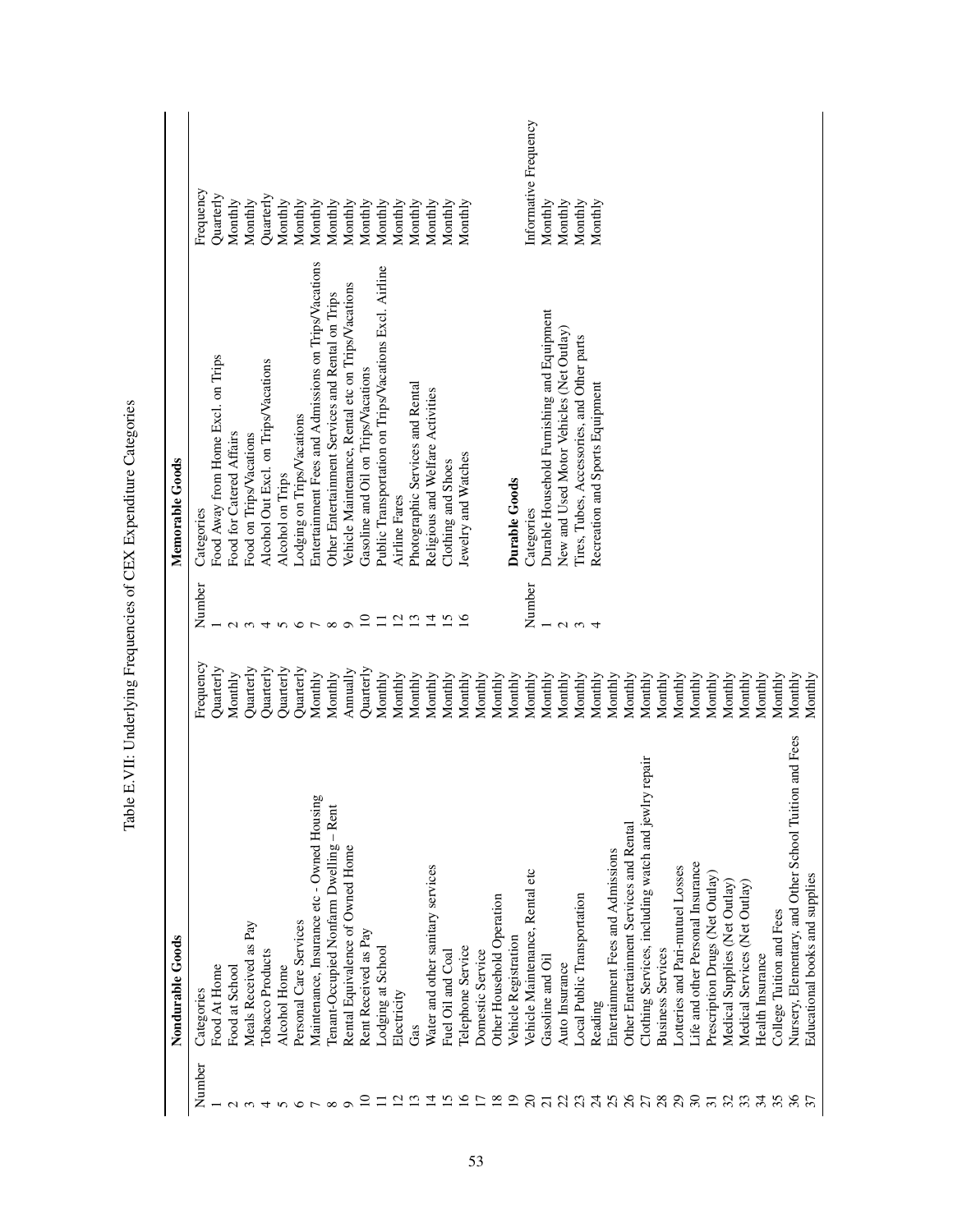|                            | Ave Share | Ave Vol | Inactive Ratio | Freq Spikes | <b>Size Spikes</b> |
|----------------------------|-----------|---------|----------------|-------------|--------------------|
| <b>Full Sample</b>         |           |         |                |             |                    |
| Outlays                    | 1.0000    | 0.3211  | 0.0000         | 0.0688      | 1.9248             |
| ND                         | 0.7463    | 0.1946  | 0.0000         | 0.0188      | 1.2408             |
| Memorables                 | 0.1447    | 0.6202  | 0.0048         | 0.1735      | 0.2682             |
| <b>Durables</b>            | 0.1090    | 1.1838  | 0.0389         | 0.2508      | 0.4482             |
| Cash at Hand $\leq 20$ pct |           |         |                |             |                    |
| Outlays                    | 1.0000    | 0.2788  | 0.0000         | 0.0503      | 1.8774             |
| ND                         | 0.8406    | 0.2072  | 0.0000         | 0.0229      | 1.3993             |
| Memorables                 | 0.0959    | 0.7723  | 0.0170         | 0.2010      | 0.1853             |
| <b>Durables</b>            | 0.0634    | 1.2037  | 0.1199         | 0.2367      | 0.2891             |
| Cash at Hand $\geq 80$ pct |           |         |                |             |                    |
| Outlays                    | 1.0000    | 0.3566  | 0.0000         | 0.0866      | 1.8957             |
| ND                         | 0.6671    | 0.2062  | 0.0000         | 0.0227      | 1.1106             |
| Memorables                 | 0.1913    | 0.5523  | 0.0012         | 0.1567      | 0.3671             |
| Durables                   | 0.1415    | 1.1499  | 0.0063         | 0.2555      | 0.5433             |

Table E.VIII: Consumption Expenditure Statistics (Quarterly Frequency)

Note: Cash at hand is the sum of total amount in checking and savings and disposable income. The percentiles of cash at hand are calculated for each reference year. We say that an expenditure is a spike if the expenditure exceeds the household-level average. Average inactivity records the fraction of households who did not incur any expenditure during the entire reference period. The average frequency of consumption spikes is the average number of consumption expenditure spikes divided by 4 quarters. The relative size of consumption spikes is the consumption expenditure spikes normalized by household-level average outlays during the reference period.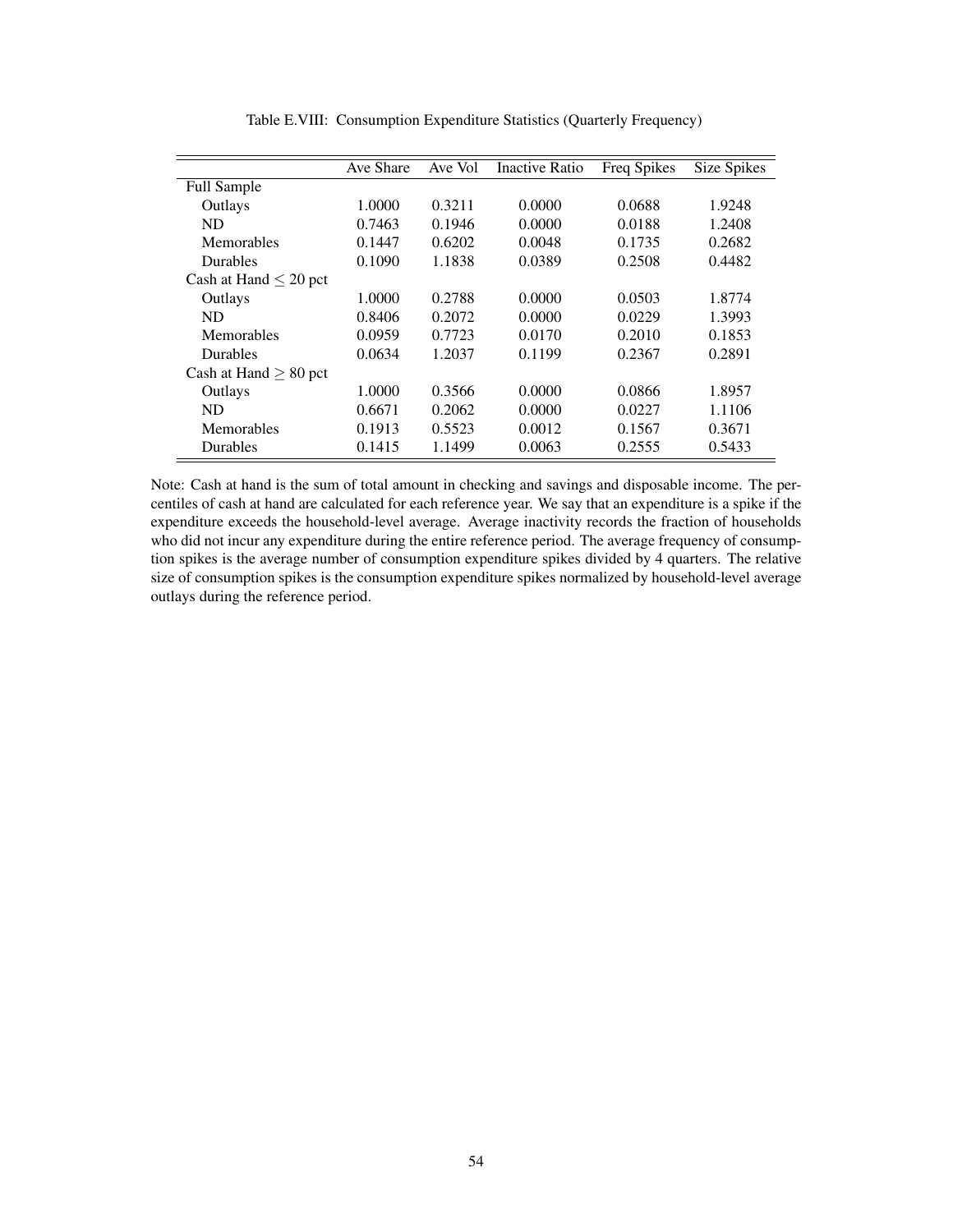| Variable Names                                         | Ave Share | <b>Inactive Ratio</b> | Ave Vol |
|--------------------------------------------------------|-----------|-----------------------|---------|
| Rent Received as Pay                                   | 0.0015    | 0.9791                | 0.0302  |
| Lotteries and Pari-mutuel Losses                       | 0.0002    | 0.9595                | 0.0705  |
| Lodging at School                                      | 0.0008    | 0.9698                | 0.0774  |
| Rental Equivalence of Owned Home                       | 0.0208    | 0.3850                | 0.0886  |
| Meals Received as Pay                                  | 0.0018    | 0.9263                | 0.1064  |
| Tenant-Occupied Nonfarm Dwelling - Rent                | 0.1033    | 0.5955                | 0.1267  |
| Food for Catered Affairs                               | 0.0008    | 0.9381                | 0.2041  |
| Nursery, Elementary, and Other School Tuition and Fees | 0.0023    | 0.9041                | 0.2370  |
| Food At Home                                           | 0.1801    | 0.0003                | 0.2674  |
| <b>Tobacco Products</b>                                | 0.0126    | 0.5326                | 0.2787  |
| Local Public Transportation                            | 0.0041    | 0.7480                | 0.2943  |
| Health Insurance                                       | 0.0198    | 0.3856                | 0.3376  |
| Food at School                                         | 0.0037    | 0.7139                | 0.3376  |
| Gasoline and Oil                                       | 0.0739    | 0.0625                | 0.3489  |
| Electricity                                            | 0.0505    | 0.0498                | 0.4207  |
| College Tuition and Fees                               | 0.0040    | 0.8449                | 0.4261  |
| Telephone Service                                      | 0.0419    | 0.0134                | 0.4279  |
| Other Entertainment Services and Rental on Trips       | 0.0007    | 0.8587                | 0.4369  |
| Fuel Oil and Coal                                      | 0.0048    | 0.8020                | 0.4557  |
| Gas                                                    | 0.0215    | 0.3810                | 0.4805  |
| Alcohol Out Excl. on Trips/Vacations                   | 0.0052    | 0.4939                | 0.5248  |
| Alcohol Home                                           | 0.0092    | 0.3831                | 0.5344  |
| <b>Personal Care Services</b>                          | 0.0123    | 0.0892                | 0.5515  |
| Food Away from Home Excl. on Trips                     | 0.0421    | 0.0498                | 0.5835  |
| Reading                                                | 0.0075    | 0.1118                | 0.6633  |
| Water and other sanitary services                      | 0.0162    | 0.3085                | 0.6887  |
| Public Transportation on Trips/Vacations Excl. Airline | 0.0013    | 0.7592                | 0.7407  |
| Photographic Services and Rental                       | 0.0025    | 0.3292                | 0.7935  |
| Domestic Service                                       | 0.0176    | 0.4267                | 0.8625  |

Table E.IX: Consumption Volatility Measure: Detailed Consumption Categories (Monthly Frequency)

*Continued on next page...*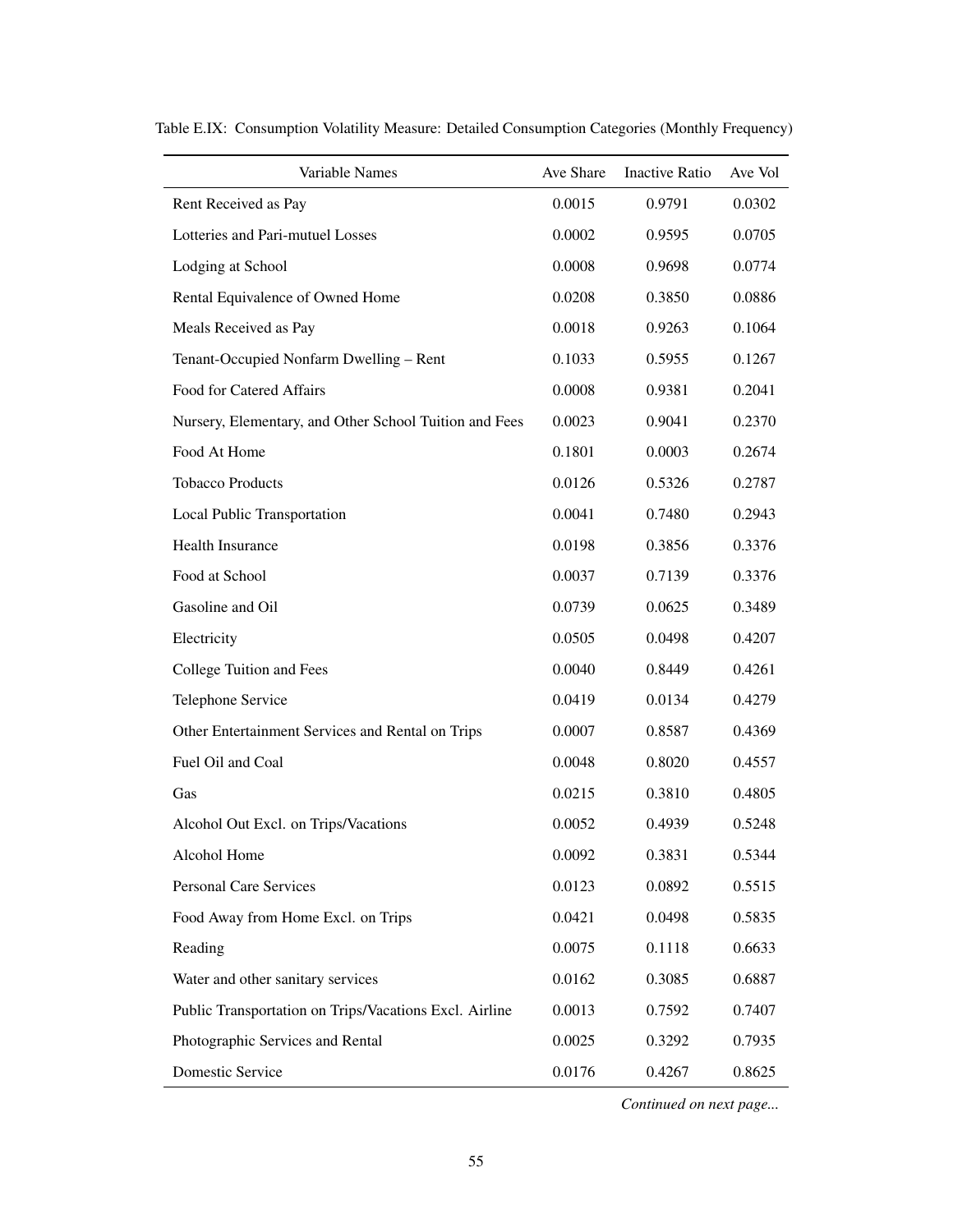*... table E.IX continued*

| Variable Names                                       | Ave Share | <b>Inactive Ratio</b> | Ave Vol |
|------------------------------------------------------|-----------|-----------------------|---------|
| <b>Entertainment Fees and Admissions</b>             | 0.0114    | 0.2063                | 0.9013  |
| Clothing Services, including watch and jewlry repair | 0.0057    | 0.2238                | 0.9476  |
| <b>Airline Fares</b>                                 | 0.0046    | 0.6869                | 0.9557  |
| New and Used Motor Vehicles (Net Outlay)             | 0.0193    | 0.7033                | 0.9888  |
| Other Entertainment Services and Rental              | 0.0268    | 0.0607                | 0.9989  |
| Life and other Personal Insurance                    | 0.0156    | 0.4046                | 1.0173  |
| Educational books and supplies                       | 0.0019    | 0.6342                | 1.0340  |
| Religious and Welfare Activities                     | 0.0069    | 0.4147                | 1.0397  |
| Medical Supplies (Net Outlay)                        | 0.0018    | 0.6613                | 1.1400  |
| Vehicle Maintenance, Rental etc on Trips/Vacations   | 0.0008    | 0.6122                | 1.1536  |
| Alcohol on Trips                                     | 0.0008    | 0.5858                | 1.1766  |
| Maintenance, Insurance etc - Owned Housing           | 0.0182    | 0.4059                | 1.2791  |
| <b>Business Services</b>                             | 0.0132    | 0.1489                | 1.3998  |
| Lodging on Trips/Vacations                           | 0.0050    | 0.4904                | 1.4687  |
| Clothing and Shoes                                   | 0.0510    | 0.0193                | 1.4897  |
| Entertainment Fees and Admissions on Trips/Vacations | 0.0033    | 0.4742                | 1.5222  |
| Other Household Operation                            | 0.0055    | 0.2997                | 1.5343  |
| Jewelry and Watches                                  | 0.0040    | 0.4563                | 1.5958  |
| Gasoline and Oil on Trips/Vacations                  | 0.0052    | 0.3323                | 1.6267  |
| Auto Insurance                                       | 0.0210    | 0.2014                | 1.6668  |
| Recreation and Sports Equipment                      | 0.0161    | 0.1743                | 1.7737  |
| Vehicle Maintenance, Rental etc                      | 0.0226    | 0.1161                | 1.7936  |
| Food on Trips/Vacations                              | 0.0077    | 0.2848                | 1.7999  |
| Tires, Tubes, Accessories, and Other parts           | 0.0083    | 0.3611                | 1.8129  |
| Medical Services (Net Outlay)                        | 0.0146    | 0.1833                | 1.9942  |
| Prescription Drugs (Net Outlay)                      | 0.0068    | 0.2869                | 2.0296  |
| Durable Household Furnishing and Equipment           | 0.0350    | 0.1006                | 2.0424  |
| Vehicle Registration                                 | 0.0039    | 0.2343                | 2.2238  |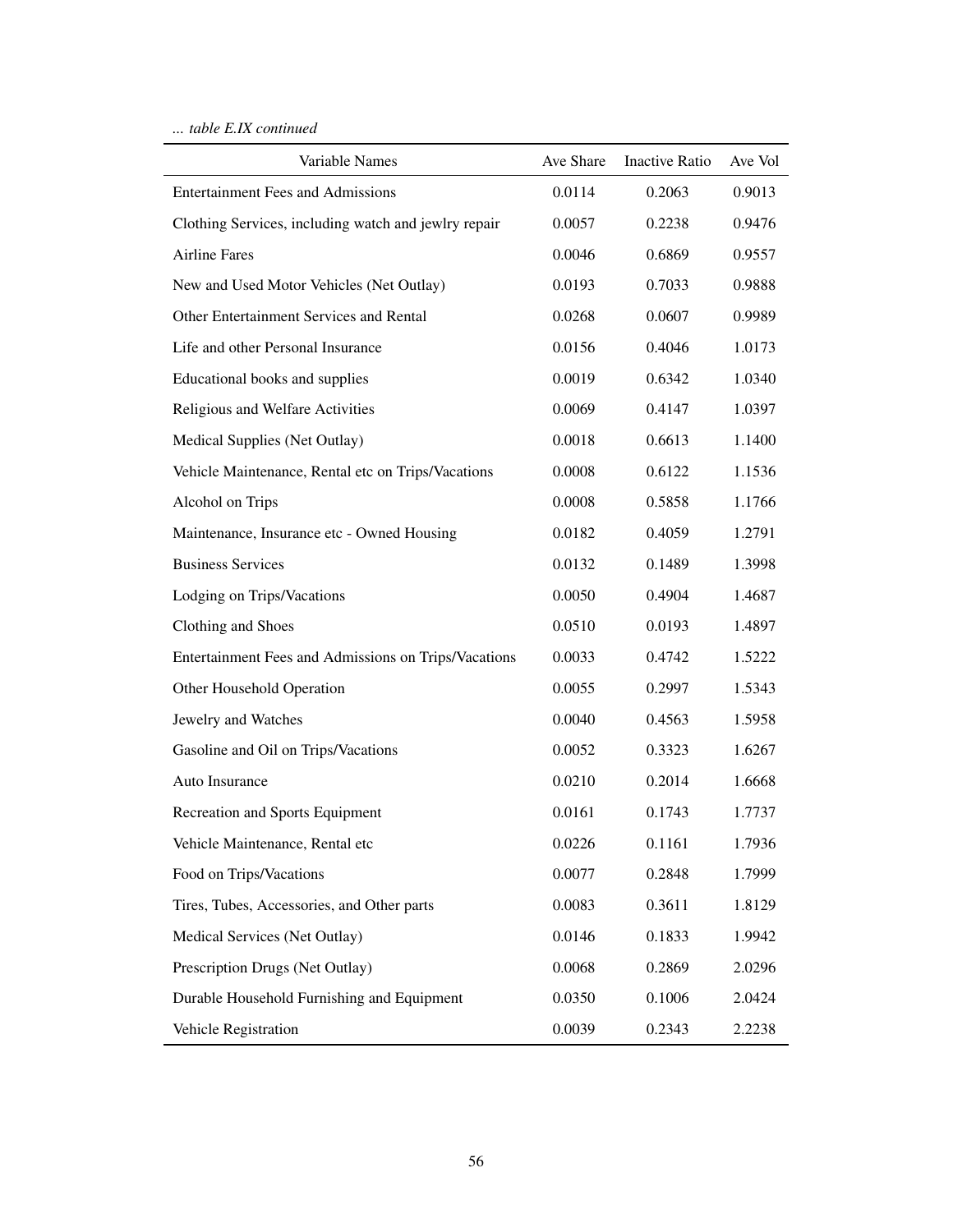| Variable Names                                         | Ave Share | <b>Inactive Ratio</b> | Ave Vol |
|--------------------------------------------------------|-----------|-----------------------|---------|
| Rent Received as Pay                                   | 0.0014    | 0.9791                | 0.0334  |
| Lodging at School                                      | 0.0009    | 0.9698                | 0.0474  |
| Lotteries and Pari-mutuel Losses                       | 0.0002    | 0.9595                | 0.0554  |
| Rental Equivalence of Owned Home                       | 0.0188    | 0.3850                | 0.0978  |
| Meals Received as Pay                                  | 0.0017    | 0.9263                | 0.1177  |
| Food for Catered Affairs                               | 0.0011    | 0.9381                | 0.1193  |
| Tenant-Occupied Nonfarm Dwelling - Rent                | 0.0982    | 0.5955                | 0.1244  |
| Nursery, Elementary, and Other School Tuition and Fees | 0.0024    | 0.9041                | 0.1444  |
| College Tuition and Fees                               | 0.0049    | 0.8449                | 0.2410  |
| Other Entertainment Services and Rental on Trips       | 0.0008    | 0.8587                | 0.2539  |
| Fuel Oil and Coal                                      | 0.0048    | 0.8020                | 0.2764  |
| Food At Home                                           | 0.1673    | 0.0003                | 0.2956  |
| Electricity                                            | 0.0470    | 0.0498                | 0.3016  |
| <b>Tobacco Products</b>                                | 0.0117    | 0.5326                | 0.3079  |
| Telephone Service                                      | 0.0390    | 0.0134                | 0.3175  |
| Local Public Transportation                            | 0.0039    | 0.7480                | 0.3234  |
| Water and other sanitary services                      | 0.0154    | 0.3085                | 0.3278  |
| Food at School                                         | 0.0037    | 0.7139                | 0.3407  |
| Life and other Personal Insurance                      | 0.0157    | 0.4046                | 0.3708  |
| Health Insurance                                       | 0.0183    | 0.3856                | 0.3730  |
| Gas                                                    | 0.0203    | 0.3810                | 0.3830  |
| Gasoline and Oil                                       | 0.0679    | 0.0625                | 0.3833  |
| Medical Supplies (Net Outlay)                          | 0.0019    | 0.6613                | 0.4151  |
| Public Transportation on Trips/Vacations Excl. Airline | 0.0017    | 0.7592                | 0.4438  |
| <b>Airline Fares</b>                                   | 0.0057    | 0.6869                | 0.5465  |
| New and Used Motor Vehicles (Net Outlay)               | 0.0402    | 0.7033                | 0.5686  |
| Alcohol Out Excl. on Trips/Vacations                   | 0.0048    | 0.4939                | 0.5802  |
| Alcohol Home                                           | 0.0084    | 0.3831                | 0.5908  |
| Educational books and supplies                         | 0.0020    | 0.6342                | 0.5955  |

Table E.X: Consumption Volatility Measure: Detailed Consumption Categories (Quarterly Frequency)

*Continued on next page...*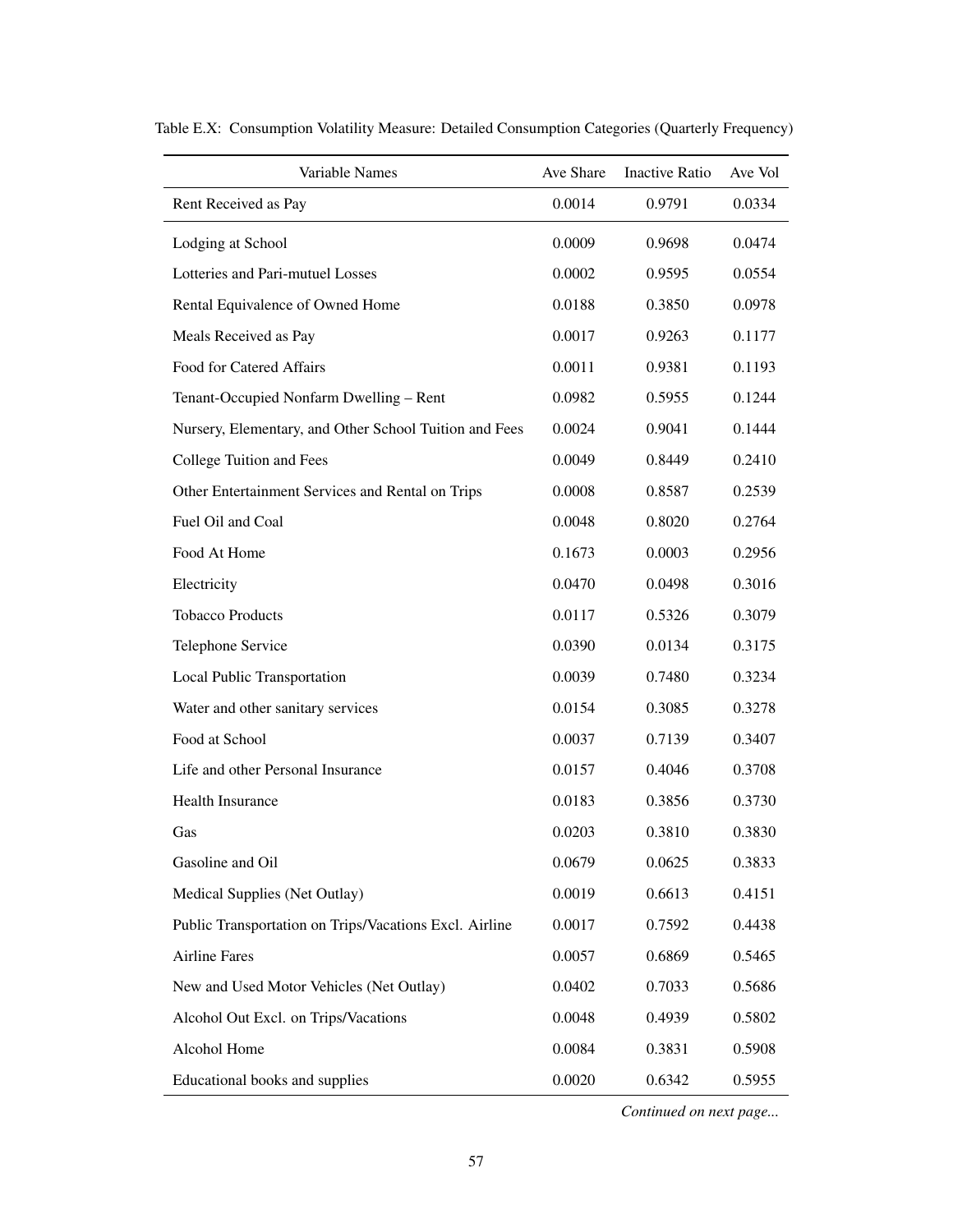*... table E.X continued*

| Variable Names                                       | Ave Share | <b>Inactive Ratio</b> | Ave Vol |
|------------------------------------------------------|-----------|-----------------------|---------|
| <b>Personal Care Services</b>                        | 0.0113    | 0.0892                | 0.6088  |
| Food Away from Home Excl. on Trips                   | 0.0385    | 0.0498                | 0.6450  |
| Vehicle Maintenance, Rental etc on Trips/Vacations   | 0.0009    | 0.6122                | 0.6658  |
| Domestic Service                                     | 0.0168    | 0.4267                | 0.6769  |
| Alcohol on Trips                                     | 0.0009    | 0.5858                | 0.6776  |
| Other Entertainment Services and Rental              | 0.0257    | 0.0607                | 0.6797  |
| Maintenance, Insurance etc - Owned Housing           | 0.0198    | 0.4059                | 0.6829  |
| Auto Insurance                                       | 0.0213    | 0.2014                | 0.7205  |
| Reading                                              | 0.0069    | 0.1118                | 0.7325  |
| Clothing and Shoes                                   | 0.0532    | 0.0193                | 0.7977  |
| Clothing Services, including watch and jewlry repair | 0.0053    | 0.2238                | 0.8139  |
| Lodging on Trips/Vacations                           | 0.0059    | 0.4904                | 0.8413  |
| Photographic Services and Rental                     | 0.0023    | 0.3292                | 0.8469  |
| <b>Entertainment Fees and Admissions</b>             | 0.0106    | 0.2063                | 0.8778  |
| Entertainment Fees and Admissions on Trips/Vacations | 0.0039    | 0.4742                | 0.8905  |
| Jewelry and Watches                                  | 0.0045    | 0.4563                | 0.9139  |
| Gasoline and Oil on Trips/Vacations                  | 0.0055    | 0.3323                | 0.9417  |
| Other Household Operation                            | 0.0055    | 0.2997                | 0.9431  |
| Medical Services (Net Outlay)                        | 0.0201    | 0.1833                | 1.0135  |
| Prescription Drugs (Net Outlay)                      | 0.0065    | 0.2869                | 1.0211  |
| Food on Trips/Vacations                              | 0.0086    | 0.2848                | 1.0329  |
| Tires, Tubes, Accessories, and Other parts           | 0.0090    | 0.3611                | 1.0350  |
| Vehicle Maintenance, Rental etc                      | 0.0235    | 0.1161                | 1.0691  |
| Religious and Welfare Activities                     | 0.0065    | 0.4147                | 1.1035  |
| Recreation and Sports Equipment                      | 0.0184    | 0.1743                | 1.1305  |
| Durable Household Furnishing and Equipment           | 0.0413    | 0.1006                | 1.1723  |
| <b>Business Services</b>                             | 0.0132    | 0.1489                | 1.1838  |
| Vehicle Registration                                 | 0.0039    | 0.2343                | 1.2653  |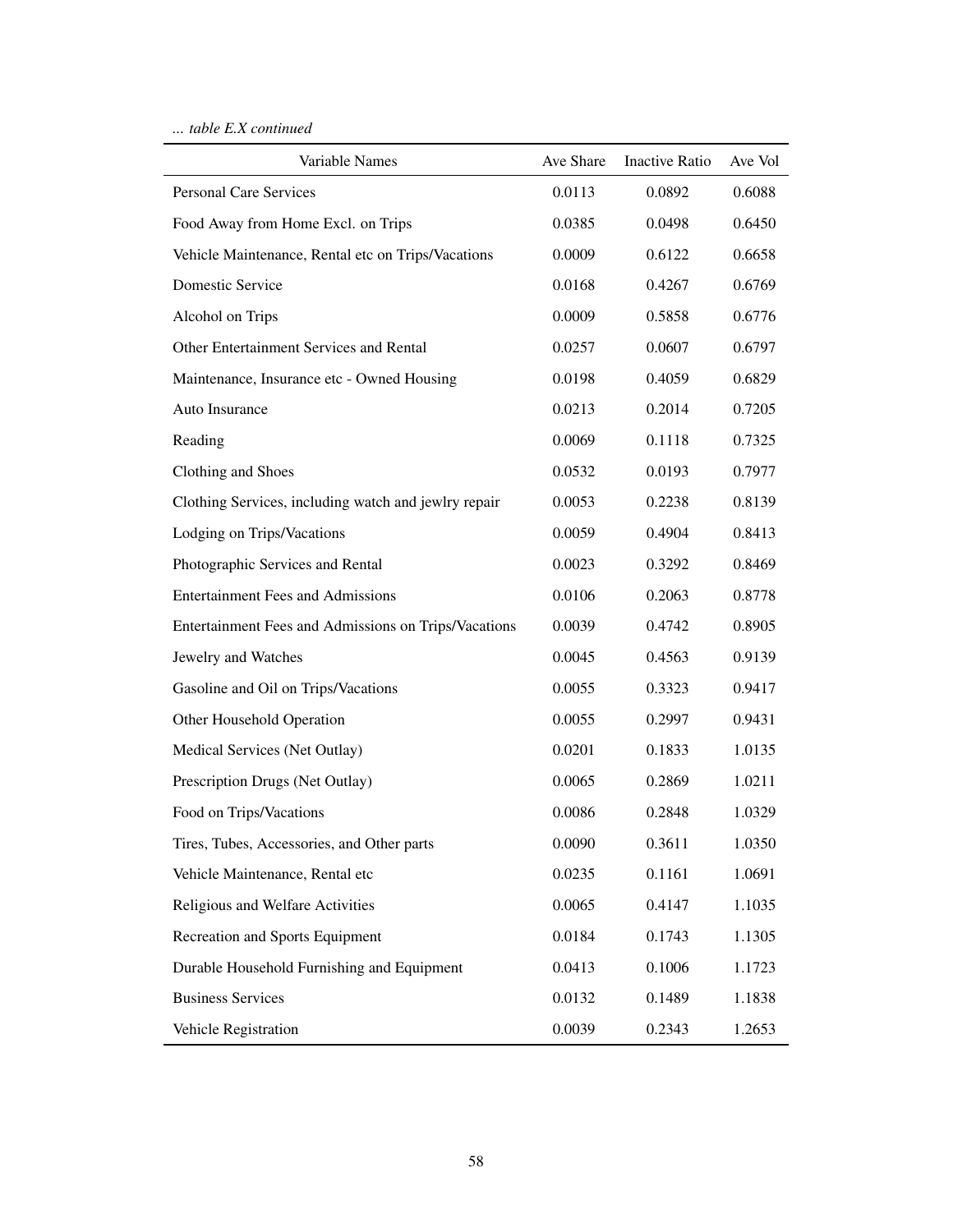| Table E.XI: Welfare Cost of Consumption Fluctuations without Distinguishing between Nondurables and Memorables |
|----------------------------------------------------------------------------------------------------------------|
|----------------------------------------------------------------------------------------------------------------|

|                                                                                  |  | 4 |  |  |                                                           | 10 |
|----------------------------------------------------------------------------------|--|---|--|--|-----------------------------------------------------------|----|
| in (ND+Memorables) (%) 3.95 7.90 11.85 15.80 19.74 23.69 27.64 31.59 35.54 39.49 |  |   |  |  |                                                           |    |
| in Outlays $(\%)$                                                                |  |   |  |  | 3.64 7.28 10.91 14.55 18.19 21.83 25.47 29.11 32.74 36.38 |    |

Table E.XII: Welfare Cost of Nondurables Consumption Fluctuations

|                                                                                 |  |  | $1 \t 2 \t 3 \t 4 \t 5$                                  | 6 <sup>6</sup> |  |  |
|---------------------------------------------------------------------------------|--|--|----------------------------------------------------------|----------------|--|--|
| in ND $(\%)$                                                                    |  |  | 3.19 6.38 9.57 12.76 15.95 19.14 22.33 25.52 28.71 31.90 |                |  |  |
| in (ND+Memorables) (%) 2.69 5.38 8.08 10.77 13.46 16.15 18.85 21.54 24.23 26.92 |  |  |                                                          |                |  |  |
| in Outlays $(\% )$                                                              |  |  | 2.49 4.97 7.46 9.94 12.43 14.92 17.40 19.89 22.37 24.86  |                |  |  |

Table E.XIII: Welfare Cost of Nondurables Plus Consumption Fluctuations

|                                                                                   |                   |  | $\frac{4}{5}$ | 6 <sup>6</sup> |                                                           |  |
|-----------------------------------------------------------------------------------|-------------------|--|---------------|----------------|-----------------------------------------------------------|--|
| in ND Plus $(\% )$                                                                |                   |  |               |                | 3.62 7.24 10.86 14.49 18.11 21.73 25.35 28.97 32.59 36.21 |  |
| in (ND Plus+MGminus) (%) 3.28 6.56 9.83 13.11 16.39 19.67 22.94 26.22 29.50 32.78 |                   |  |               |                |                                                           |  |
| in Outlays $(\%)$                                                                 | $3.02 \quad 6.04$ |  |               |                | 9.07 12.09 15.11 18.13 21.15 24.17 27.20 30.22            |  |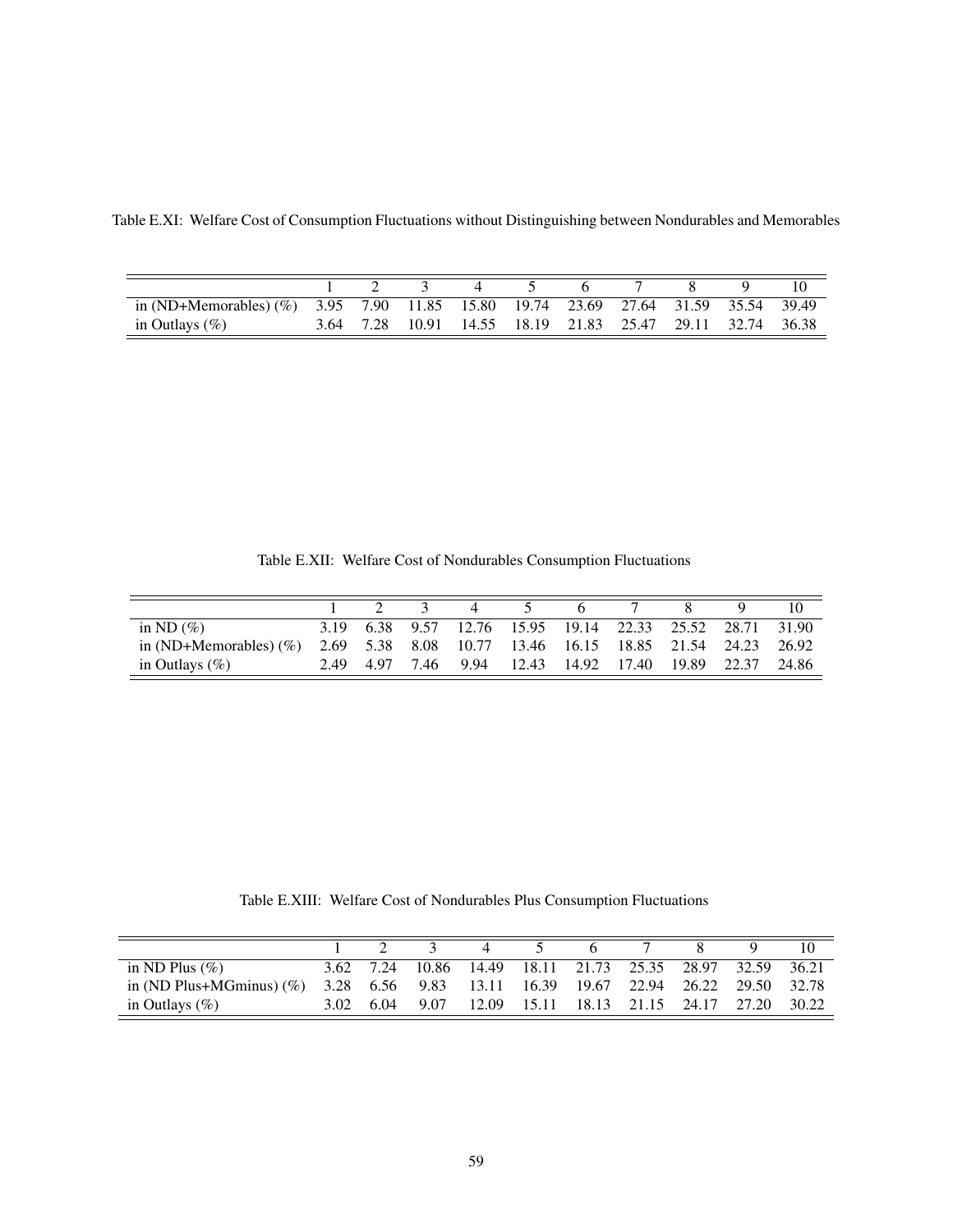

Figure 7: Changes in State Variables (Scenario I: Zero Shock)  $S_1 = \bar{S}, M_1 = \bar{M}, N_1 = \bar{N}$ 



Figure 8: Changes in State Variables (Scenario I: Zero Shock)  $S_1 = 0, M_1 = 0, N_1 = 0$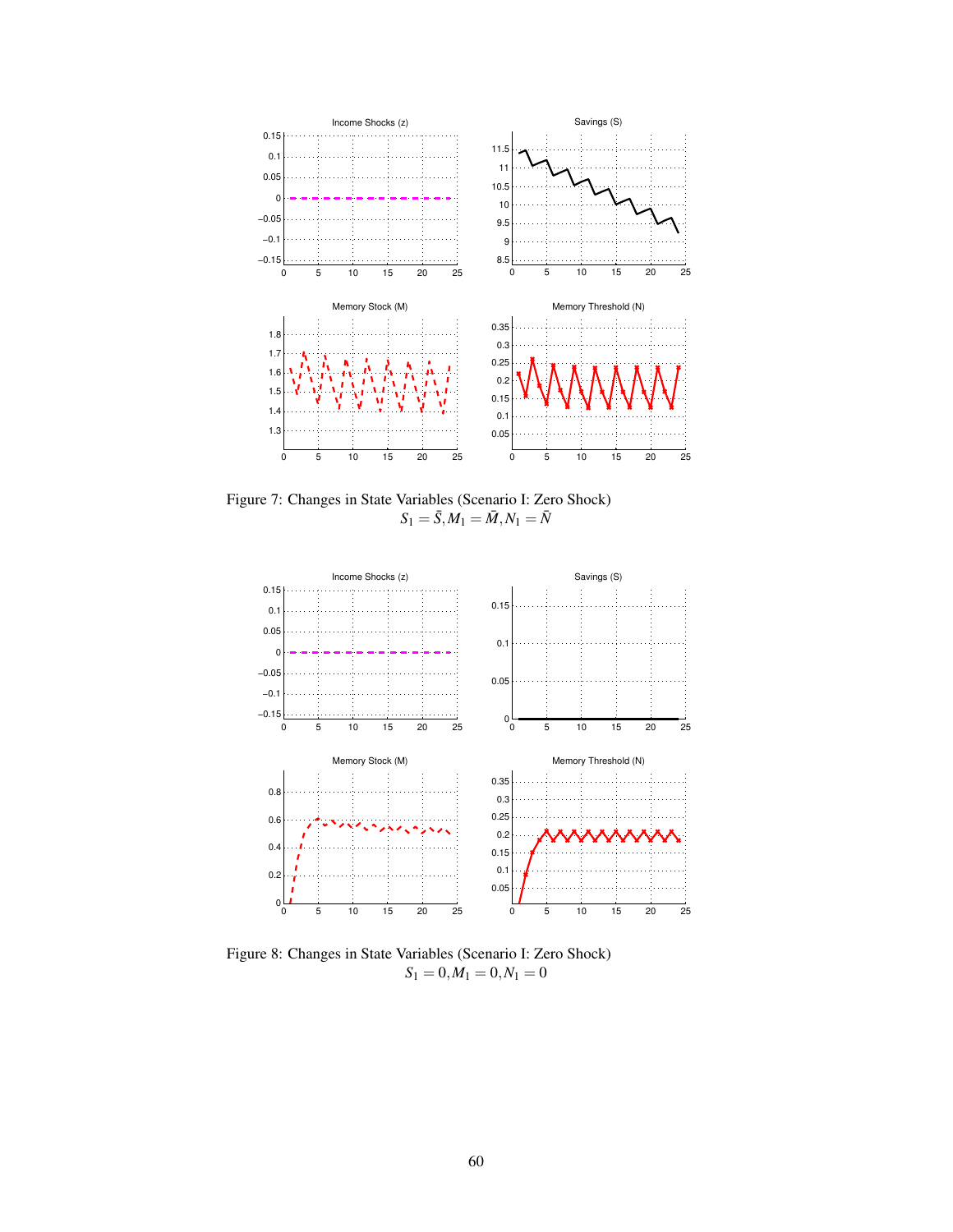

Figure 9: Changes in State Variables (Scenario II: Negative Shock)  $S_1 = \bar{S}, M_1 = \bar{M}, N_1 = \bar{N}$ 



Figure 10: Changes in State Variables (Scenario II: Negative Shock)  $S_1 = 0, M_1 = 0, N_1 = 0$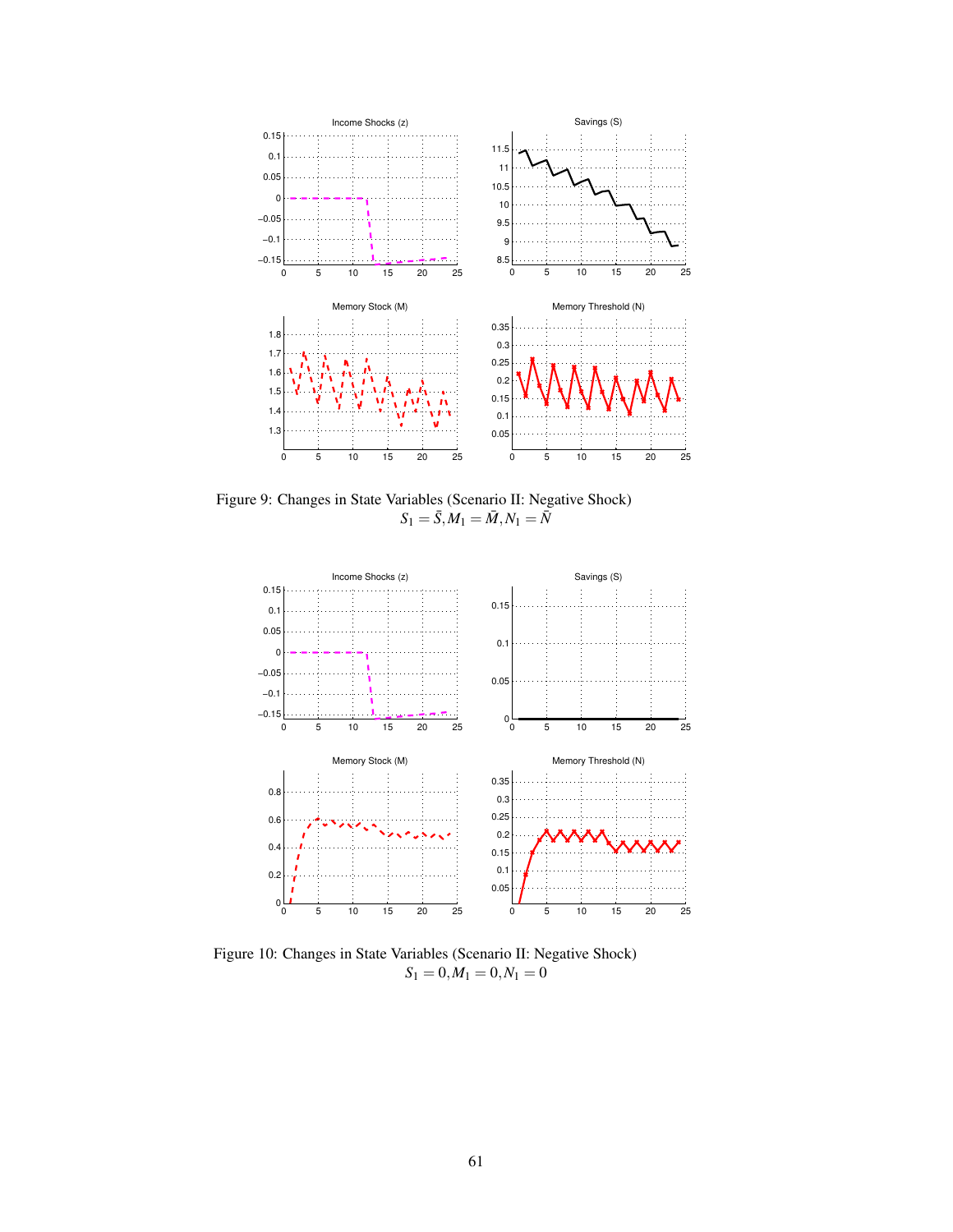

Figure 11: Changes in State Variables (Scenario III: Positive Shock)  $S_1 = \bar{S}, M_1 = \bar{M}, N_1 = \bar{N}$ 



Figure 12: Changes in State Variables (Scenario III: Positive Shock)  $S_1 = 0, M_1 = 0, N_1 = 0$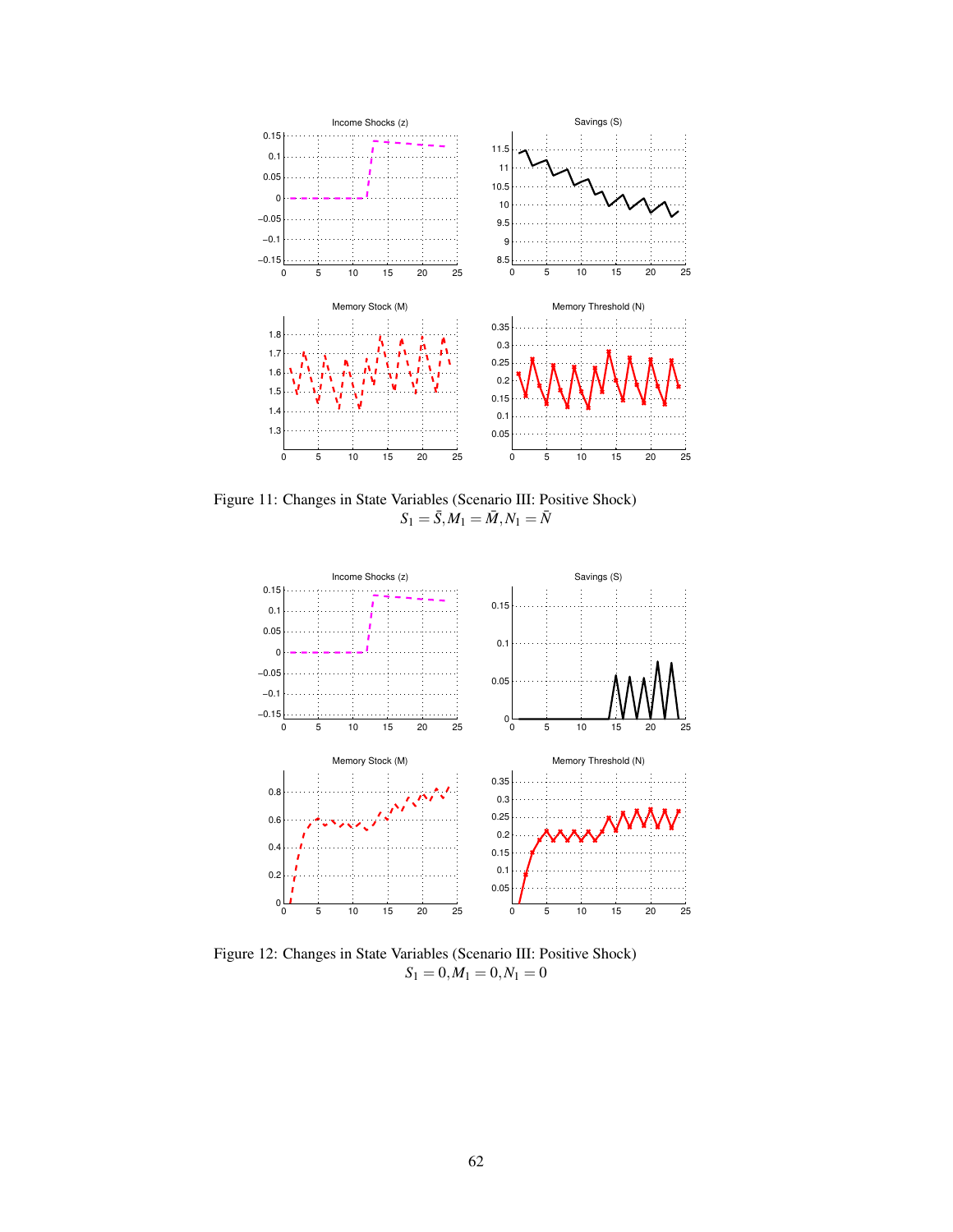

Figure 13: Changes in Consumption and Savings ( $\alpha = 1$ )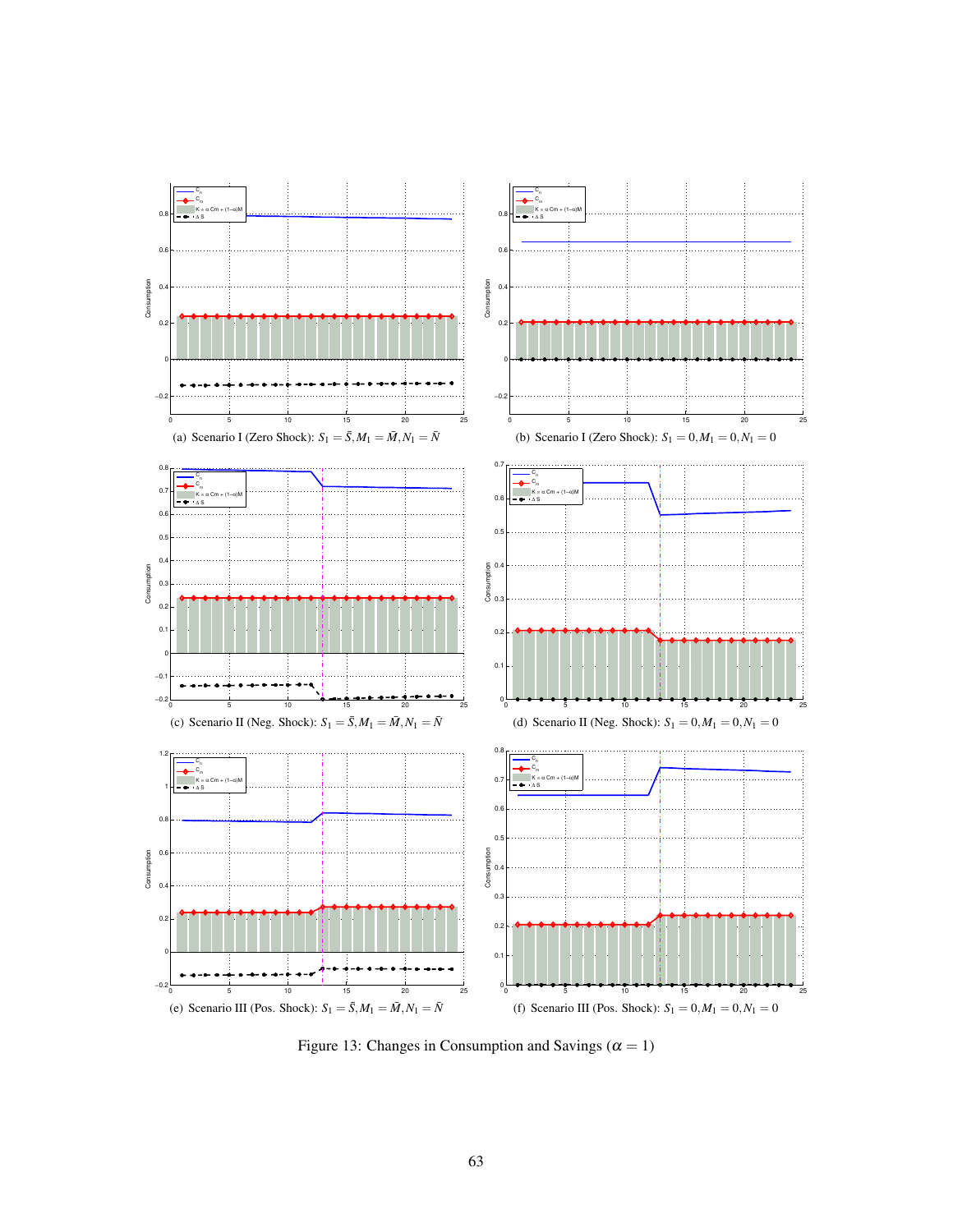

Figure 14: Changes in State Variables,  $\alpha=1$  (Scenario I: Zero Shock)  $S_1 = \bar{S}, M_1 = \bar{M}, N_1 = \bar{N}$ 



Figure 15: Changes in State Variables,  $\alpha = 1$  (Scenario I: Zero Shock)  $S_1 = 0, M_1 = 0, N_1 = 0$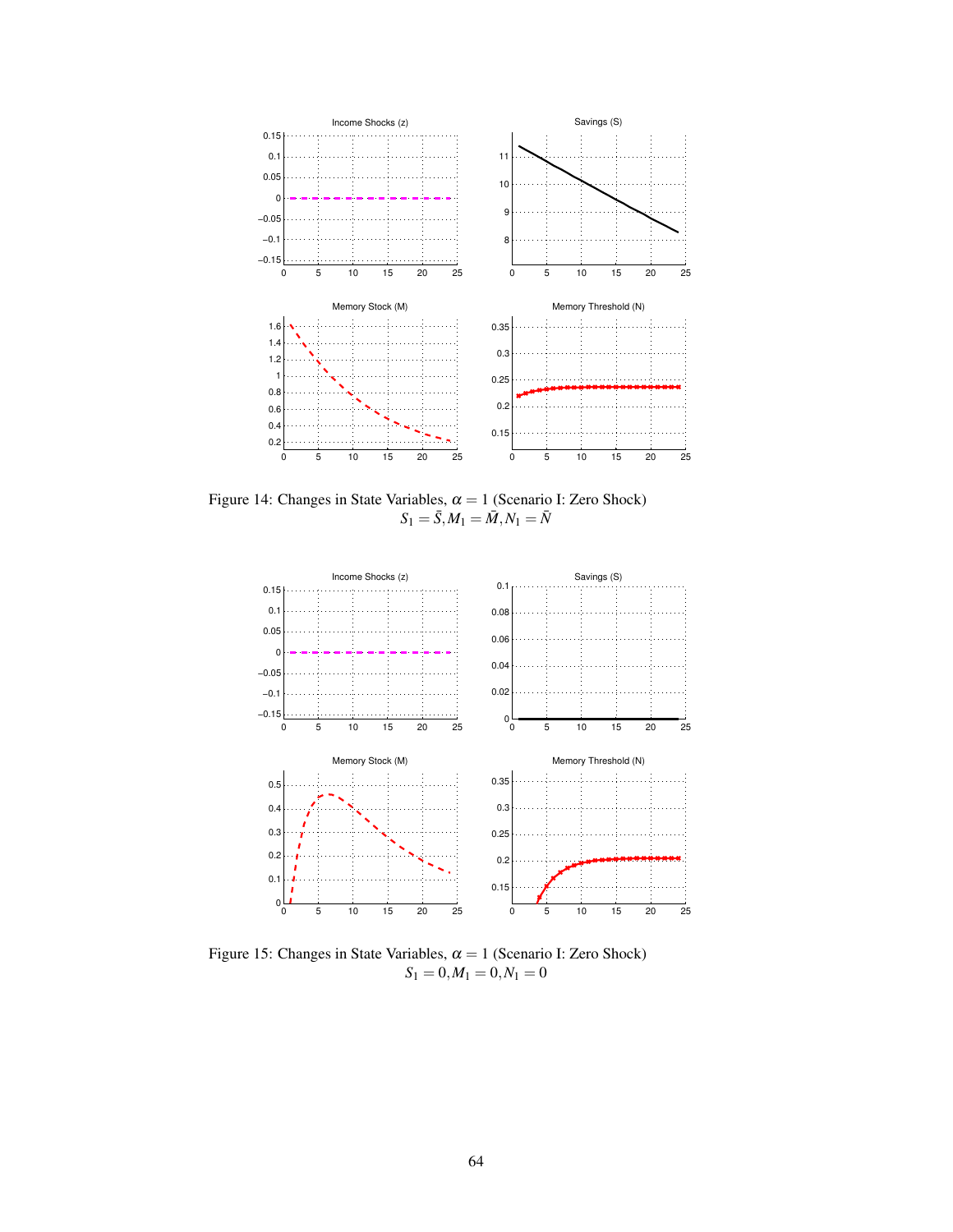

Figure 16: Changes in State Variables,  $\alpha = 1$  (Scenario II: Negative Shock)  $S_1 = \overline{S}, M_1 = \overline{M}, N_1 = \overline{N}$ 



Figure 17: Changes in State Variables,  $\alpha = 1$  (Scenario II: Negative Shock)  $S_1 = 0, M_1 = 0, N_1 = 0$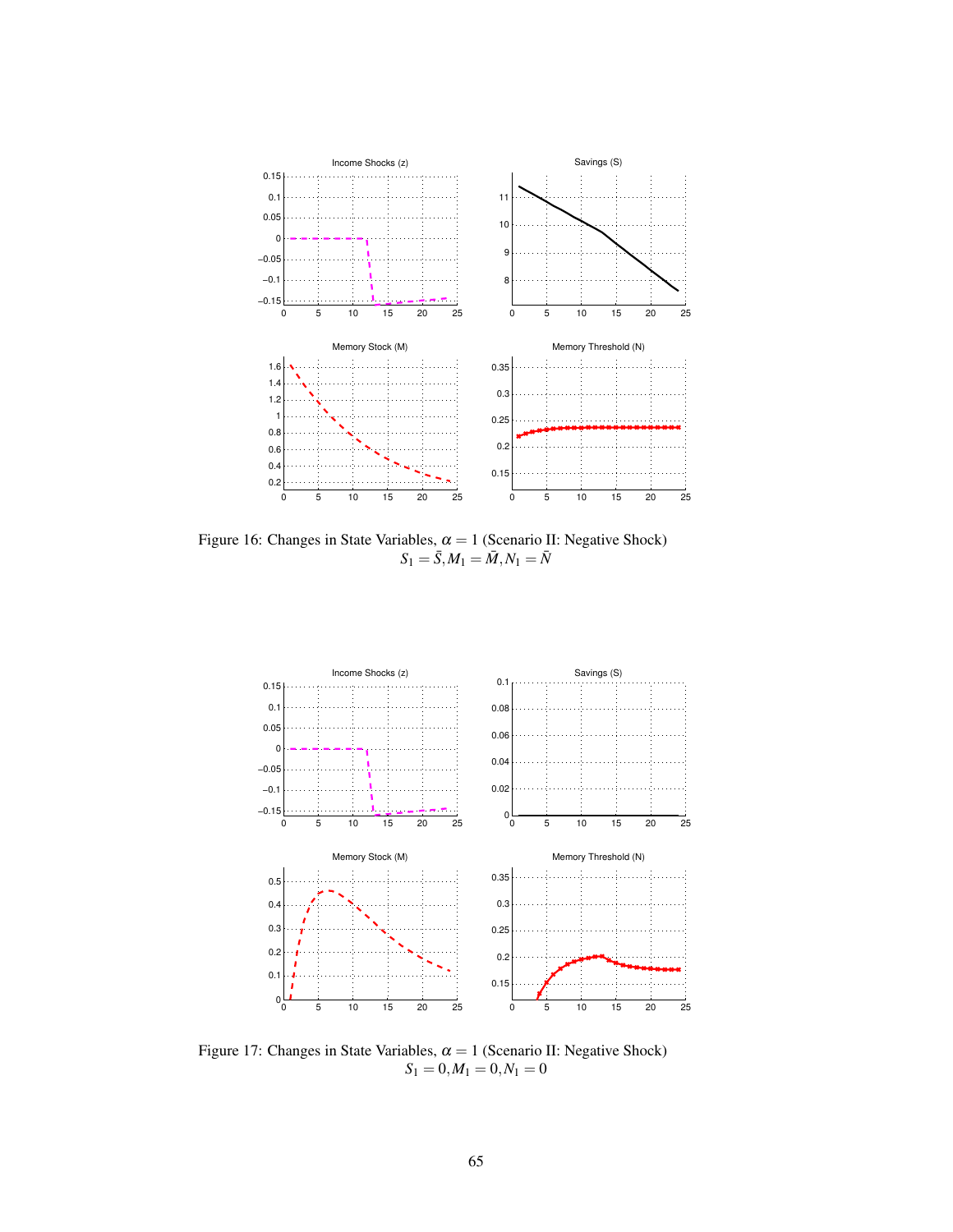

Figure 18: Changes in State Variables,  $\alpha = 1$  (Scenario III: Positive Shock)  $S_1 = \overline{S}, M_1 = \overline{M}, N_1 = \overline{N}$ 



Figure 19: Changes in State Variables,  $\alpha = 1$  (Scenario III: Positive Shock)  $S_1 = 0, M_1 = 0, N_1 = 0$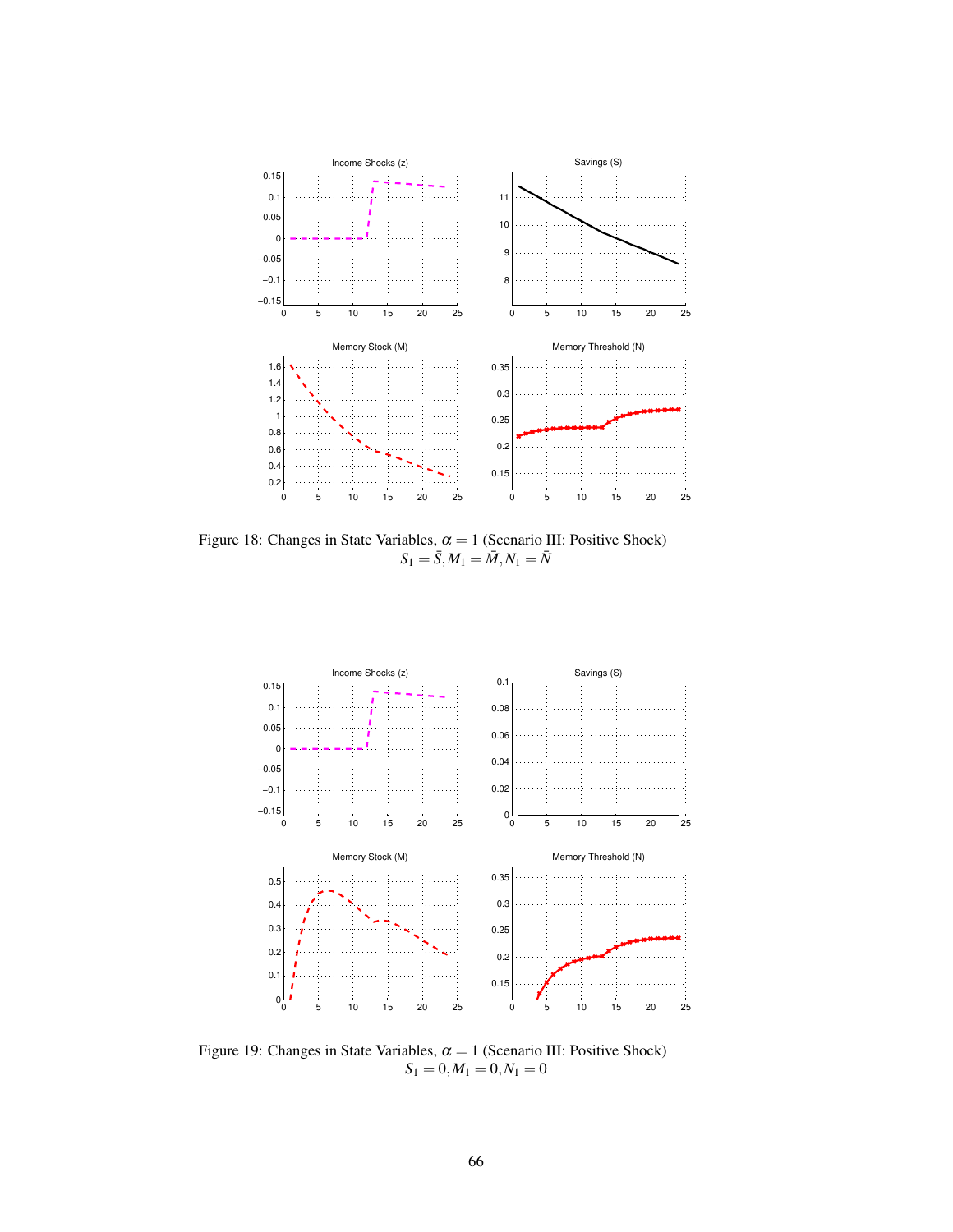

Figure 20: Number of Inactive Months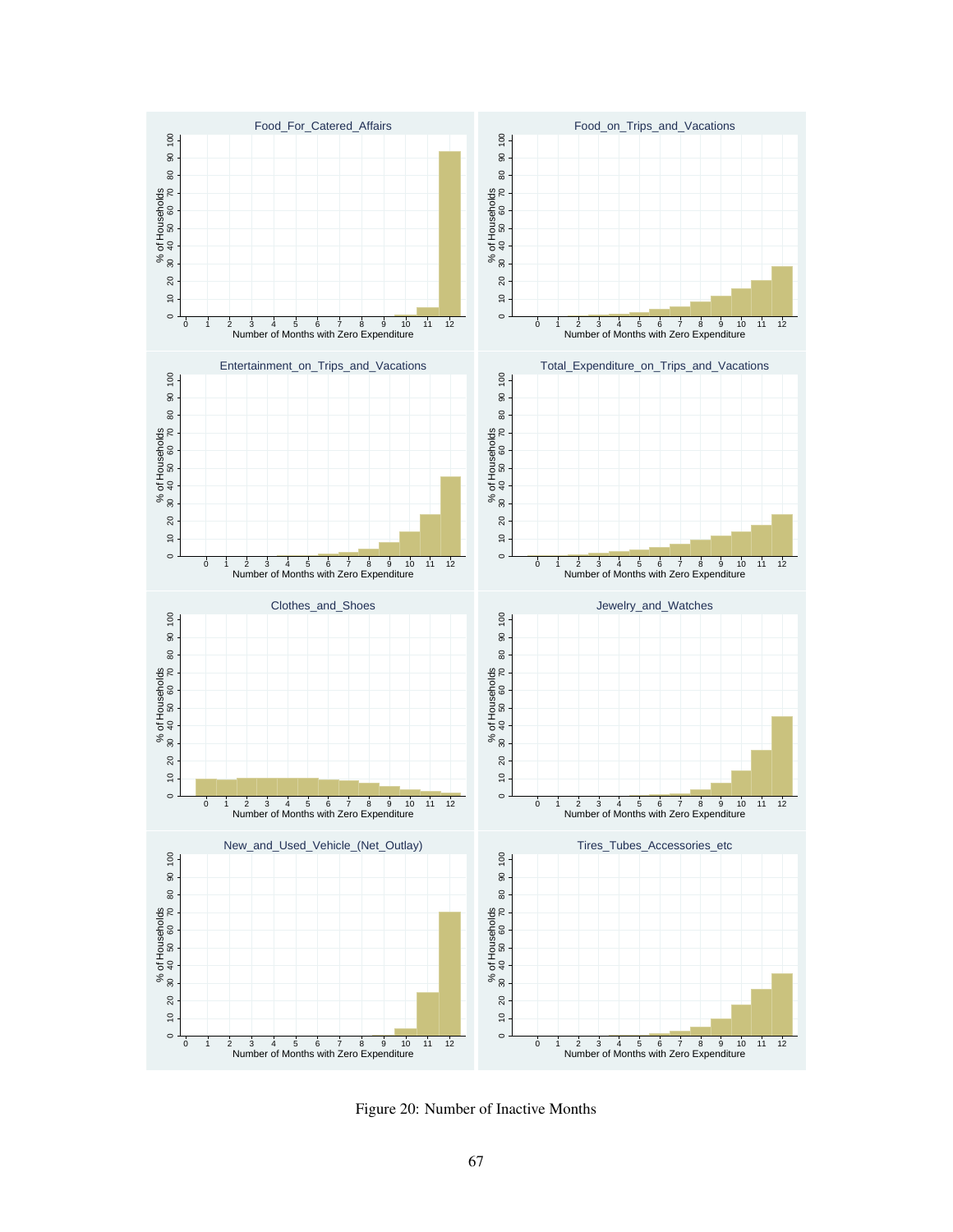

Figure 21: Number of Expenditure Spikes ( $\kappa = 1.5$ )